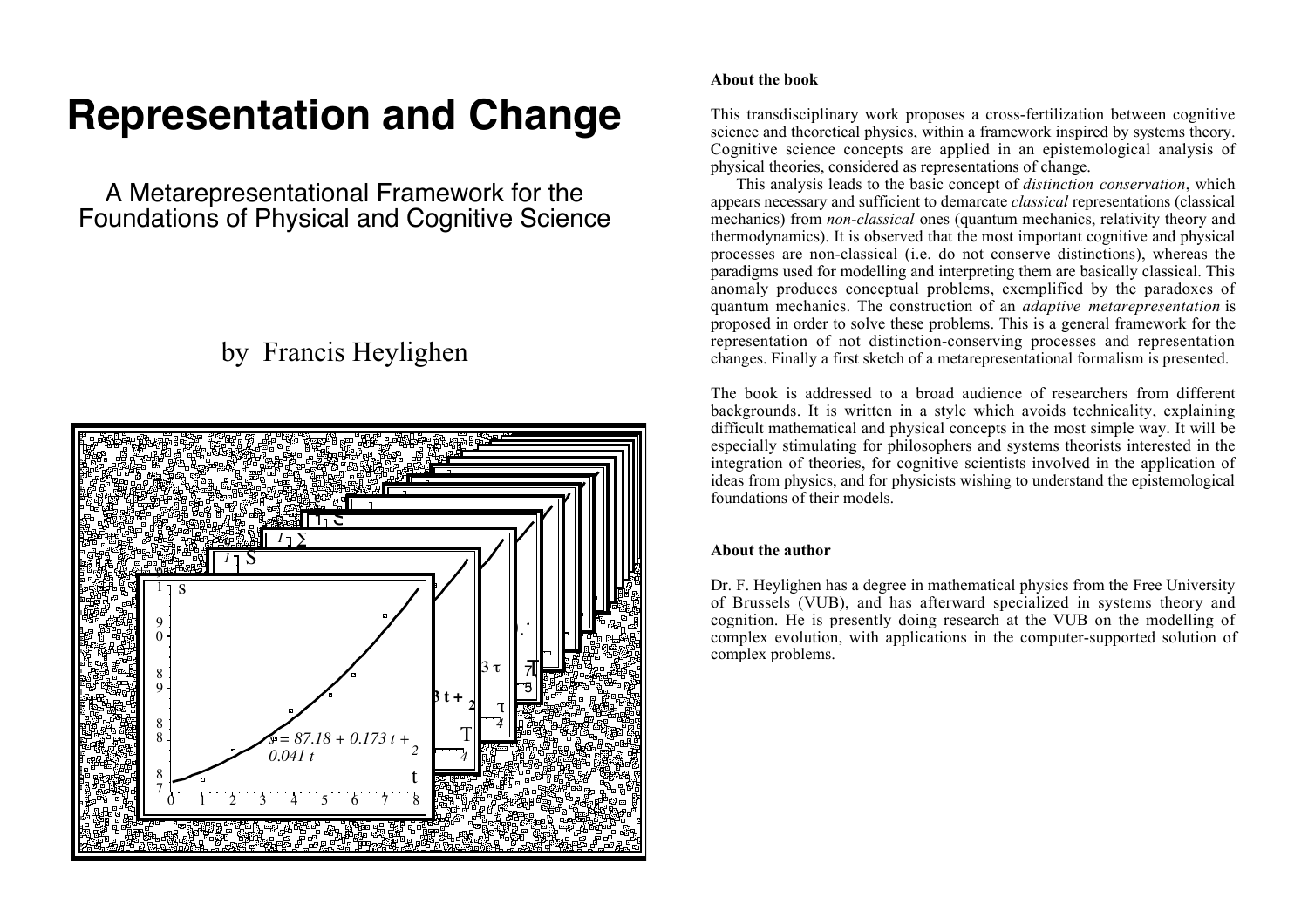#### **PART I: An Introduction to the Representation Concept and its Relation with Change.**

| CHAPTER 1: The concept of representation in physical and cognitive science 10 |     |
|-------------------------------------------------------------------------------|-----|
| 1.1 Physical science                                                          | 10  |
|                                                                               |     |
| 1.3 The philosophical theory of ideas as representations of external          |     |
| objects                                                                       | 14  |
| 1.4 Artificial intelligence and knowledge representation  16                  |     |
|                                                                               |     |
|                                                                               | .23 |
| 2.1 Representations as an interface between Mind and Nature 23                |     |
|                                                                               | .26 |
| 2.3 The thermostat                                                            | .27 |
| 2.4 The interdependence of feedback and feedforward                           | .29 |
| 2.5 Structures and states of an adaptive representation 31                    |     |
| 2.6 Information-processing in an adaptive representation34                    |     |
|                                                                               |     |
|                                                                               |     |
|                                                                               |     |
|                                                                               |     |
|                                                                               | 44  |
|                                                                               |     |

#### **PART II: An Analysis and Reconstruction of the Classical Representation Frame**

| CHAPTER 4: A reconstruction of the classical representation structure 49 |  |
|--------------------------------------------------------------------------|--|
|                                                                          |  |
|                                                                          |  |
|                                                                          |  |
|                                                                          |  |
|                                                                          |  |
|                                                                          |  |
|                                                                          |  |
|                                                                          |  |
|                                                                          |  |
|                                                                          |  |
|                                                                          |  |
|                                                                          |  |
|                                                                          |  |

**Copyright** © 1987, 1999 by Francis Heylighen

Non-profit reproduction and distribution of this text for educational and research reasons only is permitted, providing this copyright statement is included.

Referencing this text:

Original printed version:

Heylighen F. (1990): *Representation and Change. A Metarepresentational Framework for the Foundations of Physical and Cognitive Science*, (Communication & Cognition, Ghent, Belgium).

## Web edition(1999):

http:// pcp. vub. ac. be/ books/ Rep&Change. pdf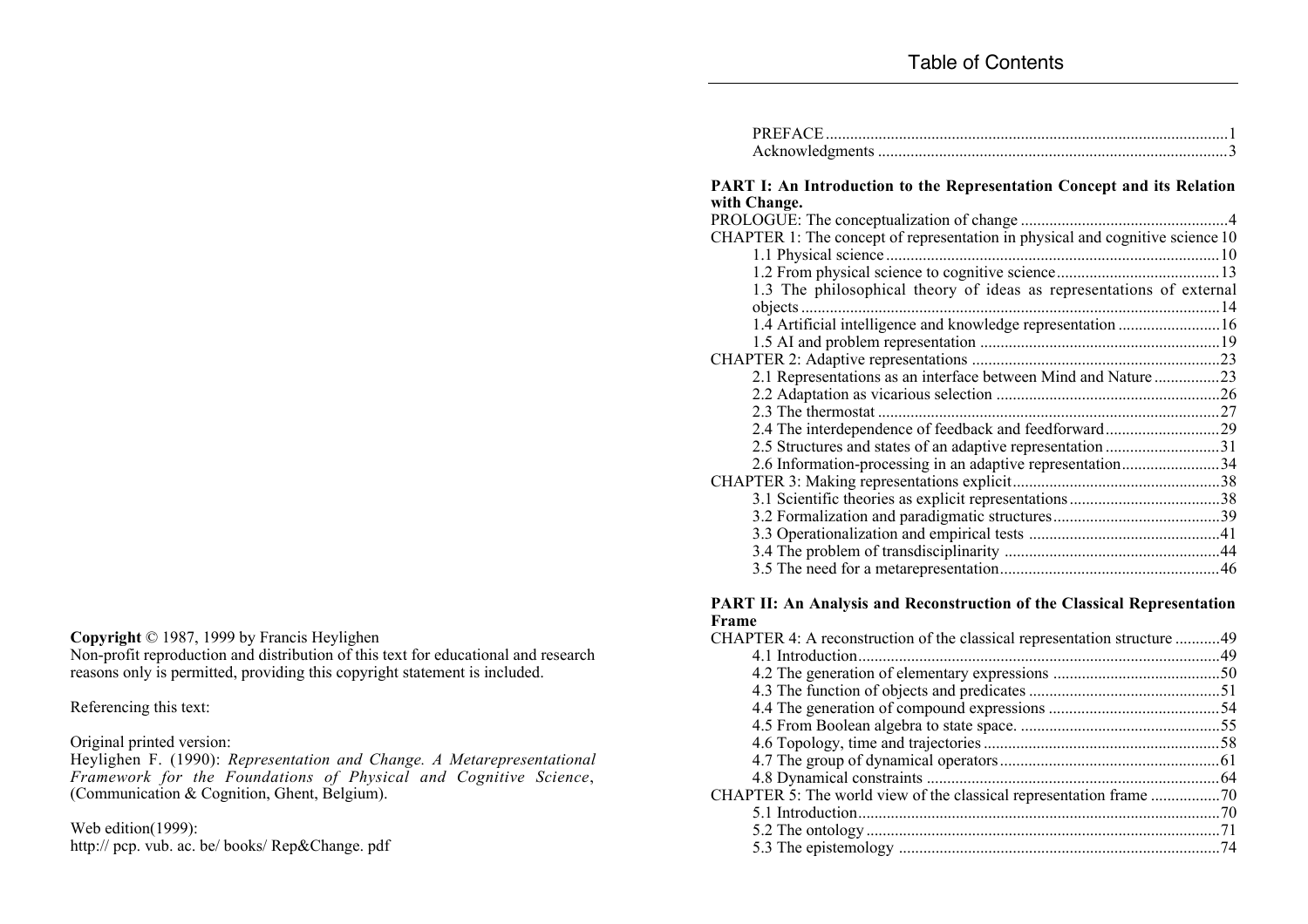#### **PART III: An Analysis and Reconstruction of some Non-Classical Representations**

| 7.5 Information transfer during the quantum observation process 97 |  |
|--------------------------------------------------------------------|--|
|                                                                    |  |
|                                                                    |  |
|                                                                    |  |
|                                                                    |  |
|                                                                    |  |
|                                                                    |  |
|                                                                    |  |
|                                                                    |  |
|                                                                    |  |
|                                                                    |  |
|                                                                    |  |
|                                                                    |  |
|                                                                    |  |
|                                                                    |  |
|                                                                    |  |
|                                                                    |  |
|                                                                    |  |

# **PART IV: Towards an Adaptive Metarepresentation**

| 10.2 Lessons learned by analyzing classical representations 145              |  |
|------------------------------------------------------------------------------|--|
| 10.3 The correspondence between classical metarepresentations and non-       |  |
|                                                                              |  |
| 10.4 Lessons learned by analyzing non-classical representations  148         |  |
| CHAPTER 11: Towards a formalization and operationalization of the theory 154 |  |
|                                                                              |  |
|                                                                              |  |
|                                                                              |  |
|                                                                              |  |
| 11.5 The relation between categorical and Boolean algebras165                |  |
|                                                                              |  |
|                                                                              |  |

| CHAPTER 12: Formal deduction of representation structures from a meta- |  |
|------------------------------------------------------------------------|--|
|                                                                        |  |
|                                                                        |  |
| 12.2. Basic Concepts and Assumptions of the Metarepresentational       |  |
|                                                                        |  |
|                                                                        |  |
|                                                                        |  |
|                                                                        |  |
|                                                                        |  |
|                                                                        |  |
|                                                                        |  |
|                                                                        |  |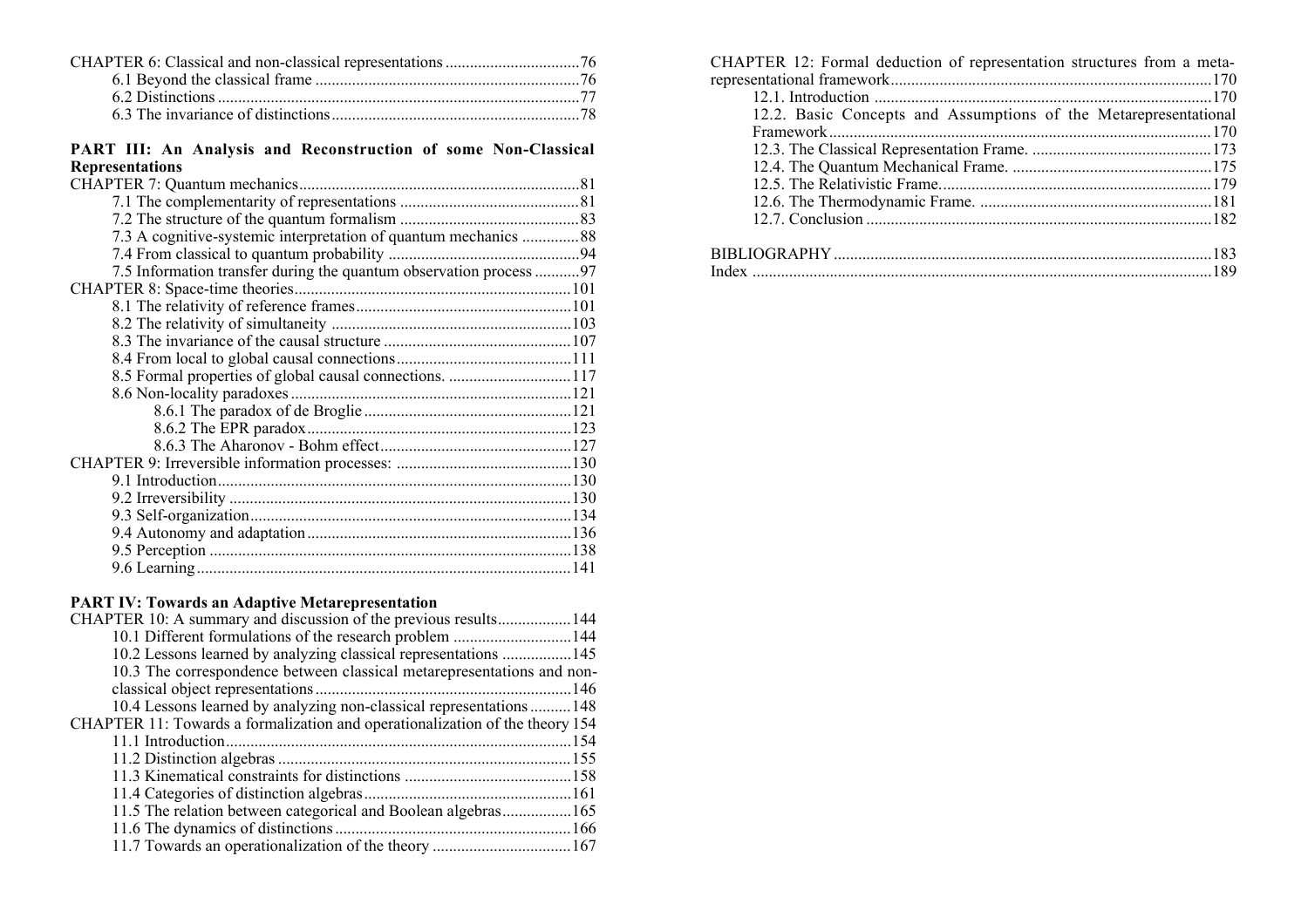#### **PREFACE**

The present work is the result of the personal exploration of a domain which at first seemed vague and unlimited, but which then gradually developed a clear and distinct shape. My first systematic research efforts were directed towards the conceptual problems of quantum physics. However, I soon became aware of the fact that the traditional conceptual framework of physics is too restricted to tackle problems which are essentially of an epistemological nature. On the other hand, the fact that these problems subsisted for over half a century without any clear sign of progress in the attempts to solve them, made clear that no better conceptual framework was available in classical epistemology either. This insight led me to direct my attention to the most diverse theories and disciplines which seemed to propose an alternative set of concepts able to disentangle these fundamental problems.

From this confusion of models and ideas there slowly emerged a coherent framework: the "cognitive paradigm". It became clear to me that all the different problems which had subsequently attracted my attention were basically problems about the nature of cognition: how can we know, i.e. get information about and construct a representation of, external phenomena? However, the discipline which studies these problems, "cognitive science", is very young (as far as I know, the first time the term "cognitive science" appeared was in 1975; see Bobrow and Collins, 1975; however the main concepts of the approach began to emerge some twenty years earlier). Therefore its theories and models are still confuse and incomplete, though their development is very rapid.

The most fundamental shortcoming seemed to be the relation between the cognitive concept of "representation" and the problem of change: how to represent change, and how to change representations? No existing cognitive formalism seems able to answer these questions. On the other hand the representation of change (i.e. dynamics) is basically the aim of physics. In this way I was led back to my original domain of interest. I then attempted to make a synthesis of the fundamental ideas of physical and cognitive science. The result is the concept of an "adaptive metarepresentation", which provides the guiding framework for the present work (see sect 3.5).

Although the problems touched in this work are often of a philosophical nature, I would not like this research to be classified as mere philosophy. We should remember that the basic ideas of most of the actual scientific theories (including physics) were once considered to be purely philosophical speculation. However, the development of new techniques can lead very rapidly to a transition from philosophy to science. The most recent example is the transition from epistemology and philosophy of mind to Artificial Intelligence, which is due to the introduction of the computer as an instrument for the simulation of mental phenomena. The criteria that I would use for distinguishing science from philosophy are "formalization" and "operationalization" (see chapter 3). How the present approach leads to a formalization and operationalization is explained in chapter 11.

"If this research does not belong to the field of philosophy, then to what field does it belong?", you might want to ask. I would answer that it cannot belong to one of the traditional scientific disciplines, since its purpose is just to unify or to integrate existing disciplines. In this sense it is really "transdisciplinary" (see sect. 3.4).

However if you would insist, and ask under which label it should be classified, then I would choose the label of "systemics" or "systems theory" (see von Bertalanffy, 1968; Mesarovic and Takahara, 1975), which is closely related to the more application-oriented field of "cybernetics". Both the objective (a domain-independent theory of how to represent evolving systems) and the conceptual tools (information, adaptation, system vs. environment, state vs. structure,…) of systems theory are very similar to those of the present research. However, I have tried to incorporate some more specific ideas from theoretical physics and cognitive science in order to enrich the conceptual framework of classical systems theory.

The overall ideal of transdisciplinarity has placed me for several problems during the elaboration of this work. First, I had to discuss different fields in which I am not an expert. This means that I shall probably be found guilty of some inaccuracies by the people who are experts themselves. I hope this will not detract them from reflecting on the general ideas I propose.

The second difficulty is to communicate the concepts of these various disciplines to an audience of people who cannot be experts in all the fields involved. Since I hoped my audience would encompass researchers from a very broad range of disciplines, I had to assume that my readers would have only a limited background knowledge about most of the topics discussed. Moreover many of the subjects I wanted to treat (e.g. the interpretation of quantum mechanics, the structure of relativistic space-time, the formalization of intelligence) are reputed to be very difficult to understand or to explain.

In orde to tackle this problem, I have tried to keep my formulation as didactic as possible. In particular, I have provided each new topic with a long introduction, where its relation with the previously explained concepts is defined. People who are well-acquainted with the topic might be tempted to skip the introduction. However, I think it would be better to read it, because the problem is generally introduced in a way different from the traditional one, with a particular emphasis on those transdisciplinary concepts which form the backbone of my approach.

A second technique to promote readability is to limit the use of mathematics. However, certain ideas are very difficult to express without using a formal language. I have tried to place the mathematical sections at the end of the different chapters, so that they could be skipped without too much harm by the readers whose mathematical background is limited. The readers who would like to see a more mathematical approach, on the other hand, are referred to the last two chapters, where I show how the basic ideas of my work can be formalized without too much effort.(A second, more down-to-earth reason to limit the use of mathematics was that my text processor had only limited capabilities for treating formulas; this explains why the notation is sometimes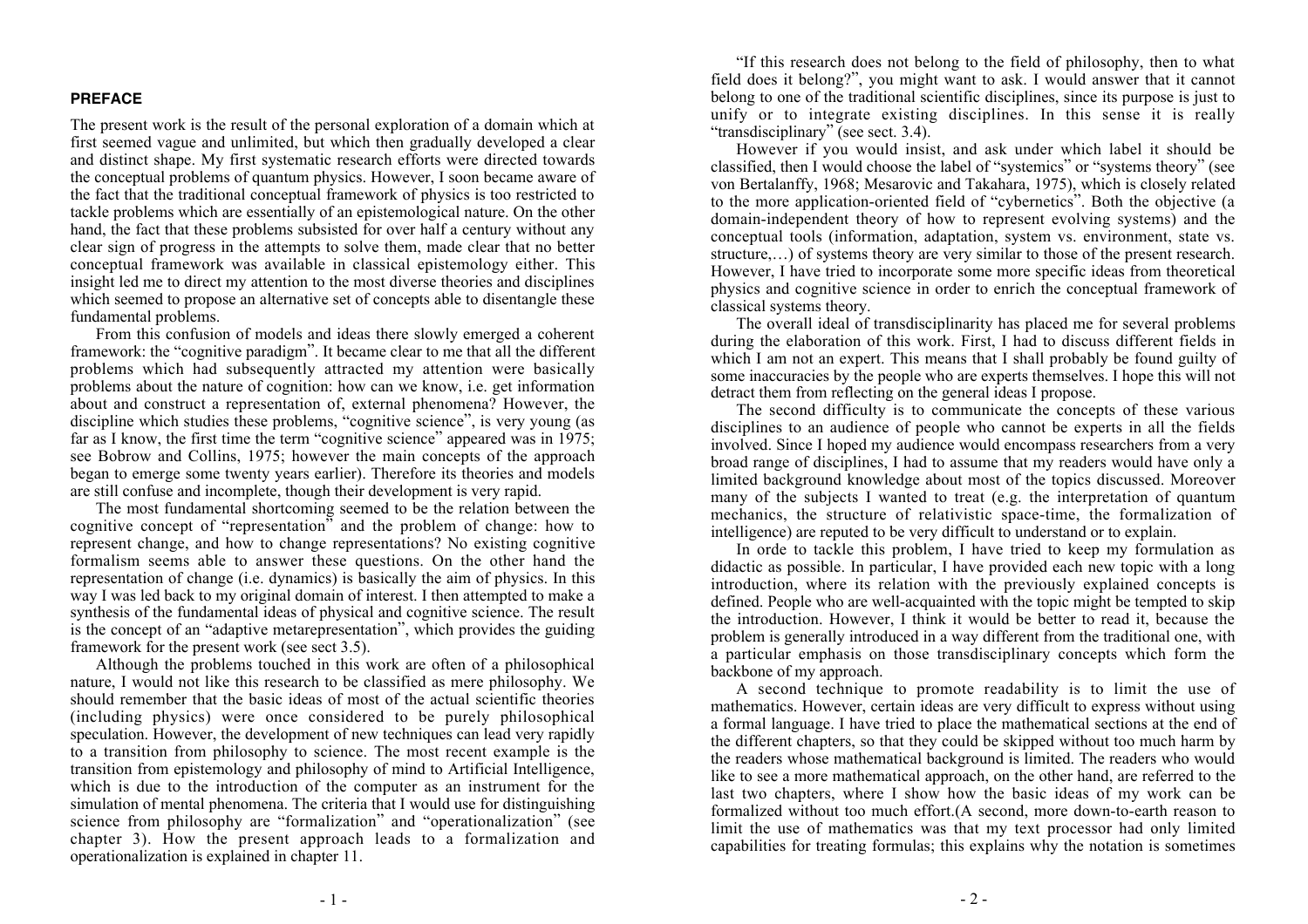unconventional: I had to replace certain conventional symbols by alphanumeric characters.)

#### **Acknowledgments**

The basic responsibility for this work is my own; there is no one to be blamed for the eventual errors it might contain but me. However, there are several people who have directly or indirectly contributed to its realization.

First of all I should thank Prof. Jean Reignier who stimulated my interest in the foundations of quantum mechanics, and who gave me the opportunity to carry out my research in his department of theoretical physics. It was here that I met dr. Dirk Aerts, who had a great influence on my early research, although we often disagreed about the strategy to follow. Now I can say that it was he who opened me the way to a cognitive approach of the foundations of physics (although he himself is somewhat reluctant to use the word "cognition"). Further I wish to thank the other members of the TENA department, in particular Torgny Sjödin and Jo Decuyper, for their sympathy and help.

My "initiation" in the field of cognitive science was stimulated mainly by people from two research centers: the "Communication & Cognition" group in Ghent, which was founded by Prof. Leo Apostel, and the Brussels AI-lab, led by Prof. Luc Steels. First of all I wish to thank Leo Apostel for his warm friendship, his encouragement, and his willingness to listen to and to comment all my ideas, however strange they at first might sound. Further I want to thank Profs. Paula Burghgraeve, Marc De Mey and Jean-Paul Van Bendegem, for the many discussions we had and for their collaboration on transdisciplinary projects.

From the Brussels AI-lab I would first of all remember Gina Fierlafijn, whose friendship provided (and provides) me with an unlimited source of inspiration, even though the subject of our discussions was seldom scientific. I further wish to express my gratitude to the other members of the AI-lab for the stimulating atmosphere they succeeded to create at the VUB. In particular I wish to acknowledge the help of my old friend Erik Van Releghem, of Peter Beyls and of Pattie Maes, who provided me with valuable information.

Lastly I want to thank some people from the psychology faculty, mainly Prof. Jean-Pierre De Waele, Luc Van Langenhove and Prof. Erik Rosseel, who together with the others helped me to create the "Transdisciplinary Research Group", and who showed in this way that transdisciplinary cooperation is more than just a dream.

Brussels, January 1987. Francis Heylighen

#### **Preface to the printed publication**

This work was originally written as a Ph.D. thesis in physics. It was defended before the commission of the Faculty of Sciences of the (Flemish) Free University of Brussels (VUB) on March 26, 1987, and was accepted "summa

cum laude". Apart from the layout and some typing mistakes nothing has been changed between the thesis version (January 1987) and the present book version. Since the thesis had been written with the intent to reach an audiencewhich is broader than the mere defense commission, it did not seem necessary to do any major editing in order to prepare it for publication.

 The addendum (chapter 12) was written in February 1987. It contains a reformulation of the main results of the work in a more formal manner, and shows how basic structural properties of different physical theories can be deduced from a few general axioms. I have also included an additional list of references (after the original bibliography), containing papers which were written after the first version of the work, and which contain some elaborations of ideas in the work, especially in relation to autonomous systems and to the dynamics of distinctions.

Brussels, December 1989 F. H.

# **Preface to the electronic publication**

Since the printed version of this book, published by Communication  $\&$ Cognition in Ghent, Belgium, is no longer widely available, and since several people who read it told me how much they had appreciated the work, I decided to make the text available electronically on the World-Wide Web. Again, this new version is minimally different from the previous one. The main corrections concerned formatting and some grammar and stylistics. Nothing has been changed to the content, except that the list of "additional references" has been augmented with a few papers written since the previous publication. Most of these papers are available through the same website as this text itself, via the URL: http://pespmc1.vub.ac.be/Papers/.

Brussels, June 1999 **F. H.**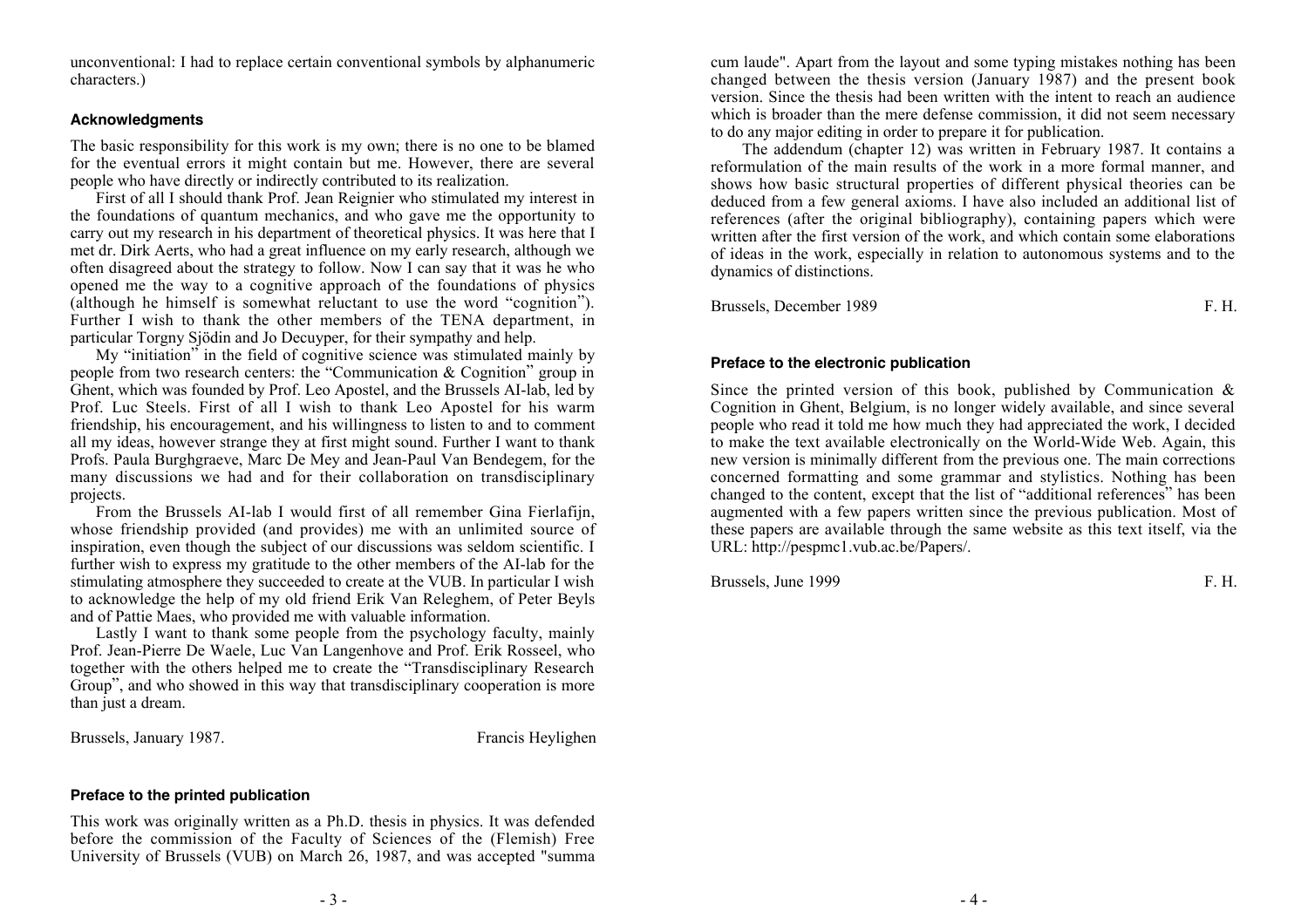The philosophical conception of change as the very fabric of reality can be traced back to Heraclitus, who is considered one of the first of the classical tradition of Greek philosophers. For him, all things and the universe are in a continuous, ceaseless flux, nothing exists as a static entity, only change is real. In order to show that no two experiences can be identical, he compared this endless process to a river, and remarked that "you can never step in the same river twice". A similar awareness of the pervasiveness of change and impermanence of things was at the base of Eastern philosophy, as expressed by Buddhism and Taoism.

Western thought, however, developed in a different fashion. The alternative view was expressed by the generation of Greek philosophers following Heraclitus. Its most radical proponents were Parmenides and his disciple Zeno, who maintained that change is an illusion, that there is just one timeless "*Being*", in contrast to the "*Becoming*" of Heraclitus.

It is this view which guided the beginning of Western science, first in its discovery of the "timeless truths" of logic and geometry, then, in the application of those mathematical truths to the description of mechanical motion. In order to apply these static descriptions to motion, i.e. a form of change, a more general mathematical framework had to be constructed. This was mainly due to Newton, who introduced the concept of Absolute Time as a one dimensional geometrical space, which could be coupled to the three dimensional space of positions by using the concepts of velocity and acceleration.

In order to describe velocity and acceleration in a mathematical fashion, and in this way to overcome the paradoxes proposed by Zeno to demonstrate the impossibility of motion, Newton (and independently of him, Leibniz) invented the differential calculus. This was the origin of the mechanistic paradigm, which dominated science for centuries.

Although now the existence and representability of a certain form of change, mechanical motion, were acknowledged, the fundamental concepts of the world view still emphasized permanence: the elements of the world which underwent this motion were seen as atoms or particles, i.e. as permanent pieces of matter; the movement itself took place in Absolute, unchanging Space and Time, according to the predetermined, eternal Laws of Nature. In this deeper sense, change is still an illusion: every event that will happen is determined a priori and could be said to already exist in some transcendental realm beyond our limited field of experience (call it the Mind of God, or the Four-dimensional Space-Time Continuum, or whatever you like).

The past century has seen a gradual erosion of this image of the universe which is based on absoluteness and permanence: the emphasis of scientific enquiry has moved back from "Being" to "Becoming" (cf. Prigogine, 1979; Prigogine and Stengers, 1979). A more profound analysis of the fundamental concepts of the mechanistic framework has revealed that their apparent permanence is only approximate.

Elementary particle theories have shown that the microscopic constituents of matter are not permanent at all: particles are continuously created and destroyed through mutual interactions (or even, in the case of virtual particles, through "fluctuations of the vacuum"). On the macroscopic level, recent advances in fields such as thermodynamics, and biology point out that larger systems (crystals, stars, organisms, …) can and do undergo drastic transformations, which alter their most basic structures. According to the theory of general relativity, even the geometrical structure of space is continuously changing, and this leads to cosmological models in which the Universe itself and its "Laws of Nature" are periodically reprocessed (Misner, Thorne, Wheeler, 1974).

This reintroduction of change into the conceptual models of the world was paralleled by an increase of the rate of change in culture and society as a whole. It is well-known that the rate of innovation in our present-day society is faster than it ever was, and this has a profound influence on the psychology of the people who live in it (Cf.. Toffler, 1970). It is no surprise then, that we can no longer find people such as Parmenides, who would deny the reality of change.

But does this mean that there is not anything left that is permanent at all? In orde to get convinced about that, it suffices to study any given phenomenon, and to analyze it deeply enough so that its underlying dynamics becomes apparent.

Take for example a billiard ball (which is a classical illustration of the mechanistic model) at rest. As you look at it, it appears completely static, unchanging. Yet we know from solid-state physics, that it is composed of coupled molecules which are continuously vibrating and exchanging energy under the form of waves. This hidden thermal motion may become apparent when the temperature reaches some threshold so that the ball melts, or when the stress on the ball is raised so that it breaks apart. In both cases, the relative motion of the molecules becomes so large that their coupling is undone.

The pervasiveness of these hidden, internal processes becomes even clearer if we consider a more complex system, such as a human being. Physiology tells us that everywhere in our body, even when it does not move, continuous chemical processes are under way. Molecules are transported between the cells, are destroyed and created through chemical reactions, are exchanged with the outside world through eating or breathing. On the biological level, cells die and reproduce, organs direct and control physiological processes. So, inside the human body everything is in a ceaseless change. Yet, we still recognize the individual John Smith, even though we may guess that approximately every molecule in his body has changed since the last time we saw him.

What about more abstract entities? Consider for instance the concept of "truth". If it is acknowledged that some assertion, e.g.  $2 + 2 = 4$ , is true, does this not mean that it remains true once and for all? In modern epistemology, the view was advanced that truth is a relative notion, that it depends on the larger framework or conceptual system in which the assertion is formulated. For example, mathematical truth is established by a "proof", which is a sequence of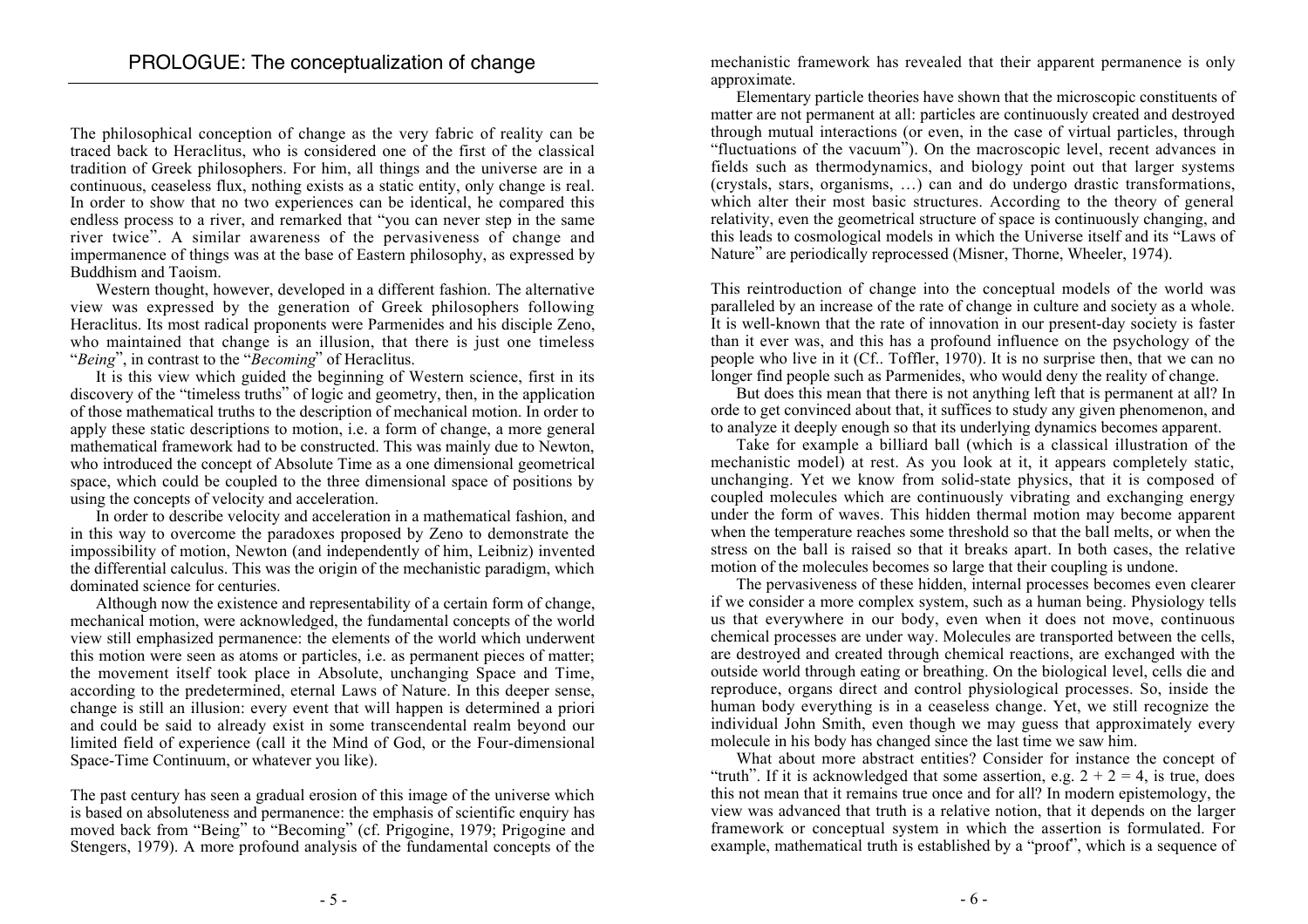deductions, following certain "rules of deduction", from a set of axioms. Hence, the truth of an assertion will depend on the axioms and rules which were postulated at the beginning. If the framework, and thus the axioms or rules, are changed, then also the truth of a given assertion may change. That in practice conceptual frameworks do change, is clearly shown by the history of science.

These examples, and their underlying ideas, that I have sketched, point to a world view which is radically different from that of Parmenides or Newton. In this world view nothing is permanent, everything is changing and the closer you look at it, the more it appears to change.

This world view may be frightening to many people. It seems that everything is confused, unpredictable, uncontrollable, that nothing can be trusted anymore. That a great amount of change in the life of an individual can lead to feelings of inadequacy or anxiety, to stress and hence to all kinds of mental and physical illness, is well-established (Toffler, 1970). On the social level, this phenomenon can lead to a generalized pessimism, to a crisis of belief and values, to a mentality which is expressed by the slogan: "No future".

On the other hand, this injection of change in our society and its (scientific) world view is greeted with enthusiasm by certain people. This view of the universe as a complex, evolving network of processes and interactions, reminds them of ancient Eastern and Western philosophies and mystical traditions. They consider the new scientific world view as the basis for an "emerging science of wholeness and becoming" (Briggs and Peat, 1984; Ferguson, 1980). The growing awareness of the dynamic and interactive character of the universe is for them the first sign of a new evolutionary transition, which will take mankind to a higher level of consciousness and integration with the changing universe.

Although both the pessimistic and the optimistic viewpoints, as sketched here, are directly inspired by scientific and technological innovation, none of them has a real scientific underpinning. Both are based on vague intuitions, rather than on a clear conceptual framework. In order to build up a new science of becoming you need more than an intuitive awareness of holistic and dynamic principles.

This leads us to a first formulation of the problem with which this work is concerned:

#### **if the evolution of science and society compels us to reject the classical conceptual framework based on permanence, then how are we to replace it?**

Although this question may sound rather metaphysical, it is really very pragmatic. To do things, to solve problems efficiently, to tackle new situations in an adequate way, you need some kind of understanding of the world around you, some framework to guide you in your decisions and in your planning. The more your environment is changing, the more difficult it will be to find such a guidance on which to rely, but also the more you will need one.

The success of the classical, Newtonian framework was that it allowed to plan, to anticipate certain processes in a very accurate way. The most spectacular illustration of that is that you can use it to put a man on the moon. Yet we know that its basic principles: the permanence of matter, of geometry and of natural law, can no longer be sustained. But does this mean that we have to throw it away completely?

The problem is the same as with our friend John Smith: if we know that all the matter in his body has changed since the last time we saw him, then must we conclude that he is no longer John Smith? What is happening here, is that if you conceptualize some phenomenon,—e.g. the geometry of space, John Smith, or the mathematical truth that  $2 + 2$  equals 4—thenou necessarily idealize it, you consider only a certain aspect of it which remains more or less invariant while you are using it, even though the phenomenon as a whole is continuously changing.

It is this process of idealization, of the extraction of certain invariant features from a changing situation, which allows the construction of a guiding framework for solving different kinds of problems in an efficient way, that is to say without getting lost in chaos and confusion. The result of this process may be called a "*representation*": a model, an abstract structure which represents changing phenomena in a stable way. The aim of science is just to construct such representations, and to make them as efficient as possible.

What was missing in the Newtonian paradigm was the awareness that it was nothing more than a representation, that it did not express Absolute and Eternal Truths, but that it just provided one way to represent rather accurately a very specific kind of change: mechanical motion. If you want to represent more radical types of change, such as those which determine the evolution of the present-day society, then you must look for an alternative for the mechanistic framework.

We can now formulate the basic research problem in a better way:

#### **how can we generalize the classical mechanistic representation so that it can be used to represent more profound types of change?**

In order to approach this problem we shall have to formulate it more explicitly. This means that we shall have to clarify the concepts which are used in its formulation. The two fundamental concepts are "*change*" and "*representation*".

The concept of "change" was discussed in this chapter. As we have shown, change is always and everywhere. Therefore I will not try to define it, but consider it as a primitive term. As was argued, the absolute negation of change, "permanence", does not exist. However, to contrast different levels of change, I will use the concepts of "*stability*" and "*invariance*, which are defined in a relative way: one phenomenon will be said to be stable relative to another phenomenon (e.g. its environment), if it does not change as rapidly or as easily; alternatively, it will be said to be invariant relative to a set of transformations or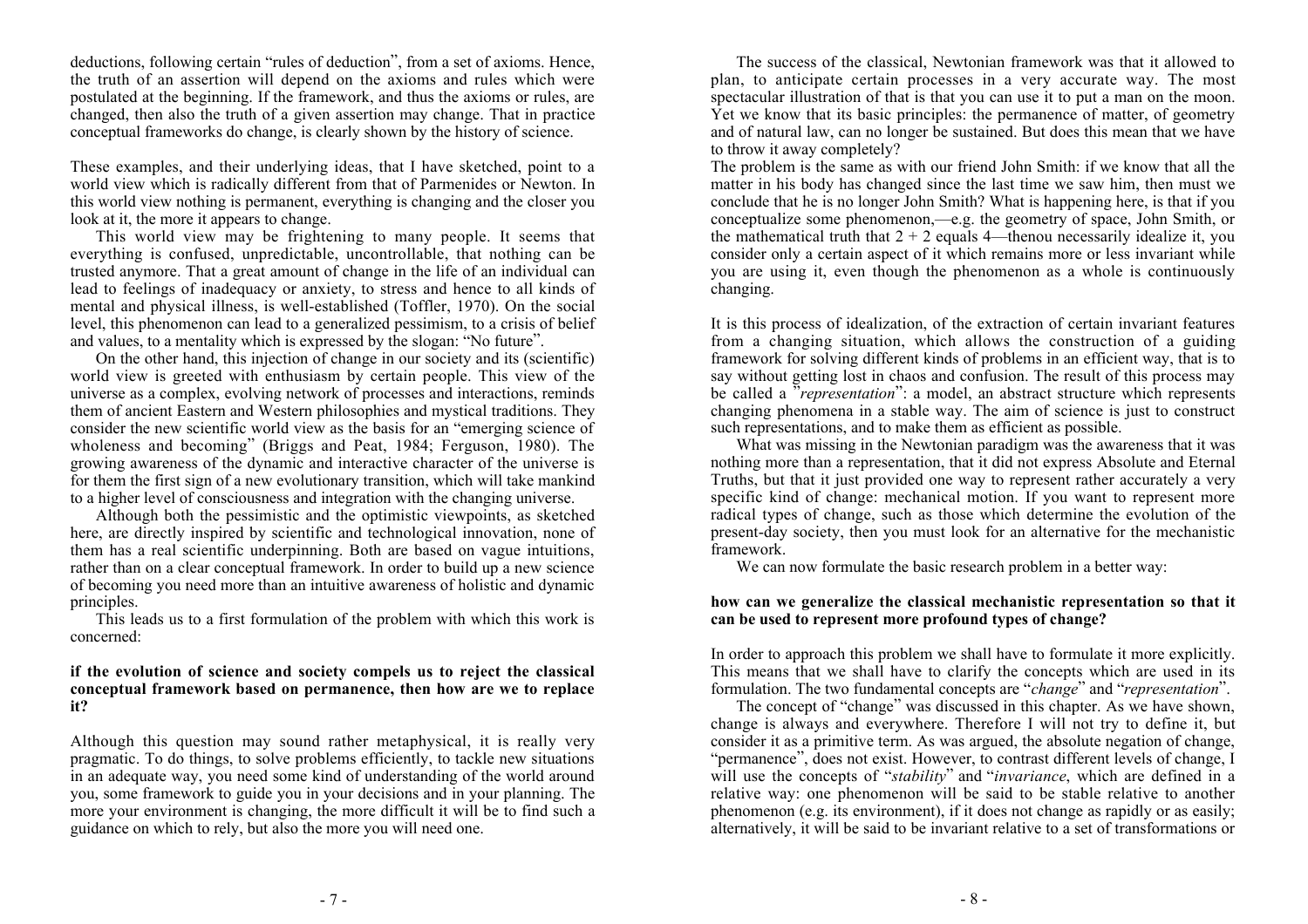processes, if none of these particular transformations makes it change. What this means in practice, will become clear through its use.

This leaves us with the second basic concept to define: representation. This problem will form the subject of the following two chapters.

# CHAPTER 1: The concept of representation in physical and cognitive science

#### **1.1 Physical science**

The birth of modern science is traditionally traced back to Galileo. What distinguishes the work of Galileo from that of his predecessors, is that he combined consequently two approaches: *empirical observation* and *formal (mathematical) description*. This allowed him to model physical phenomena in a general and controllable way: the principles he inferred could be applied and checked in an accurate way by other people in quite different settings.

His approach can be seen as the beginning of *physical* science, which may be defined as the (scientific) representation of universal types of change, that is to say of those external processes which are general enough so as to be independent of the specific internal organization of the systems that undergo them. For example, the principles that Galileo derived concerning the motion of falling objects, are the same, independently whether the falling object is a stone, an apple, or a man.

Now in what sense does this approach lead to a "representation"? First, there is the mathematical structure, formulated for instance as an equation relating certain parameters, which provides a clear, explicit and manageable description of the phenomenon. Second, there is the operation of observation, which tells us just how this abstract structure is related to the phenomenon it describes. For example, it could state that a certain parameter in the equation corresponds to the distance measured with a meter stick, between the point where an object began to fall and the point where it reached the ground. So, in general we can say that a representation is an abstract structure which is related through certain operations with external, physical phenomena.

What is interesting about such a structure, is that it can be used to anticipate certain observations. For example, if you have measured the distance between the top of a tower, and the ground level below, then you do not have to use a clock in order to know how long it will take for an object to reach the ground. By using Galileo's equation you can deduce the duration of the fall from the height of the tower. What the representation tells you is that if you would measure the duration, then you would get the same result as the one deduced from the known height by using the equation. So, what the equation represents is the dynamical relationship between certain observations of physical phenomena.

The concept of representation defined in this way can of course be applied to the whole of physical science from Galileo until now: all theories and models of physics are representations, are mathematical structures relating empirical observations. This characterization is still quite vague, and not very practical. In mathematics and physics itself, the concept of representation is often used in a more specific sense.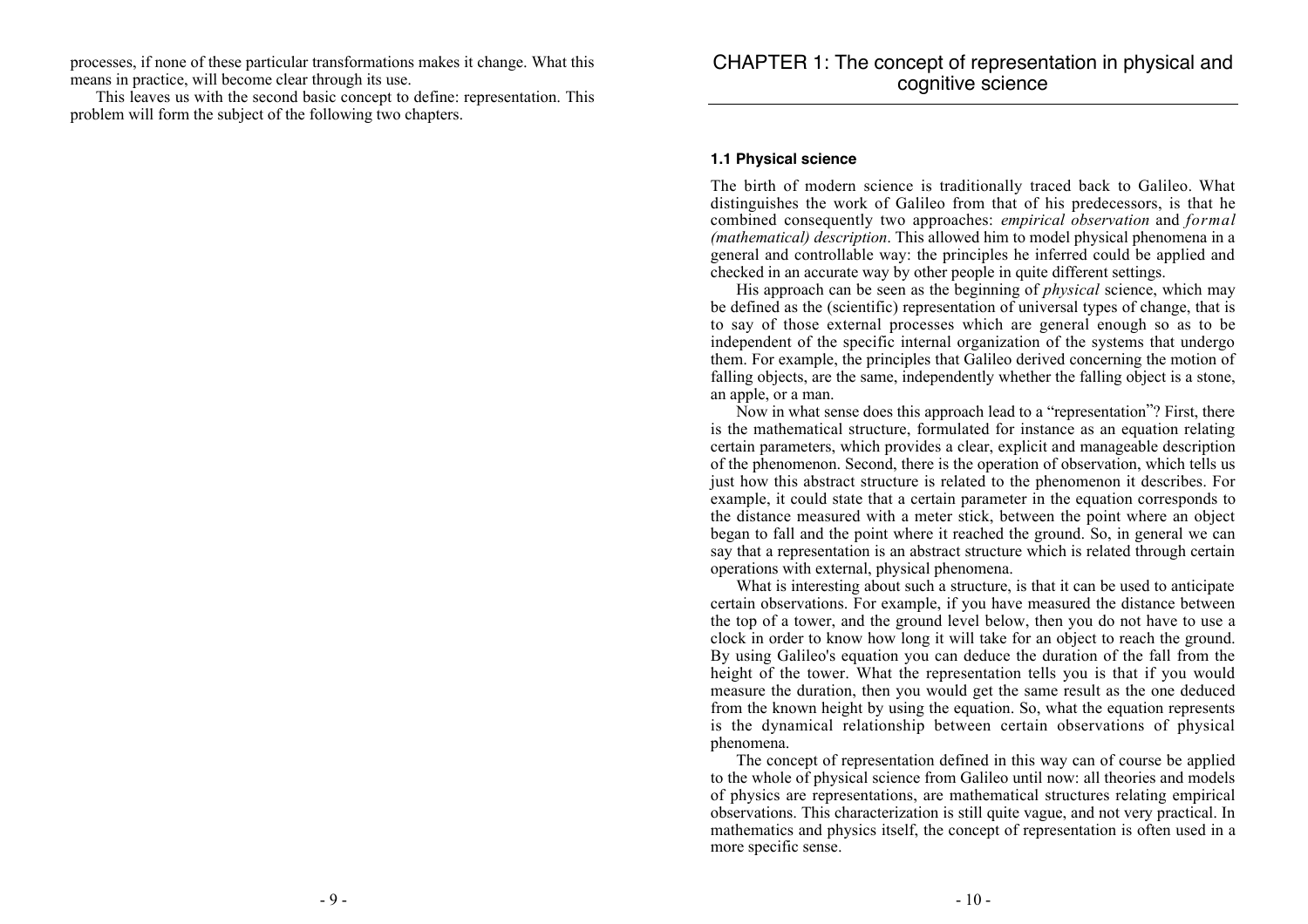For example, a mathematical physicist may speak about the representation of a vector, of an operator or of a group (see e.g. Saletan and Cromer, 1971). Abstracting from the purely technical definition, this means that he has some abstract concept which can be used to describe a dynamical phenomenon, but that it first has to be given a detailed form so that its relation with the concrete phenomenon can be clearly specified.

For example, the state of a system can be described by an abstract vector, but if you want to construct a manageable model of this system, then you must first express or "represent" this vector as a column of numbers. These numbers are called the components or coordinates of the vector in a certain basis, and can be interpreted as the empirical values obtained by making certain measurements on the system. As long as those numbers are not specified, the *operational relation* between the algebraic structure formed by the vectors and the concrete system cannot be established.

The same remark can be made about representation of groups: a group is an algebraic structure that can be used to describe possible changes of the state of a system. Yet, to make this description operational, this structure has to be embedded in a coordinated space, so that the action of each element of the group can be specified by a matrix, which transforms one column of coordinates into another one.

In order to differentiate this more restricted sense of the word"representation" from the general concept, I would rather use the word "*indexation*" instead. Indeed, what happens here, is that the abstract concept (e.g. vector or group) is indexed: it is labeled by coupling it to a set of indexes or pointers (e.g. coordinates) so that it can be easily located and related to the concrete phenomenon it is supposed to represent. The importance of this indexing function will become clearer when we shall discuss the concept of representation in the context of computer science.

There is yet another way in which the word "representation" can be used in the physical sciences. This third signification is somewhere in between the first, very general sense, and the second, rather restricted sense. As such, it comes closer to the sense we are looking for. It is the sense intended when scientists speak about the "*dynamical or state-space representation of a system*" (Mesarovic and Takahara, 1975; Gille and Clique, 1975). This approach is often used for the study of engineering systems, such as electrical circuits, or mechanical devices, but it can be applied to all kinds of physical systems.

The basic idea is that a certain system is changing, partly autonomously, partly under the influence of its environment. The scientific observer now wants to make a model of this evolution, so that he can anticipate what will happen if the system is subjected to a certain environmental input (which may be controlled by him). He supposes that this evolution can be represented as a sequence of states, such that at each time t, the system is characterized by a state s(t). This parameterized sequence forms a trajectory in the space of all possible states.

The "*representation problem*" can now be formulated as follows:

#### **what form should be given to the states so that this trajectory and its observable manifestations can be easily computed?**

In order to explain how this is done it is necessary to give a definition of "behavior" and "state" of a system. In this approach a system's behavior is characterized by the way it reacts (*output*) to the actions exerted upon it (*input*) by the environment or by the observer. Output and input are in general processes, i.e. "phenomena-in-time". The relation between input and output which defines the system as a dynamic entity, is in general not a function, i.e. for a given input process several different output processes are possible. This means that if one wants to predict unambiguously how the system will react to a determined input, he needs some extra information. This extra information, which summarizes in a certain sense the past history of the system before the prediction is made, is called the *state*.

More precisely: if one knows

(1) the general dynamical laws which constrain the behavior of the system, and (2) the external actions to which it is submitted (input),

then the "state" will be the set of characteristics whose knowledge must be added to the knowledge of (1) and (2) in order to determine the further behavior of the system (Gille and Clique, 1975). The "state" in this sense is a conceptual construct, which is itself not directly observable, but which allows us to specify the relation between the observable input and output processes.

"Representing" the system then means that you introduce an intermediate formal structure, the state space, together with a dynamical law, so that with its help the observable reaction of the system to a known input can be efficiently computed. In practice, the problem amounts to a choice of state variables which makes the expression of the dynamical law, and its connection with the input and output variables, as simple as possible. The dynamical law then takes the form of a set of equations relating input, output and state variables as a function of time. If the equation can be easily solved, and if for a given input function and initial state, the solution (state and output function) is unique, then the representation may be called adequate.

Summarizing we can say that as yet the concept of representation has no clear and generally accepted meaning in physical science, but is used in several more specialized senses, depending on the context. Nevertheless, these different significations are sufficiently similar so that we can propose a definition which integrates them all:

#### **<sup>a</sup>***representation* **is a formal structure relating observable phenomena;**

as such, it provides a mechanism for deriving anticipated observations (output) from actual observations (input);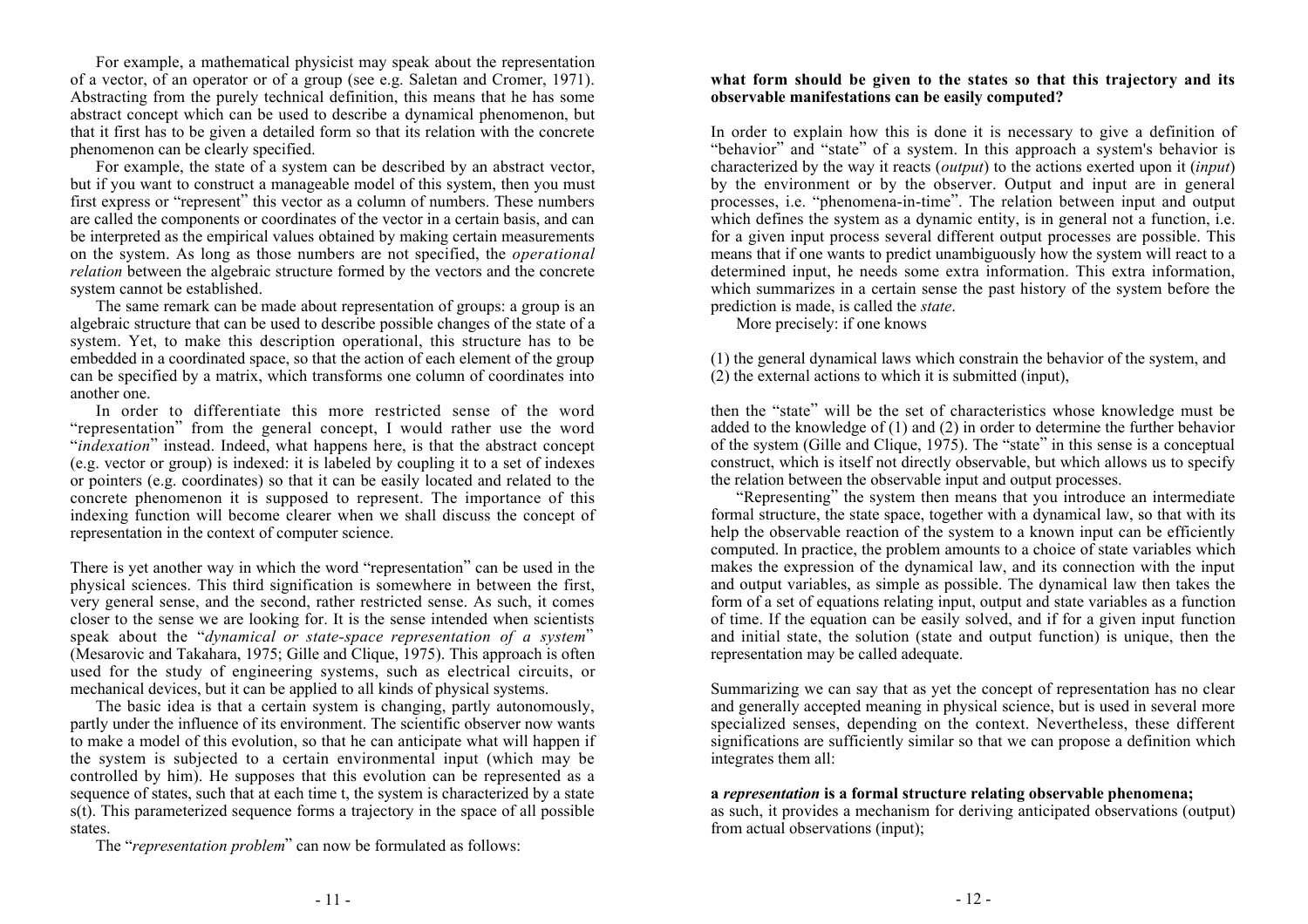its efficiency depends on its mathematical form, which must be sufficiently detailed to embody all information needed for an unambiguous solution of the problem, but not so complex as to make the search for this solution needlessly difficult;

the dynamical character of a phenomenon, i.e. the way observations change in time, is expressed in this formal structure by using a trajectory in a space of states.

#### **1.2 From physical science to cognitive science**

Whereas physical science can be defined as the study of nature, cognitive science might be characterized as the study of mind. However, this characterization is rather vague, and the mind-nature dichotomy is no longer adequate to categorize the objects of scientific enquiry. For example, should a machine, designed by man, be considered as a natural or as a mental <sup>p</sup>henomenon? (One way to avoid this dilemma, is to classify it as "artificial", cf. Simon, 1979). It will be shown later how the concepts of representation and change can be used to transcend this dichotomy.

For the moment, it suffices to call a science "*cognitive*" if it attempts to explain mental phenomena, such as perception, memory, thought, language, and even emotion and motivation (although this is seldom acknowledged as being dependent on cognition). The word "cognition" derives from the Latin verb "gnoscere" which means "to get knowledge of", hence "to grasp mentally". There are two aspects in this definition: a static (or stable) one, knowledge; and a dynamic one, the process through which this knowledge is acquired. Hence, the proper domain of cognitive science could be specified as:

#### **the relations between the stable organization of the mind (cognitive structures), and the changes to which it is subjected through its interaction with the changing environment (cognitive processes).**

Once again, we encounter the fundamental tension between stability and change.

Historically cognitive and physical science have evolved in a quite different manner. Physical science managed to acquire a clear, elaborated and reliable framework very early. Although this conceptual framework, which first appeared with Newton, has undergone several changes since, it is still generally acknowledged that all models of physical phenomena are in principle reducible to a few fundamental concepts and laws, which are formulated by theoretical physics. Thus theoretical physics, with its basic concepts such as space, time, particles, dynamical laws, …, appears as a central paradigm for all physical sciences.

Until recently, nothing of this sort existed for the sciences of the mind. Mental phenomena were investigated by such various disciplines as philosophy, psychology, linguistics, logic, anthropology, sociology, pedagogy, neurology, …, which had all their proper concepts and methodologies. Only a few decades ago some new ideas began to appear which seemed capable to create models of

mental phenomena characterized by a clear theoretical structure with operational implications. The tools which made this development possible, were the mechanical computer, and the simultaneously evolved concepts from cybernetics and information theory. The vagueness and ambiguity which characterized the existing conceptualizations of mental phenomena, could now be replaced by exact formalizations, which could be tested through experiments and computer simulations.

The synthesis of these new concepts and methods, inspired by the physical sciences, with certain more traditional ideas of the sciences of the mind, led recently to the emergence of an integrating framework, which may be called the "*cognitive paradigm*" (De Mey, 1982), and which provides the foundations for the new interdisciplinary field of "*cognitive science*" (Bobrow and Collins, 1975).

Two of its basic concepts are "*information processing*" and "*representation*". Whereas the first one stresses the dynamical aspect, the fact that external stimuli undergo complex transformations before their eventual "meaning" is extracted by the cognitive system, the second one points to the fact that in order to be efficient this processing needs some stable structure, called a "representation", to guide it. It is this representation which embodies the knowledge used by the cognitive system to interpret stimuli, to make decisions and to solve problems.

We will now try to analyze what this cognitive "representation" concept means in practice, and how it is related to the "representation" concept that was defined in the context of physical science.

#### **1.3 The philosophical theory of ideas as representations of external objects**

Historically, the study of cognitive phenomena began with philosophical speculations on the nature of mind and knowledge. One of the fundamental questions was how Mind and Matter are related. At first, the debate seemed to be a struggle between those people who maintained that only mental <sup>p</sup>henomena, "ideas", were real (idealism), and those who stated that only material objects were real (materialism). As a way of synthesis (or rather of compromise), Descartes proposed a dualistic philosophy, in which both Mind and Matter were accorded independent existence.

The remaining problem was to specify how these two realms can interact. Clearly, our mind can sense, can think about, can act upon material entities. With respect to action, Descartes gave no clear solution to the problem, but with respect to sensation and thinking, he proposed that the mind does not know its objects directly but only through the mediation of ideas which represent them. This theory of "representative ideas" had followers among such different philosophers as Hobbes, Locke and Berkeley.

The basic intuition is that if we perceive or think about some object, then what is present in our mind is not the object itself, but an image or representation, which is a kind of mental or ideal ambassador of the real, material object. Naively, the process through which these representations come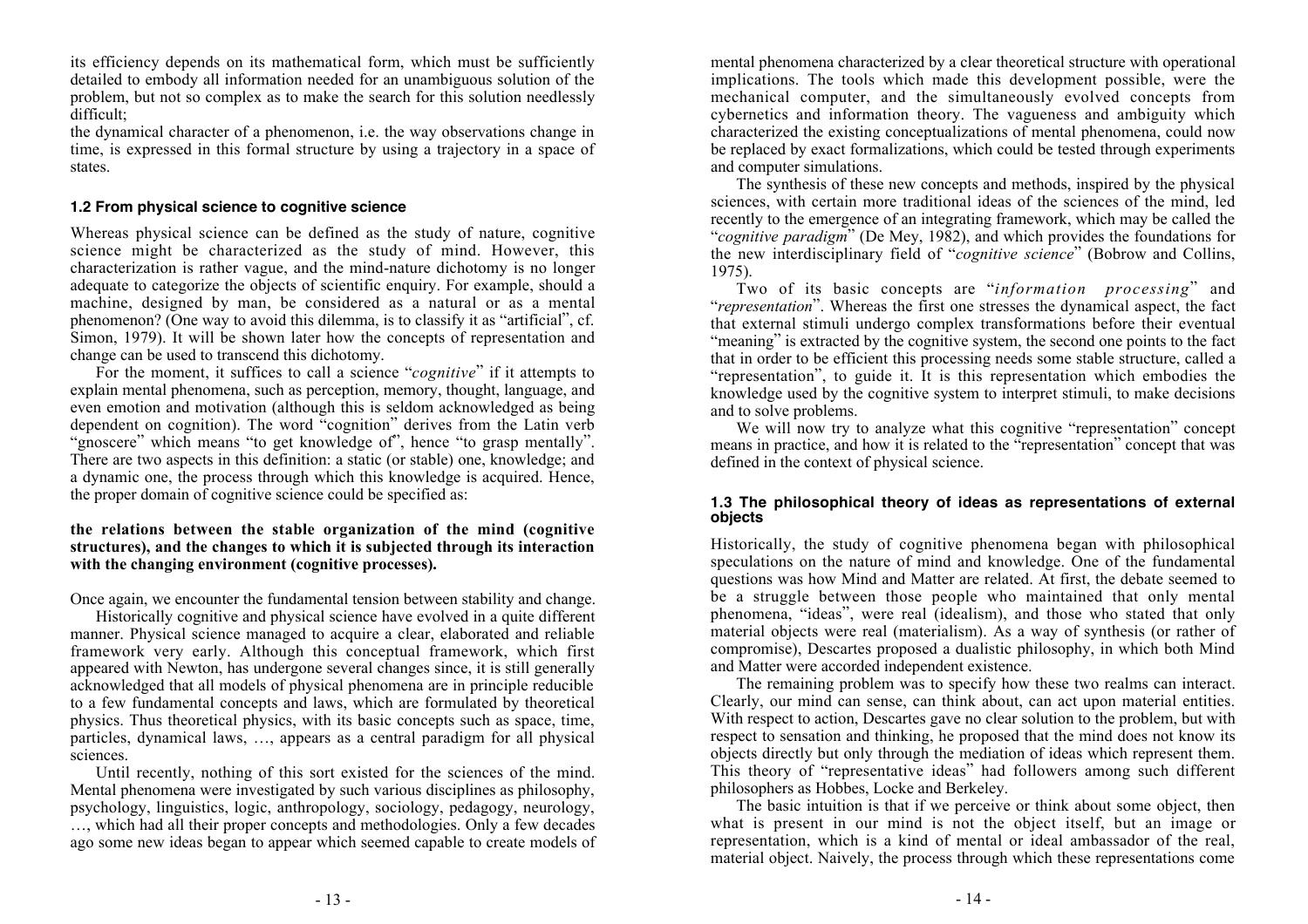into being can be visualized as follows: a material object which is perceived induces some kind of patterned excitation of the sense organs (e.g. the image formed at the back of the retina during visual perception); this "image" is apprehended immediately by the consciousness (direct perception), but at the same time it leaves a trace in memory (*engram*); if we think about an object which is not directly present to the senses, then we merely revive this engram, and so the image of the object reappears before our mind.

The problem with this simplified picture is that it leads to the idea that a cognitive system is not very different from a *photographic camera*: the patterns of light coming from the object (stimuli) pass through some system of lenses (sense organs), and are projected onto a screen (consciousness), were they leave a permanent trace in the photographic emulsion (memory).

A first difficulty is that this view implies that our ideas should in some sense resemble, be *isomorphic* to the phenomena they are supposed to represent. This is clearly not the case as far as more abstract ideas are concerned. E.g. if I think about the number 8673, I clearly do not see 8673 dots before my mind's eye; there is no structural similarity between the concept 8673 and some collection of 8673 objects I once might have seen before me.

But the isomorphism of phenomena and ideas is not even true for concrete visual imagery. This can be illustrated by an anecdote reported by the philosopher Alain:

once a friend of Alain told him that if he closed his eyes, he could clearly imagine a view of the Parthenon. Alain answered that if this mental image were so vivid, then his friend should have no trouble counting how many columns were in front of the Parthenon. Since his friend obviously was unable to do that, Alain concluded that whatever mental representation of the Parthenon his friend seemed to experience, it clearly was very different from a photographic image.

A second, even more serious difficulty raised by the "photographic camera" view of the mind is that of the *homunculus*. If perception is nothing but the projection of images onto a screen, and memory not different from a set of photographic prints of those projections, then who is looking at the screen, and shuffling through the photographs? The only way to answer this question is by introducing a little man, a "homunculus", who is sitting somewhere in our brain, looking at different incoming and stored mental images in order to decide what they really mean, what should be done with them, to which aspects should be paid attention. This leads us to postulate a *mind within the mind*, and that, of course, does not bring us one step closer to solving the problem of how the mind really works.

These difficulties, together with other criticisms, led to a decline in popularity of the theory of ideas as representations of the outside world. This trend was reinforced by the appearance of behaviorist psychology, whose basic doctrine is that mental phenomena can only be studied indirectly, as associations between externally observable stimuli and responses; hence any speculation about the

structure of internal representations or ideas should be regarded as meaningless. This had as a consequence that by the middle of the twentieth century, the concept of representation had virtually disappeared from the existing theories of mind. Its reappearance was mainly due to the discovery of the computer as an instrument for the simulation of mental phenomena.

#### **1.4 Artificial intelligence and knowledge representation**

The fundamental belief characterizing the field of *Artificial Intelligence* (AI) is that the computer as a mechanical, information-processing device can be used to simulate processes which are usually associated with human intelligence, such as perception, understanding, learning, reasoning and problem solving. This belief is founded on the idea that all mental activities can be reduced to some form of *information processing*, and that, since information is a purely abstract quality, this process is independent of the detailed physical structure of the information processing system. Hence, electronic computer and organic brain alike can undergo basically the same kind of information processes.

In order to model an abstract entity such as information with the help of a concrete object such as a computer requires the use of symbols, i.e. phenomena which refer to something else than their purely physical substance. Here we already encounter the concept of representation in its most basic form: the symbol (e.g. a certain state of an electronic memory) represents a unit of information (e.g. the number 8673).

But to process complex information in an efficient way you need more than a collection of elementary representations (corresponding to information units), you need some global framework to guide the process at each decision point. It is this awareness which has gradually developed through the subsequent attempts to build intelligent computer systems, and which led to the concept of knowledge representation. This development was clearly summarized by De Mey (1982), who distinguishes four subsequent stages:

"- a monadic stage during which information-units were handled separately and independently of each other, as if they were single, self-contained entities;

a structural stage which considered information as a more complex entity consisting of several units arranged in some specific way;

- a contextual stage where, in addition to an analysis of the structural organization of the information-bearing units, supplementary information is required to disambiguate the meaning of the message;
- a cognitive, or epistemic, stage in which information is seen as supplementary or complementary to a conceptual system that represents the information processor's knowledge or model of his world. "

These stages can be illustrated by the problems encountered in the computer simulation of *perception* and *language understanding*. Both these approaches attempt to model how an intelligent system interprets, i.e. attaches meaning to stimuli (sensory or linguistic):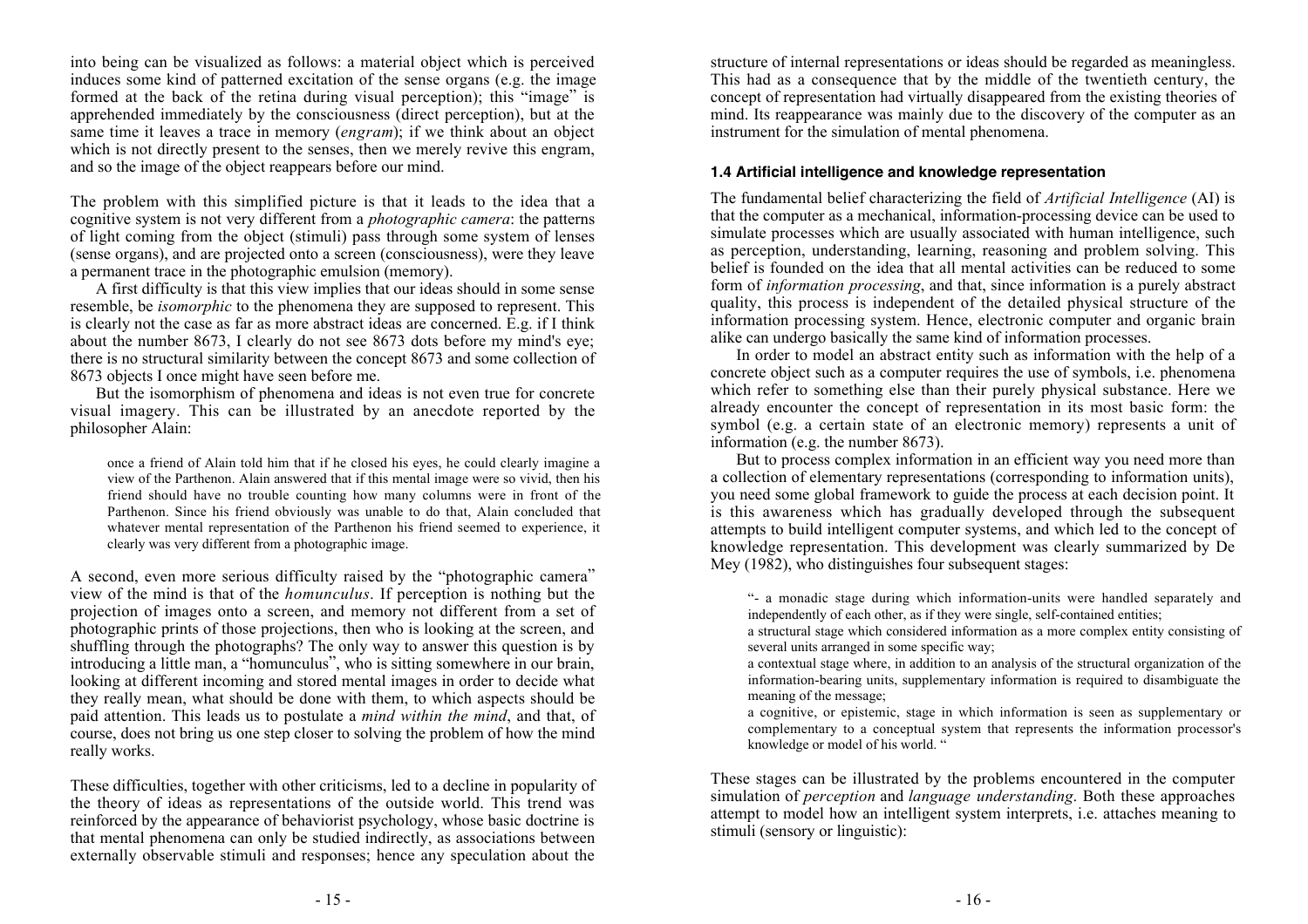In the first, monadic stage, the stimulus is decomposed into *simple units* (e.g. spots of light, or separate words), to which some fixed meaning is attached.

In the second stage, it is recognized that meaning resides not only in the separate units, but also in the *structure or pattern* they form (e.g. a sentence formed according to syntactical rules, from separate words). But in practice this analysis still does not seem sufficient to attach meaning to certain more ambiguous stimuli.

Therefore, in the third stage, another factor is taken into account: the *context* in which the stimulus is received, that is to say that extra information is needed, which is not in stimulus itself, but which helps to situate it, to determine to what it is referring (e.g. to understand the meaning of the sentence "He is nice", you must know from the context to whom the pronoun "he" is referring). The problem with a contextual approach is that it is very difficult to define the context, to make explicit what is in the context and what is not.

This leads to the fourth stage, where each stimulus is situated within a *conceptual system or model* that specifies which meaningful signals can or cannot be expected in the given situation.

This system is called a "representation" of the information processor's knowledge of his environment or situation. The basic idea is that the meaning is not so much in the stimulus itself, but in the representation. The stimulus only *selects* or activates certain prearranged *categories*, whose meaning is determined by the way they are interconnected. Whether the information processor has correctly interpreted or understood the stimulus can then be tested by asking questions about the perceived situation: if the information provided by the stimulus has been processed in an adequate way, the system should be able to give correct answers.

There are several reasons why this fourth, cognitive stage of information processing is much more powerful than the previous stages. The main advantage is *reduction of complexity*: in a realistic situation an intelligent system such as a human being is bombarded with stimuli, with information units; since the information processing capacity of the system is limited, it is unable to process in depth all these signals; therefore it needs some stable framework to organize these stimuli in categories so that only the most important stimuli will be processed.

The stimuli to which the system effectively pays attention are very few with respect to the whole. In order to carry out this selection the system needs a certain knowledge of the world in relation to itself, which allows it to anticipate, to infer from a few input data what important phenomena are to be expected. Then it can concentrate its attention or processing activity upon those aspects of the expected phenomena where a choice has to be made, and neglect all other stimuli which have no direct bearing upon these expected decisions.

To take a classic example from cognitive science: suppose that you enter a restaurant with the purpose of having a dinner. Then your "knowledge representation" of restaurant situations tells you to look for an empty table, to sit down, and to expect the coming of a waiter. Normally you will not pay much

attention to other people who have no waiter's clothes, or to other stimuli such as the color of the chairs, or the brightness of the lights. When the waiter appears, your attention will shift to the menu card he offers to you, and your knowledge of the tastes of different dishes will come into play to help you reach a decision about what to order. In the meantime the other stimuli impinging upon your senses (sounds from the traffic, other people talking, the hardness of your chair, …) will barely be processed.

When, however, something unusual happens, i.e. something which does not fit into the set of expectations generated by your knowledge representation of the actual situation (e.g. someone cries "Fire!") your attention to these other stimuli is reactivated, and another representation of a situation (e.g. the representation of what to do in case of emergency) takes over control.

Now, how does this concept of "representation" as it is used in the context of AI and the cognitive paradigm relate to the general definition of representation we are trying to construct? In fact when someone speaks about a knowledge representation he uses the word "representation" in two different but simultaneous senses. These two senses can be illustrated by two quotations from Bobrow (1975), where he uses the two different senses on the same first page of his introduction:

"Workers in cognitive science have worried about what people know, and how to represent such knowledge within a theory."

"I propose here a framework where representations are viewed as the result of a selective mapping of aspects of the world. Suppose we take a "snapshot" of the world in a particular state at some instant in time. Call this state world-state-1. Through some mapping M, a representation (call it knowledge-state-1) is created which corresponds to world-state-1. This corresponds with world-state-1 in the sense that an understander has the alternative of answering questions about world-state-1 by directly observing the world state or by questioning the corresponding knowledge state."

In the first quotation the thing which is represented is some abstract entity, "knowledge", and the way it is represented is by giving it a formal, theoretical structure which is sufficiently detailed and unambiguous to allow some inferences or computations whose results can be checked by observation. In the second quotation, the thing which is represented is a concrete situation, the state of the world at a particular instant, and the way it is represented is by associating it with another concrete phenomenon, called the knowledge state of a particular cognitive system.

This ambiguity of the word representation here is the same as the one we encountered in the context of physical science: there is one formal, or mathematical sense where representation means that you give some efficiently manipulable structure to an abstract concept (e.g. "knowledge" or a "group"), and there is a concrete sense where representation means that you construct some model or image of a concrete phenomenon (e.g. an external situation, or the movement of a falling body) (this ambiguity in meaning is similar to the one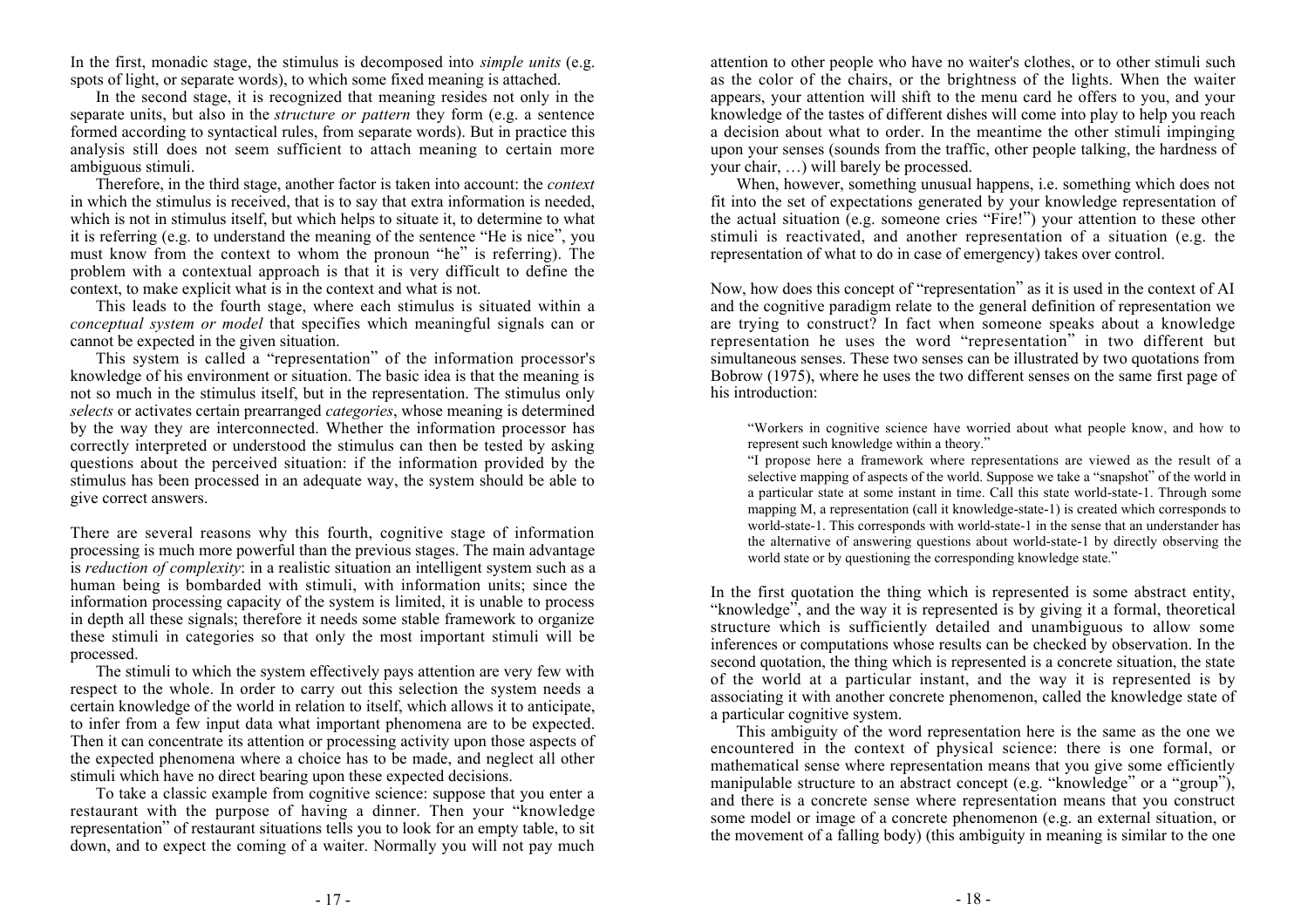encountered for the word "model" which has a quite different formal meaning in formal logic, compared to its ordinary use in science).

Apart from this difficulty, the representation concept in cognitive science is clearly related to its counterpart in physical science, though the technical meaning is not quite the same. This relation will be further elucidated by the analysis of a last specialized sense in which the concept of representation is used in cognitive science.

#### **1.5 AI and problem representation**

In the first computer systems there was no intention to provide the system with a perception or understanding of the outside situation. Rather the purpose of the first computer scientists was to construct systems which could efficiently *solve* complex *problems* which were introduced by the programmer, and had no direct relation to the concrete environment in which the system was working. E.g. if the programmer asked the system to compute 9231: 17, the system was not supposed to understand what those numbers meant, what they were referring to, but just to bring forth a new number which was the solution to the proposed problem.

At first these problem solutions were carried out by a programmed set of *functions* or *algorithms*, i.e. sequences of elementary operations on data or information units stored in memory which would lead unambiguously from the initial data (9231: 17) to the final result (543).

In a later stage one became aware that for more complex problems there was no determined sequence or path of operations which led directly from the given data to the result. Algorithmic methods had then to be replaced by methods of *heuristic search*: since for each step in the problem solving process different sequences of operations could be attempted, the system, to be efficient, should be provided with a set of rules (heuristics) which specified which path of operations should be tried first. There was however no guarantee that the application of the heuristic rules would lead to any solution at all. Therefore problem solving could be viewed as a search, guided by heuristic principles or rules-of-thumb, through a space of potential solutions or problem-states (Nilsson, 1971).

Here again we encounter the problem of complexity: if the space to be searched through is very large (possibly infinite) it may well be that the computer with its limited information-processing capacity, will never come up with the required solution within a practical time interval. This is where the peculiar limitations of computer science come in: the difference between mathematics and computer science is that a mathematician may well be satisfied when he has proven that a certain problem has a solution, whereas the computer scientist will not be satisfied until he knows some explicit procedure which will help him to effectively find this solution within a finite time. To a computer scientist, for a theoretical model to be meaningful it must specify how the problems it is supposed to describe can be practically solved through a finite sequence of operations. (A somewhat similar philosophy lies at the base of "Constructive Mathematics", cf. Beeson, 1985).

This requirement leads directly to the problem of "representation" in a sense similar to the one mentioned earlier of "indexation". Indeed the main problem of a computer scientist who wishes to design a practical program for solving efficiently a certain class of problems, is to translate the abstract conceptualization of this problem class (e.g. multiplying integers, or proving theorems in the predicate calculus) into a detailed, indexed program or information structure, such that the problem solving process can be carried out in a minimum number of steps and with a minimum of search required at each decision point. This means in practice that one must introduce:

- first, a clearly indexed *space of states*, such that as well the given data as the looked for solution belong to that space;
- second, a set of *operators* which can be used to transform one state into another one; this set of operators must be sufficient to be able to reach the complete space without having to apply too many operators, but it must not be so detailed that it would take an excessively long time to decide which operator to use;
- • third, a set of *heuristic rules* or *evaluation criteria* which give some indication about whether the chosen search path is likely to bring one closer to the solution; in particular the criteria must allow us to test whether the state reached is indeed a solution (or close to a solution).

A problem which can be represented in this way is called a "*well-structured*" or "*well-defined*" problem. In order to solve such a problem it suffices to carry out a search process through the state space, starting from the initial state corresponding to the given data, and then applying the different operators, guided by the heuristic rules, until a solution is found. The efficiency of the search will of course greatly depend on features such as the size and the structure (the way its points are connected through pointers, or geometrical relations) of the state space, the ease of application of the operators, the reliability, simplicity and exhaustiveness of the heuristic rules, etc. Here we see that the way a problem is represented is essentially important with respect to its practical solvability.

This becomes even clearer if we consider so-called "*ill-structured*"problems, where no set of states or operators is given as yet. The first step to solve such a problem is to design some sort of representation, which will allow you to start a search process. This step is crucial, and the way you carry it out will determine whether you are able to find a solution in any reasonable time at all.

A classic example is the "mutilated checkerboard problem". Suppose you have a checkerboard consisting of  $10 \times 10$  black and white squares. Suppose the two white squares at the extremities of the diagonal line are deleted. The problem is now stated as follows: can you cover the remaining mutilated board completely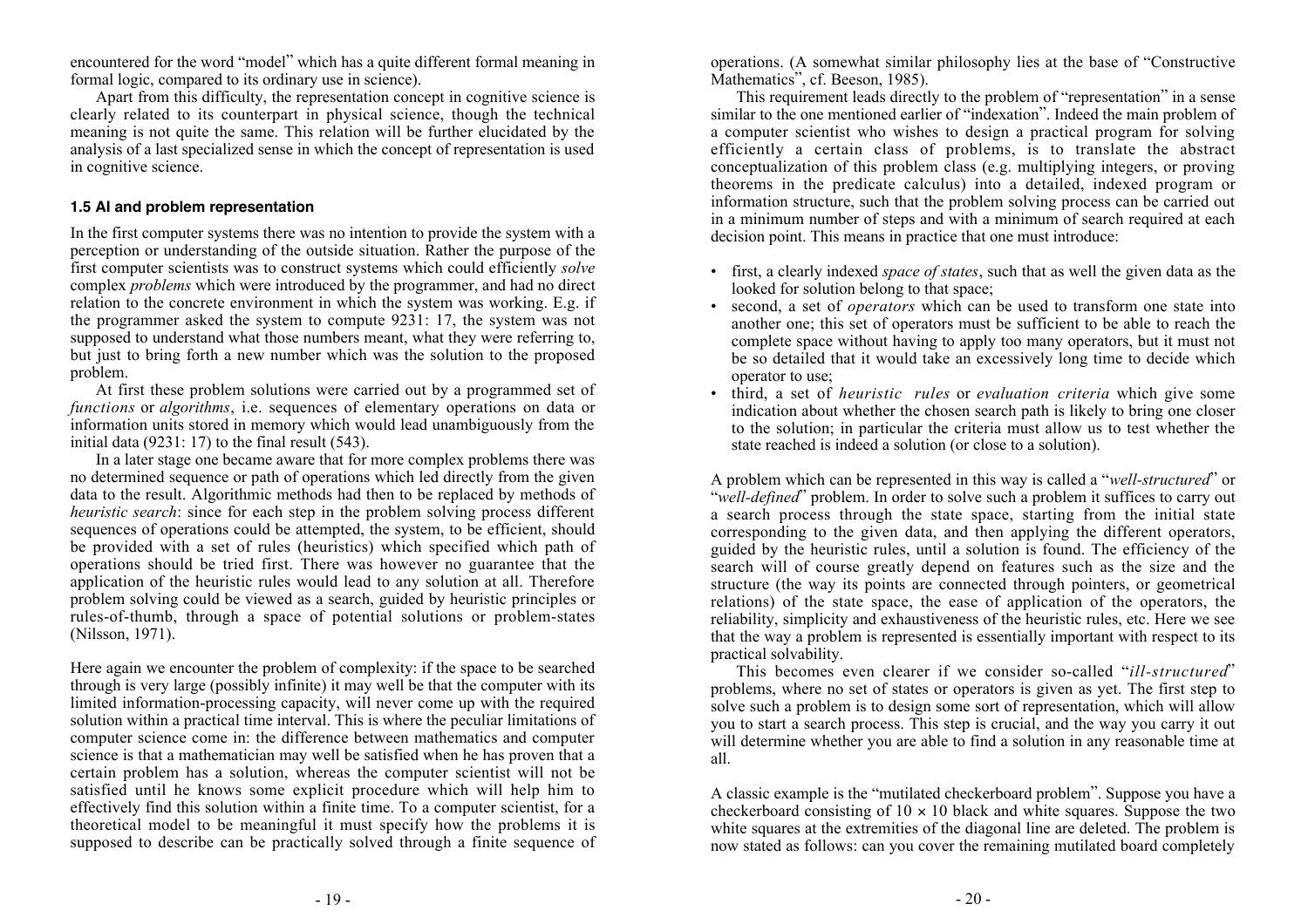with domino blocks, knowing that one domino block covers just two adjacent squares? At first the problem seems simple and well-defined: the possible states of the space are the subsets of the board which are covered, the operators consist simply in putting a domino block so that two more squares are covered. It appears that you just have to try some combination of covering operators until you find one which covers the whole.

However, you will never succeed in finding this combination: whatever you try, there will always remain certain isolated squares that cannot be covered without uncovering other squares. The reason for this is seen very simply when the problem is represented in another way: instead of looking at an operator as just the covering of two squares, you should see it as the covering of two adjacent squares, which means of one black and one white square. Now since you cannot cover a black square without covering a white square, it becomes clear why a checkerboard where there are less white than black squares can never be covered in this way.

This is an example where a change of representation makes a simplelooking problem clearly insoluble. In other cases a change of representation can transform an at first sight very complicated problem into a simple one. Many more examples of this principle can be found in books and papers on problemsolving (Nilsson, 1971; Newell and Simon, 1975; Wickelgren, 1974; Amarel, 1968; Burghgraeve, 1976).

Once again we must ask how this concept of problem "representation" is related to the other representation concepts we already encountered. On the formal level there is clearly a similarity between these "problem representations" and the "dynamical representations" used for modelling systems. Both use the formal structure of a state space, and of a trajectory through this space determined by dynamical laws, or by heuristic rules.

But this similarity is more than purely formal. In systems theory one can use two equivalent descriptions of a system: *input-output systems* and *decisionmaking or goal-seeking systems*. (Mesarovic and Takahara, 1975). In decisionmaking or goal-seeking systems, the dynamical mechanism which allows us to infer output behavior from input data is supposed to be determined by a set of internal criteria that the system tries to satisfy or to optimize. The dynamical relation between input x and output y can then be defined as follows: a system S will react to the input x with the output y if y is the solution of a problem specified by the initial data x, and the internal goal or evaluation criteria of the system.

In practice both dynamical and goal-seeking descriptions are equivalent. This is easily seen in classical mechanics where the trajectory of a moving object can be described alternatively as the causal progression of a point in phase space, continuously determined by the dynamical law, or as the solution of a Hamilton optimization problem (Mesarovic and Takahara, 1975).

That in practice the concepts and structures introduced for constructing problem representations are very similar to the ones used in representations of physical systems is nicely illustrated by the formalism proposed by Amarel

(1968), for the representation of problems of reasoning about actions. We will show later, by carefully analyzing the categories and organizing principles used for constructing representations, that problem representations and dynamical system representations are fundamentally equivalent.

Now, what is the relation between problem and knowledge representations? In a certain sense a problem representation is just a special case of a knowledge representation: it represents the specific knowledge needed to solve efficiently a certain problem (class). In practice the difference between both representation concepts is often one of emphasis: in knowledge representation the emphasis is on the processing of incoming stimuli (understanding, perception) so that an eventual decision concerning this information can be made; in problem representations, the information is generally already pre-processed (e.g. by the programmer), the emphasis is on the solution of a particular problem determined by this information.

We now come to the point where we have found three more or less elaborated significations of the word "representation": *dynamical representations*, *knowledge representations*, and *problem representations*. Some other significations we have encountered (e.g. ideas as representations of outside phenomena, or matrices as representations of abstract operators), have no sufficiently broad domain of applicability to be useful on their own in tackling the problem we have formulated. Besides they can be subsumed under these more general headings.

We can now try to synthesize these three concepts into one, and to apply it to the problem of change. This synthetic concept will be called "adaptive representation" or "representation" for short, and will be discussed in the following chapter. The various applications of the representation concept we have discussed seem to indicate that this concept is very powerful. But in order to use it efficiently, we must first remove some of the remaining ambiguities and confusions.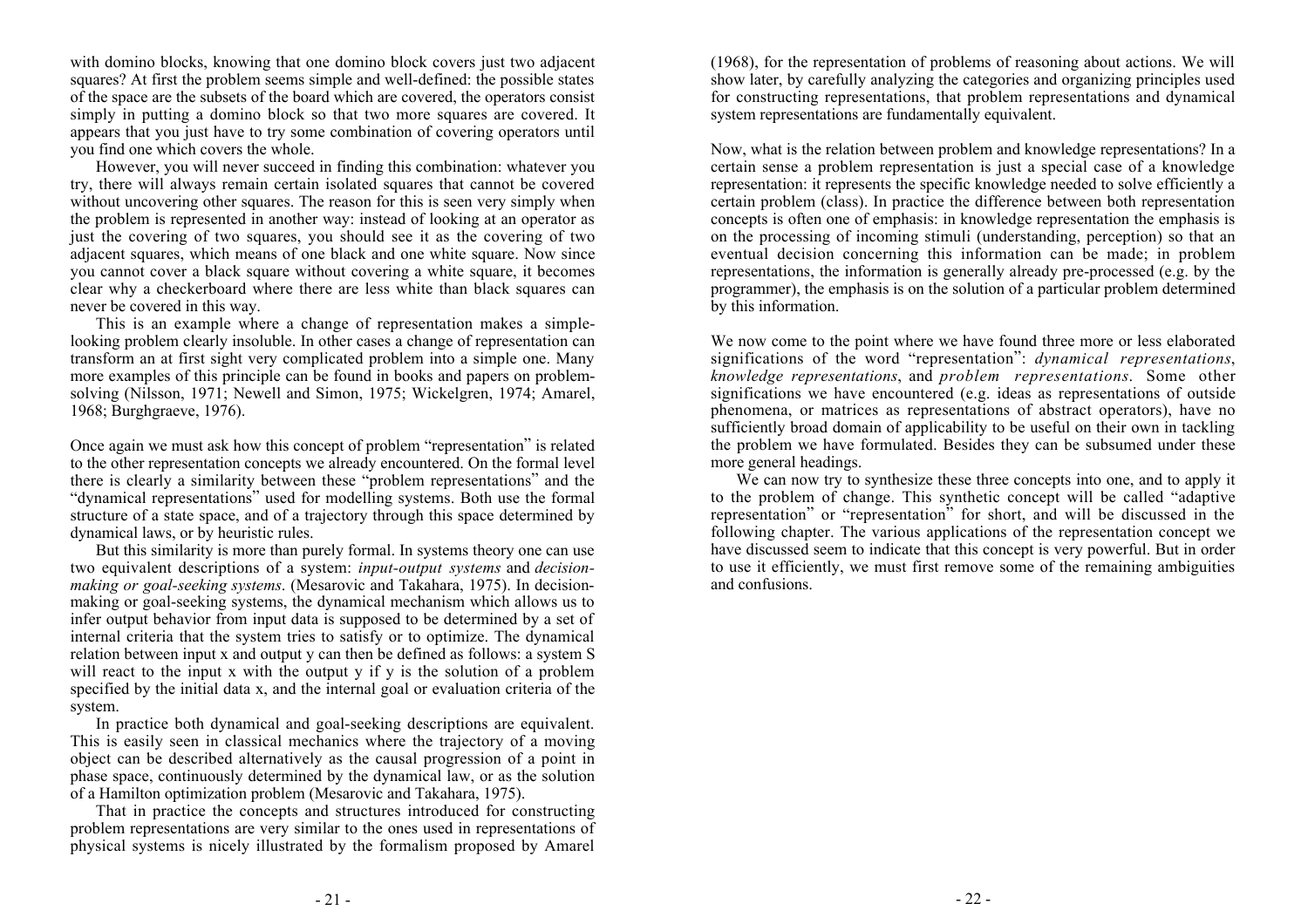#### **2.1 Representations as an interface between Mind and Nature**

Until now our discussion of the various uses of the representation concept has presupposed the basic Cartesian dualism between Mind, as studied by cognitive science, and Nature, as studied by physical science. However, this has led to a basic ambiguity as to what a representation is supposed to represent: the formal structure that was called a representation could be said either to refer to an abstract, mental entity (e.g. a problem, an algebraic concept, a piece of knowledge), or to a concrete physical phenomenon (e.g. an object, a physical process, a situation).

If we borrow some terminology from logic, we might call the first, abstract reference the "*intension*" of the representation, and the second, concrete reference its "*extension*". If we consider a representation as a special case of a "sign", we can also use the terminology of Peircean semiotics (see e.g. Hawkes, 1977), and call these two references respectively the "interpretant" and the "denotatum" of the representation. So, any general representation has both an extension, i.e. a set of outside, "objective", physical phenomena that it denotes, and an intension, i.e. an internal, "subjective", mental meaning or interpretation.

Most confusions with respect to the representation concept arise because only one of these two basic functions is acknowledged. In order to get a real insight in the power of this concept you must look at it from both viewpoints.

For example, if you have a mathematical description of a state space together with a set of dynamical operators and equations that allow you to compute output functions from input functions, then you can either look at it as a mathematical representation of a physical system (e.g. an electronic circuit), or as a representation of the knowledge that you have got about this system. (In fact it is also a representation of the knowledge that you have not got but might want to get by solving the problems inherent in the equations).

Therefore, a representation belongs neither to the realm of matter, of outside objects, of things-in-themselves, nor to the realm of pure mind or Platonic Ideas: it constitutes an interface, it stands in between Mind and Nature, in between *subject* and *object*, in between *Self* and *World*. You could go even further and say that the concept of representation transcends the classical dichotomy of Mind and Nature: the only things we have got to work with are representations; neither pure ideas nor things-in-themselves exist in any operational sense, they are by definition unreachable ideals.

In a certain sense the subject-object dichotomy is an artifact of representation: it is the representation itself which creates a distinction between "inside self" and "outside world" (De Mey, 1982; see further sect. 9.4). In general a representation can be seen as a mediating system which relates different domains. The distinctions made within these domains, the way their parts are labeled as either subjects or objects, are determined by the structure of the representation. This means that, depending on the context, the same event can be represented either as belonging to the internal self or as belonging to the outside world. De Mey (1982) discusses two simple examples:

When I reach out to touch a pot of coffee in order to find out if the drink is still warm. the same experience might be framed in either the expression *the coffee is hot*, or the expression *I burned my fingertips*, i.e. two different conceptual representations of the same bodily experience. One refers to an object in the outside world, the coffee, the other to an object which belongs to the self, my body. The common mistake is to think of the cognitive view as applying only to models of the external world. Representation, however, is prior to segmentation in self and world.

The other example is that of the Copernican revolution in the scientific representation of the movement of the planets: in the ancient Ptolemaic representation the apparent motion of the sun was considered as something belonging to the external world, to the object "sun" itself; in the Copernican view, however, the motion was ascribed to the Earth and to the subjects which stood upon it and looked at the sun.

So, at least in principle the representation concept appears to bridge the gap between the sciences of Mind and the sciences of Nature. We will now showthat also in practice the need is felt in both physical and cognitive science to bridge this gap by using concepts related to "representation".

The great conceptual revolution that took place in physics in the first half of this century was centered around two theories: *relativity theory* and *quantum mechanics*. In relativity theory the main new insight was that basic physical properties such as space, time, mass and energy, are dependent upon the reference frame of the observer. This reference frame can be seen as a special case of a representation (see sect. 8.1).

In quantum mechanics too the observer using a representation plays a predominant role. From the indeterminacy principle it follows that there is always a finite interaction between the subject and the object he observes; this induces a perturbation of the "object-in-itself": there is always a remaining indeterminacy, due to the non-separability of subject and object. Since the observer cannot have a complete knowledge of the object, he must choose that representation of the state of the object which is most useful for computing the variables he is interested in (see sect. 7.1).

For example, if he is interested in the probability of finding a particle in a certain spatial domain, he will use the Schrödinger or wave function representation of the particle state. If he is interested in the possible values of the particle's spin, he will represent the state as a linear combination of spin eigenvectors. The peculiarity of the observation process is that an object which is in an eigenstate of a particular representation (i.e. the observable properties e.g. spin—corresponding to this particular representation have determined values) will in general no longer be in an eigenstate of this representation after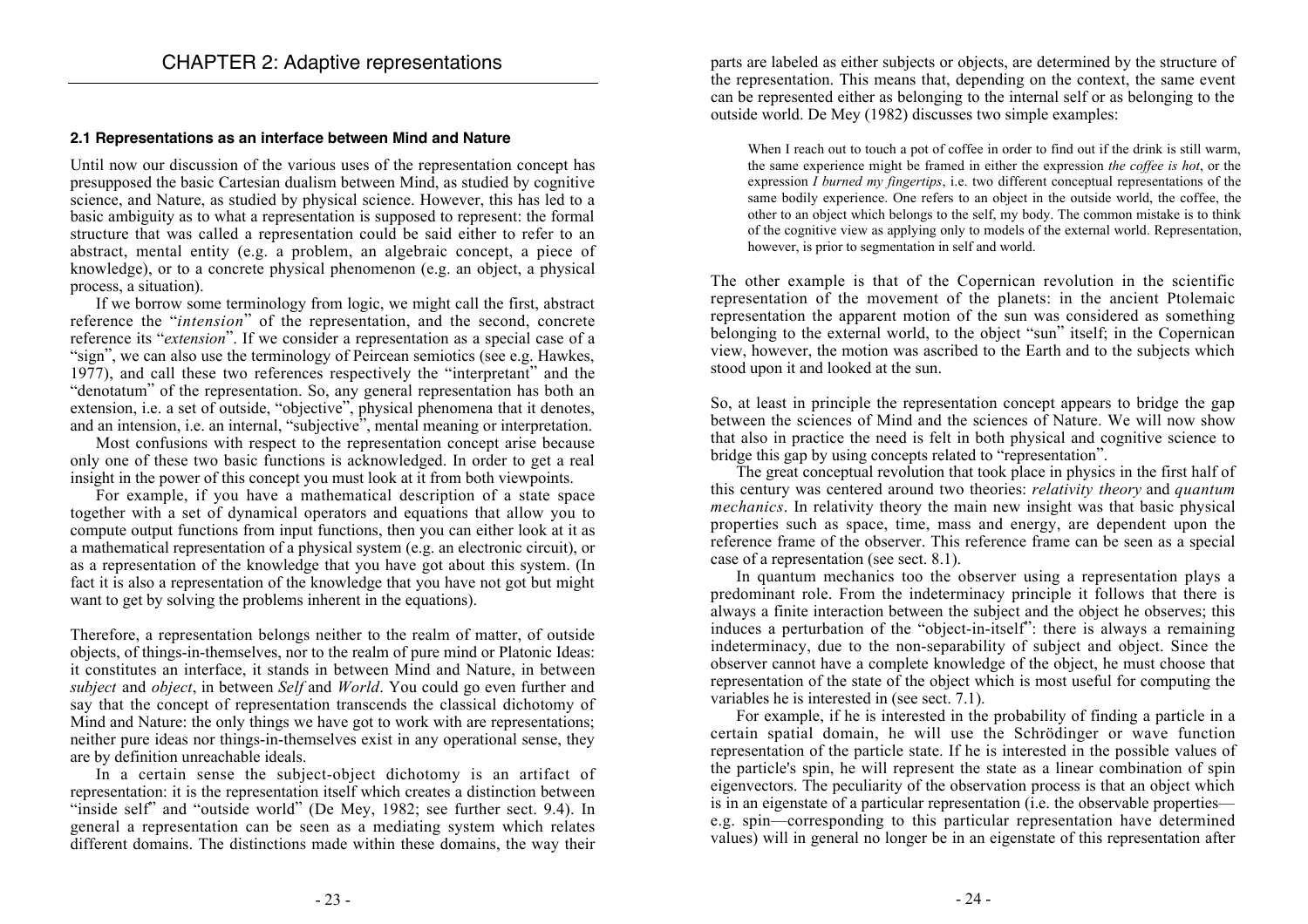an observation is made, but in an eigenstate of a new representation corresponding to the property which was observed (e.g. position).

This strange effect suggests that in quantum mechanics representations are more than essentially equivalent and purely conventional descriptions of an invariant physical phenomenon. It appears that subject, object, representation and observation process can no longer be treated separately: they form one, indivisible whole (cf. Finkelstein, 1979).

Yet, the traditional physical world view lacks the conceptual tools required for modelling this basic interactivity. This leads to the appearance of a host of paradoxes and conceptual problems associated with quantum theory (see e.g. Jammer, 1974). During the last few decades the awareness has been growing that the only way to solve these problems is to concentrate not so much upon the physical mechanisms underlying quantum phenomena, but rather upon the epistemological (i.e. cognitive) aspects of physical observation and representation. One important approach which grew out of this trend is the analysis of the logical structure of theories or representations based on different types of observations (see e.g. Piron, 1976; Aerts, 1983).

A complementary evolution has taken place in the cognitive sciences. At first it seemed fruitful to study mental or cognitive phenomena in isolation, without reference to any outside physical world. For example one would analyze the abstract structure and properties of logical formalisms, of generative grammars, or of general heuristics for state-space search.

Later on, it was acknowledged that in order to model practical intelligence, you should study systems capable of facing real-world problems, of interacting with concrete situations. One of the domains where this need is felt most clearly is robotics: an intelligent robot should be able to experience the material world, to act upon it according to its proper goals, and to correct its actions by adequately interpreting the feedback it gets.

On a more theoretical level, it was proposed to study the representation of so-called naive or qualitative physical knowledge, that is to say the knowledge people use for their everyday interaction with the physical world (Hayes, 1978; De Kleer and Brown, 1983; Forbus, 1981). This would provide a basis for constructing AI-programs, which would extend beyond the traditional "toy problems".

These examples illustrate that in cognitive science too there is a trend towards a more holistic or interactive approach, in which both the knowing subject and the known object are encompassed. The purpose of the present work is to carry this trend to its logical endpoint, and to study the domain where the physical and cognitive sciences meet. Therefore we must define an integrative concept of representation, and establish its relation with the fundamental problem of change.

#### **2.2 Adaptation as vicarious selection**

The representation concept we wish to define should be a characterization of the dynamical relationship between subject and object, between mind and nature, between the inner and the outer environments of an intelligent, adaptive system. We shall suppose that a "subject" or "self" is characterized by a *stable identity*, and that it continuously tries to maintain this identity by reacting in an adequate way to all (external) perturbations that might destroy it. Hence, the fundamental purpose of the "self" system is survival: maintenance of its identity.

From this viewpoint all interactions between such a system and its environment can be reduced to processes of *selection*: either the system survives the interaction, i.e. it is positively selected, or it is destroyed, i.e. it is negatively selected. So, the role of the environment can be conceived as that of a dynamic selector, which continuously eliminates certain systems while retaining other systems.

This description is so general as to become tautological: in any complex process of change it is possible to distinguish phenomena that are stable, i.e. which maintain some kind of identity during the interval of observation, from phenomena that are unstable, i.e. which are destroyed during this interval. The unstable phenomena will be considered as a background (or environment) of change against which the stable phenomena stand out. As will be discussed later, the stable phenomena can be categorized in a hierarchical fashion, according to the way they maintain their stability.

We shall call a high-level stable phenomenon an "*adaptive system*" if it can *anticipate* in some way the changes to which it will be subjected, so that it is able to prepare its defense against potentially destructive processes.

A basic example of such a system is a human being. If a person is confronted with a potentially dangerous phenomenon (e.g. a fire), he does not have to experience the destructive influence of the phenomenon (e.g. being burned) in order to take counteraction (e.g. running away); it suffices that he perceive certain warning signals (e.g. smoke) in order to infer the danger to be expected, and to conceive of an appropriate plan of action. In order to be able to make such an anticipation, the system should have some form of knowledge of the world (e.g. that smoke is an indication of fire) and of its self (e.g. that it can be killed by fire).

The simplest way to conceptualize such knowledge is by considering it as a "*vicarious selector*" (Campbell, 1974): it selects those possible actions of the system, which lead to its survival in a given external environment. This selection is vicarious because it "stands for", i.e. represents, the selection effectuated by the environment itself through the destruction of those systems that behave in an inappropriate way.

Let us illustrate this principle by working out the fire example. Suppose that different organisms (e.g. people and animals) are confronted with the same situation of an approaching fire. Suppose that they react in different ways: some of them run away, some hide, some merely continue the things they are doing. After the fire has passed, a selection has taken place: only those organisms have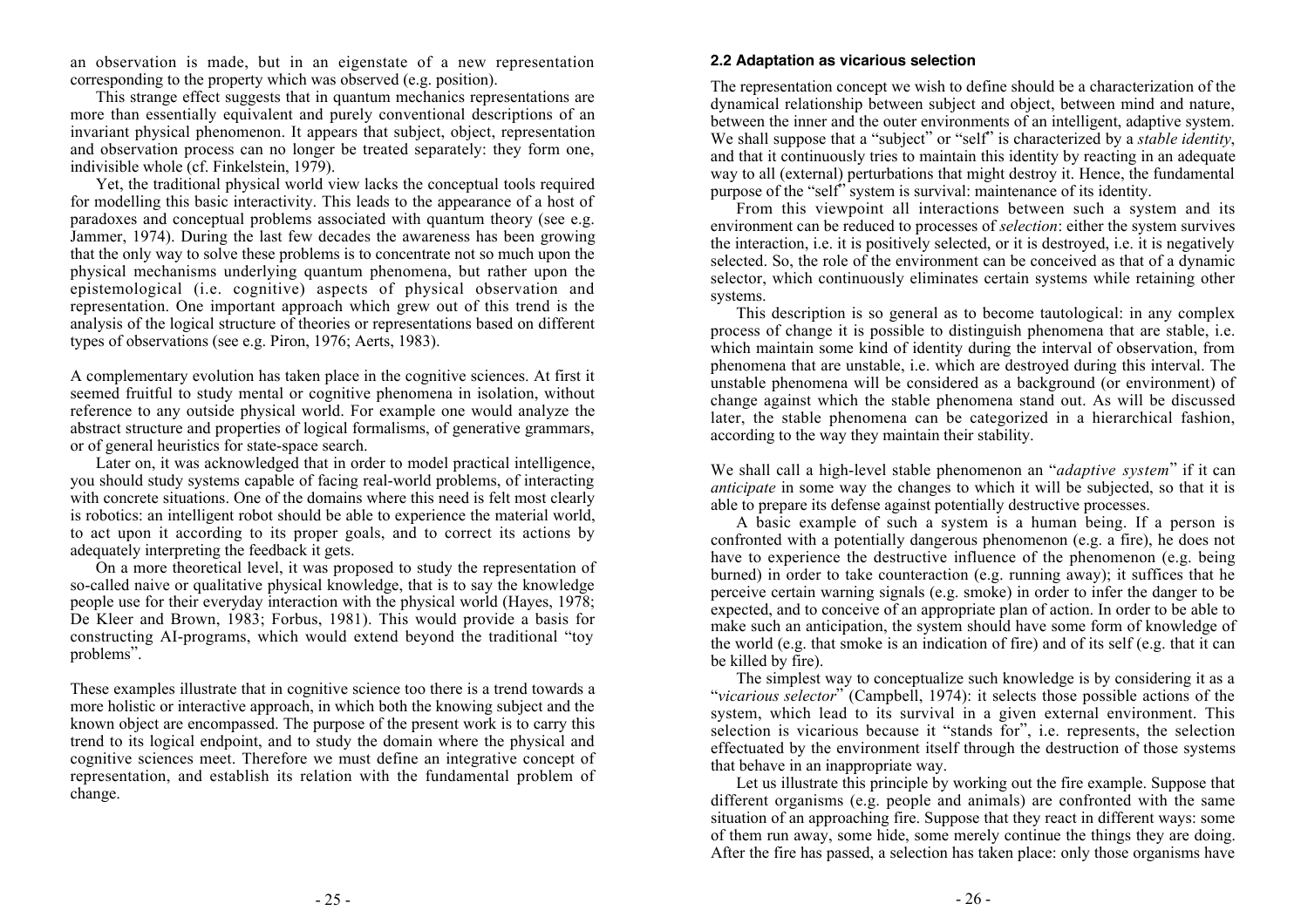survived who reacted in an appropriate way, e.g. by hiding in a fire-free place, or running away far enough. So, the fire can be considered as a selector of adequately behaving systems.

Consider now an individual. Let us assume for simplicity that just two cases can be distinguished: either he knows how to react adequately when perceiving the signals of fire, or he does not know. In the first case he will select the appropriate behavior from his repertoire of possible actions, and survive. In the second case he will make a "blind guess", and adopt a certain behavior without knowing whether it is appropriate or not. In that case he will have to wait for the continuation of the events to see whether the choice was adequate or not.

So, we may conceive of knowledge as something that allows us to select appropriate behavior vicariously, before the environment does so by destroying (or damaging) the inadequately behaving systems. This concept of a vicarious selector can be seen as a first step towards the integrative concept of representation we are looking for. The fundamental idea is that a system can succeed in maintaining its stable identity in spite of the continuously changing interactions with its environment by internalizing the "selective action" of these interactions upon its behavior, so that it can anticipate which type of behavior will be adapted to a given situation. In order to do that it should at least be able to *distinguish* between interactions that are dangerous (i.e. which select negatively) and interactions that are not.

The question we must answer now is: how does such a vicarious selector "internalize" or "represent" the selectivity of interaction with the environment?

#### **2.3 The thermostat as an example of an adaptive representation**

We may clarify this problem by considering an example of what De Mey (1982) calls "the simplest model of a world view (or representation)": the thermostat. Suppose that you have got a tank with tropical fish, and that in order for the fish to survive, the temperature of the water must be kept above 24° C. The apparatus that is normally used to maintain such a system in equilibrium consists of a heating element connected to a thermostat, both installed inside the tank.

The thermostat consists of two parallel metallic plates: one is fixed, the other one can move, and may or may not come in contact with the fixed one. The movable plate is bi-metallic, which means that it will react to a temperature decrease by bending towards the fixed plate. If the temperature falls below some threshold (e.g. 24° C), the two plates make contact. This closes an electric circuit which activates the heating element, so that the temperature is raised again. If the temperature becomes high enough, the bi-metallic plate bends back again and the contact is broken. This stops the heating activity so that the temperature can decline again.

This is a classic example of a *feedback* system. But it is also an example of an elementary adaptive representation. We have indeed a system with two states: plates in contact, and plates not in contact. The first state of the thermostat corresponds to the state of the world:

"The temperature in the tank is too low (below  $24^{\circ}$  C)".

the second one to the world-state:

"The temperature in the tank is high enough (above  $24^{\circ}$  C)".

In that sense the thermostat can be said to have an elementary knowledge of the world around him: it knows whether the temperature is below or above some threshold. But it also knows about the adaptive system to which it belongs, namely that the temperature should ideally be  $24^{\circ}$  C for the system to maintain its equilibrium.

This "*self-knowledge*" is embodied by the fixed plate of the thermostat, which forms the standard against which the movements of the bi-metallic plate caused by temperature changes are evaluated. The position of the bi-metallic plate then is an embodiment of the knowledge about the present interaction between system and environment, which is arrived at through an elementary form of perception. So, the subsequent states of the thermostat represent as well the changes in the external environment (temperature fluctuations), as the stable identity of the system (its equilibrium temperature).

The thermostat is also a vicarious selector: it selects the right temperature for the fish tank. Suppose you would not have a thermostat determining the right temperature, and you would keep different, but equivalent fish tanks at different temperatures (e.g.  $16^{\circ}$  C,  $19^{\circ}$  C,  $24^{\circ}$  C,  $34^{\circ}$  C, ...). In that case the selection would not be vicarious but direct (i.e. natural): most populations of fishes would die, except those kept at a temperature close to  $24^{\circ}$  C.

Let us analyze which basic processes and structures (i.e. aspects of change, respectively of stability) are governing this system. On the stable side we have the structure of the thermostat: the fixed plate, the moving plate which for a constant temperature is at a determined distance of the fixed plate, the bending constant of the moving plate which is such that the distance will go to zero when the temperature goes to 24° C. This structure is a material realization or representation of the abstract, "mental" organization of the system: its goal of remaining at a temperature near 24° C, its ability to perceive or distinguish whether the temperature is above or below this threshold, its knowledge that to reach the goal the heating should be activated whenever the temperature falls below 24° C, and should be deactivated whenever the temperature is above 24° C, its ability to act upon the situation by opening or closing the heating circuit.

In fact we find here, in its most primitive form, the fundamental qualities characterizing "mental" activity: purpose or *motivation*, *perception*, *knowledge*, *problem-solving*, and *action*. Yet we know that to construct such a system it is sufficient to have an elementary knowledge of physics: the relationship between temperature and the differential expansion of metals, the warmth dissipation through a closed electric circuit. In this sense this extremely simple system is on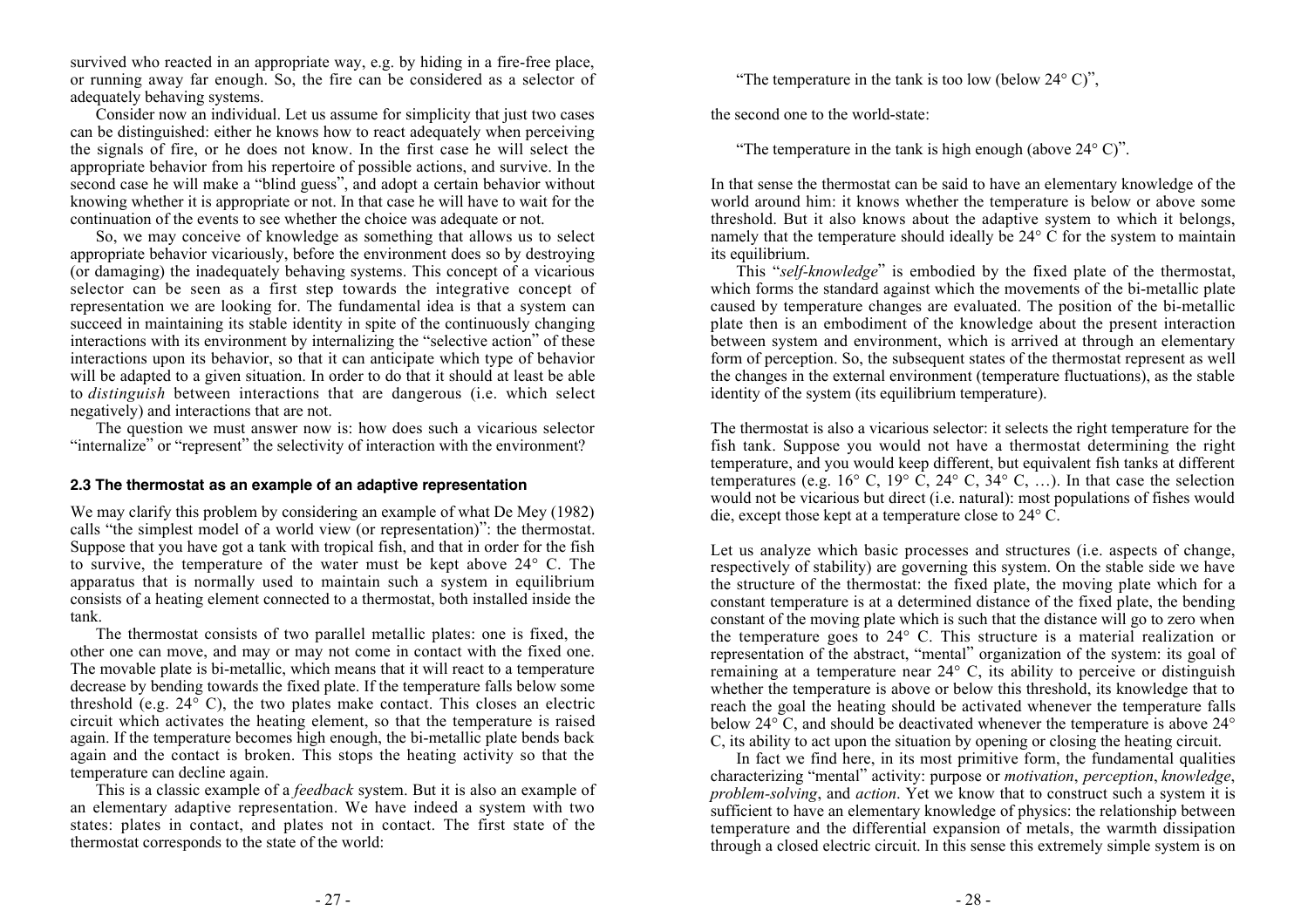the boundary of physical and cognitive science: it is basically governed by physical principles, but it adds to this something that is outside the realm of pure <sup>p</sup>hysical theory: a very primitive "mental" or cybernetic organization.

Let us now look at the dynamic aspect of the phenomenon: what processes is it going through? Let us begin with perception: a change in the outside temperature causes a change in the bending of the bi-metallic plate. We may say that the system has become "aware" of the temperature change, it has perceived it. Now this perception is evaluated: is the temperature below (contact between the plates) or above (no contact) 24° C? After evaluation comes a phase of inference (cognitive processes or thought): if the temperature is below, then the heating should be activated, but if the temperature is above, then it should be turned off. Finally there is the phase of action: the "message" is sent to the heating element that it should or should not heat.

Suppose the element begins to heat. This adds warmth to the water of the tank and changes its temperature. The lower the outside temperature, the slower the inside temperature increases. After a certain time interval, which depends on these outside contingencies, the inside temperature increases above the threshold, and a new perception-evaluation-inference-action sequence is triggered. So, the process proceeds in a circular fashion. This is called a *feedback loop*: the external consequences (temperature change) of the systems action (output) is fed back into the system (input) and re-evaluated so that a new, corrective action can be initiated.

In fact there is also another aspect in the process which can be called prediction or "*feedforward*". It means that the action is initiated not only by outside reactions which determine the direction in which the previous action should be corrected, but also by the anticipation that a particular action will bring the system closer to its goal independently of any outside contingencies. In general an adaptive system will as well use feedback as feedforward mechanisms in order to deal with changes in the outside environment (cf. Simon, 1979, p. 172).

In the thermostat example the feedforward mechanism is very primitive: the only anticipation made is that if the temperature is below the threshold, then the activation of the heating element will bring the system closer to its goal. This is because the representation used by the system has only two states: its only internal knowledge is that a certain action will transform one state into the other one.

#### **2.4 The interdependence of feedback and feedforward**

If the representation becomes more complex (i.e. has more states) then the possibilities for anticipative knowledge, and hence for feedforward, become much larger. Between a given state and the goal state there will now be many paths of action, and the system will have to decide which sequence of actions is most probable to lead to the desired goal state. In this case the set of states-ofawareness will get a much more complex structure, which will allow the system

to make more detailed and long-term anticipations, so that it can adapt to more complex and changeful environments.

Yet it will always need a feedback mechanism to correct, or to complete inadequate anticipations, because a slight error or incompleteness in the representation of a situation can be greatly enlarged by the active application of feedforward, so that the system loses its stability (cf. Simon, 1979, p. 173). This interdependence of feedback and feedforward is crucial to the working of adaptive representations.

Let us illustrate this principle with an example. Suppose that you are exploring a region, with only a map and a magnetic compass to guide you. By comparing the features of the landscape with the contours on the map you have succeeded in locating your position with respect to the map. This provides you with a representation of your initial state. Suppose you now wish to reach a mountain hut which would provide a shelter for the night, and that you look it up in the map. The symbol on the map that indicates the location of the hut is a representation of your goal state. You can now draw a line on the map that connects your actual and your desired position. This line represents your plan of action, it anticipates the path you are going to follow in order to reach the mountain hut. In principle, the problem now appears to be solved: it suffices that you consequently follow the direction indicated by the line on the map to be sure to reach the hut. Until now, the only adaptive mechanism you have used is feedforward: with the help of the representation provided by the map you have simply anticipated the different actions that you have to perform in order to reach your goal.

However, anyone who has done this type of exploration in reality knows that this is not sufficient. Even though you may use a compass to guide your steps, so as to be sure that you continuously follow the direction indicated by the line on the map, you will always deviate somewhat from the ideal path. This may be due to different factors: your march is always somewhat irregular so that it is impossible to walk in a perfectly straight line; you may encounter obstacles on the road (e.g. rocks, bushes, pools, …) which were not indicated on the map, either because they were too unimportant to be included in the detail of the map, or because the terrain has changed since the map was drawn (e.g. because of an avalanche, or the movement of a river bed).

Unless this deviation is corrected, it will become larger and larger, until you have lost any idea about your position with respect to the anticipated path. The only way to tackle this problem is by using feedback, that is to say by regularly comparing your actual position with the anticipated position as indicated on the map, and by redesigning a corrected path which takes into account the eventual difference between both positions.

This method of correction is very general, and the more frequently you apply it, the smaller the risk of failing to reach your goal. The only presupposition you must make is that of continuity, i.e. that a "small" action will have only a "small" effect on your state, so that the deviation between actual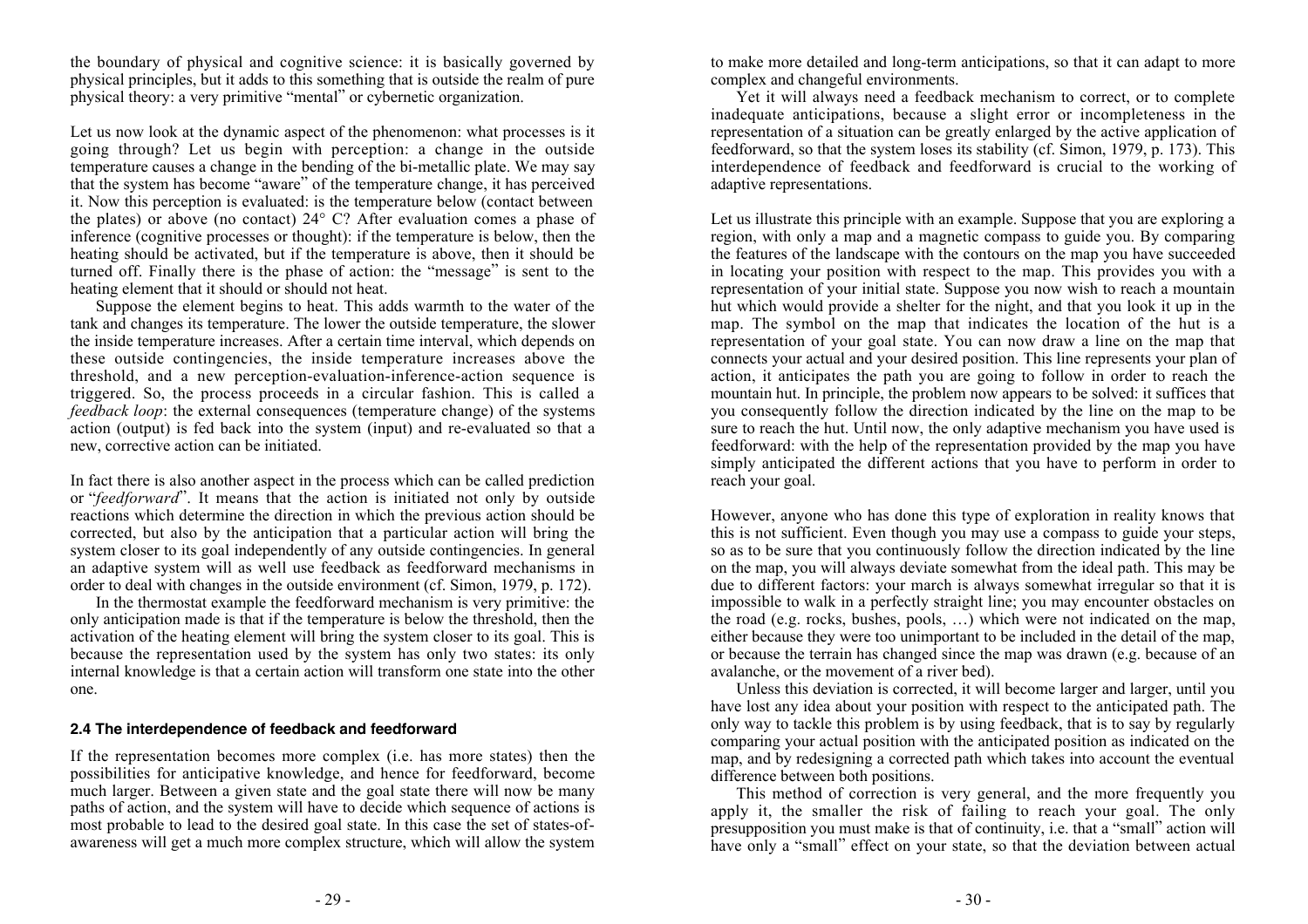and ideal state will not grow in a discontinuous fashion. However, this is not necessarily so. For example, taking one step too much might result in falling into a precipice, and this would probably eliminate all chances of ever attaining your goal. The only way to handle this kind of discontinuous changes in the environment is by using feedforward or anticipation, that is to say by using a good map on which all precipices and other potentially dangerous phenomena are indicated.

Let us conclude this discussion of examples by remarking that both feedforward and feedback as adaptive mechanisms for coping with change are fundamentally dependent on the representation used by the adaptive system. This fact is ignored in most presentations of the feedback-feedforward concepts, but it is essential for the understanding of change and adaptation. It was made clear by the exploration example that anticipation or planning is heavily dependent on the map (i.e. the representation of the environment) which is used.

But also the corrective action through feedback requires the use of the map, in order to recognize how far, and in what direction the actual path has deviated from the planned path. You cannot take corrective action if you do not know how to interpret the reactions or signals you get from the environment. The discussion of knowledge representations has made clear that this interpretation process (which encompasses perception, inference and evaluation) cannot be carried out effectively without a representation. This explains why even the most primitive cybernetic systems, such as thermostats, should incorporate some representation of their goal state and of the possible states of the environment in order to be efficient.

#### **2.5 Structures and states of an adaptive representation**

Now that we have discussed different examples of representations in order to get a feeling of what this concept means in practice, it is time to integrate the different features we have found into a general, abstract model. First we may characterize an adaptive representation as an abstract organization, which can be realized or embodied in different concrete media (e.g. electronic circuits or nervous tissues). These material realizations are not fundamental to the representation, and will therefore not be discussed.

The function of the representation is to *steer* or to *guide* the interactions between a system and its environment in such a way that the "identity" of the system is maintained throughout the changes occurring within the environment. This allows the system to adapt, that is to say to change internally in such a way that the external changes are compensated before they can destroy the identity.

In order to do this, the representation should provide a model of the possible changes in the environment, of the possible actions of the system, and of the identity or "self" to be maintained (this differentiation between features of the world (external) and of the self (internal) is determined by the structure of the representation, it is not determined a priori). This allows the system to explore the environment (or rather the possible relations between system and

environment) vicariously, i.e. to test possible strategies for behavior with respect to the external situations without actually carrying them out, and hence without running the risk of being harmed because they were inadequate.

The relation of "vicariousness" between environment and representation is not a static mapping or *isomorphism*, in the sense that a photographic picture is the (static) result of a mapping of certain (visual) aspects of a particular environment. Most people who think about a "representation" tend to conceive of it as something that has a formal resemblance to the thing it is supposed to represent. The correspondence between environment and adaptive representation, however, is not one of structure or form (static) but one of process or evolution (dynamic). This means that in general there will be no correspondence between parts (substructures) of the environment, and parts of the representation.

The idea that a representation should result from the mapping of parts or elements of an environment onto the elements of an abstract structure, will be called the "*denotative*" or "*isomorphic*" view of representations. It corresponds to the view that the meaningfulness of a linguistic description results from the fact that the different words of the description denote different parts of the phenomenon that is described, or that the meaning of a picture resides in the isomorphism between its parts and features, and those of the thing it is supposed to represent.

This mechanism of representation corresponds to what De Mey (1982) calls the "monadic" and "structural" stages of information processing (see sect. 1.4), where a stimulus to be processed (or a situation to be represented) is decomposed into separate units which are related through invariant structural features. In the later stages (which De Mey calls "contextual", respectively "cognitive"), however, it becomes clear that the interpretation of a situation generally requires more than an analysis of its (static) structure, it requires knowledge about how this situation has evolved, and how it may evolve further on.

It is this emphasis on the dynamics of environments or situations that makes a representation "adaptive". In this sense a painting representing a still life, or a poem describing a love affair, are no *adaptive* representations, they are static representations.

Now, what makes a representation *adaptive*, what mechanism allows it to model actual and potential *changes*? This mechanism is based on the duality between *state* and *structure*. The structure is the stable part of an adaptive representation. It is an organization or interconnection of elements that does not change (or changes only slowly with respect to the information processes that it directs). The state is the aspect of a representation which changes continuously, in correspondence with the changes in the environment it is supposed to represent.

The transition from one state to another one is determined partly by the representation structure (which specifies the possible states and the possible transitions from one state to another one) and by the actual outside situation as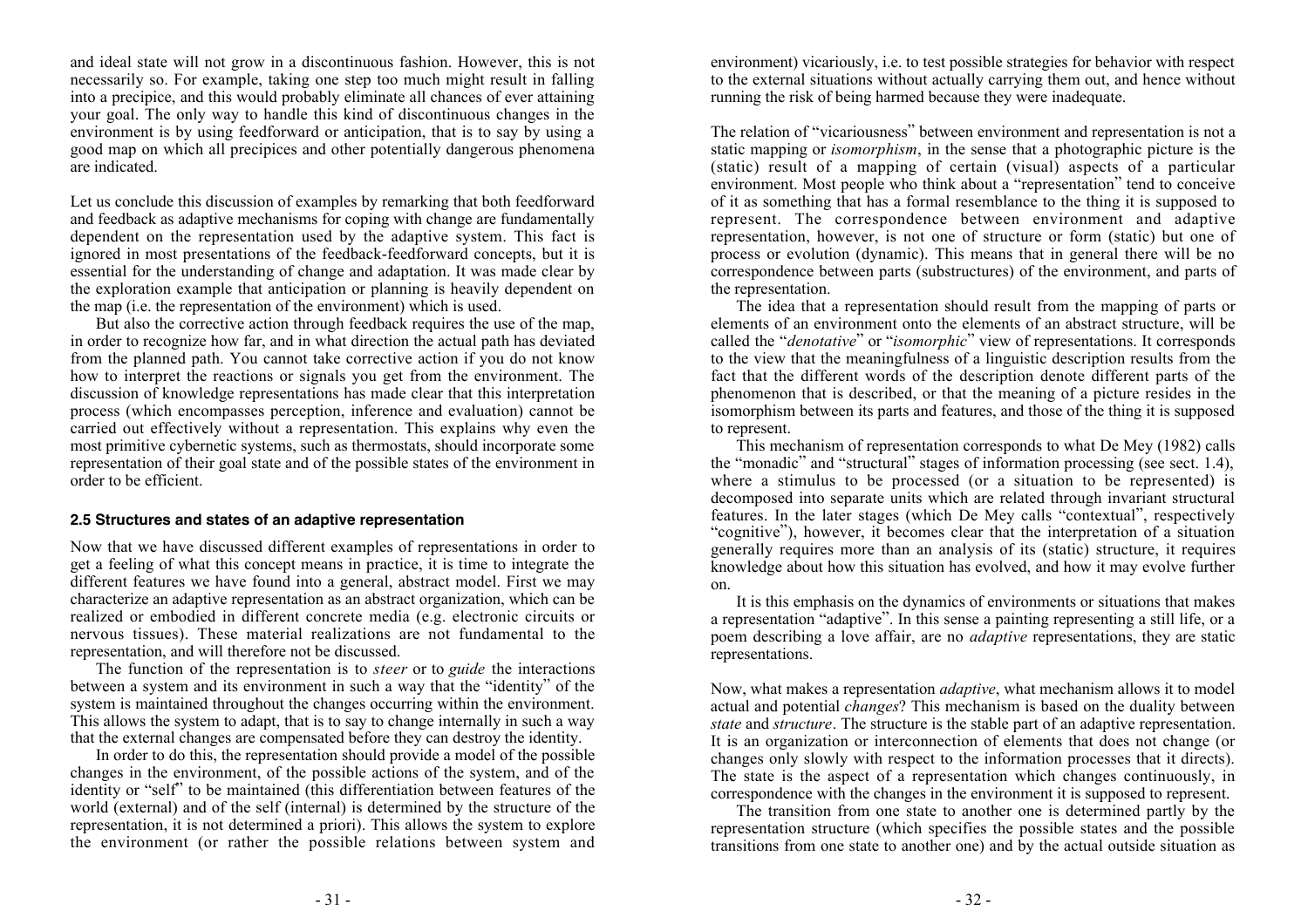perceived by the receptors of the system (which singles out one of the potential states or transitions). For simplicity, we shall suppose for the moment that the distinction between state and structure is sharp, although we shall see later that for certain representations (e.g. neurological networks) the distinction is only gradual, in a way similar to the distinction between short-term and long-term memory.

As an example, consider a language, characterized by a vocabulary or lexicon, a grammar or syntax, and an internal logic. Lexicon, syntax and logic correspond to the structure of the representation, which must be known in order to use it effectively. A language user who knows this structure possesses what Chomsky calls "*competence*": he is able to produce well-formed sentences.

The sentences he will produce, however, are not completely determined by this structure, but will depend upon his intentions and the situation he is in. These actually produced sentences are what Chomsky calls the "*performance*" of the speaker; they correspond to the state of the language system viewed as a representation. (A similar correspondence exists between de Saussurean concepts of "langue" respectively "parole", and the concepts of "structure", respectively "state" of a representation).

The flexibility of a language system results from the fact that the number of possible sentences (i.e. states) is unlimited, whereas the number of words and logical-syntactical rules (i.e. structures) is finite. This allows the language user to adapt his verbal utterances to describe the most diverse situations. The only thing which is missing in this characterization of a language to make it a fullfledged adaptive representation, is the aspect of dynamics: the transition from one linguistic utterance to another one, is not specified within the language, but is dependent upon the user.

This example gives us some clues about what is needed to build a representation structure. First, a representation structure must provide some *generative mechanism* for producing different states. As in a language, a state can be conceived as a combination (e.g. a sentence), determined by specific constraints (e.g. syntactical rules) of units (e.g. words), chosen from a predetermined set (e.g. a lexicon). The set of allowed states, together with their interrelations, forms a *state space.* The set of units will be called the unit space. In the trivial case where the maximum number of units to be combined is one, state space and unit space coincide. In the case where the number of units that may be combined in a single state is unlimited, the state space will be infinite, even though the unit space may be finite.

The selection of one combination of units from the set of all possible combinations, can be conceived as an "*actualization*" or "*activation*" of the chosen units. Hence, the situation where a representation is in a particular state can be viewed as a *selective activation* of units from the representation structure.

Beside the constraints which determine the allowed or potential states (generative constraints), there must be constraints which determine the allowed transitions between states. This may be called the *dynamical* part of the structure.

The third type of constraints determines which transitions are in accordance with the goal (self-maintenance) of the system. These may be called *purposive* constraints.

It should be noted that this subdivision of representation structures into unit space, generative constraints, dynamical constraints and purposive constraints is purely conceptual: there is no reason why these different aspects of the functioning of an adaptive representation structure should also correspond to actually distinct substructures. As we shall see (chapter 4), the explicit representation structures exemplified by scientific models are indeed constructed according to this pattern, but this is no longer obvious for the implicit representations exemplified by neural systems (e.g. human brain systems).

We should also remark that the things which were called static representations, such as a spoken utterance, a painting or a poem, can be viewed as (externalized) states of an adaptive representation, whose structure is determined by the skill or competence of the one who created them. This skill needed for constructing adapted static representations is sometimes called "mode of representation" (Blatt, 1984) or "representation technology" (Cohen, 1979; 1982). In the present terminology, these terms are equivalent to "representation structure"

#### **2.6 Information-processing in an adaptive representation**

The interactions between the stable structure and the changing environment can be subdivided into *input*, i.e. changes of the representation state resulting from the external situation, and *output*, i.e. changes of the external situation resulting from the representation state. In a higher-order cognitive system the input process corresponds to *perception*, the output process to *action*. The process which leads from input to output is determined by the representation, and can be called "feedforward". The process which leads back from the output through a change in the environment to a new input, is called "feedback".

The interaction process as a whole can be conceived as a loop, leading from the representation, through the environment, back to the representation. The process, however, is not periodic, since each time the cycle has been completed, the representation is in a different state.

This process can be further conceptualized as a transmission and processing of some abstract substance, which may be called "*information*". The information concept is confuse, and has many different significations (Nauta, 1972). The signification we will use here is very simple, but general. The basic idea is that the acquirement of information implies the selection or distinction of a subset of actual or probable cases from a larger set of potential cases.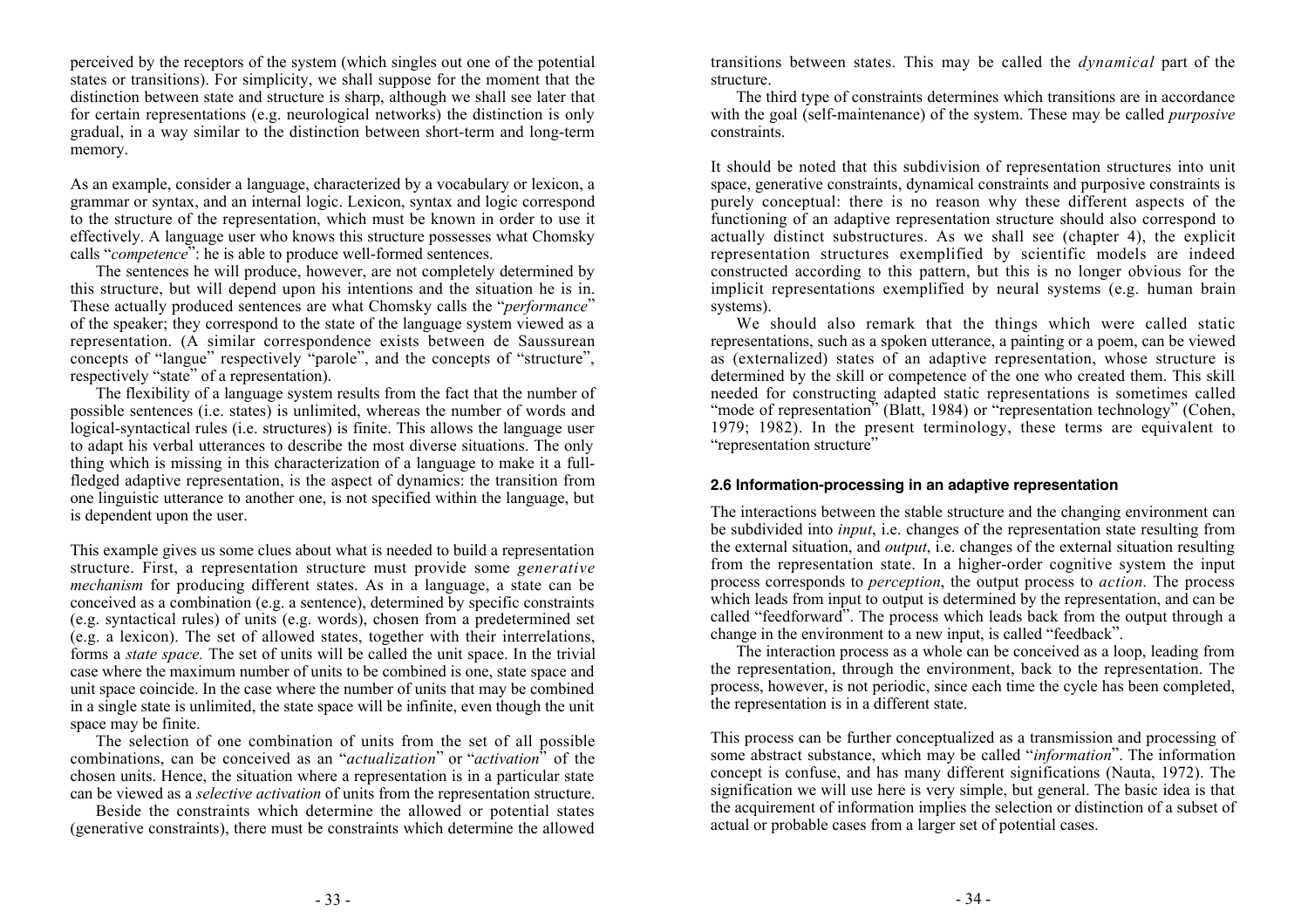For example, if I throw a coin, there are two possible outcomes to be expected, but I do not know yet which one will show up: I lack information. Now, when I look at the result, and see that the coin has fallen with the face up, I have received one bit of information: the actual event (face up) has been selected from a set of potential events (face up, or face down).

The quantitative measurement of information (bit measure) is studied by information theory, and is based on the probability measures of the different potential events from which a subset is selected (Nauta, 1972; see further sect. 9.2). In practice, it is very difficult to introduce such quantitative measures, and we will use the information concept primarily in a qualitative fashion.

In the sense we will apply it, any process of selection whereby a distinction is made between phenomena which are retained, and phenomena which are eliminated, is basically a transfer of information from the selecting agent to the set of phenomena to be selected. The set of retained phenomena (e.g. events, systems, or states) can be said to incorporate or to store the transferred information.

Let us apply this scheme to the interaction between environment and representation. The input stage can be viewed as a selection of potential states of the representation by the environment: only a part of the potentially activated elements of the representation are actually activated by the signals passing through the perception apparatus. Hence, the representation has received information about the environment: it now knows which of its potential states is an acceptable representation of the actual outside situation.

However, the adaptive representation is not merely undergoing the selective influences of the environment in a passive way, it is itself actively selecting the information-carrying signals it receives. This internal selection is carried out by the knowledge embodied by the representation (see sect. 1.4).

This "knowledge" can be seen as "stored information", whereas "information" can be seen as "transmitted knowledge". So, the knowledge inherent in the representation structures selects, and hence, in a certain sense, "adds" information to the passing signals from the environment. This <sup>p</sup>henomenon is called "*information processing*": the information is transformed, partly through the loss of information which was filtered out, or has dissipated spontaneously, partly through the addition of new information coming from the processing structure. The "end product" of this representational information processing may be called "meaning".

This can be conceived as follows: the (selective) influence, or signal, coming from the environment activates a certain state of the representation; this state embodies the received information; it will undergo an internal evolution (information processing), determined by the constraints of the representation structure until a (provisional) "equilibrium" state is reached (i.e. a state which does not have to be processed further); this state represents what the signal "means" with respect to the representation and its inherent goal; from this point on, a new process can be set in, which uses this interpretation or meaning of the

external signal in order to construct a plan designed to solve the problems defined by the discrepancy between the goal state of the system and the actual state resulting from the interpretation of the perceived signal; this plan can then be realized as a series of actions performed by the system through the use of effectors (e.g. muscles, or tools).

These actions, which constitute the output of the system, can still be viewed as information transfers from system to environment, because they select one out of several possible situations in the environment, namely this situation which is most likely to lead to the fulfillment of the systems goal. The information associated with this situation, which is partly determined by the system's action plan, partly by the reaction of the environment, can then be fed back into the system through the mediation of the receptors (i.e. sense organs), and so the cycle continues.

This sequential model of information processes is simplified in the sense that it neglects various intermediate feedback loops, which lead back from one stage of the information processing to a previous stage without passing through the complete input-system-output-environment-input cycle.

For example, there may be a feedback from the "equilibrium state" to the <sup>p</sup>hase of immediate perception, because the "equilibrium state" is inconsistent with other informations, so that the perception stage must be checked and possibly corrected (e.g. you may hear someone speaking and reconstruct the sentence he spoke from the sounds you thought to hear, and then find out that this sentence is nonsense to you. In that case you normally direct your attention back to the sounds he uttered, and try to understand them in a different way).

These intermediate feedback loops contribute to the efficiency and stability of the overall information processing, but since they make the modelling often unnecessarily complex, we will neglect them most of the time.

Summarizing sections 2.5 and 2.6, we may say that a representation can simultaneously incorporate two types of knowledge (or information):

1) the stable knowledge inherent in the representation structure, which directs the processing of incoming signals and the planning of actions (in psychology this would correspond to the "*long-term memory*"),

2) the changing knowledge or awareness of the present situation, which is carried by the representation state, and undergoes continuous transformations determined by new perceptions and by internal processing (this corresponds to the "*short-term memory*").

We know from psychology that short-term memory or knowledge can be transformed to long-term knowledge. This process corresponds to a change of representation structure (cf. Korf, 1980), and is very difficult to describe since the model is based on the stability of this very structure. The only way to model this type of change is by transcending the state  $\leftrightarrow$  structure or short-term  $\leftrightarrow$ long-term dichotomies, and by seeing representation structures as the states of a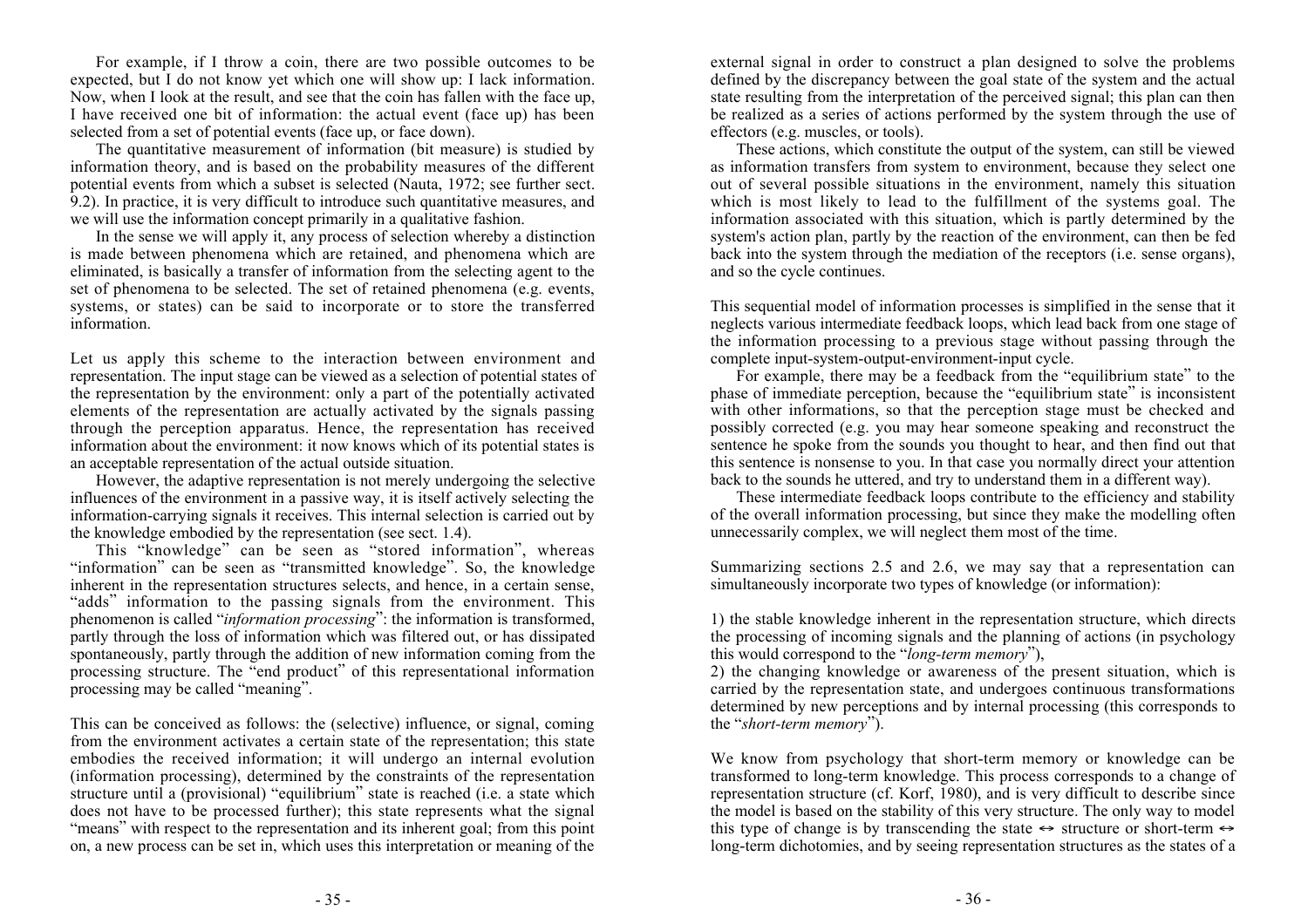higher-order "metarepresentation". How this could be done will be discussed in some of the following chapters. But first we shall have to analyze some existing representation structures more explicitly, in order to uncover their implicit organizing principles, and to construct a detailed, formal model of a representation.

#### **3.1 Scientific theories as explicit representations**

We have described representations as the dynamic structures which form the backbone of knowledge. But how does *science* as an enterprise of knowledge fit into this framework? Clearly scientific theories and models are special cases of adaptive representations. But what distinguishes a "scientific" representation from a general knowledge representation, such as the one you or I use when ordering a dish in a restaurant?

For over a century, this problem has been the focus of philosophy of science. Unfortunately, there seems to be little agreement among the different philosophers of science about the right solution. However, the concept of representation provides a useful framework for the integration of the different approaches (cf. De Mey, 1982).

A simple classification of the activities of science might look as follows: observation, explanation, problem solving, prediction and testing. These functions correspond to the basic information processes occurring in an adaptive representation: a phenomenon is perceived or observed, an interpretation or explanation of this perception is generated; the problems arising from the discrepancy between the perceived situation and the desired situation are solved and a plan of action is conceived; this problem solution or action plan incorporates an anticipation or prediction of the future changes of the perceived situation; the actual changes are fed back through the perceptual system and compared with the predictions; if the prediction is not confirmed, a corrected interpretation and action scheme is generated.

The difference between these subjective, individual processes, and the social, *intersubjective* processes of scientific research, is that the latter processes must be made *explicit* in order to communicate them efficiently among the members of a scientific community. One way to exteriorize the structures and processes of internal knowledge representations is through the use of language as an external symbol system.

As was remarked earlier, however, language is not a complete adaptive representation, since it misses the dynamic, interactive features of such a representation: feedback and feedforward processes are not incorporated in the system of verbal language, but must be provided by the language user. Although language can be viewed as a social representation, i.e. a representation of the possible interactions or communications between two subjects (instead of subject and object), it is in itself not adaptive, it provides no goal or direction for the communicative processes which use it.

Therefore to have a social or intersubjective representation which is also adaptive, you must add to the language system, which determines the state space of the representation, a set of methods, procedures and evaluation criteria, which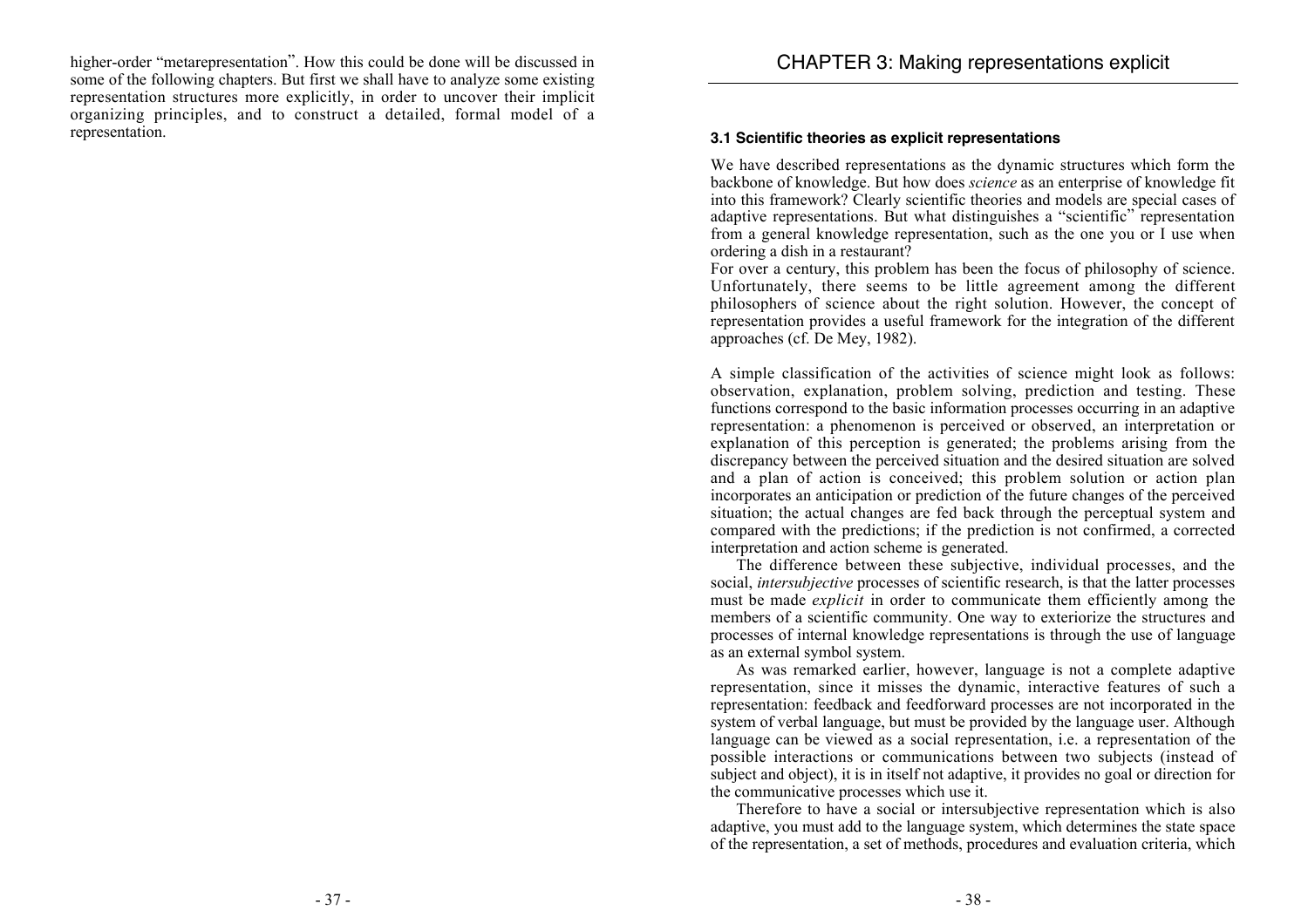can determine the direction or the trajectory of the processes occurring in the state space.

Such a system of values and procedures is normally provided by the culture in which the social interaction takes place. It is however seldom made explicit in the form of laws, rules or regulations. Moreover there is generally no explicit feedback mechanism: there are no intersubjective rules for checking whether the problem solution or action plan derived by feedforward from the social representation is indeed adequate with respect to the actual situation. As such most intersubjective representations proposed by social entities such as religion, culture, tradition, mythology, moral, etc., are incomplete and difficult to test or to correct.

Science can then be defined as the attempt to construct intersubjective, adaptive representations in which both feedforward and feedback mechanisms are made as explicit as possible. (It should be remarked here that the explicitation of problems and goals in science is only local or short-term; the global, long-term aim of science, the growth of knowledge, remains rather vague. In this respect science is less explicit than many other cultural systems, such as ethics, art, religion, and politics, which propose more general values and goals).

#### **3.2 Formalization and paradigmatic structures**

The methods used by science for making implicit representations more explicit, are *formalization* and *operationalization*. Formalization means that the representation structure is brought to the surface, so that "content" is changed into "form". In a perfectly formalized theory or representation there is no more hidden meaning or content to be uncovered, all relations between the elements of the representation are explicit and unambiguous. The classic example of a formalized representation (or formalism) is an *axiom system*. This consists of a set of semantic elements which can be combined into propositions through the application of syntactical rules. The semantic relations between the elements are specified by the axioms, i.e. a set of basic propositions which are supposed to be always true. The dynamics of the representation is specified by a set of deduction rules, which allow us to derive true propositions (theorems) from true propositions (theorems or axioms).

The meaning or content of a proposition is supposed to be completely determined by the set of axioms and deduction rules. Therefore, there should be no ambiguity about whether a proposition is true or not, if the axioms and rules are explicitly known (as shown by the Gödel theorem, and the lack of decision procedures for more general formalisms, however, this is not true in practice).

Outside of mathematics, this type of rigorous formalization of scientific theories is almost never achieved: there always remains some ambiguity about the meaning of the terms used to describe the object of study, and their interpretation requires a certain intuition. In general, the more complex and changing the domain of study, the more difficult it is to achieve a certain formalization. Yet the scientist will always strive to define his terms rigorously and to state their interrelationships explicitly.

In so far as this attempt at formalization is successful, the intersubjective scientific representation becomes more or less well-defined or well-structured (see section 1.5). This means that there are definite procedures for solving the problems formulated within that representation. In general only a fraction of the problems considered relevant by the researcher are formulated and solved within the formalized part of the representation structure.

These explicit parts of the representation (well-defined concepts, rules, evaluation criteria, …) together with the examples of solved problems, form what Kuhn (1962) calls a "*paradigm*" (see also De Mey, 1982). The problems which are not yet solved but can be formulated within the representation, correspond to what Kuhn calls "*puzzles*". They will be more or less easy to solve, depending upon the degree of well-structuredness or formalization of the representation.

The already solved problems may function as prototypes or exemplars, from which heuristic rules can be derived by generalization or analogy. For example, in quantum theory the calculation of the energy levels of the hydrogen atom functions as an exemplar of a solved problem. More complex problems, such as the computation of the energy levels of the helium atom can then be solved through analogy with the hydrogen case. It is interesting to note that although quantum theory is considered a completely formalized and hence wellstructured representation, it still needs exemplars such as the hydrogen atom or the one-dimensional harmonic oscillator in order to guide the search for problem solutions.

This should remind us that only for the most simple problem domains (e.g. addition or multiplication of integers) the sequence of operations needed to solve a problem can be completely determined beforehand, as a function or as an algorithm. In all other cases a certain amount of trial-and-error is necessary, and the less well-structured the representation, the larger this amount becomes.

We may conclude that the normal scientific models have the form of a paradigm, i.e. a partially explicit, intersubjective representation, in which the lack of general and definite rules for problem solving is compensated by the reliance upon exemplars which provide heuristic information.

Besides "*normal science*" Kuhn (1962) distinguishes two non-paradigmatic stages of scientific development: pre-paradigmatic science and revolutionary science. The former is said to occur before an intersubjective representation structure is established, the latter after this representation has become obsolete. This obsolescence is normally due to the fact that problems which belong to the domain of the representation (i.e. which are well-defined within this representation) cannot be solved, or that their proposed solutions are inconsistent with empirical facts or logical principles (this is called anomaly). In that case the need is felt for the replacement of the obsolete representation by a new, revolutionary one, but which is still to be constructed.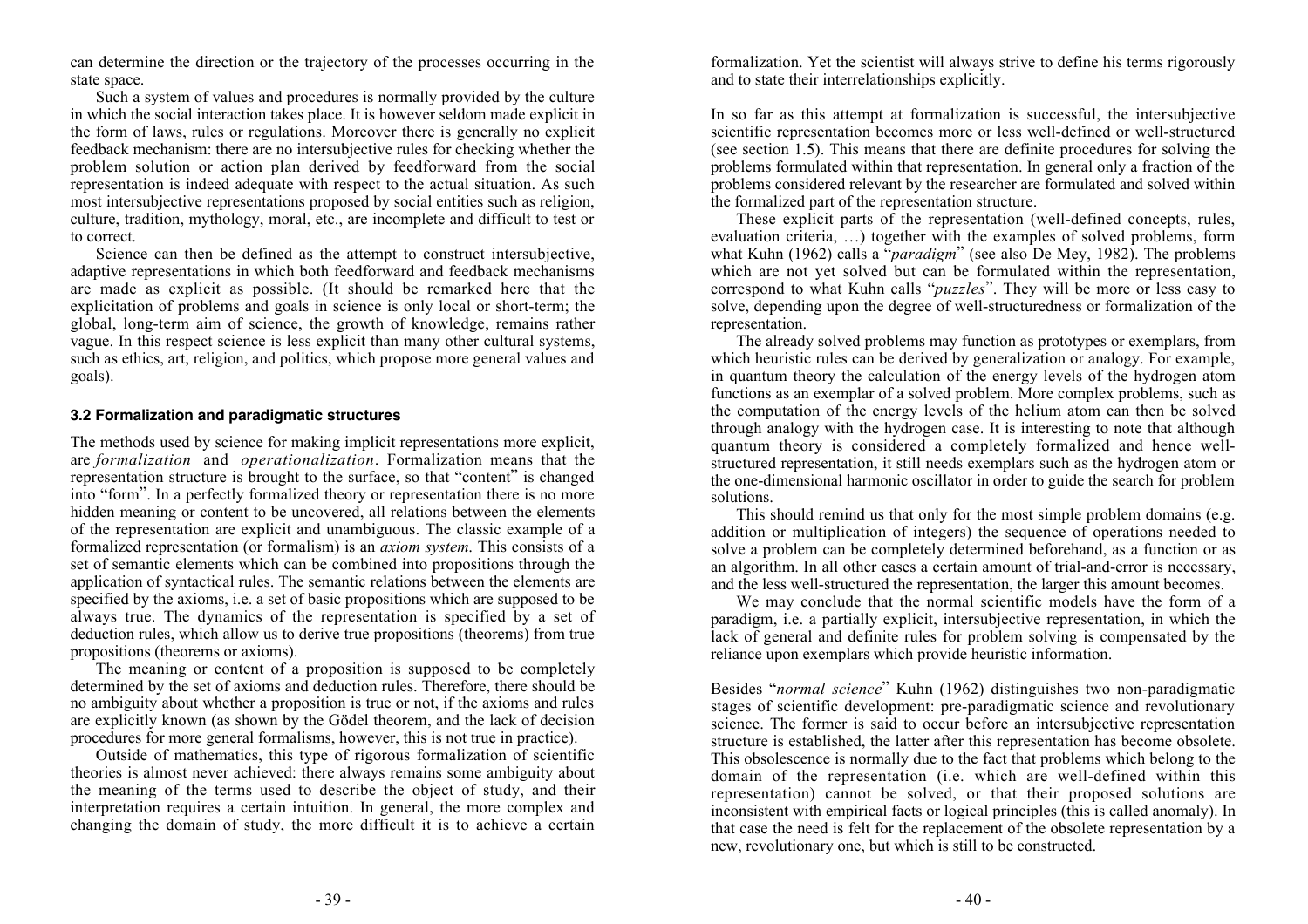Both non-paradigmatic stages are characterized by a great confusion and lack of directionality or guiding principles. This is typical for the absence of a stable representation structure. In these stages scientific research will no longer consist of a search for the solution of well-structured problems (puzzles), within the representation, but of a search for a new, explicit representation of the problem domain.

The creative process of formulating a new representation is traditionally called "*discovery*" (see e.g. Simon, 1977). Since there is no overall set of explicit rules to guide this process, its only guides will be the implicit (i.e. intuitive) representations of the individual scientists, combined with some partial representations (i.e. exemplars, methodologies, concepts, …) taken over from other disciplines or problem domains. This explains why the discovery process is so difficult to understand, since no coherent representation seems to guide it. The modelling of discovery requires a more profound understanding of what a general representation is, and how it is constructed, i.e. how state and structure interact in its evolution.

#### **3.3 Operationalization and empirical tests**

The second characteristic which distinguishes scientific, explicit representations from ordinary, implicit representations, is operationalization. Whereas formalization aims to make the representation structure, and hence the feedforward mechanism, more explicit, operationalization aims to make the feedback mechanism more explicit. This means that the relation is specified between the states of the representation and the outside situations which they are supposed to represent, in such a way that the state which has evolved through feedforward can always be compared with the actual phenomenon to which it corresponds. For example, suppose that we have a representation of a physical system, which consists of a state space and a dynamical equation determining the possible trajectories of the state as a function of time. In principle, given a state  $s_1$  at time  $t_1$  we can then compute the state  $s_2$  at a latter time  $t_2$ . State space and equation determine the representation structure; the computation of  $s<sub>2</sub> (t<sub>2</sub>)$ from  $s_1$  (t<sub>1</sub>) is an application of the associated feedforward mechanism.

In order to apply this result to the concrete situation, and hence to check its correctness, however, we must specify how the symbolic entities  $s_1$  (t<sub>1</sub>) and  $s_2$  $(t<sub>2</sub>)$  are related to the actual process occurring in the system. This means that we must establish a correspondence between  $s_1$  (or  $s_2$ ) and the results of a set of observations of the system at time  $t_1$  (or  $t_2$ ). If the same set of operations which yields the empirical values corresponding to  $s_1$  at  $t_1$ , also yields the results corresponding to  $s_2$  at  $t_2$ , we may conclude that the feedforward process is an adequate representation of the systems evolution between  $t_1$  and  $t_2$ , and that no correction is needed.

The representation can be said to have been *confirmed* or (partially) verified. However, if the results of the empirical operations at  $t<sub>2</sub>$  do not correspond to the state  $s_2$  as derived from the state  $s_1$  observed at  $t_1$ , the representation has been *not confirmed* or falsified.

Therefore, operationalization of a representation means that the community of scientists working in a specific problem domain or representation agree upon a set of operations which allow us to establish the correspondence between the states (or propositions) of the representation and the phenomena to be represented. Following the input-output scheme we may classify these operations as either *detections*, or *preparations*.

Detection means that a phenomenon is observed or measured, and that the results of these observations (e.g. coordinates) are coded and mapped upon a state of the representation (e.g. a vector in a state space). This is an explicit or intersubjective counterpart of the process of perception.

Preparation means that a system is acted upon in such a way that it evolves to something corresponding to a given symbolic state. For example, a particle in an accelerator may be subjected to an electromagnetic field until it reaches a certain level of energy. It is then "prepared" in the state corresponding to this energy level. The operation of preparation is an explicit version of the action process.

The explicit version of the feedback process is called an "*experimental test*" of a representation, and is usually carried out according to the "preparationdetection scheme".

This means that a system is prepared so that it corresponds to a certain state  $s<sub>1</sub>$  (or the system is observed to be corresponding to a state  $s<sub>1</sub>$ ). Through feedforward the state  $s_2$  is derived from  $s_1$ . (The relation between  $s_1$  and  $s_2$  may be static-logical or dynamic-causal: in the first case the property of the phenomenon corresponding to  $s_1$  "implies" the property corresponding to  $s_2$  (at the same time), in the second case the property corresponding to  $s<sub>1</sub>$  "causes" the property corresponding to  $s<sub>2</sub>$  (at a later time)). The correctness of this prediction is then tested by observing or detecting whether the state of the actual system at the given time corresponds to  $s<sub>2</sub>$ . If it does, the prediction is "verified". If it does not, it is "falsified".

The representation as a whole cannot be verified in this manner since this would suppose that you test all possible predictions derived by using the representation and this of course is impossible. (On the other hand, as Popper (1968) would argue, a representation is falsified as soon as only one of its predictions is falsified. In practice, however, this criterion is never applied: a representation is accepted if most of its tested predictions are verified; a few exceptions can always be tolerated).

The difficulty with this procedure of operationalization is the same as that with formalization: the operational definition of a property or representation state is never complete, or unambiguous. A part of intuition remains in the decision whether a particular operation is, or is not, a good characterization of a representation state.

For example, in psychology we might have a representation which predicts that children who are raised in a stimulating environment will become more intelligent than children raised in a less stimulating environment. In order to test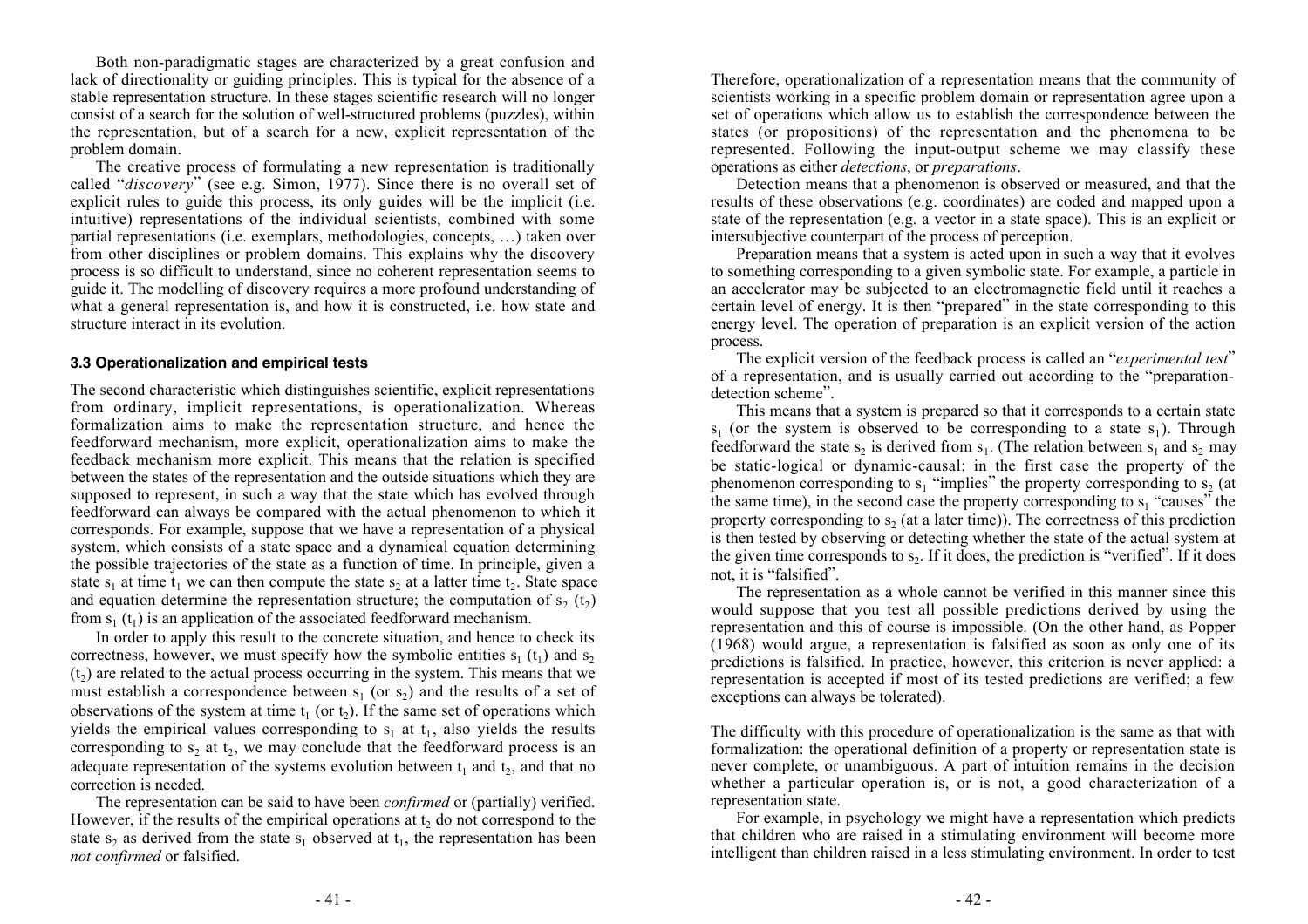this prediction, we must first operationalize the terms "intelligence" and "stimulating environment". Intelligence is usually defined operationally by the scores attained on an IQ test, which consists of a list of problems whose solution is supposed to require intelligence. This allows us to detect the IQ or "degree of intelligence" of an individual.

In order to test the prediction we must now prepare children in a state corresponding to more, respectively less stimulating environments. This might be done by supposing that Eskimo children who live in the polar region are less stimulated than Western children living in a big city. It now suffices to compare the IQ scores of Eskimo children with those of Western children of the same age.

However we may find that on the tests used the Eskimo children score better than the Western children. Does this imply that the hypothesis is to be rejected, or that the representation is falsified? Not necessarily: it may be that the intelligence concept was defined too narrowly, and that by using different IQ tests, the scores of the Western children would be better than those of the Eskimo children; it could also be that the preparation was not sufficiently definite, that the differences between Eskimo children and Western children other than those related to their degree of stimulation influence the process (e.g. the Eskimo race might be intrinsically superior in intelligence to the Caucasian race, or the Eskimo education might be superior to the Western education).

In the latter case the experiment should be redesigned for different populations, e.g. Western children from big cities compared to Western children from the countryside. But this would not eliminate all possible factors influencing the difference in IQ test performance: e.g. children from the countryside might be healthier because of less pollution.

We may conclude that although the scientist will always try to make the relation between his representation and the external world as explicit as possible through the use of operational definitions and tests, this operationalization is in the best case only partial. The degree of operational determination will in general be smaller if the domain to be represented is complex and changeful, and if the degree of formalization of the representation (its well-structured or paradigmatic character) is small. We must keep in mind that in such ill-structured domains it is often dangerous to formalize or to operationalize too rapidly: it is much more difficult to change a formalized and/or operationalized representation.

If the knowledge to be represented as a scientific model is still in a state of flux, it is better not to make this model very rigorous, since this would reduce the possibility to integrate new insights, or to change the concepts and principles. In such a case the function of formalization and operationalization is primarily that of directing attention to the insights that are still missing from the representation. Such a formalization or operationalization is therefore only provisional.

For example, from the experiments about the correlation between intelligence and stimulation, we might conclude that our knowledge about intelligence and its relation with the environment is still insufficient for

constructing an explicit representation of it. Yet in order to reach this conclusion we had to make a provisional operationalization of intelligence through the use of IQ tests. So, in a certain sense, the only result of this operationalization was to show that it is too early to operationalize, but on the other hand the analysis of the experiment might provide valuable clues about how to correct this situation.

#### **3.4 The problem of transdisciplinarity**

A major problem facing present-day science is its lack of integration: it appears as though scientific knowledge is fragmented into ever more disciplines and subdisciplines, which are ever more difficult to co-ordinate. The historical origin of the distinction of disciplines, is a distinction of problem domains.

The "*problem domain*" of a scientific representation corresponds to what we have called the "environment" of an adaptive system. This environment might be defined as that part of the universe with which the system is interacting. This means that for the system, the rest of the universe can be ignored, i.e. it does not have to be represented, since it has no direct implications for the eventual survival of the system. (The concept of environment defined in this way is similar to the concept of "Umwelt" which is used for biological systems).

For example, the nitrogen in the air an animal is breathing, does not belong to the animals environment, since it does not interact with its physiological system. Hence, it is neither perceived nor acted upon by the animal, and there is no need to have any knowledge about it. However, we may state that in principle everything in the universe is interacting with everything else, albeit in a very indirect way. For example, the nitrogen in the air is assimilated by certain plants, and these plants are eaten by certain animals, so that the nitrogen is indirectly transferred to the biochemical substratum of the animals body. Yet the animal is completely unaware of this process.

We may conclude that the distinction between the parts of the world which belong to the environment, and those which do not, is not objective or absolute, but dependent upon the representation characterizing the system, which selects those features of the world which appear directly relevant to the systems survival, and hence are worth to be perceived and represented, and ignores the rest.

The same is true for scientific representations, i.e. paradigms or disciplines, which single out a particular part of the universe, i.e. their problem domain, and consider it as important, while neglecting the rest. The community of scientist working within a specific paradigm can be considered as a system whose survival depends on the solution of the problems lying within the domain. However this system is not distinct and independent as a biological system: its boundaries are not well-defined, and different scientific communities are generally overlapping. Therefore it is better to consider it as a part of a larger system, which is the community of all scientists, or even better, society at large.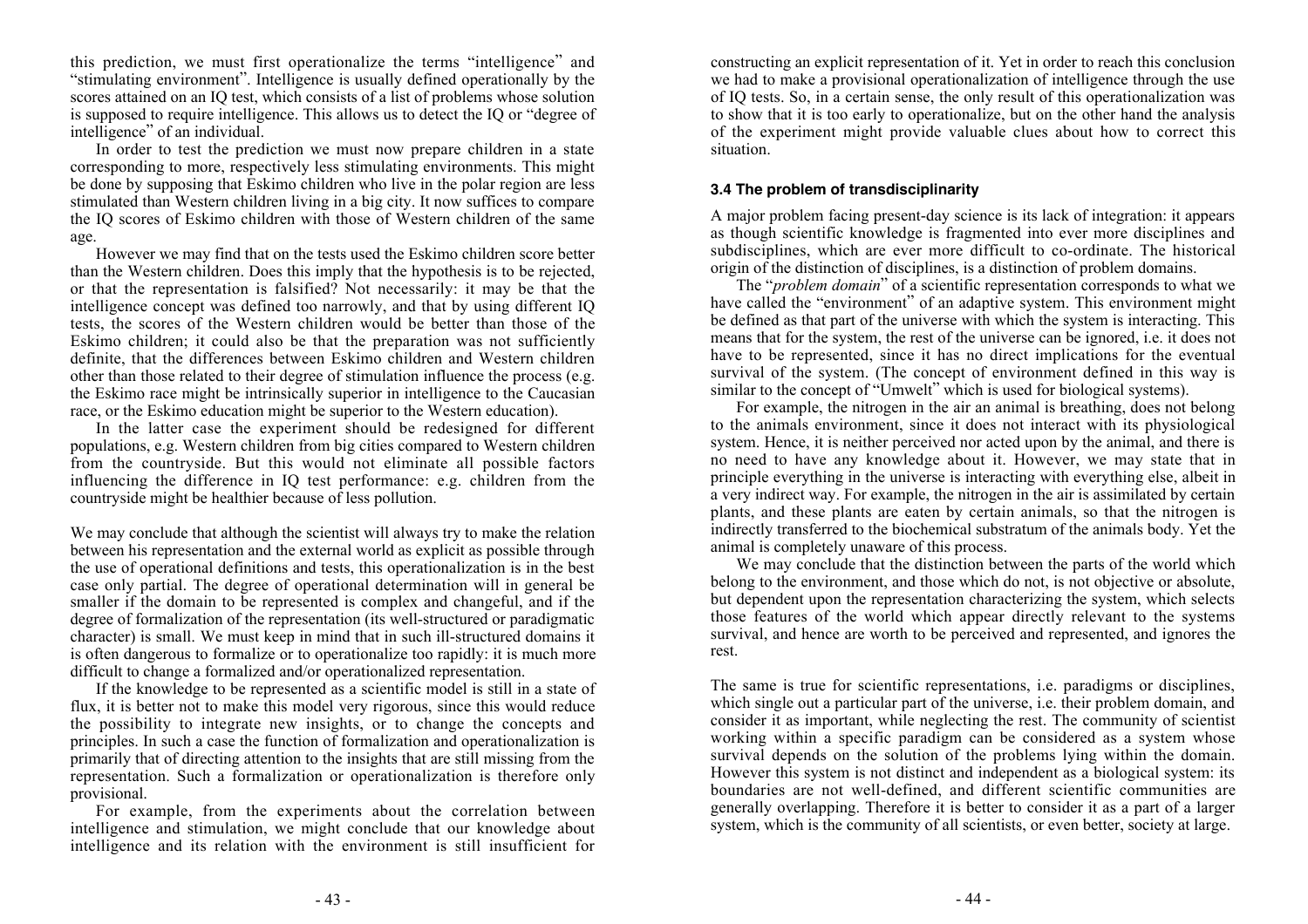Whereas the problem domain of the smaller community centered around a paradigm may have a well-structured representation, the problem domain of the larger system of society has a rather ill-structured representation, made up of an incoherent and often inconsistent collection of subrepresentations. This is due to what Kuhn (1962) calls the "incommensurability" of paradigms. This means that different paradigmatic representations are generally incomparable, and untranslatable, so that it is impossible to establish definite relations between them, or to arrange them in an integrated whole.

This can be easily understood by remarking that one of the basic functions of an intersubjective representation is to allow *communication* between the individuals who share this representation. So, each social representation functions as a communication code or language, by providing intersubjective symbols, and rules for the combination (syntax), interpretation (semantics) and application (pragmatics) of those symbols. Since different representations use different symbols or rules, there is no direct communication possible between individuals who use different representations.

For example, the words "time" and "mass" are subjected to different rules in the Newtonian and Einsteinian representations of physics, and thus have a different meaning, even though their symbolic form is the same. Two scientists who know only the Newtonian, respectively the Einsteinian paradigm, will have great difficulty to communicate about the physical phenomena denoted by the symbols "time" and "mass".

In practice, however, different individuals dispose each of a set of representations, some of which are completely different, whereas others overlap largely. Therefore, there will always be a communication at a certain level of intersubjectivity (i.e. shared representation), although only a part of the intended meaning will pass through the communication code. For example, the Newtonian and Einsteinian scientists may communicate about physical phenomena on the level of the English language instead of using a shared scientific representation, but it is clear that this communication will be much more ambiguous and confused, since the meaning of the words "time" and "mass" is rather ill-defined in ordinary English, compared to the languages of classical mechanics or relativity theory.

This difficulty of communication across the boundaries of paradigms or disciplines explains the lack of integration of the scientific world view: indeed, how is it possible to coordinate different views of the world if there is no unambiguous common language in which those views can be expressed and compared?

This difficulty is more than purely theoretical: in general the tackling of a complex, social problem (e.g. famines) requires the collaboration of specialists from different fields (e.g. agronomy, meteorology, sociology, anthropology, …). Due to the lack of an integrating framework, however, such multidisciplinary approach will generally produce a mere aggregate of partial solutions which cannot be applied to the problem in a coordinated way.

These problems explain why presently such a sharp need for *transdisciplinarity* is felt. In practice, however, only lip service is paid to the advancement of the transdisciplinary ideal: it is much more difficult to really integrate different scientific approaches than to talk about the need to do so.

Moreover, the issue is confused because of a misconception about scientific representations, namely the idea that such a representation would provide an isomorphic image of a part of the world. This implies that different representations of the same problem domain be mutually isomorphic, and hence should be equivalent. On the other hand it should be possible that representations of different problem domains be stuck together, like the pieces of a puzzle.

The only problem seems to be that you need a universal language which is able to express all aspects of the world. All the equivalent and non-equivalent representations together could then be expressed in this language, and the resulting description would provide a unified scientific world view. This philosophy was at base of the movement for the unity of science, which was inspired by logical positivism. It has become clear, however, that this program has failed. The reason for this failure is that there is no fundamental isomorphism between representation and environment, and hence there is no universal method for synthesizing two different representations of the same environment.

#### **3.5 The need for a metarepresentation**

We have emphasized several times that the relation between a representation and its environment is not one of structural similarity or isomorphism, but one of adaptation, that is to say of correspondence between the feedforward processes guided by the stable representation structure and the actual changes in the environment. The same goes for scientific representations. Therefore, the way to integrate different representations is not to analyze their isomorphisms with the outside world, but to analyze the mechanism through which a stable representation structure can be adapted to a changing environment.

If this mechanism is sufficiently understood, we shall be able to compare different representations, to see in what aspects they differ, to see what is still missing in their organization to make them adapted to a particular domain, and thus to organize, coordinate and construct different representations in order to apply them to a given domain.

This problem is sometimes called the *representation problem*:

#### **how to find the representation that is best suited for tackling a given problem domain?**

It is also related to the problem of *representation changes* (Korf, 1980):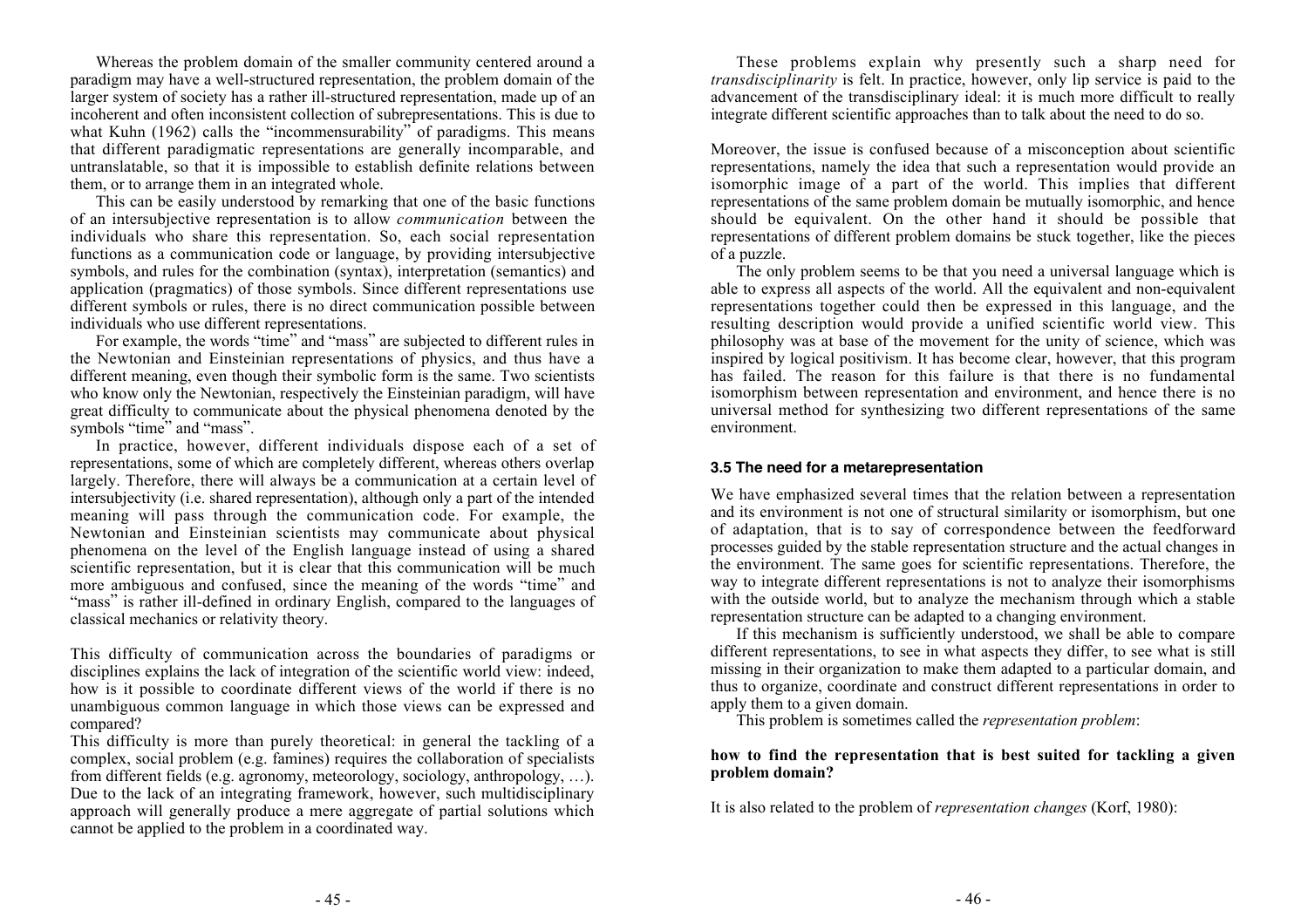#### **how to transform a given representation so that it is better suited for a given problem domain?**

A solution to this problem would require the construction of a *metarepresentation*, i.e. a representation of all possible adaptive representations. and the way they work. This metarepresentation would express what all different representations have in common, and would thus provide a framework for their integration.

According to this philosophy, if you want to achieve transdisciplinarity, you must not look for a universal language for describing the world as it, but rather for a metalanguage for expressing, comparing and redesigning the existing partial descriptions. The basic argument for this idea is the fact that there does not seem to be a representation structure which can be efficiently applied to all problem domains. This conclusion was reached independently by different approaches, such as artificial intelligence, and philosophy of science.

We come now to the point where we can reformulate the basic research problem with which this work is concerned:

#### **how can we achieve a universal metarepresentation, that is to say, a representation of all the possible ways through which a changing environment can be represented so as to allow for adaptation?**

Although our analysis of the representation concept has contributed much to a better formulation of this problem, the problem domain remains rather illstructured. Translated in the language of philosophy of science, this means that the study of this problem is still in a pre-paradigmatic stage. This implies that there are as yet no explicit rules or evaluation criteria to guide the search for a solution. In particular, there is not any general formalization or operationalization available which could be applied to the "theory of representations" (cf. Simon, 1979) we are looking for.

Until now the most explicit approaches to this problem can be found in Artificial Intelligence (Korf, 1980; Amarel, 1968), but as we have shown the problem transcends computer science proper by its transdisciplinarity. From my point of view, what is missing in the existing AI approaches is the emphasis on change and adaptation. It is here that the physical sciences, in particular theoretical physics and systems theory, come in. What we need is a synthesis of the cognitive approach (internal structures and processes of a representation) and the physical approach (adaptation to external change). Therefore we must first analyze as profoundly as possible the existing theories and concepts of these two approaches.

This will be carried out in two stages: first, we will analyze what will be called the "classical representation frame", second, we will criticize this classical frame by reviewing a number of more recent attempts to go beyond it.

The main difficulty here is that this review of the literature must encompass a very large range of disciplines and models, so that it can at best be very incomplete. In particular, since it is impossible to be an expert in all these different domains, it cannot be guaranteed that the topics chosen from those different fields are the most important, or that their description is the most accurate. The best one can do is to make a subjective selection of those aspects which seem to fit best to the general problem, and to hope that the way they are rendered will not be too much criticized by the experts.

In parallel with this analysis and overview of existing ideas, we will begin to construct a new metarepresentational framework, which is more general than the classical framework, while integrating the various new approaches which were reviewed. As was argued, in this pre-paradigmatic stage of research, it is too early to attempt a complete formalization of the theory. Yet, where possible, we will indicate how the ideas may be expressed in a formal way, so that the number of misconceptions due to vagueness or ambiguity can be restricted as much as possible.

An even more difficult problem is operationalization. It is clear that the traditional procedures of operational testing (quantitative agreement of theoretical and experimental results) are inadequate for evaluating a metarepresentational theory. Yet the theory is supposed to be applicable to concrete situations. Therefore we must look for alternative means of testing the adequacy of the theory. A possible approach to operationalize the theory will be sketched in sect. 11.7.

The basic thrust of the present approach, will, however, remain theoretical. This is in accordance with Kuhn's (1962) observation that pre-paradigmatic or revolutionary science is characterized by a philosophical questioning of the very foundations of the knowledge involved, and by an attempt to synthesize the available data in a new, integrative framework.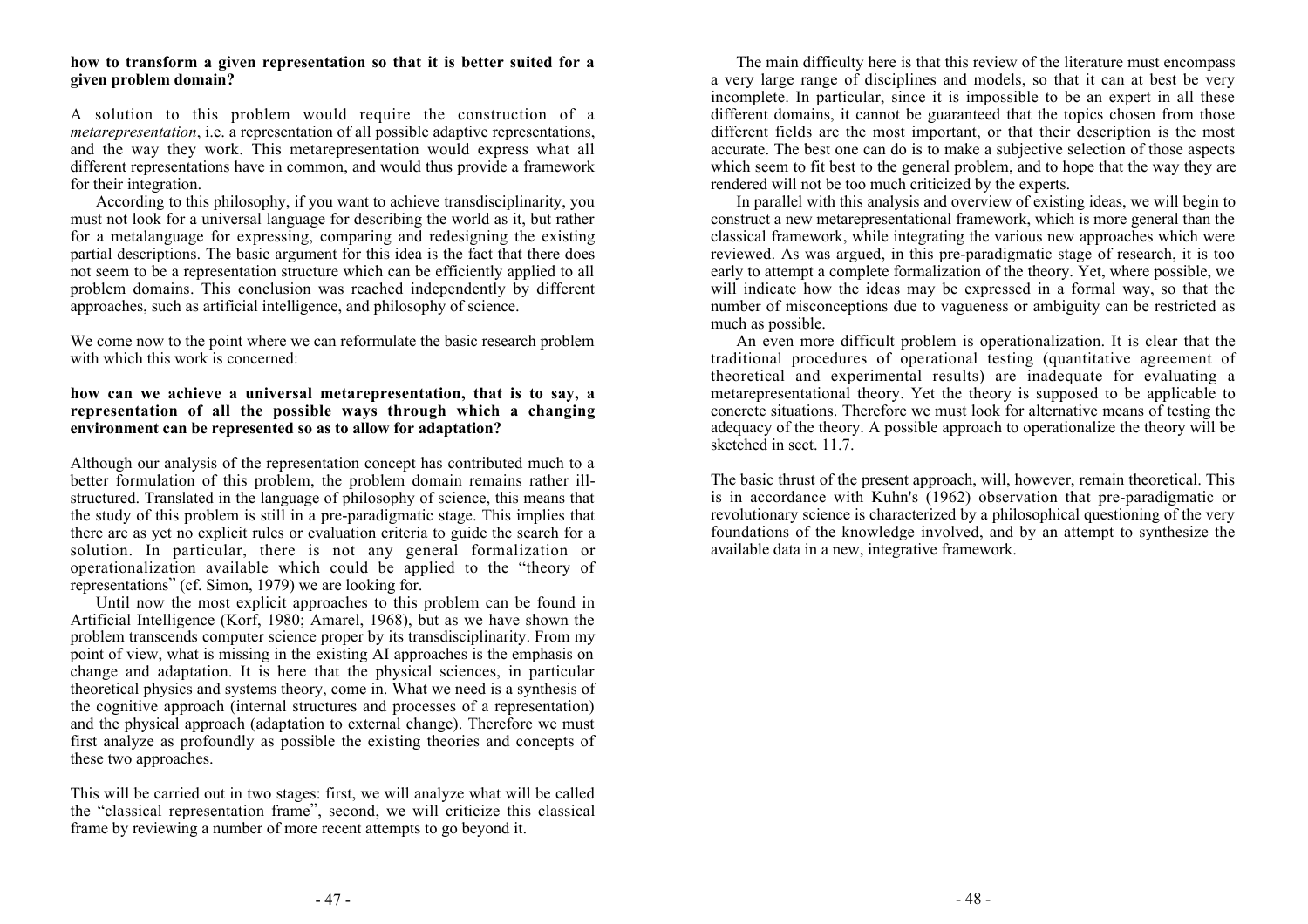#### **4.1 Introduction**

If we wish to study the fundamental structures of adaptive representations, it is best to begin with those representations which are most explicit and most generally used. These representations can be found in what I would call "*classical*" science. The prototype of such form of science is the theory of classical mechanics. I hope to show, however, that the same basic structures which can be found in classical mechanics are also used in very different scientific representations, such as logic, computer science and linguistics.

Science was defined as an attempt to construct explicit representations. However there remain many presuppositions in scientific theories which are implicit. Usually these have the form of principles which are so evident that no one makes the effort to think about them, to question them, or even to formulate them. But science can only progress if things which were first intuitively evident, are later carefully expressed and examined, so that they can be integrated in a more general predictive model.

The traditional illustration of this principle is the story of the discovery of gravitation by Newton. Before Newton, everybody knew intuitively that heavy things tend to fall to the ground, and there seemed to be no reason to search for an explanation for this fact. Newton's basic insight, however, was that there must be something, a force, which attracted heavy bodies towards the center of the earth. This concept of gravitational force then allowed him to construct a theory which not only explained falling bodies, but also the movement of the planets around the sun. This was the first step in the formulation of the paradigm of classical mechanics.

What should be done here, however, is to go one step further, and to formulate and examine explicitly those intuitive principles which determine the structure of the classical representation, and so to uncover its hidden constraints and limitations. This would be the first step in the construction of a new framework which would be more explicit, more general and more flexible, and hence applicable to a much larger range of problems.

This analysis will be undertaken as a reconstruction of the more advanced representation structures from their most simple elements. So, the study will follow an approximately historical or developmental sequence, proceeding from the most primitive to the more elaborated cognitive structures. This approach is somewhat similar to the "genetic epistemology" program initiated by Piaget (1972), and which was applied to the development of artistic representations by Blatt (1984). The structural analysis of classical science will make use of certain formalisms used by logical empiricists (e.g. Carnap, 1958) and by researchers in the field of problem solving (e.g. Nilsson, 1971; Amarel, 1968).

After analyzing these structures, we will try to demonstrate what the use of these particular cognitive structures implies for the domain of applicability of the classical representation. In other words: what view of the world is associated with these classical representation structures (see chapter 5). The purpose is to show that if you wish to change your world view or metaphysics (i.e. the content of your representation), then you must also change the form of your representation.

We will now begin the reconstruction of the classical frame by studying its most basic level, that of its primitive elements: objects and predicates.

#### **4.2 The generation of elementary expressions**

The roots of the scientific representation frame lie in the representations provided by verbal language. The mechanism of verbal language is typically human: no other species of animals disposes of a system of signs which is at once *discrete* and *infinite*. Signs used for animal communication are either finite in number (e.g. a finite set of warning signals for different situations of danger) or continuous (e.g. the continuously varying speed of the movement of a bee can indicate the variable distance of a source of food).

This feature of discrete infinity results from a finite set of *generating elements* (words) which may be combined in unlimited sequences by *generative rules* (grammar) (Chomsky, 1972). The mechanism presupposes that the generating elements are stable, that they do not change in form or content during the operation of combination (i.e. sentence formation). These elements are units of representation or meaning: each element has a given, invariant meaning which cannot be analyzed further.

The combination mechanism, governed by grammatical rules, is basically reducible to a *linear concatenation* of elements. (The linearity of verbal expressions can be understood by the limitations of human speech: it is impossible to utter several sounds at once, so the different signals must succeed each other in a sequential fashion).

The most simple linear concatenation consists of an ordered pair of elements:

a.b, or a (b).

This is a model of an atomic proposition or sentence: something (a) is said about something else (b).

Concatenations consisting of only one element (e.g. b), are not really assertions; they only direct attention to the phenomenon denoted by b, but they do not relate it to other phenomena. Therefore, a language consisting of only unary expressions (e.g.  $a, b, d, ...$ ) is unable to represent change: it is impossible to describe any (dynamical) relationship between the different expressions of the language. Such a language would lack the coherence and continuity required for the organization of adaptive representations.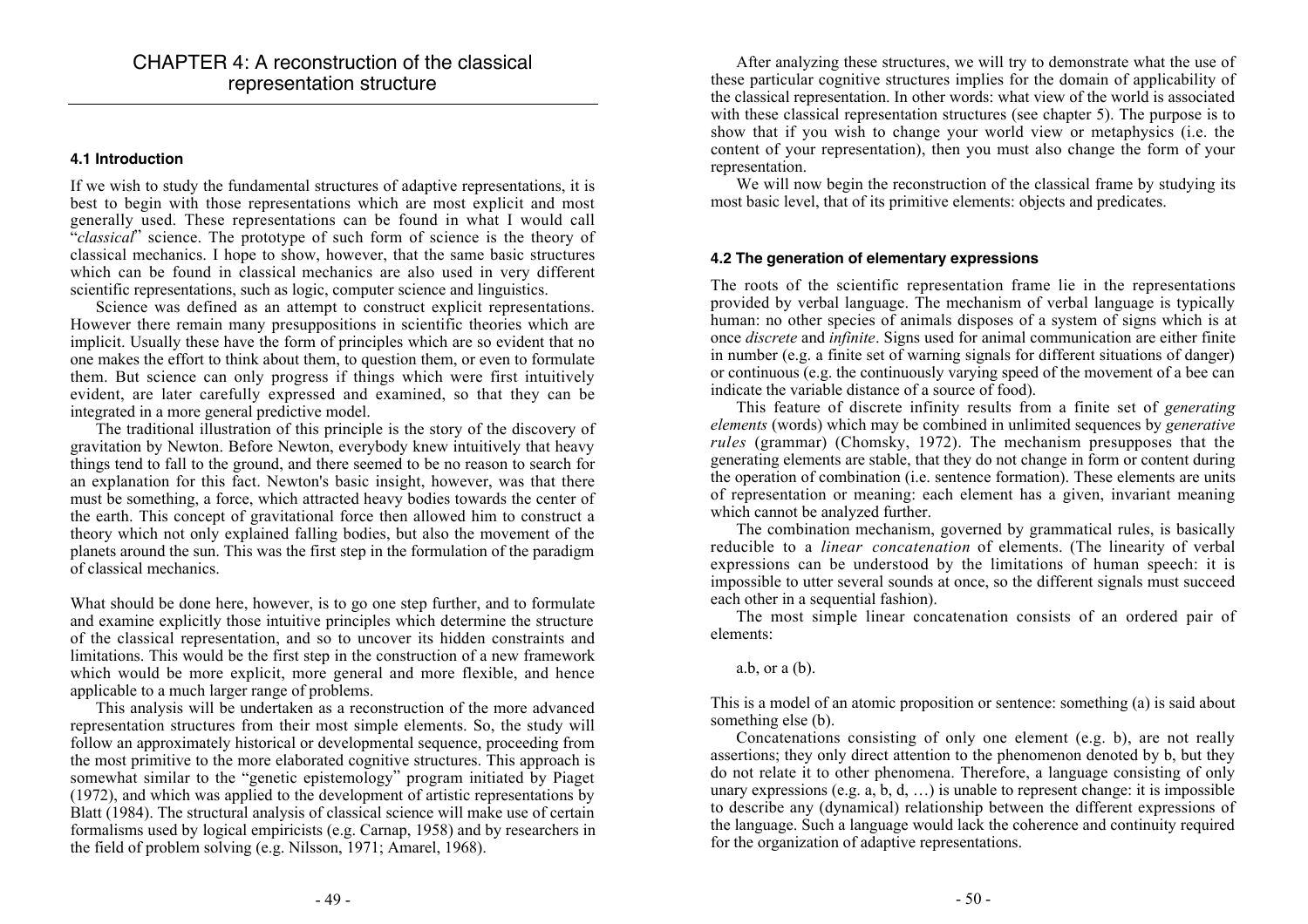The simple binary coupling of two elements a(b) is sometimes called "*predication*": a is predicated over the subject b. Remark the basic asymmetry of the relation between a and b:  $a(b)$  is different from  $b(a)$ . Therefore, a and b have different functions in the expression. The function of a can be called "*predicate*", "attribute" or "property", that of b can be called "subject", "individual", or "*object*". In order to visualize this difference we will use capital letters for the predicates. Therefore, we get: A(b). The simplest interpretation of this expression is: object b has the property A.

In a more complex type of proposition, the subject of the predication consists of several elements: e.g. A(b, c). In that case the predicate A is interpreted as a relation between the objects b and c: e.g. if b and c represent numbers, then  $A(b, c)$  may signify: "b is smaller than c".

These predicative propositions form the basis of the formal languages used in classical science (see e.g. Carnap, 1958). They also form the skeleton for sentence formation in natural language. This may be illustrated by the examples of two prototypical sentences:

1) "John is a farmer" can be reconstructed as: **Farmer (John)** (monadic predication)

2) "John beats the dog" has the form: **Beats (John, dog)** (dyadic predication, or relation).

There is also reason to believe that this predication scheme forms the basis of conceptual thought and representation. As such it is used in the existing AI models of knowledge representation (see e.g. Charniak and McDermott, 1985). We will now try to analyze how this scheme can be used in the representation of change, and what are its qualities and limitations. First we must analyze the functions of objects and predicates.

#### **4.3 The function of objects and predicates**

As we have said, to be useful the elements of the representation we are studying must be stable with respect to form and content. The form is determined by the words or the symbols of the language we are using. The content or meaning of a representation has two dimensions: the *extension* (i.e. the external phenomena that are denoted) and the *intension* (i.e. the concept or interpretation of the phenomenon). A representation is defined as a relation between intension (self) and extension (world) (sect. 2.1). Therefore, an elementary expression should connect an extension with an intension.

Since a separate element is stable, change must be represented by the *variable combination of invariant elements*. But if we wish to adapt to change, that is to say make anticipations, we must suppose that there is always something

*continuous* in the process, something which establishes a relationship between the present and the future. Therefore, the transition from the present state of a representation to the next one should conserve certain features of the state.

The simplest way to do this in the object-predicate scheme is by varying the predicate, while keeping the object constant. This corresponds to the basic principle that in the environment there are certain invariant "entities", which can be represented as objects. The changes in the environment can then be reduced to changes in predicates, i.e. transformations of the "properties" or "relations" of those entities.

The supposed invariant external entities constitute the stable extension of the representational objects. The predicates on the contrary have no stable extension since the phenomena they are supposed to represent (i.e. properties such as velocity, relative position, color, etc.) are variable. As a way of "compensation", the predicates have a more invariant intension than the objects: the same predicate can be attributed to different objects, while retaining the same internal meaning. In this sense they are "universalia" rather than "particularia" like the objects. Hence, we may postulate that an object expresses a stable extension, and a predicate a stable intension.

This allows us to reduce the distinction between objects and predicates to the subject-object dichotomy or the self-world duality. An object is indeed supposed to be completely determined by the external world. As such it is "proposed" to the self or subject who will try to describe it by attributing predicates to it. But these attributions presuppose a perceptual system able to interpret the signals coming from the object, and to organize them in distinct categories. Hence, the attribution of a predicate depends on the representation state and structure of the perceiving subject.

Let us illustrate these abstract considerations by means of a few examples. Let us begin with two different phenomena, a *billiard ball* and a *cloud of gas molecules*, and check whether they can be adequately represented as objects.

In the case of the ball there seems to be no problem: its physical structure is quite stable, and it can undergo different manipulations (e.g. translations, rotations, …) without loosing its recognizable identity. Hence, it is easy to describe different processes involving billiard balls (e.g. the different strokes occurring during a billiard game) by a sequence of propositions, which are constituted by an invariant object (the ball) and a variable predicate (e.g. the position, the velocity and the spin of the ball).

This is no longer true for the cloud of gas molecules. Unless the cloud is confined in a box, all processes involving the cloud will be accompanied by a natural diffusion of the gas molecules. This means that at any moment form and volume of the cloud are changing. The individual molecules will be scattered in all regions of space and will get mixed with other molecules of the same or of different substances. Within the shortest time interval it will become practically impossible to separate or to distinguish the original cloud from its background.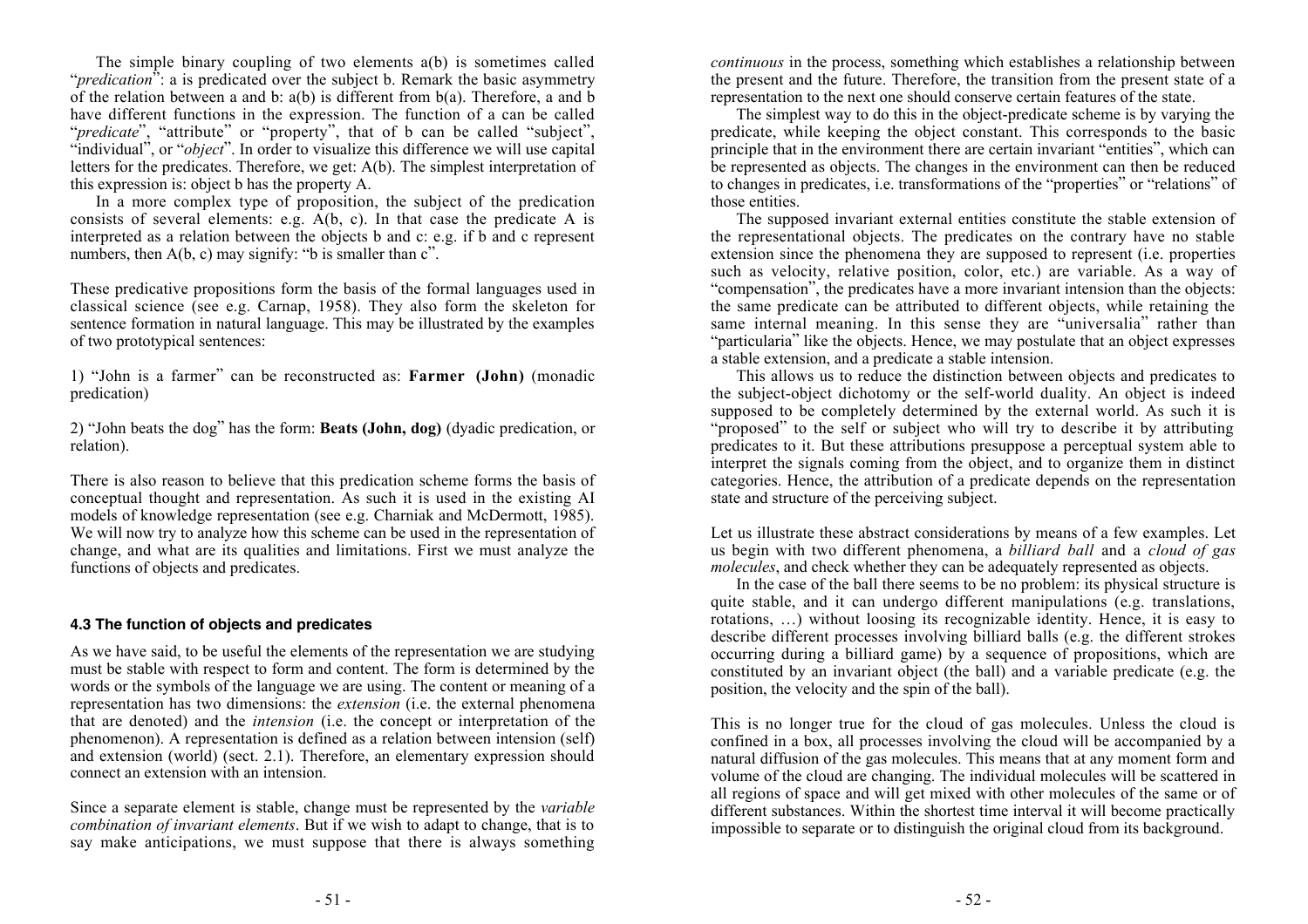Clearly the extension of the "object" cloud is not stable: after a very short time it is impossible to check whether a particular phenomenon (e.g. an isolated gas molecule) belongs to the original extension denoted by the representational object "cloud". Therefore the representational element "cloud" cannot be used in an object-predicate scheme of representation: it is operationally meaningless to attribute predicates (e.g. volume, or mass) to the cloud, since there is no way to observe in what way these particular attributes change, without interference from other phenomena (e.g. other clouds which exchange molecules with the original cloud and in this way influence its mass and volume).

From this example you may conclude that if you wish to construct a (classical) representation of a certain environment, then you must be careful in distinguishing the phenomena occurring in that environment that will be represented as "objects".

The same thing can be said about the predicates. The basic requirement for a representational element to function as a predicate is to have a stable intension. This means that there must be an invariant perception and interpretation scheme, which categorizes different phenomena which are similar in a particular respect, in one and the same category. In particular, two phenomena which are identical in all respects relative to the representation should be attributed the same predicate.

For example, two cars which were manufactured following the same fabrication procedure should have the same length. This means that you or I when measuring our cars with a meter stick, should get the same results. Therefore, we may say that the cars can be attributed the property of being e.g. 4 meters long. There is no ambiguity about the observation and interpretation operation necessary for establishing this fact.

This is however no longer true for e.g. the predicate "Beautiful": whereas you may consider that the car is beautiful, I may think it is ugly. Clearly, the predicate "Beautiful" has a different intension for you and me. Moreover, whereas you may find the car beautiful when seeing it exposed in a nicely arranged showroom, you may find it ugly after you were almost knocked down by it in a dark street.

Apparently the intension of the representational element "Beautiful" is rather variable. Therefore it can only be used in restricted cases, and is not very well suited for general descriptions of processes.

What we have called the stability or invariance of extensions and intensions means in practice that different phenomena are mapped onto the same representation unit, and hence are considered equivalent or identical with respect to the representation: they are "*assimilated*" (see further sect. 6.2).

In the case of extensions it means that an external phenomenon is represented as an object with an invariant identity, even though the phenomenon passes through different states. From the viewpoint of the identity of the object, these states are considered equivalent.

In the case of intensions, it is an internal process of perception or interpretation that is represented as an invariant predicate, even though different phenomena which trigger this process will differ in certain aspects. Here too these aspects are neglected, so that the representations become equivalent. In general each representational state or unit represents an *equivalence class* of phenomena which are mapped onto it.

The fundamental problem here is to determine the *boundaries* of this class: when does a phenomenon belong to that class, and when does it no longer belong to it? For example, if a billiard ball breaks in two, must it still be represented by the same object "billiard ball"? If the rod functioning as a measuring unit is deformed, then can it still be used to attribute the predicate "Has a length of one meter"?

Clearly there are limits to the stability or invariance of representational elements, beyond which the element loses its adequacy for representation. In the classical representation frame there is an implicit presupposition that the phenomena which are represented, always remain within these limits, so that the same representation units (objects and predicates) can be used throughout the process of change that is represented.

We must now analyze the structure of the domain enclosed within those limits. Later on we will study what happens when the boundaries of these domains are transgressed.

#### **4.4 The generation of compound expressions**

We have seen that an elementary (or primitive) expression can be generated by the coupling of a predicate to one or more objects. In general however, the description of an outside situation requires a more complex representation. This can be achieved by combining different primitive expressions into a *compound* or "molecular" expression by means of *connectives*.

The fundamental connective is the operator of *conjunction*: it expresses the fact that two expressions are both true descriptions of the given situation. We will symbolize the conjunction operator by a point (.). For example:

#### **Farmer (John). Beats (John, dog)**

signifies that John is a farmer *and* that he is beating the dog.

The relation between two expressions connected by a conjunction is symmetrical: a commutation of the sub expressions does not change the meaning of the compound expression. The number of atomic expressions that may be connected by conjunction is unlimited. Hence, it can be used to construct arbitrarily complex descriptions of a particular situation by listing all of its relevant features (as far as they can be expressed within the predicative language).

The second basic operator for making compound sentences is *negation*. The underlying idea is that either an expression of the language is an adequate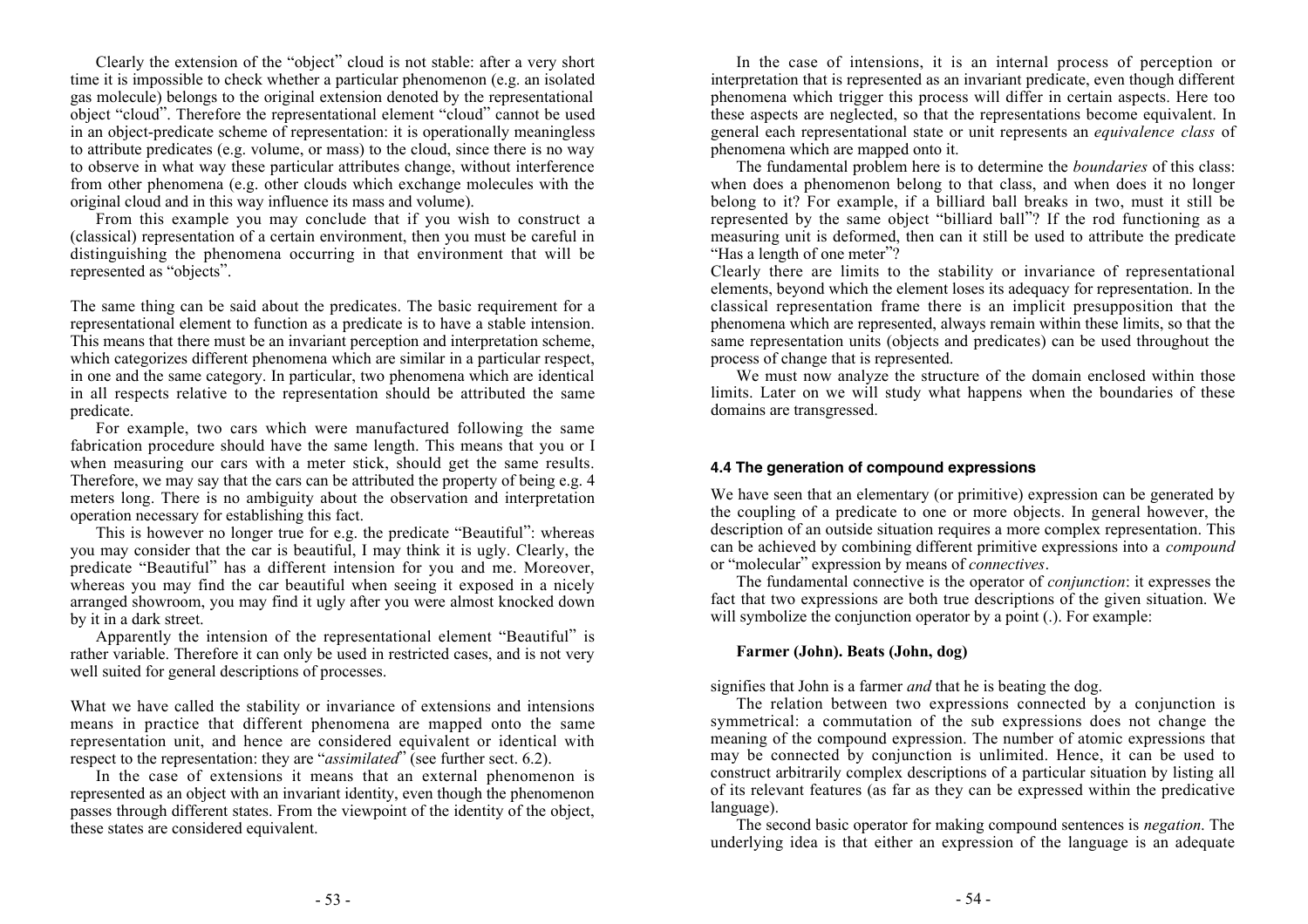description of a certain aspect of a situation, or it is not. There are no intermediate cases where a representation would be partially correct. This principle derives from the basic presupposition of invariance of the representational elements. This invariance defines a domain of equivalence, in which all phenomena can be represented by the same invariant representation. whereas the phenomena which fall outside this domain cannot. Hence, we get an absolute *distinction* or dichotomy between correct an incorrect, or between true and false, instead of a continuous sequence of degrees of adequacy.

This distinction can be used to associate any expression s with its negation s' or NOT s, which would represent all those situations for which s would be incorrect. Remark that this procedure is rather artificial since there is in general no positive way to characterize the set of situations represented by s'.

With the help of the connectives "." and "NOT" other connectives can be defined:

#### *disjunction*:

a OR b is defined as NOT (NOT a. NOT b);

#### *implication*:

 $a \Rightarrow b$  is defined as (NOT a) OR b;

#### *equivalence*:

 $a \Leftrightarrow b$  is defined as  $(a \Rightarrow b)$ .  $(b \Rightarrow a)$ .

These derived connectives can be used to simplify compound expressions, but they do not add anything fundamentally new to the representation. The properties and applications of the different connectives can be found in any book on formal logic (e.g. Carnap, 1958). What interests us here, are not so much the formal properties, but the cognitive implications of this representation structure.

#### **4.5 From Boolean algebra to state space.**

The set of objects (O), the set of predicates (P) and the connectives for constructing compound expressions together determine a set of possible expressions (E). This set is defined recursively:

an expression e belongs to E, if it can be constructed by the combination with the help of the connectives, of the expressions  $e_1, \ldots e_n$ , with  $e_1, \ldots e_n$  belonging to E.

the primitive expression A (b) formed by the combination of a predicate A, belonging to P, with an object b, belonging to O, is an element of E.

If the connectives used can be reduced to the conjunction and negation, as defined above, E has the structure of a *Boolean algebra* or *Boolean lattice* (Mac

Lane & Birkhoff, 1967; Halmos, 1974). This means that you can define a *preorder* < on E such that:

 $e \leq f$  *iff* (if and only if)  $e \Rightarrow f$  is always true, for every possible truth value of e or f.

Intuitively this means that you can derive or deduce f from e: if you know that e is a true description of a situation, then you also know without further observation that f is a true description. You could say that the information about the situation carried by f, is already contained in e, f does not add anything new to your information. For example, if you know that a. b is true, then you also know that b is true, hence  $a, b \leq b$ .

The operations of conjunction and disjunction function as greatest lower bound, respectively least upper bound for the partial order determined by the implication. Both operations are related by the property of *distributivity*. These algebraic properties are typical for the logical structure of the classical representation. They allow us to relate different expressions in a static way.

Within this framework we may now discuss the concept of "*state*". According to the general definition that was formulated earlier (sect. 2.5), any expression belonging to E can be a state of the representation, i.e. an actual combination of representation units selected from a larger set of potential combinations. As such it represents the information we have got about a particular outside situation. Therefore, the state characterizes the actual features of the subject's awareness of the object.

In the classical representation, however, one tends to think about the state concept as a characterization of the object itself, independently of the subject. (These "objective" features of the environment at a particular moment, are what we call a "situation"). This means that the limitations implied by a subjective viewpoint (incomplete information, biased perception of features) are ignored.

Therefore the *information* carried by a "classical" state is supposed to be *maximal*: in principle, the state should completely determine or characterize the object(s) belonging to the domain of study. This is exemplified in classical mechanics by the position of a system in phase space: if you know this position, then you can deduce all observable features (energy, velocity, momentum, …) of the system, and find a unique solution for the dynamical equation determining its evolution.

If we translate this requirement into the language of logic, we get that the expression corresponding to a classical state should be such that the truth or falsity of all the other expressions can be derived from it. In a Boolean lattice, this corresponds to the property of "atomicity" of the state expression (Piron, 1976):

the expression s is an *atom*, *iff* (if and only if)  $0 \le$  s implies that 0 is a minimal element of the lattice (this means that the expression 0 is never true).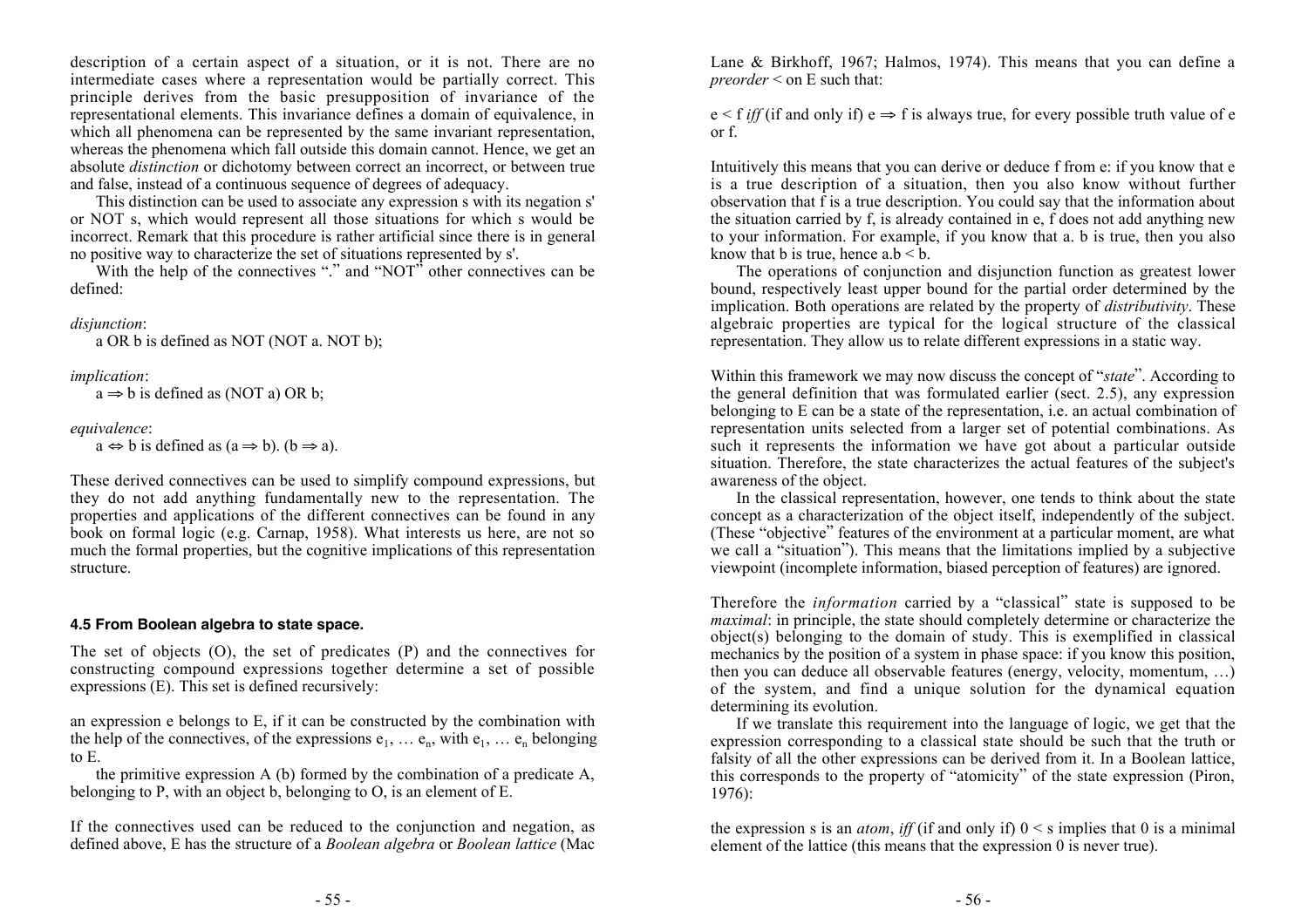It has the property that for any expression a we have:

either  $s \le a$ , or  $s \le \text{NOT } a$ .

(This property is no longer valid for atoms in a non Boolean lattice, see sect. 7.2).

The < relation can be interpreted as an ordering of expressions according to the amount of information they provide. The states or atomic expressions are then the expressions incorporating the *maximal amount of information*. As such they are mutually incomparable; there is no logical or informational order relating them. This leaves us with an unstructured set S of state expressions, which will be called the *state space*.

The remaining expressions can be reduced to combinations (classically disjunctions) of state expressions or atoms. As such any expression e from E corresponds to a subset  $\hat{S}_e$  of S (cf. Piron, 1976):

 $S_e = s_i \in S$  such that  $s_i \le e$ .

Thus we see that the introduction of a state as a maximally determined expression in a Boolean lattice allows us to reduce the lattice of expressions to a state set, and its subsets. The remaining problem of how to represent change can now be restricted to the introduction of a dynamical structure on the state space.

Let us first illustrate these concepts with the help of the billiard example. The representation of the billiard situation starts with the selection of one (or more) billiard balls lying on the table as basic objects. As basic predicates we can distinguish different positions for the ball. The expression s: P(a) means "the ball a is in that part of the table that is labeled P<sup>"</sup>. A compound expression t might be P(a). Q'(a). NOT R(b), i.e. "the ball a is in the intersection of the regions P and Q, whereas the ball b is outside the region R". Clearly we have the implication  $t \leq s$ .

The atoms or states of the billiard game representation are those expressions where all the balls are localized with maximal precision on the table. This precision depends of course on how fine-grained the system of predicates (or regions) is. In the ideal case, where the precision is maximal, each ball would be localized at a particular point. The set of all points within the boundaries of the billiard table would then determine the state space for one billiard ball. The state space for several billiard balls may in this case be obtained by taking the Cartesian product of the individual state spaces. An enlarged set of predicates, and hence of states, could be obtained by including the momentum or velocity as descriptive features of the balls. In that case the resulting state space would be equivalent to the phase space of classical mechanics for the system of billiard balls.

#### **4.6 Topology, time and trajectories in state space.**

The interesting feature of a classical state space is that you have a set of descriptions of possible situations which are mutually exclusive: for s,  $t \in S$ ,  $s \neq t$ , you have that either s or t is an adequate description, but not both of them; s.t is never true.

If s and t would be completely written out as conjunctions of primitive expressions and their negations, we would normally find that one of the positive sub expressions in s, would occur in t in negated form (this is a general property of Boolean algebras). Therefore, to go from s to t we must at least negate one proposition which was true for s, but is no longer true for t.

This replacement of a primitive expression describing part of a situation, by its negation can be conceived as the basic mechanism for representing change within the classical frame. Therefore, any process of change is basically decomposed into a sequence of elementary, discontinuous transitions, in which a primitive proposition is exchanged for its negation.

Yet a fundamental property of change as we experience it, is its generally continuous nature. This *continuity* can basically be formulated by saying that for time intervals which are not too large, the smaller the interval, the smaller the change occurring within that interval. In order to state this more explicitly we must define what is meant by "small changes". A small change could be said to be a change which does not take its object "too far away" from its original characterization, so that its new state is still in the "*neighborhood*" of the previous state.

This concept of neighborhood is the fundament of *topology*, which is a mathematical framework for the study of continuity. Therefore, if we want to describe change more realistically, we should begin by providing the state space with a topological structure. This can be defined alternatively by a family of "neighborhood" sets, a family of "open" sets or a family of "closed" sets. A function is then defined to be continuous if it conserves this topological structure.

In practice, however, the "continuity structure" of a classical state space is not logically build up from the foundations provided by topology. The possible structures characterizing such a space are complex and diverse: topological structures, projective structures, linear structures, metrical structures, …

The historical origin of these different spatial structures can be traced back to the Euclidean model of 3-dimensional geometry. This structure is very rich and elaborate, and could be viewed as the structure of the state space of a "material point" or "atom", which is an extreme idealization of the concept of an "object". The historical evolution of geometry, starting from the Euclidean model, has gradually analyzed, generalized and decomposed this model into ever more primitive substructures, which were elaborated independently. The result is that the present state of geometry is rather complex and confuse, and incorporates notions from algebra, calculus, topology, and so forth.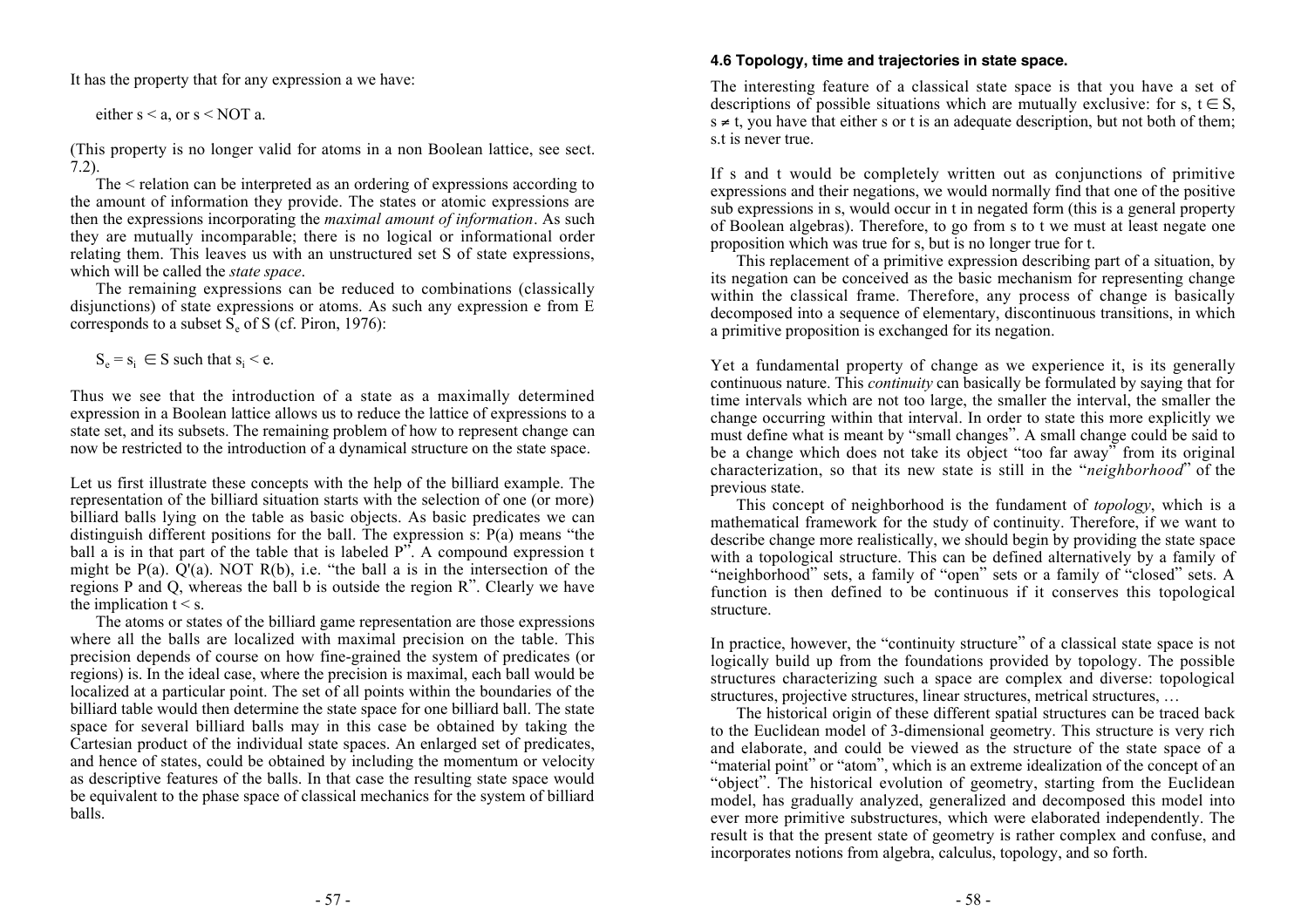One of the issues leading to confusion is that the concept of space is as well applied to the network of relations between actual objects, as to the network of relations between potential states of one or more objects. The latter concept is what we call a state space, the former corresponds to our intuitive notion of space, as experienced through visual and bodily perception. We will focus here on those aspects which are directly connected to dynamics.

The classical way of viewing change is to reduce it to "movement", i.e. the continuous evolution of the position in (state) space of the observed system. The structure of the space is then determined by the structure of the set of possible "movements". Traditionally, however, the geometrical structure of space is supposed to be given beforehand, i.e. before change is introduced. In order to make the transition from the static representation of space, to the dynamic representation of movement or change, the classical frame needs one more representational structure: *time*.

Classical time is basically a *linear order relation* between different actual states. This relation will be denoted by P:

 $s_i$  P  $s_j$  or P  $(s_i, s_j)$   $(s_i, s_j \in S)$  reads: "the state  $s_j$  precedes the state  $s_i$ ".

P has the relational properties of antireflexivity, antisymmetry, transitivity and completeness. (completeness: for all  $s_i$ ,  $s_i \in S$ :  $s_i$  P  $s_i$  or  $s_i$  P  $s_i$ ).

This means that the different states of the changing system you wish to represent can be ordered in a *linear sequence*. This sequence can be indexed by labeling the consecutive elements of the sequence with numbers (integer or real) from a number system. These numbers correspond to the chronological time you read from a clock when the particular state that is labeled, takes place.

In order to describe the evolution of the state it now suffices to give a set of states as a function of time:

 $s_1(t_1), s_2(t_2), s_3(t_3), \ldots$  with  $s_i \in S, t_i \in T$ ,

where T is a number system (integers or reals) symbolizing time. The constraint is that:

 $s(t_i)$  P  $s(t_j)$  *iff* the number  $t_i$  is smaller than the number  $t_j$ .

The parameterized sequence  $s(t)$ ,  $t \in T$  is called the trajectory of the system in state space.

The order relation on the set T of moments determines a topological structure; the neighborhoods of this topology are the open intervals  $]t_1, t_2[$ :

 $\forall$  t  $\in$  T,  $t_1$  <  $t_2$   $\in$  T: t  $\in$  ] $t_1$ ,  $t_2$ [ *iff*  $t_1$  < t and t <  $t_2$ 

This topology can be "coupled" to the topology of the state space by demanding that the function from T to S, which maps a time  $t \in T$  onto the state s(t) at that particular time, be *continuous*. This means that for any neighborhood  $O(s_0)$  of a state  $s_0 = s(t_0)$  in S, there must be a neighborhood  $O(t_0)$  of  $t_0 \in T$ , such that if  $t_1 \in O(t_0)$  then  $s(t_1) \in O(s_0)$ .

Intuitively, it means that for a time  $t_1$  "close to"  $t_0$ , the corresponding state  $s(t_1)$ must be "close to"  $s(t_0)$ ; if  $s(t_1)$  would be "far away" from  $s(t_0)$  then we could find a "smaller" neighborhood  $O'(s_0)$  such that  $s(t_1)$  does not belong to it, even for t<sub>1</sub> arbitrarily "close" to t<sub>0</sub> (i.e. for  $O(t_0)$  arbitrarily "small").

This requirement of continuity of trajectories determines a direct coupling between the temporal order relation and the topological structure of state space. It signifies basically that before a large change can take place (i.e. the trajectory crosses the boundary of a large neighborhood of the initial state  $s(t_0)$  at time  $t_2$ ), a smaller change must have occurred (i.e. the trajectory must have crossed the boundary of a smaller neighborhood of  $s(t_0)$  at a time  $t_1$ , with  $t_0 \le t_1 \le t_2$ ).

Once again we will illustrate these concepts with the example of the billiard game. The states  $s \in S$  of the billiard game are the Cartesian products of the positions of the individual balls on the billiard table. The evolution of the game can now be modelled by a parameterized sequence  $s(t)$ ,  $t \in T$ , of states. Each time-dependent state s(t) represents the position of the different balls at the time t. Remark that this presupposes that the exact positions of two separate balls can be established in one and the same instant, i.e. the parameter t is the same for all the different balls. This is called "absolute time".

The continuity of movement requires that the balls cannot jump over finite distances in an infinitely small time interval. In order to express this you need a topology on the set S of states. This is traditionally derived from a metric or distance function on S<sup>-</sup>

d:  $S \times S \rightarrow R$ :  $(s_1, s_2) \rightarrow d (s_1, s_2)$ ,

which is itself constructed from the metrics on the component spaces of S which represent the possible positions of the individual balls. These component metrics are determined by the postulated Euclidean geometry of the component spaces.

The neighborhoods needed for defining the topology are the open balls in state space:

 $B_r(s_0) = s \in S: d(s, s_0) \le r, r \in R_0.$ 

Continuity of evolution is now expressed by demanding that for any distance r however small it may be, you can find a time interval  $t_1-t_0$  sufficiently small such that:

$$
d(s(t_1), s(t_0)) \leq r.
$$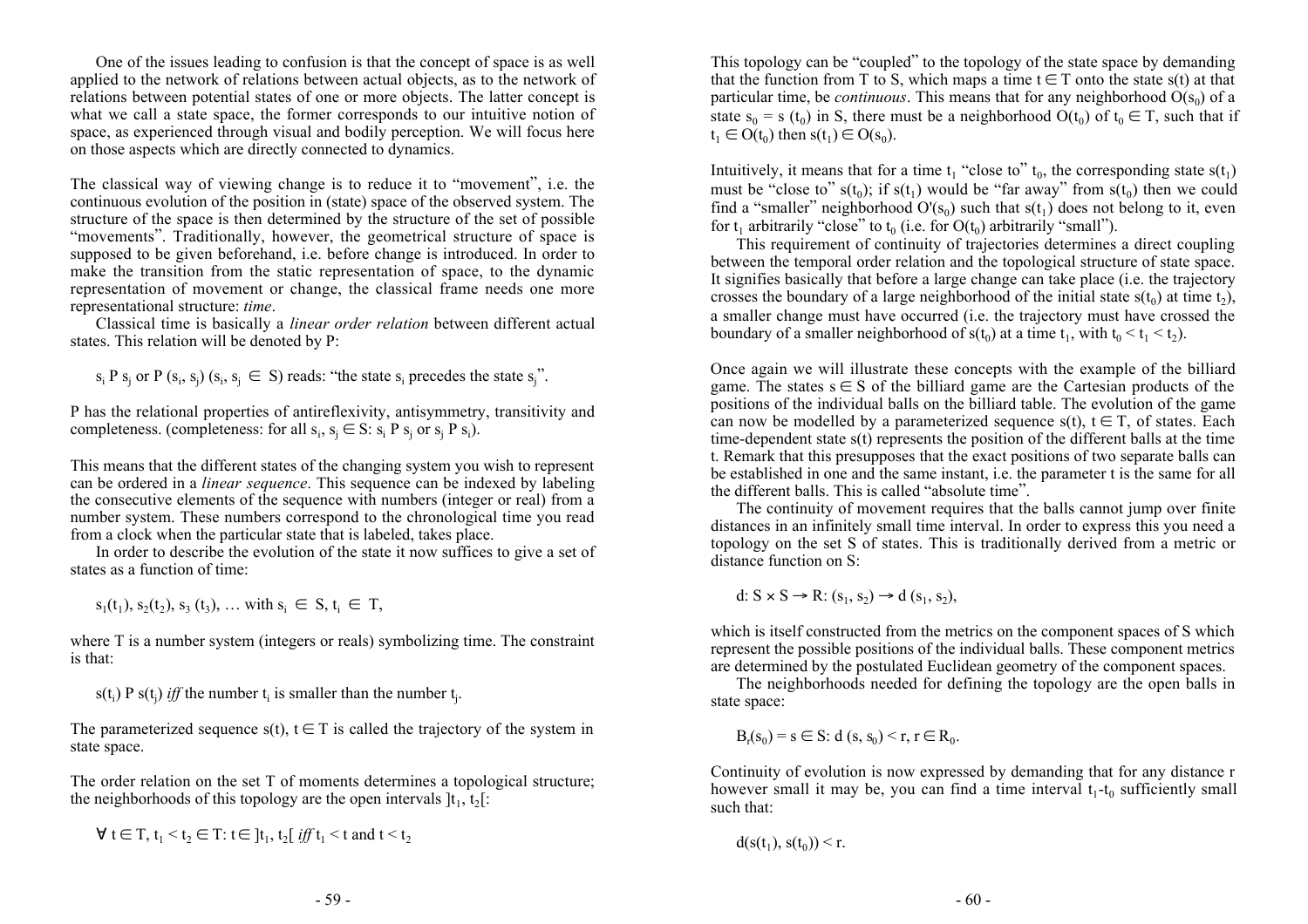In other words, how shorter the time the billiard balls are observed to move, how smaller the distance they will have traveled.

#### **4.7 The group of dynamical operators**

We have seen how a given evolution of a system can be represented as a state space trajectory parameterized by time. We now also wish to represent the way such evolution can be brought about or manipulated. The actions causing a change of state will be called operations. Their formal representations in the state space framework will be called *transformations* or *operators*. These are basically functions mapping a part D of the state space S onto another part C. In the classical frame the functions  $f \in F$  are one-to-one:  $C = D = S$ . The basic idea is that a state s is transformed by an operator f in a state s':

f:  $S \rightarrow S$ :  $s \rightarrow s' = f(s)$ 

f can represent an action, force or influence exerted by the observer or the environment upon the system, causing it to change in a specified way.

The interesting feature of these operators is that they can be composed: the composition of two operators f, g produces a new operator  $h = f * g$  which represents the action consisting of carrying out the action represented by f after the action represented by g. The composition operation introduces an algebraic structure into the set of operators. Classically this structure is that of a "*group*". This means that you have four special properties:

1) composition is *everywhere defined* in the set F of operators:

 $\forall f, g \in F, \exists h \in F$ :  $h = f * g$ .

This signifies that the carrying out of an action or operation is independent of the history of the system, i.e. of the previous operations carried out on the system. A given operator f is applicable to any state  $s_1$  of the system, whatever the way it was brought about. The resulting new state  $s_2$  can be subjected to any other operator g, leading to a third state  $s_3$ . The succession of the two operators f and g can then be represented by another operator h, which leads directly from  $s_1$  to  $s_3$ .

2) composition is *associative*:

$$
\forall f, g, h \in F: f * (g * h) = (f * g) * h = f * g * h
$$

This property signifies basically that if more than two operators are to be composed, then composition can be carried out sequentially: first you compose g with h, then you compose f with the result of that composition; it does not make a difference if f is first composed with g and their composition is then coupled to h. This sequentiality corresponds to the linear order of time.

3) there is an *identity* element  $i \in F$  such that:

 $i * f = f * i = f, \forall f \in F.$ 

This property corresponds to the idea that one possible action is to do nothing at all. The operator i representing this action maps every state onto itself:  $\forall s \in S: i(s) = s$ .

Carrying out an operation f and then doing nothing at all, is equivalent to only carrying out f.

4) every operator  $f \in F$  has an *inverse*  $f \in F$  such that:

 $f * f = f * f = i$ 

This property presupposes that every action can be undone. Carrying out f and then carrying out its inverse f' is equivalent to doing nothing at all. All operators are reversible, nothing has been irrevocably lost or damaged, you can always get back to the situation you started from.

The group F containing all operators defines an *equivalence* relation on the state space S:

"s<sub>1</sub> is equivalent to s<sub>2</sub>" *iff* there is an  $f \in F$  with  $f(s_1) = s_2$ 

This relation is reflexive, due to the identity property, and symmetric, due to the reversibility property. It is transitive because two operators can always be composed. Therefore, it is an equivalence relation which partitions S into disjoint equivalence classes.

A further presupposition of the classical representation frame is that if you consider F as the group representing all physically possible operations, then there is only one equivalence class, which is S itself. This property signifies that any state can be transformed into any other state of S by applying the right operator. Therefore, it suffices to start with only one state  $s_0$  in order to construct the whole state space by applying all operators  $f \in F$  to this one state.

You can say that the group F defines the state space of the system, and hence the system itself. Carrying out an action which is not represented by an operator  $f \in F$  would mean that the state would be sent upon something "outside" the state space, i.e. the resulting situation would no longer be represented as a state of the system, but possibly as a state of another system. So, the only "invariant" of the transformation group F is the system itself.

Although the operators belonging to F represent possible changes of the systems state, these changes are clearly not the most general. The changes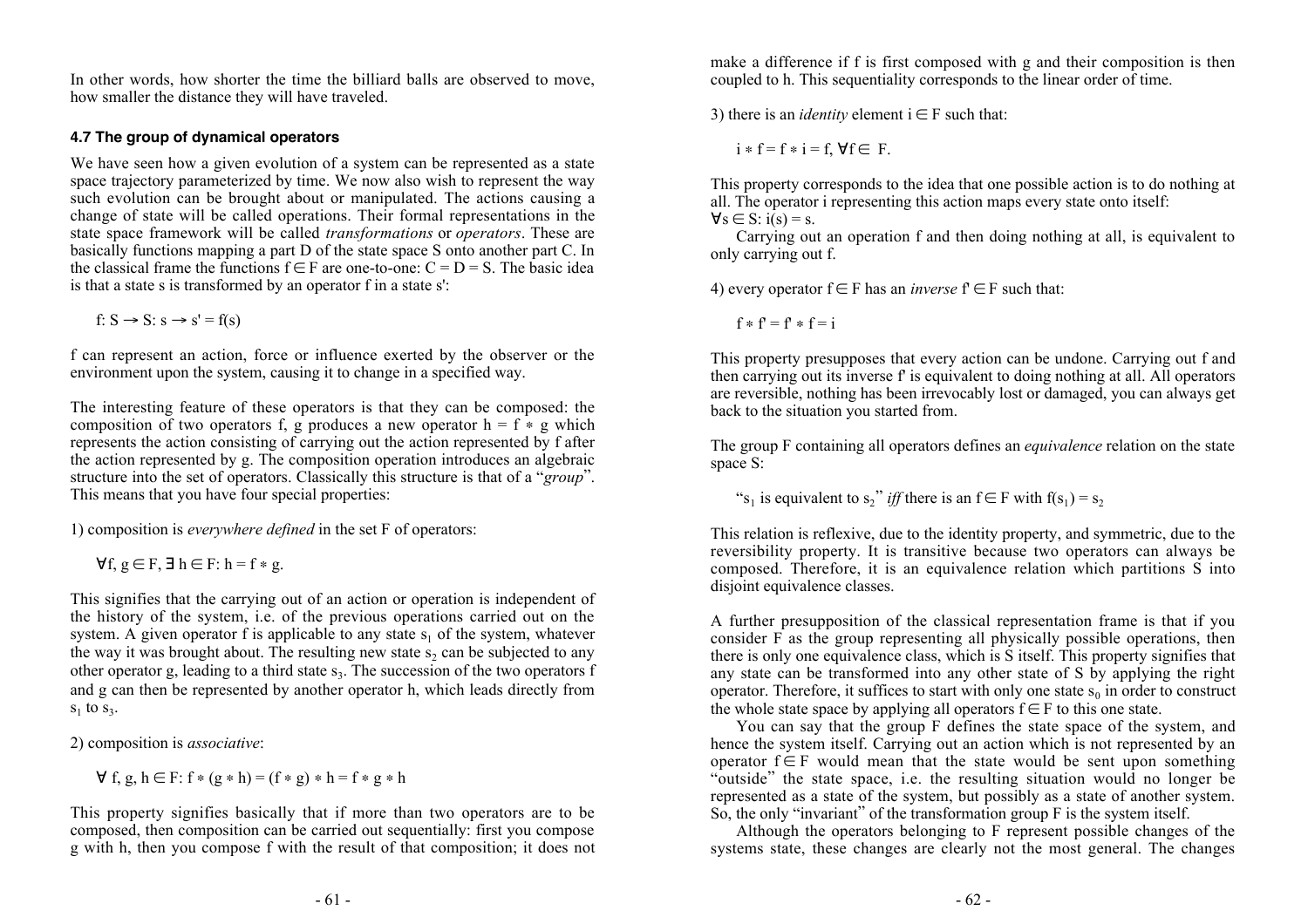represented by the group F may be called "changes of the first kind" (cf. Watzlawick, Weakland and Fisch, 1975), i.e. changes which leave the system itself invariant (the system is here defined as the set of objects, whose properties and relations determine the space of possible states). "Changes of the second kind", i.e. changes of the components or structures of the system, are not represented by elements of the group.

This feature of changes "remaining within the system", in contrast to changes "which jump out of the system", is a consequence of the property of "closure" which characterizes groups: anything happening in the group remains within the same group, it can never "leave" or "get out of control". Indeed, any possible combination of operators of the group, representing a complex of actions performed on the system, can be reduced to a linear sequence of elements by associativity. This sequence can be simplified by composing its first element with the second element, then taking the resulting operator and composing it with the third element, and so forth, until we are left with just one operator, representing the whole complex of actions. Because of the reversibility property we can find an inverse of this operator. This means that whatever complex combination of actions we perform on the system, there is always one operator which is sufficient to bring the system back to its initial state.

Hence, any state produced by any combination of operations from an initial state, can always be directly retransformed in this initial state. The state space and the corresponding group of state space transformations, are closed; they form one separate, indivisible whole, an equivalence class.

Let us now go back to the billiard game example. If our representation of the game consists of a set of N balls (objects), characterized by their positions on a two dimensional, infinitely extended billiard table (predicates), the possible actions in the game will be represented by changes of position of the balls, i.e. translations in the two dimensional space of individual positions, corresponding to translations in the 2N-dimensional space of states of the system of balls.

These translations form a group:  $\overline{1}$ ) the composition of two translations is another translation, 2) the composition of three translations in a row is the same, whether we begin by composing the two first translations and then adding the third one, or by composing the two last translations and then composing the result with the first one, 3) there is an identity translation, which does not move the balls at all, 4) for any translation there is an inverse translation, which moves the balls over the same distance but in the inverse direction.

Remark that if we had a regular billiard table with a finite length and breadth, the possible translations of the balls on the table would not form a group. Indeed, if we would compose ten translations which would each move a ball by 50 cm in a specific direction, the resulting translation would move the ball by 5 m, and hence transgress the tables boundary. In this case the ball would literally "jump out of the system".

If we nevertheless wish to define a transformation group for a finite billiard table, we must introduce operators which are no regular translations. (These operators may for example be characterized by requiring that when the

trajectory of a ball which is being translated reaches the edge of the table, its direction should be reflected in such a way that the reflected trajectory forms an angle with the edge equal to 180° minus the angle of the original trajectory).

As we have already discussed, this "kinematical" representation of the billiard game way be extended to a "dynamical" representation by including the velocities or momentums of the balls as supplementary predicates. We then have to define operators acting upon these new components of the state. These operators can be thought of as accelerations or forces, which change the velocities of the balls. The actions represented by these operators could for example be the different strokes exerted on the balls with the help of a billiardcue.

The set of accelerations has again a group structure: the composition of two accelerations is an acceleration, composition, is associative, there is an identity acceleration, and each acceleration can be inverted.

The transformation group of the billiard game as a whole, is given by the Cartesian product of the translation (possible with reflection) groups of the individual balls and the acceleration groups of the individual balls. This group is sufficient to represent all possible changes of state occurring in a regular billiard game (if we ignore for the moment the spin properties of the balls).

However, we can easily imagine changes of the billiard system which, although improbable, are physically possible, but cannot be represented by operators of this group. For example, one of the balls might break in two. This would change the number of objects needed for the representation of the system, and thus would add another two (or four) dimensions to the state space by increasing the number of degrees of freedom. In a certain sense the billiard game would "jump out of its state space". There is no way to recuperate this change by extending the group, since the process of breaking in two is clearly not reversible, hence cannot be imbedded in a transformation group.

Another example of such a change of the second kind would be the introduction of an obstacle on the table-cloth. This would change the geometry of the state space and hence of its corresponding invariance group. An even more drastic change would be the melting of the balls. This would change the representation from one corresponding to the mechanics of material points or rigid bodies, to one corresponding to continuum mechanics, characterized by an infinite number of degrees of freedom.

#### **4.8 Dynamical constraints**

We have analyzed the basic mechanisms used in the classical frame for the representation of possible changes occurring in a system. For a representation to be adaptive, however, it should allow us to make predictions, i.e. it should not only model possible changes, but also the actual changes which are to be expected. In order to do this, we need some mechanism for restraining the number of changes to be expected in a given situation. Such mechanisms may be called dynamical constraints or laws. In the ideal case they allow us to select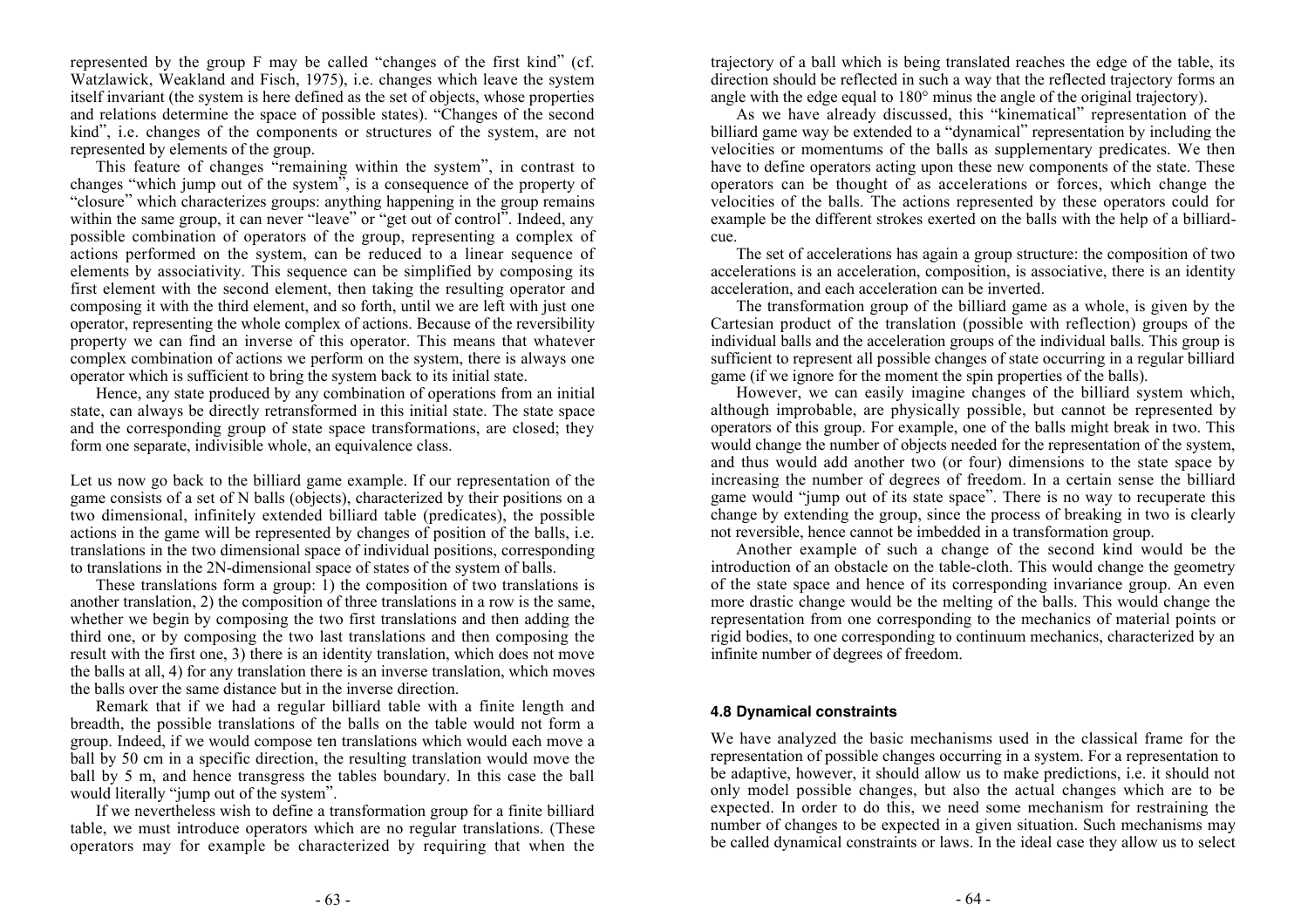a unique trajectory, i.e. a time-parameterized sequence of operators. In general, from a given initial state  $s(t_0)$  several subsequent states s<sub>i</sub>  $(t_0+T)$  can be reached by applying different operators  $f_i \in F$ :

 $f_i (s_0) = s_i.$ 

The only constraint given as yet is that of continuity: for a small interval T, the subsequent states s<sub>i</sub>  $(t_0 + T)$  should be in a small neighborhood of s<sub>0</sub> (t<sub>0</sub>). This already restricts the number of operators applicable for representing the changes in a given time interval T. In order to make useful predictions, however, we need a further reduction of the set of applicable operators.

There are two basic types of constraints for selecting the right operators: *conservation* (or invariance) *principles*, and *variation* (or optimization) *principles*.

Those of the first kind express the requirement that a given property of the system should be conserved during the system's evolution. An example of such a principle is the conservation of energy in classical mechanics. Affirming that a system has a certain property, which is invariant, means that there is a certain proposition, consisting of a combination of objects, predicates and connectives, which is implied by all states the system can reach during its evolution.

This proposition  $e_0$  (which is for example equivalent to "the system's energy is equal to  $E_0$  ") will in general be true for a certain set  $S_0 \subset S$  of states, and false for all the other states. The conservation principle demands that only states belonging to  $S_0$  can lie on the system's trajectory. Therefore, this constraint amounts to a reduction of the state space.

Since all states of the original space S can be reached from a given initial state  $s_0 \in S_0$  by applying the appropriate operator  $f \in F$ , this implies that also the set of operators should be reduced to  $F_0 \subset F,$  such that:

 $\forall$  f  $\in$  F<sub>0</sub>: f(s<sub>0</sub>)  $\in$  S<sub>0</sub>.

It is easily shown that  $F_0$  is again a group, hence a subgroup of F:

1) composition is internal in  $F_0$ : f,  $g \in F_0$  means that f and g conserve the property  $e_0$ . Clearly then f  $*$  g will also conserve  $e_0$ , hence f  $*$  g  $\in$   $F_0$ .

2) composition is associative in  $F_0$  since it is in F.

3) the identity element i conserves all properties, hence it conserves  $e_0$  and belongs to  $F_0$ .

4) if f conserves  $e_0$  then its inverse f' will also conserve  $e_0$ , hence  $\forall f \in F_0$ ,  $f \in$  $F_0$ .

We may conclude that, in a certain sense, the introduction of a conservation principle simply reduces the representation to a smaller representation, determined by a state space  $S_0$  which is a subset of S, and a transformation group  $F_0$  which is a subgroup of F. This may seem rather trivial. You might be tempted to ask: why bother about the conservation principle? Why could we not simply begin with the smaller representation characterized by  $S_0$  and  $F_0$ ? In general, however, the derivation of  $(S_0, F_0)$  from  $(S, F)$  is not trivial at all. The reason is that the invariant property  $e_0$  does in general not correspond to a simple expression which is directly contained as a conjunctive factor in the expression of the state.

For example, in classical mechanics the primitive properties determining the state are the position and momentum variables. The conserved property of energy, however, depends on these variables in a rather complex way. The introduction of energy conservation will reduce the state space of the system to one of its constant energy hypersurfaces, but these surfaces have generally a far from trivial shape.

In general the introduction of a conservation principle will produce an *equivalence relation* on the state space, leading to equivalence classes of states characterized by a common value for the property which is to be conserved. State-transitions will only be allowed by the conservation principle if both states belong to the same equivalence class. In the technical language of mathematical <sup>p</sup>hysics these equivalence classes are called "irreducible representations" of the corresponding subgroup  $F_0$  of operators for which the property is invariant.

The second type of dynamical constraints, the variation principles, will not introduce equivalence relations on state-transitions, but *order relations*. The basic idea is that even after all (practically computable) conservation principles were applied to reduce the set of operators and the corresponding set of states which can be reached from a given state, there still remains a rather large choice of possible transitions. These transitions will now be ordered according to some *evaluation criterion*. The variation principle states that that transition will actually take place which corresponds to the maximum of the ordering (or the minimum, depending on the convention used for computing the evaluation function).

Intuitively, this may be understood as a selection of the "best" transition among the available alternatives. This is basically an *optimization* problem. It requires that different states, trajectories or operators be mutually compared, according to a given evaluation criterion, so as to determine which one is the "best" for this criterion.

If the things to be evaluated and compared are the individual states, then the evaluation function is usually called a "potential" function. In this case every point s of the state space is accorded a numerical value P(s) which is called its "potential". The dynamical principle constraining possible evolution is that for a given time interval  $T$  the transition from an initial state  $s_i$  which will actually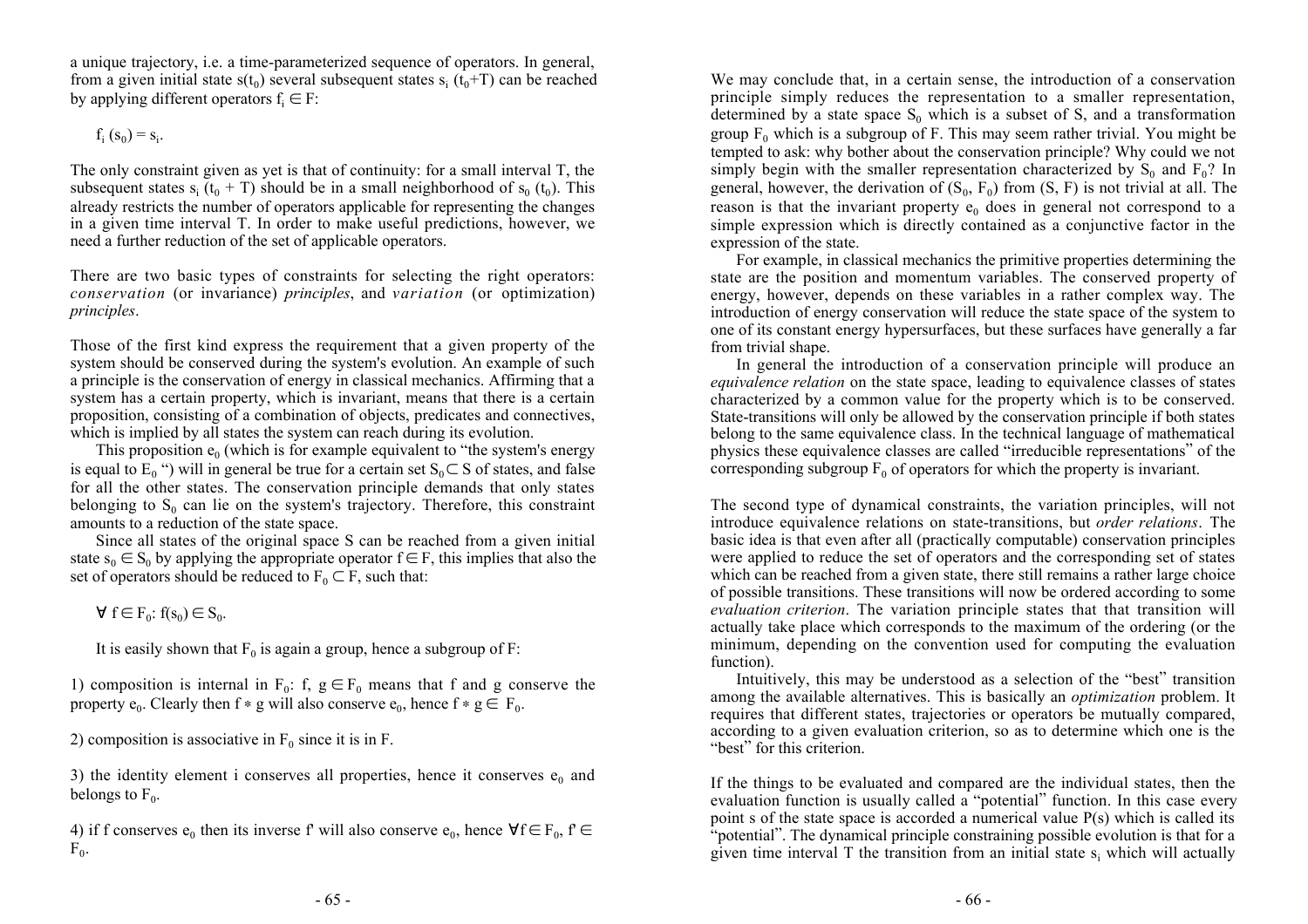occur is that which results in a final state s, which has the lowest potential of all the states in a neighborhood  $O(s_i)$ :

 $\forall s \in O(s_i)$ : P (s) > P (s<sub>t</sub>).

If s<sub>i</sub> is already a local minimum of the potential, then  $s_i = s_i$ , and no change of state will take place.

Remark that the use of a potential principle presupposes the existence of a continuity principle: if no continuity or neighborhood structure existed in the state space, then every initial state would be transformed immediately in that state of the space with the minimal potential (i.e. the global minimum of the potential function); all evolutions would stop immediately, and have the same result. This is clearly not a useful model of actual physical processes.

The local minima of the potential function are sometimes called "*attractors*": they indeed attract trajectories passing in their neighborhood towards their center. Once a system has reached an attractor state it remains there, it cannot evolve further.

For many systems a potential principle is not useful for representing their dynamical behavior. These are for example systems for which there are no attractors: their evolution never stops. The periodical movement of a planet around the sun is an example of such a never ending movement. In such a case it is meaningless to attribute absolute potential values to static states. Yet we can still use variation principles for comparing different trajectories.

The classic example of such a representation is the Hamilton principle in classical mechanics. Here it is supposed that two states, an initial state s<sub>i</sub>  $(t<sub>i</sub>)$  and a final state  $s(t<sub>i</sub>)$ , are given, and that a trajectory connecting both:

 $\{s(t), t_i \le t \le t_f \text{ with } s(t_i) = s_i(t_i) \text{ and } s(t_f) = s_f(t_f) \}$ 

is to be determined. All possible trajectories are evaluated by means of a function which is called the "action". The Hamilton principle now states that that trajectory will be actually selected by the system for which the action is minimal.

In general any system whose behavior can be expressed by a dynamical law or equation relating input variables, state variables and output variables as a function of time, can be equivalently represented as a decision-making or optimizing system (Mesarovic and Takahara, 1975). This means that all dynamical constraints governing the trajectory can be viewed as requirements that the trajectory be optimal with regard to a particular evaluation function.

In this study we have preferred the formulation with conservation or optimization principles to the more conventional formulation with dynamical laws or equations, because a dynamical equation does not give a very explicit analysis of how states, operators and time are coordinated in the determination of a trajectory.

Besides, the formulation with conservation or optimization principles is more general since it does not presuppose that you have complete knowledge of the dynamical constraints. In practice you often know only part of the conserved properties or ordering functions which allow you to select expected state transitions. In that case anticipation of the system's trajectory becomes a question of guessing or of heuristic search.

The classical representation frame, however, makes the supposition that the trajectory can be completely determined, without any uncertainty left. As we have already noted, this implies that the state be a complete characterization of the system at a certain time. Moreover it implies that the dynamical constraints (equation, conservation or variation principles) leave only one solution to the problem of which trajectory passes through a given initial state.

The billiard game example may help us to clarify some of the newly introduced concepts. Suppose we have a billiard game representation with predicates expressing besides the positions, also the colors of the balls. Clearly, during a regular game the colors of the balls will not change. Therefore, the property of the system expressed by the different color predicates is conserved, invariant or "a constant of the motion".

 The operator group F characterizing this game might be the product of the translation group  $\bar{F}_0$  for the positions of the balls with the permutation group  $F_1$ for the colors of the balls. Clearly we only need the subgroup  $F_0$  for describing the possible state-transitions in the game.

In this example the reduction of the representation by the introduction of the principle of color conservation is trivial, because, variable (position) and invariant (color) properties can be easily factorized. This becomes less trivial if we use the dynamical representation with positions and momentums as primitive predicates. Here we might want to introduce the energy conservation principle. If there are no outside forces, the energy is purely kinetic and hence directly proportional to the sum of the squares of the momentums of the individual balls. The determination of a subspace of states and a subgroup of operators for which this property is invariant, is clearly not trivial.

For an example of a potential principle we may consider a kinematical representation of a billiard-game where the friction on the balls is so large that a moving ball on which no outside force is exerted stops almost immediately. This means that we can ignore all effects of inertia. In such a game the trajectories of the balls will be completely determined by the relief of the table on which they are moving. Gravitation will pull the balls towards lower regions while pushing them away from the higher regions. The lowest points of the table will function as attractors: in general, any ball will move towards one of its neighboring attractors, and it will stop its movement only when it has reached the attractor.

A simple example of a variation principle applied to trajectories instead of states can be seen in a regular billiard game (on a flat table-cloth). If you want a ball to move from one point of the table directly (i.e. without scattering) to another point, then what trajectory will be selected? Physical intuition tells us that the normal trajectory in the absence of outside forces is a straight line,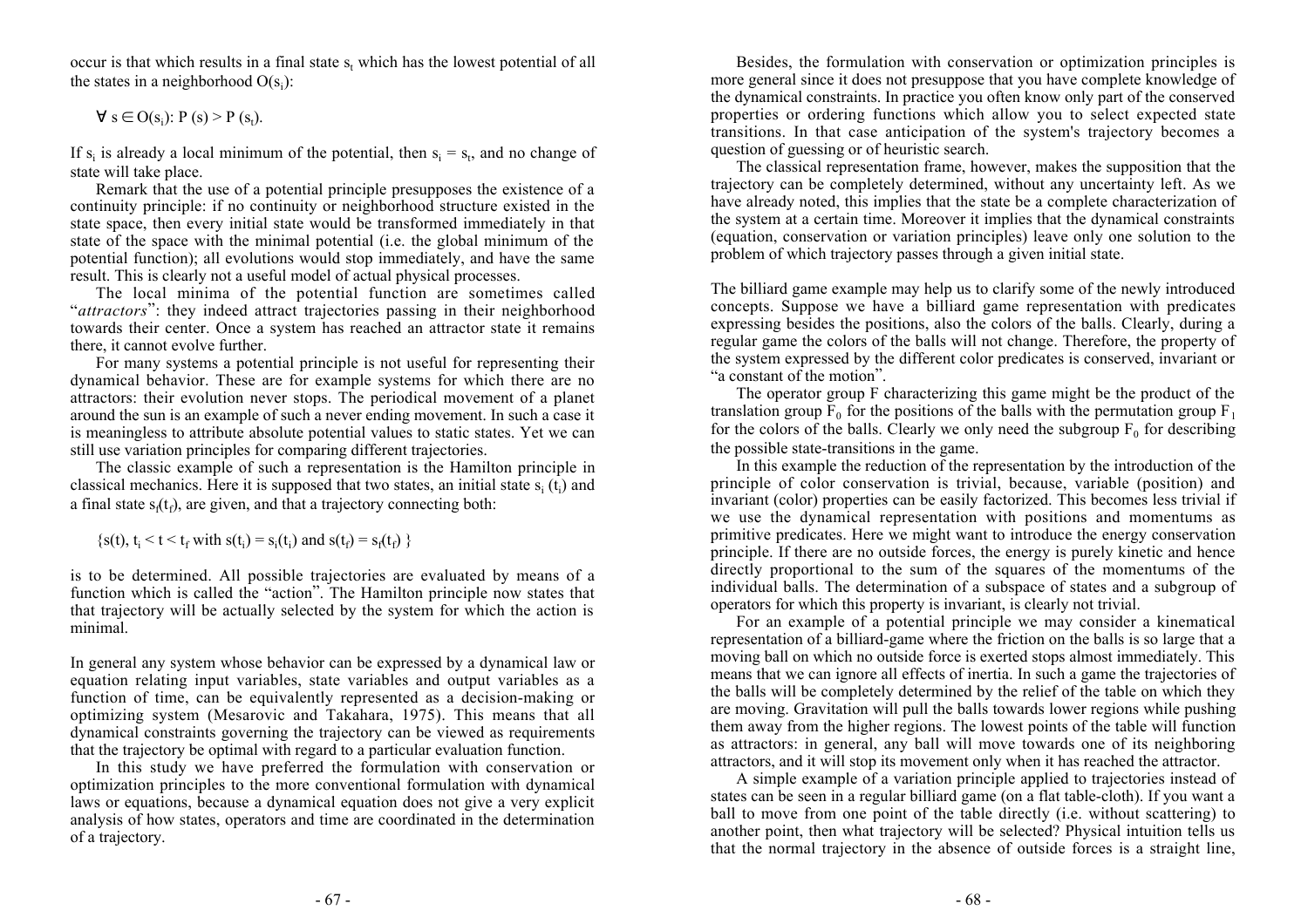connecting initial and final positions. Yet a straight line can be characterized as the shortest path connecting two points. Therefore, the dynamical constraint determining the trajectory can be represented as an optimization principle with an evaluation function defined by the length of the proposed trajectory.

#### **5.1 Introduction**

A basic principle of the cognitive paradigm is that perception is necessarily selective: not all information inherent in the environment can be processed in depth by the cognitive system. The adaptivity of the system is determined by its representation or cognitive structure, which selects those features of the environment which appear relevant to the general adaptation strategy of the system. These subjectively relevant features of the environment will be called the *world view* of the system.

It is clear that each representation structure will select a specific set of features of the world as focus of attention or awareness, while ignoring other features. The coordinated whole of these perceived features will form a kind of philosophy about how the world really is, how it evolves, and how it is related to the perceiving subject. We will now analyze the specific philosophy implied by the classical representation frame.

This will be subdivided in two sections: first, the *ontology* of the classical frame, i.e. the view of how things exist, independently of the observing subject; second, the *epistemology* of the classical frame, i.e. the view of how the subject can know these objective features of the world. The first philosophical domain corresponds to what we have called "physical science", the second to "cognitive science".

Traditionally, one distinguishes a third philosophical domain, *ethics*, which is the theory of how the subject should behave in the world. This, however, is the domain where the classical representation frame is the least explicit.

We can here only indicate the most general ethical presuppositions which can be derived from the classical representation. The *actions* of a subject can be represented with the same conceptual structures as the evolution of a physical system: each action corresponds to an operator which maps a given state of the world onto a new state. The sequence of allowed actions is constrained by certain principles, which can be variational or conservational.

Conservation principles correspond to rules of prohibition: certain features of the world must not be changed. For example, the moral principle "Thou shall not kill", can be interpreted as a principle of conservation of the number of living human beings, constraining the sequence of actions of an individual.

Variation principles correspond to the establishment of moral values, of a distinction between good and evil, or, more subtly, of a distinction between better and worse. For example, the utilitarian ideal of the greatest happiness for the greatest number of people is a moral principle of the variational kind.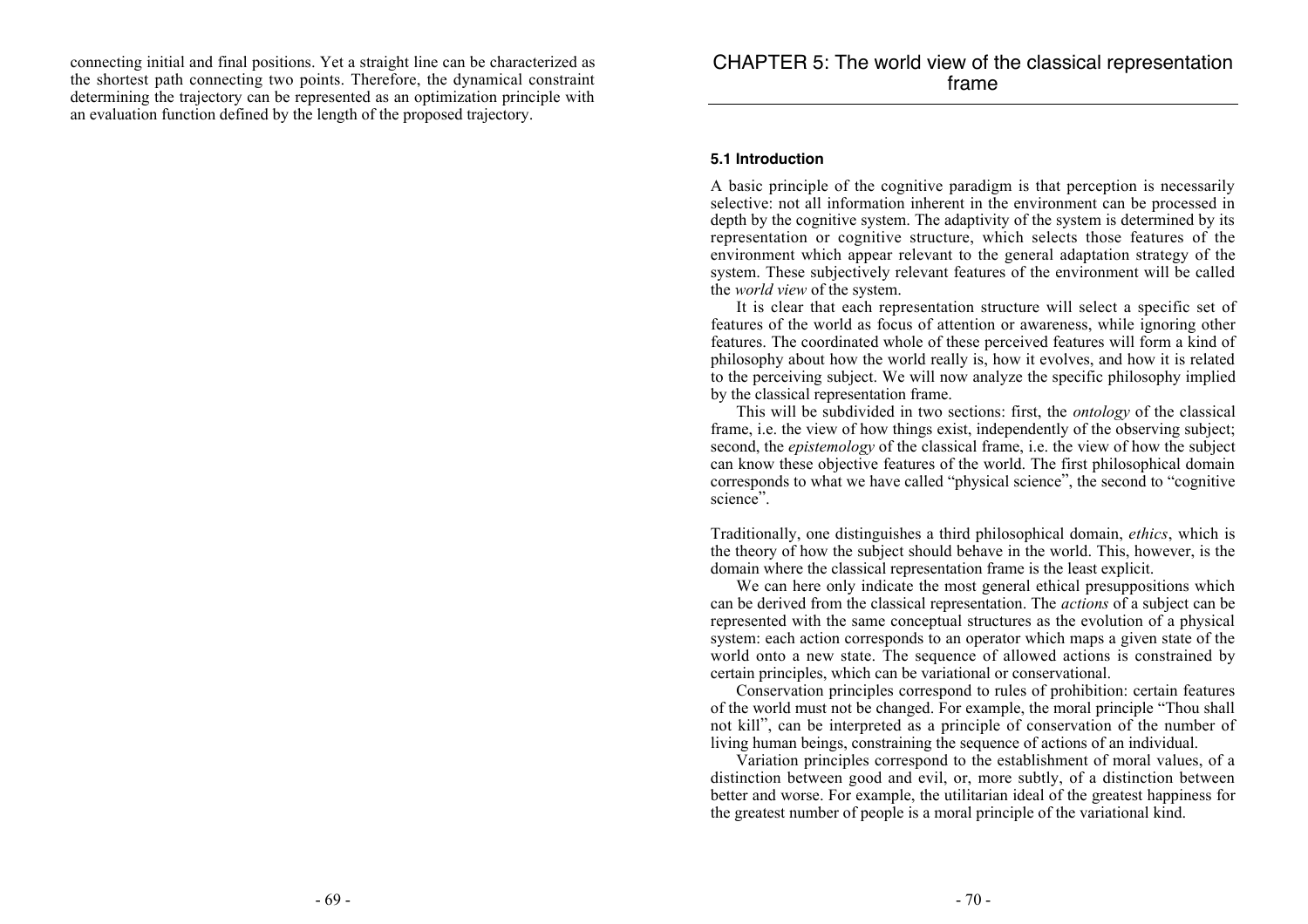The whole of ethical constraints should in principle allow us to select one action as being the most appropriate, or the "right" one, for a given state of the world. There is however a basic difference between this ethical determinism and the ontological or physical determinism, implied by the classical frame. In both cases there is exactly one right solution to the problem of "which state-transition should occur next?"

In the physical domain, however, the transition which should occur is also the one which will occur. The choice we seemed to have between different operators to apply to the given initial state, is only apparent; the actual transition to take place was already determined beforehand.

In the ethical domain, the action which will take place is not necessarily the one which should take place. The acting subject is supposed to have a "free will", which allows him to actually choose between different alternatives, even though only one of these alternatives is considered optimal; he has always the possibility to make the wrong choice, i.e. to act "unethically" (on the other hand it is clearly impossible for a dynamical system to evolve "unphysically").

This problem of determinism is one of the areas where the classical world view appears to lack consistency.

### **5.2 The ontology of the classical frame**

The most basic representation mechanism of the classical frame is the objectpredicate scheme. It presupposes that the world can be cut up in a set of separate and invariant elements, to be represented as objects. The relations and interactions between those elements can then be represented by predicates, whose dynamics are represented by state-space trajectories constrained by conservation or variation principles.

The philosophy underlying the application of this scheme could be called "reductionism". It presupposes that the complex and changing world that we experience can somehow be reduced to a combination, according to predetermined rules, of a set of independent, unchangeable elements.

The problem with this view is that the elements of the representations (objects or predicates) usually do not correspond with clearly elementary outside <sup>p</sup>henomena. If we consider a "table" as an object of our representation, then it is obvious that we can replace this representation by a more detailed one, where the objects are a "table-top" and four "table-legs", which can be combined with the help of the two-place predicate "Supports":

## **Supports (table-leg 1, table-top)**

would be a true proposition describing the more detailed structure of the table. Here we have two representations which both obey the classical framework, but which use different elements for describing the same phenomenon.

If we wish to have a consistent world view compatible with the classical frame, then we must suppose that these two representations are only approximations or abstractions of a more fundamental representation where the representation elements correspond to truly elementary, i.e. indivisible outside <sup>p</sup>henomena. These elementary phenomena are usually called "atoms" (in more recent formulations they are called "elementary particles").

This supposition implies that every phenomenon can be reduced in an unambiguous way to a combination of atoms. This means that every object in a representation which does not correspond to an atom, can be represented in a more elaborate way as a system consisting of several, more elementary objects, related through certain predicates.

Although in the coarse-grained representation the object is supposed to be invariant, in the fine-grained representation it can in principle change if the relations between its sub-objects are changed. For example, the object "table" can stop to exist if the table-legs are removed from the table-top, so that the proposition "Supports (table-leg 1, table-top)" is negated.

The requirement that the classical frame provide a complete and consistent representation of the world, implies that this is not possible for atoms: only the relations between atoms can change, the atoms themselves are permanent. Different atoms are distinguished by their properties (e.g. position in space) expressed by predicates. On the level of objects, where no predicates are introduced as yet, however, all atoms have the same function, hence are indistinguishable. This leads one to infer that different atoms are just distinct manifestations or instances of one and the same, unchanging essence or substance. This substance is called "matter".

If the completeness of the classical representation implies that there be elementary objects, it also implies that there be elementary predicates. An elementary predicate should give a complete characterization of an individual atom. However, the classical representations are not very explicit as to what are the fundamental properties of atoms. Depending on the theory, different sets of elementary properties are postulated (including e.g. mass, charge, position, momentum, energy,…), but one property which appears in all fundamental representations, is the position of the atom in the three-dimensional, Euclidean space.

This property is clearly fundamental in the sense that it is sufficient to distinguish any two arbitrarily chosen atoms: two different atoms can have the same energy, mass, charge or momentum, but they obviously cannot have the same position in space. This leads one to postulate "Absolute Euclidean Space" as a necessary component of the fundamental state space of an atom.

This absolute space concept has a role analogous to that of matter: the different elementary predicates of position can be conceived as representing "points", i.e. distinct instances or pieces of an invariant substance called "space". The difference between atoms, as elementary pieces of matter, and points, as elementary pieces of space, is that every atom is located in a particular space point, but not every space point contains an atom. This is because an atom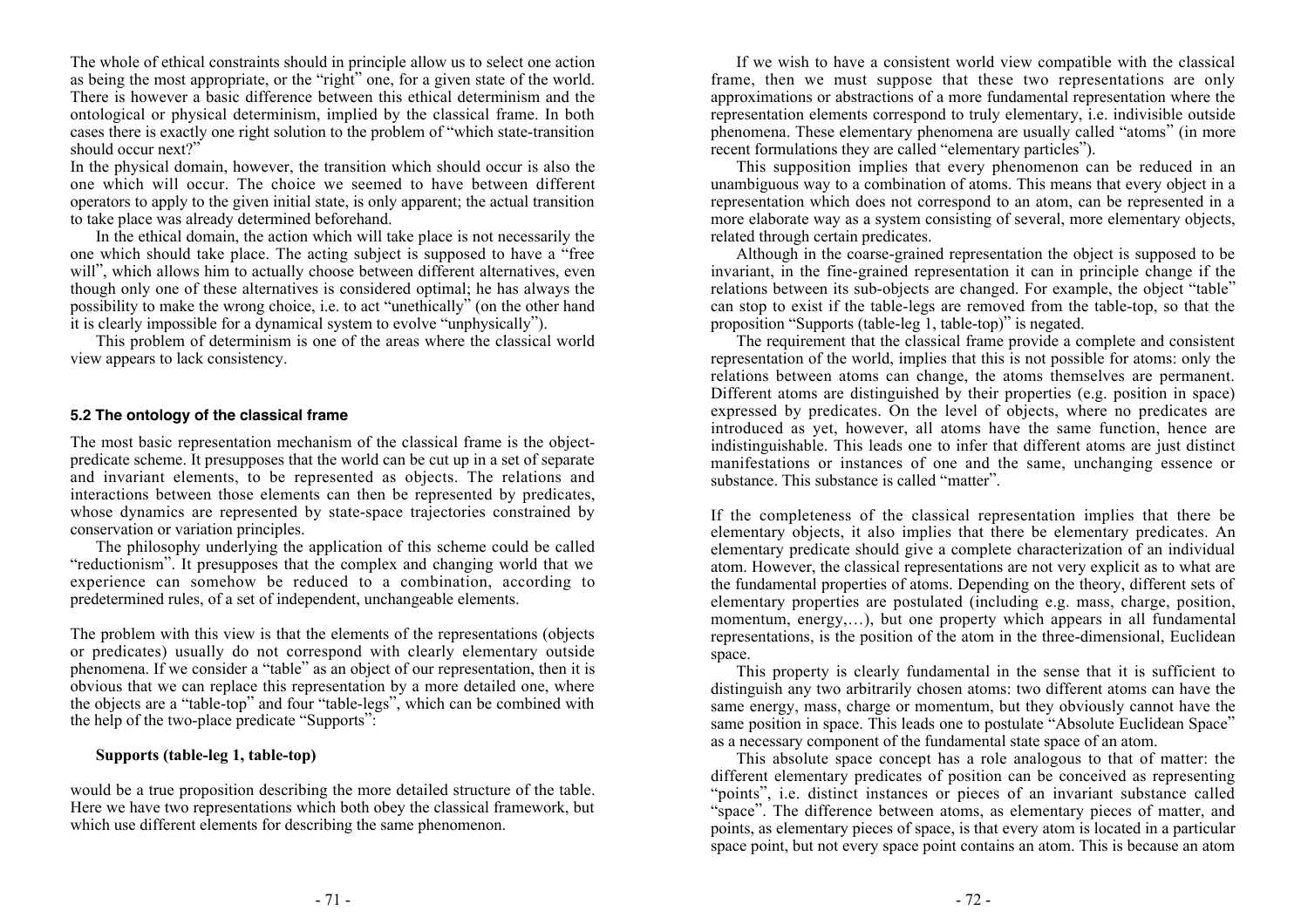corresponds to an (invariant) object to which (variable) predicates, representing points, are attributed. Hence, an atom should have different potential points of location.

The classical scheme for representing change is a linearly ordered set of states. As we have seen, this ordered set can be indexed by a number system. In analogy with the space concept, the elements of this number system can be interpreted as denoting different elementary manifestations or pieces, of a universal substance which is called "absolute time". As in the case of space, the word "absolute" signifies here "invariant, the same for all atoms, objects or observing subjects". Hence, every event occurring to an atom is unambiguously characterized by a unique space point, and a unique "instant" or "time point". The absoluteness of the linear time ordering implies that it is always possible to establish objectively whether two events are simultaneous (i.e. occur at the same instant) or not.

Another feature of the world associated with this linearity is causality. The application of an operator  $f_T$  to a state  $s_1(t_1)$  can be interpreted as a cause leading unambiguously to the effect:  $s_2(t_1 + T) = f_T(s_1)$ , i.e. the new state at a later time  $t_1$  + T resulting from the application of  $f_T$  to  $s_1$ .

In this conception of causality every cause has a unique effect:

 $\forall s_1 \in S, \exists : s_2 \in S: s_2 = f(s_1);$ 

every effect has a unique cause:

 $\forall s_2 \in S, \exists s_1 \in S: s_2 = f(s_2);$ 

and the cause always precedes the effect. This corresponds to the idea that the whole of cause-effect relations constitutes a linear sequence, without loops or bifurcations.

In fact, in this framework the cause of a dynamic change is more than the sole initial state  $s_1$ ; it also encompasses the whole of values of conserved properties or evaluation criteria that determine the dynamical constraints. These values (e.g. the potential energy of the state) usually represent external forces or influences which are not explicitly represented as objects, but which select the specific operator f to be applied to  $s_1$ .

The principle that for a given time interval T there is just one operator  $f_T$ transforming  $s_1$  in  $s_2$  implies that the trajectory of the state be completely determined. No ambiguity, uncertainty or freedom of choice is left. This feature of the classical world view is called *determinism*. It states that for a given initial state of the world all future states are already determined. There is no chance or randomness.

From this point of view change is only apparent; the fundamental structures which completely determine all events that occur, have occurred, or shall occur,

are absolute and permanent: matter, space, time, the dynamical laws are a priori fixed. Time should not be seen as a matrix of change or evolution, but as a mere additional dimension, to be coupled to the three dimensions of geometrical space for an unambiguous localization of all events.

This geometrical interpretation of time is reinforced by another feature of the classical world view: *reversibility*, or time-symmetry. The geometrical or topological structures of space are symmetrical: the relations between points "is in the neighborhood of", or "is at a distance d of", are symmetric. The linear order relation defining time, on the other hand, is antisymmetric by definition. In the classical frame, however, this antisymmetry is interpreted as a mere labeling convention or formality: a trajectory leading from  $s_1(t)$  to  $s_2(t + T)$ could as well have led from  $s_2(t)$  to  $s_1(t + T)$ ; the Hamilton principle determining the path from  $s_1$  to  $s_2$ , produces the same result for the path from  $s_2$  to  $s_1$ .

The idea that a state-trajectory or dynamical evolution could as well have been followed in the reversed order, can be traced back to two structural properties of the classical frame: the reversibility of operators, which is determined by the group structure, and the time-symmetry of dynamical constraints. The latter property requires that if a state sequence obeys a dynamical constraint, then also its inverse should obey the constraint. This requirement is implicit in all conservation principles, but not necessarily so for variation principles. In the case of a potential principle there is clearly no time-symmetry: a system can evolve from a state  $s_1$  to an attractor state  $s_2$ , but it cannot move back to  $s_1$ , away from the attractor  $s_2$ . In classical mechanics, however, the variation principles are of the Hamilton type which is time-symmetric.

The world view implied by time-symmetric representations is one in which nothing can be really created or destroyed; every change can be undone. One way to express this property is to say that the information inherent in the stateof-the-world is conserved: the state itself may change, but its amount of information is invariant. In practice this means that the information inherent in a world-state s0  $(t_0)$  is sufficient to compute all earlier states s  $(t_0-T)$  or later states s  $(t_0+T')$ .

## **5.3 The epistemology of the classical frame**

The function of the observing subject in the classical frame corresponds essentially to what we have called the "photographic camera view of the mind" (see sect. 1.3). This implies that the observer is fundamentally separate from the phenomena he observes; he does dot interfere with the outside world; he is merely passively receiving data which he tries to arrange in the correct manner so as to get a picture of the world which is as complete as possible.

True knowledge, in this view, is a kind of photographic picture or mirror image of the world. This corresponds to what we have called the isomorphic or denotative view of representation (sect. 2.5): the representation of the world that the knowing subject possesses is a structure isomorphic to the structure of the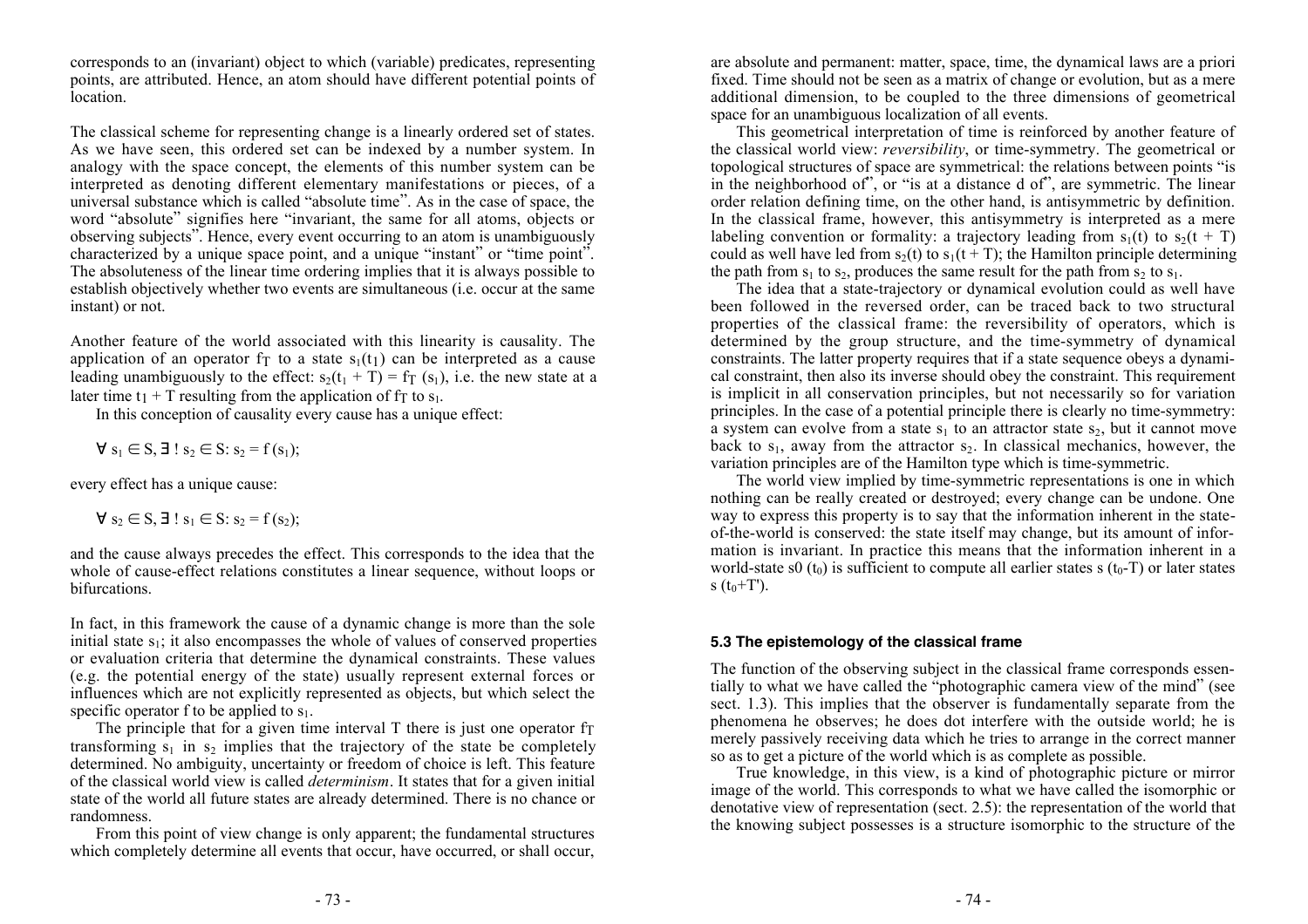At the level of action, it implies that, given the ethical or dynamical constraints expressed as conservation or variation principles, the subject can always find the optimal sequence of actions in a given situation. This assumption forms the base of the classical theory of economics (Simon, 1957). The different presuppositions leading to the concept of classical rationality are made more explicit in the sciences of decision (Despontin, 1986; Roy, 1985).

world; its parts and elements (objects and predicates) denote separate parts and elements of the world (systems or atoms and their properties).

The correctness or "*truth*" of a representation in the classical frame is considered to be absolute: either the elements and relations of the representation are in a one-to-one correspondence with actual elements and relations of the world, or they are not; there is no ambiguity or subjectivity involved. This correctness can be checked in a simple way: it is supposed that for each predicate describing the state of a particular object there is an experiment or observation to be carried out on the phenomenon represented by the object which can have two results: "yes", the phenomenon actually has the property denoted by the predicate, or "no", the phenomenon has not got this property.

If the experiment is carried out well, in accordance with the intersubjective rules for the operational definition of the property, the answer is determined by the actual state of the object before the experiment began (cf. Aerts, 1983). Since the observer is supposed to be separate from the observed object, his observation should have no influence on the result of the test (however, it might have an effect on the state of the object after the test, see sect. 7.3). Hence, from the principle of determinism it follows that the result of the experiment, which establishes the truth or falsity of the predicative proposition, is absolutely determined, and could have been predicted with certainty by the observer if he knew the state of the system at the time the observation was made.

If the observer did not know the state, he could use this experimental procedure to determine it, by testing the truth or falsity of all predicates needed to define the state of the system. This would provide him with all the information needed for computing the future behavior of the system. This is another fundamental epistemological assumption of the classical frame: in principle any observer is able to gather complete information about a certain problem domain, so that all problems within this domain can be optimally solved by applying the deterministic inferential mechanisms of the classical frame. This feature of the knowing subject can be called "perfect or unlimited *rationality*" (Simon, 1957).

#### **6.1 Beyond the classical frame**

In our search for a general characterization of adaptive representations, we have made a rather detailed investigation of a special type of representations, which were called "classical representations". Their analysis has revealed a quite elaborate structure, functioning as a general framework for the representation of many more specific problem domains. We have further analyzed how this structure determines the way a subject perceives the world and his interactions with it.

Many of the assumptions and implications of the classical frame appear intuitively evident. For example, the existence of objects, the reality of matter, space and time, the rules of logic and causality, the distinction between truth and falsity... all seem so natural that it appears difficult to imagine a world where these conceptions would not apply. Yet we must keep in mind that these concepts are only principles governing a particular representation of the world; they do not belong to the "objective reality" or the "Ding-an-Sich".

In this sense they are analogous to the Kantian categories, which are supposed to be necessary conditions of experience. The difference between the present viewpoint and the Kantian view however, is that these principles of experience and understanding are not supposed to be invariant and necessary a priori. We will now show that alternative principles exist for the organization of experience in adaptive representations.

These alternative representation principles will be found in several new scientific developments, where the complexity and variability of the phenomena studied makes it clear that you have to go beyond the classical frame if you want to understand them. As we have seen, the most general precondition for the efficacy of the classical frame is that the observed phenomena have a stable or invariant structure. It is to be expected then that phenomena characterized by instability, rapid change, or relativity will be difficult to fit into this framework. Since the normal evolution of science leads from simple, invariant phenomena towards more complex and changeful phenomena, it is clear that at some point in the development of a scientific discipline a crisis must occur resulting in a questioning of one or more of the classical presuppositions.

Since the classical framework as a whole appears so basic to our understanding of the world that it seems impossible to think without it, the number of presuppositions which are questioned and eventually replaced by alternative presuppositions, will tend to be minimal. Furthermore, it will be easier to change the presuppositions which are of a more technical nature (e.g. the group structure of the set of operators) than to change those which are really primitive (e.g. the existence of objects and predicates). Which particular assumption will be relinquished, will depend on the problem domain of the specific discipline.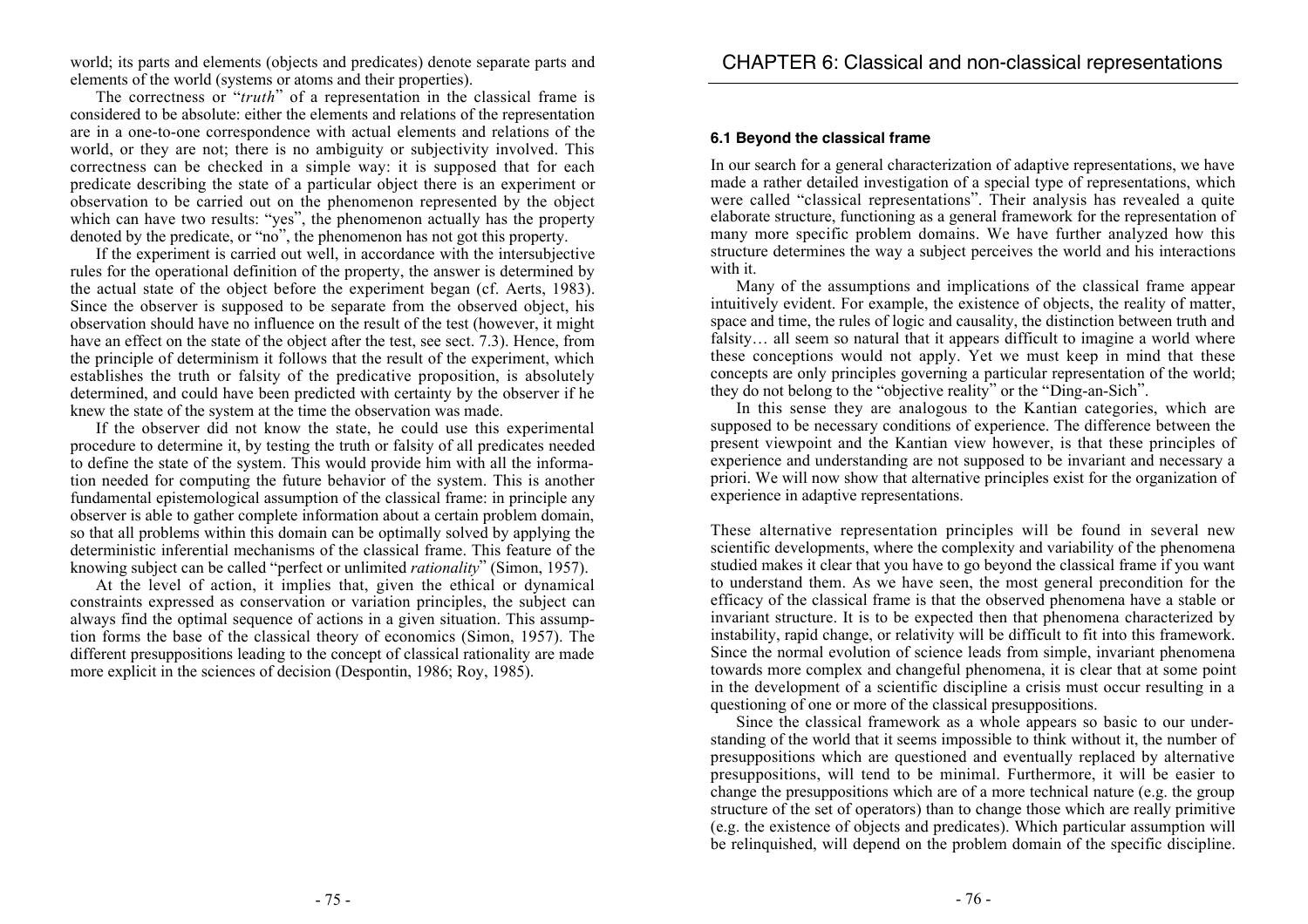For example, in the physical sciences one will tend to question ontological presuppositions, such as the absoluteness of space, whereas the cognitive sciences will witness discussions of epistemological assumptions, such as the absoluteness of truth.

Therefore, although there is presently a general critical attitude towards the classical frame, the alternatives proposed in different disciplines appear heterogeneous, incomplete, and often inconsistent. What is needed is an integrating framework where the different contributions are placed in the proper perspective with respect to the representation problem as a whole. We may hope that the adaptive representation concept, as it was developed until now, will provide the basis for such a framework.

However, in order to discuss the novel contributions in a more efficient way, we will first attempt to characterize classical representations in a more fundamental manner, so that the difference between classical and non-classical representation structures becomes more explicit.

#### **6.2 Distinctions as basic elements of a representation**

Possibly the primary function of a representation is classification. Any information-processing system divides the stimuli it receives into distinct classes, which correspond to distinct states of its internal representation. These states determine the further behavior of the system. The reason why a representation makes the search for an adequate reaction to a given stimulus more efficient, is because the classification of the stimuli into a number of classes which is smaller than the number of stimuli reduces the size of the search space.

If the number of states or classes would be as large as the number of physically different stimuli or situations the system may be confronted with, the mental search through the internal representation space would take as long as the actual search through the physical environment. This means that the system would be unable to make anticipations, since the internal computation of the effect of an external process would not be finished before the process itself is finished. In other words, if the representation of an environment would be as complex as the environment itself, it would become useless, since it would only duplicate this environment in a perfect way, without any gain in speed or simplicity.

Therefore, any process of perception implies a classification or distinction between phenomena. This classification operation has two aspects:

1) the phenomena which are put together in a class, are considered to be equivalent with respect to the system's goals, they are *assimilated*, they belong to the same equivalence class;

2) the phenomena corresponding to different classes are *distinguished* or discriminated, they belong to different equivalence classes.

The operations of *distinction*, and *assimilation* of phenomena necessarily go together. If a cognitive system would make no distinctions, only assimilations, it

would be unable to perceive different phenomena, it would react to all situations in a uniform way; hence, it would be unable to adapt to a changing environment. On the other hand, as we have said, a system which would make no assimilations, only distinctions, would be unable to anticipate; hence it would also be unable to adapt. Henceforth, we will suppose that every distinction implies an assimilation, so that we can restrict our vocabulary to the one word "distinction".

### **6.3 The invariance of distinctions in the classical frame**

The fundamental mechanism of distinction comes out clearly in the analysis we made of the classical frame:

The use of objects as representational elements presupposes that we are able to distinguish between the object or system and its background or environment. At the same time it implies the assimilation of different states or appearances as belonging to the same object (cf. sect. 4.3).

A predicate clearly denotes a class of objects or phenomena (its extension) which are supposed to embody the same property (its intension) (cf. sect. 4.3).

The Boolean logic of propositions is merely an elaboration of this basic scheme of distinctions (cf. Spencer Brown, 1969). It is based on the operations of conjunction and disjunction which correspond to the intersection and union of the classes of phenomena denoted by the propositions, and on the operation of negation which corresponds to taking the complement of a class, i.e. the set of all phenomena which are not in the class, hence are supposed to be distinct from the phenomena within the class (cf. sect. 4.5).

The states are the propositions with the maximal degree of distinction; every other distinction between a proposition and its negation can be reduced to it, since, as we have seen, a state implies either the proposition or its negation. This means that the states correspond to the smallest equivalence classes, and that all other equivalence classes can be reconstructed as unions of state classes (cf. sect. 4.5).

Therefore, the logical part of a classical representation structure can be viewed as a static coordination of distinctions. The dynamical part of classical representations, on the other hand, is characterized by the requirement that all logical distinctions be conserved. Indeed, the basic mechanism for representing change is the replacement of a state expression by another state expression in which one (or more) of the primitive sub expressions has been negated. This means that the state has moved from one equivalence class into another one. The equivalence classes themselves and the distinction they imply, however, have remained invariant. Moreover, if two states are distinct and are subjected to the same operator, they remain distinct:

$$
\forall s_1, s_2 \in S, \forall f \in F: s_1 \neq s_2 \Leftrightarrow f(s_1) \neq f(s_2)
$$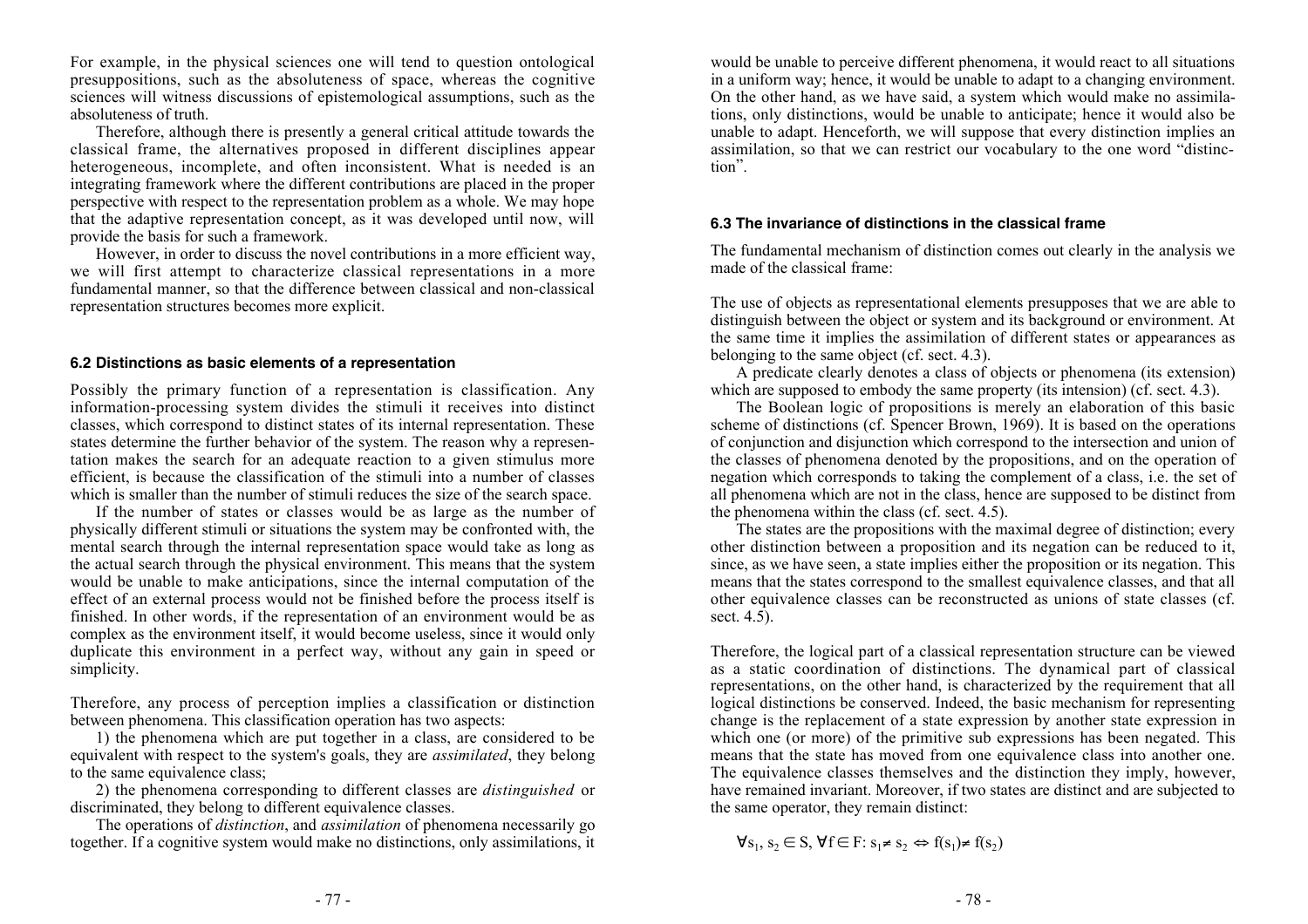(since all operations can be inverted the implication is valid in both directions). Equivalently:

 $s_1 = s_2 \Leftrightarrow f(s_1) = f(s_2)$ 

(the equality sign "=" should not be read as absolute identity, but rather as equivalence of  $s_1$  and  $s_2$  with respect to the representation).

This corresponds to the classical conception of causality:

### **equal (equivalent) causes have equal (equivalent) effects; distinct causes have distinct effects** (cf. sect. 5.2).

It also corresponds to what we have called the *conservation of the amount of information*. Information was defined as that which allows us to make a selection (sect. 2.6). A selection, however, is nothing else than a distinction between those things which are accepted and those things which are rejected. The actualization of a representation state means that for every proposition it can be established whether the proposition is true or false (i.e. its negation is true). Therefore, for every distinction between a proposition and its negation one of both alternatives is selected. The more selections must be made forcompletely determining the state, the more information the state embodies.

In the classical frame, a change of state amounts to a different selection of alternatives. The number of alternatives, or distinctions to be considered, however, remains invariant. Therefore, the content of the information changes, but its amount remains the same.

The *conservation of distinctions* does not only apply to the effects of specific operators, but also to the choice of a particular operator determined by dynamical constraints. In the case of conservation principles it is clear that the selection criterion distinguishing between allowed operators and prohibited operators remains invariant. For variation principles, the basic distinction is that between "better" operators and "worse" operators. As we have seen, this distinction is supposed to be absolute in the classical frame (even though it depends on the state to which the operators are applied).

The structure of time is determined by two basic distinctions: that between *simultaneity* and *non-simultaneity*, and that between *past* and *future*. Both are supposed to be absolute: either an event x is simultaneous with an event y (i.e. it occurs at the same time), or it is not; if x is not simultaneous with y then either it happens before y or after y. This means that all observers, from all points of view, will make the same temporal distinctions.

Concluding, we may state that in the classical frame all distinctions, which determine the structure or form of the representation, are invariant: they remain the same for all times and for all points of view. The only thing which changes is the state, which determines the content of the information carried by the representation. We will now try to analyze how a number of alternative, nonclassical representations transgress this rule of distinction invariance. In particular we will try to understand how they compensate for the loss of structural stability resulting from this loosening of distinction invariance.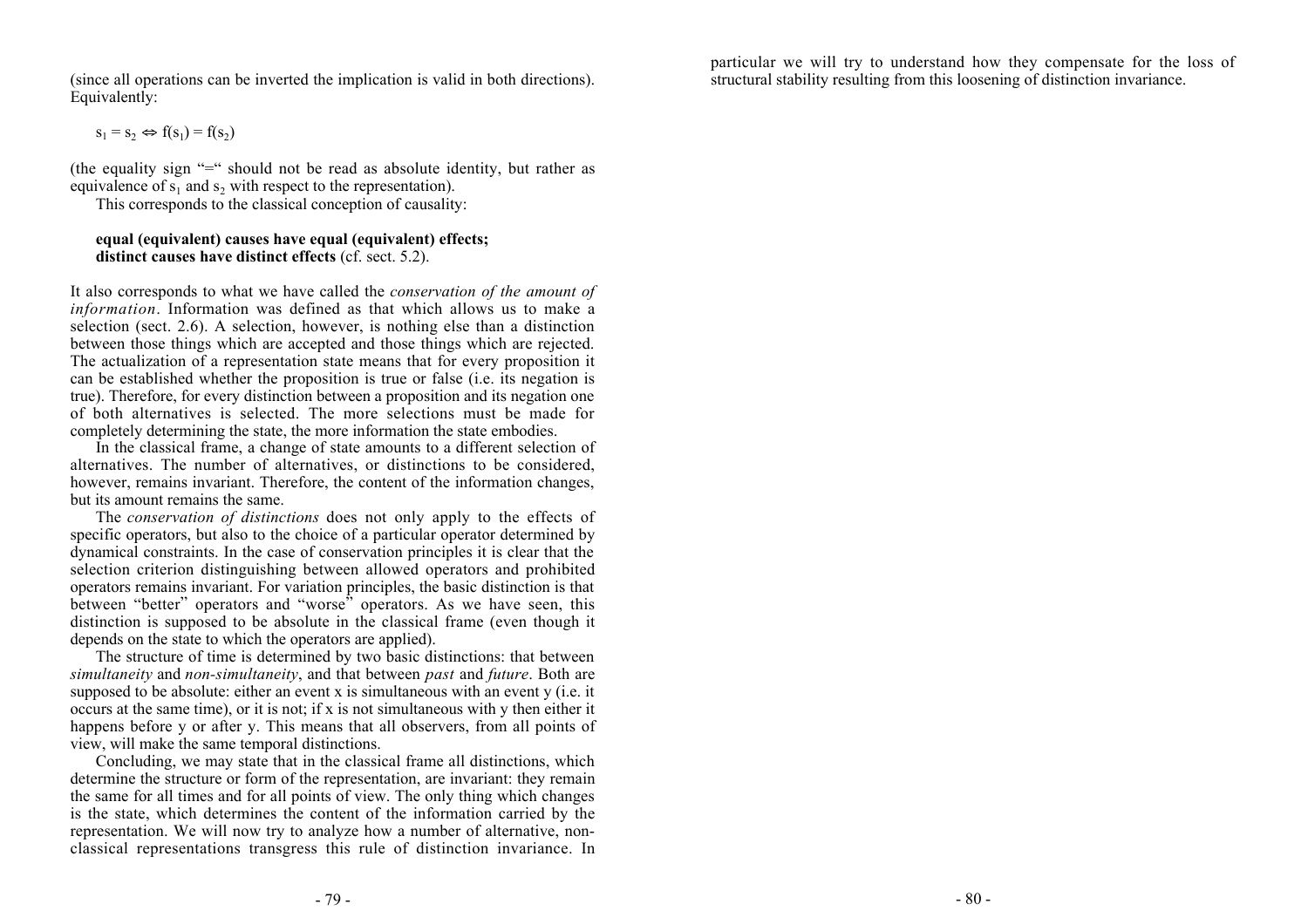## **7.1 The complementarity of representations**

Quantum theory or quantum mechanics got his name from the assumed existence of a "*quantum of action*", i.e. a discrete unit of energy exchanged during microscopic interactions (i.e. processes at the scale of atoms or elementary particles). This assumption arose from the observation by Planck that electromagnetic radiation had to be exchanged in discrete units in order to explain the empirical laws derived for black body radiation. This idea was elaborated by Einstein who introduced the concept of a "photon" as a discrete, particle-like unit of electromagnetism.

Until then, in classical physics it was assumed that electromagnetism was carried by fields or waves, which spread continuously over space and time. This wave character could be demonstrated by interference experiments. Yet the same phenomenon which appeared to be continuous in these experiments, appeared to be continuous in other situations, exemplified by black body radiation and the photo-electric effect. Clearly, what everybody had seen as a wave, sometimes behaved as a particle.

The opposite phenomenon was discovered shortly thereafter. Electrons, which everybody thought to be particles, appeared to undergo interference, which is characteristic of waves. This double phenomenon, where particles behaved as waves, and waves behaved as particles, was called the "*waveparticle duality*".

In order to explain the signification of this strange result, we must situate the concepts of particle and wave in the classical frame, which completely determined the way of thinking of the physicists who were first confronted with these phenomena. As we have seen (sect. 5.2), a *particle* is an elementary instantiation of the concept of object. This means that it can be clearly distinguished from its surroundings, and that it has no apparent internal structure. Its definite position in (state) space evolves in a continuous manner, determined by dynamical constraints.

The concept of a *field* is an instantiation or materialization of certain of these dynamical constraints. It is defined by one or more numbers attached to all points in space. These field variables determine the evaluation function used in the application of variation principles. For example, in the application of the Hamilton principle in classical mechanics one uses the expression of the action, which contains the four components of the electric and magnetic potentials, which determine the electromagnetic field. If we want the trajectory of the particle to be continuous, it is clear that the evaluation function, and hence the field must be a continuous function of space.

A field is generally not constant in time; the values of the field at a given space point can vary, but only in a continuous manner. The (continuous) variations in time of a field, continuously extended over space, are called

"waves". A characteristic of waves is that they can be *superposed*: if two waves reach the same point, their collective effect is the sum of the effects of the two individual waves. E.g. if one wave makes a field variable at point x go up with an amount a, and the other wave makes it go up with an amount b, then the superposition of both waves will make it go up with an amount  $a + b$ .

In contrast to particles, waves cannot be distinguished from their surroundings. They do no occupy a determined position in space, they are spread out continuously over the whole of space. There is no boundary between wave and non-wave. On the other hand, particles cannot be superposed, because if two particles could be superposed, resulting in a third "superposition" particle, the original particles would lose their identity, they would no longer be distinguishable.

The problem with quantum effects is that we have to do with phenomena which appear to be both particles and waves! The statement that something is at the same time distinct from its surroundings, hence discrete or discontinuous, and continuous, is logically inconsistent. Therefore we are confronted with a paradox which demands a completely new way of looking at things.

The prevailing attitude towards this problem in physics, which is known as "the Copenhagen interpretation of quantum mechanics", is based on Bohr's *complementarity principle*. According to Bohr, we cannot know physical reality as it is, independently of ourselves. We can only make certain representations of the way we can interact with a physical phenomenon. These representations are necessarily formulated in the language of the classical frame:

"it lies in the nature of physical observation, that all experience must ultimately be expressed in terms of classical concepts" (Bohr, as quoted by Jammer, 1974).

The necessity of using classical terminology when discussing observations followed for Bohr from our inability to relinquish our usual forms of perception (Jammer, 1974). In the case of the macroscopic entities studied by classical physics, such as planets or billiard balls, this creates no problems: their classical representation is well-defined, consistent, and deterministic. In the case of microscopic phenomena, such as electrons or photons, however, there is no complete and consistent classical representation: there are only partial representations (e.g. the wave representation and the particle representation) which are *complementary*.

The complementarity of representations signifies that, although they are mutually exclusive, they are jointly necessary—or complement each other—for an exhaustive description of the physical situation.

Bohr's reasoning in order to show the necessity of this complementarity of representations, is based on the role of the quantum of action in the physical *observation process* (Jammer, 1974; Bohr, 1958). Since there is an indivisible quantum of action, the energy and momentum exchanged during an elementary interaction is necessarily finite or discrete. Therefore, elementary processes are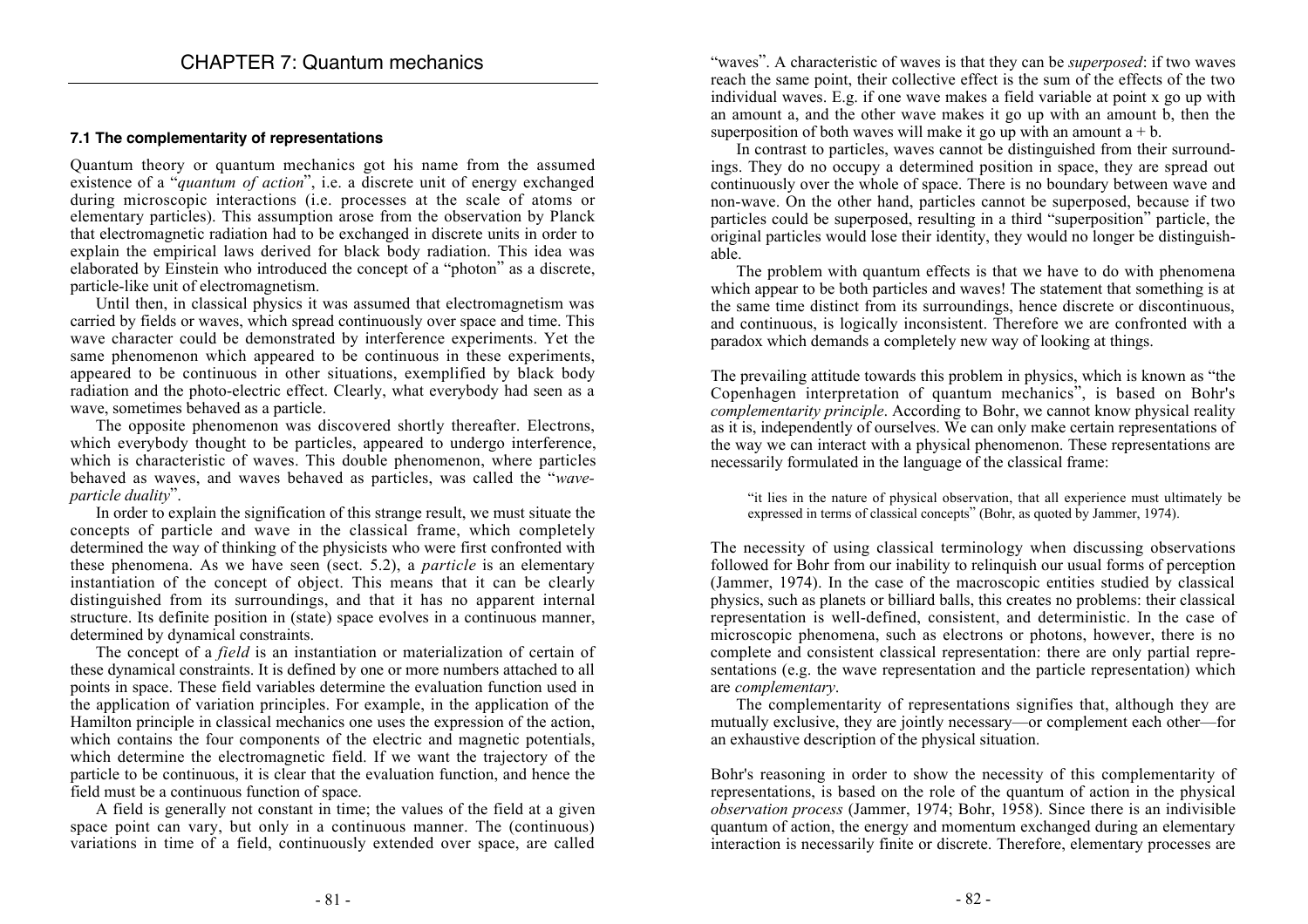characterized by a discontinuous change of state (e.g. from one discrete energy level of the interacting particle to another one). This phenomenon is sometimes called a "quantum jump".

The same principle must be applied to the observation process, which should be seen as an interaction between a (microscopic) object to be observed and a (macroscopic) measuring instrument, manipulated by the subject. Since the energy of the micro-object is of the same order of magnitude as the energy of the quantum of action exchanged during the observation process, the effect of this process on the state of the object cannot be neglected.

This would be no problem if it were possible to precisely determine what the effect is, that is to say in what way the observation has influenced the state. However, Bohr has shown by different thought experiments that no observation apparatus can completely determine this effect. The best one can do is to measure a certain feature of the process, e.g. the momentum transferred from the micro-object to the measuring instrument. The experimental arrangement needed for carrying out this measurement precludes, however, the determination of another feature of the object at the moment of observation, namely its position. Therefore, the experimental arrangements for determining position and momentum appear to be mutually exclusive: it is impossible to simultaneously determine both features of the object.

On the other hand we cannot gain any additional information by carrying out one experiment after the other one, since the first observation will perturb the state of the object in an undetermined way, so that the second observation will be unable to give information about the state before the first experiment was done. The measurements of position and momentum are said to be *incompatible*. Yet, according to Bohr, the representations of the phenomenon in terms of position, respectively momentum are complementary: both representations are needed for characterizing the relevant aspects of the phenomenon, but they cannot both be determined at the same time.

The complementary features of momentum and position correspond more or less to the wave nature, respectively to the particle nature of a micro-phenomenon. When such a phenomenon has a definite position, it can be said to behave like a particle. On the other hand, if it has a definite momentum, and hence an indefinite position, it behaves like a wave (with a wave-length inversely proportional to the momentum).

The impossibility of determining both position and momentum was expressed mathematically by Heisenberg, in his so-called "*indeterminacy relations*". These relations show in an explicit manner how a high precision in the determination of one of a couple of complementary variables implies a low precision in the determination of the other one: it is impossible to determine both with infinite precision.

## **7.2 The structure of the quantum formalism**

We have started our discussion of quantum mechanics with the early interpretations of the quantum phenomena as they were experienced by the experimental

physicist. We shall now turn to the quantum mechanical formalism, that is to say to the structure of the explicitly constructed representation of these phenomena. However, we should add a remark here. To quote Jammer (1974):

"This formalism […] was the outcome of a complicated process of trial and error and it is hardly an overstatement to say that it preceded its own interpretation, a development almost unique in the history of physical science".

Indeed, the Copenhagen interpretation, which was sketched in the preceding section, only developed some years after the first formalisms were proposed by Schrödinger ("wave mechanics") and by Heisenberg ("matrix mechanics"). These initial formalisms were synthesized by von Neumann, who formulated quantum mechanics as an operator calculus in Hilbert space. He thus laid the foundations for all subsequent quantum mechanical models.

The dynamical part of the quantum formalism is isomorphic to that of the classical frame: the evolution of a quantum system is represented as a timeparameterized sequence of state transitions, generated by an operator group, and uniquely determined by a dynamical constraint known as the "Schrödinger equation". The fundamental difference between classical and quantum models resides in the static, or logical part of the representation. This is expressed by a number of axioms, which determine the relation between the observations of the system, and its formal representation:

The states of the system are represented as vectors (or, more accurately, rays) in <sup>a</sup>*Hilbert space*. A Hilbert space is basically a vector space (which means that its elements can be added) with a positive inner product (which means that its elements can be multiplied, in such a way that the product of a vector with itself is a positive number). The addition of vectors corresponds to the "*superposition*" of quantum states. The quantum state characterized by the vector  $s_1$  +  $s<sub>2</sub>$  is a superposition of the states characterized by the vectors  $s<sub>1</sub>$  and  $s<sub>2</sub>$  (in the sense of superposition of waves or wave functions. A wave function corresponds to a particular representation (Schrödinger or wave mechanics representation) of a quantum system).

This is a mathematical formulation of the general "*superposition principle*", which posits that for every two states of a quantum system you can find a third state which is a "superposition" of the other two states. This principle has no equivalent in the classical representation frame.

The physical quantities characterizing the system, and which can be measured by the observer, are called "*observables*", and are represented by self-adjoint linear operators acting on the Hilbert space.

According to the spectral theorem, every self-adjoint linear operator can be reduced to a linear combination of *projection operators*. These projections correspond to the observation of simple propositions or predicates about the system (i.e. variables with only two values: 1 and 0, or "yes" and "no"). In order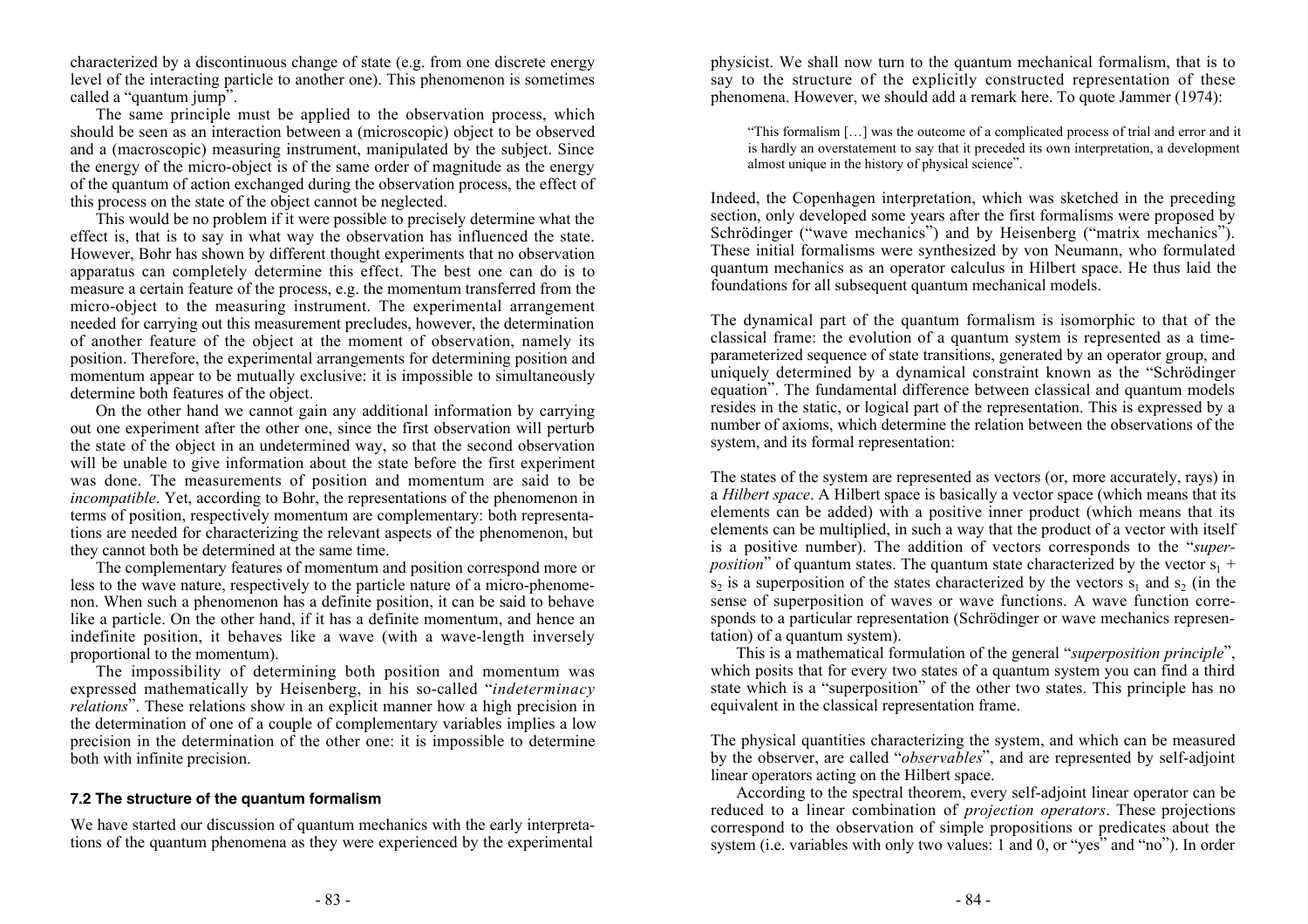to simplify the discussion, we will restrict our attention to these binary observables. This does not diminish the generality of the analysis.

The observation process is expressed by a postulate which states that the possible measurement results for an observable A are the *eigenvalues* of the self-adjoint operator corresponding to A. For binary observables represented by projection operators the possible eigenvalues are 1 and 0: either the vector is projected onto its own ray, and then it is multiplied by 1, or it is projected onto an orthogonal subspace, which means that it is reduced to 0. This postulate is of a more technical nature.

More important on the conceptual level is the accompanying postulate stating that if a measurement yields a result corresponding to an eigenvalue a then the state of the system immediately after the measurement is an *eigenvector* corresponding to this eigenvalue. This postulate is sometimes called the *projection postulate*: during the observation process the state is projected onto the subspace, corresponding to the measured eigenvalue. This discontinuous state transition is also called "the *collapse* of the wave function": if a state is represented as a wave function defined in configuration space, the result of the measurement process will be viewed as a sudden, dramatic change of the shape of the wave, a "collapse".

For a system in the state s<sub>1</sub> the *probability* of finding an eigenvalue a as result of the measurement of the observable A is given by the projection of the (normalized) vector  $s_1$  onto the subspace corresponding to a, multiplied with itself. This implies that if a state  $s_1$  is already an eigenstate corresponding to a of A, then the probability of finding a is 1; the probability of finding any other result  $b\neq a$  is 0.

In other words, the result of an observation is in general not determined, except when the state is an eigenstate of the observable. In conjunction with the projection postulate, this implies that if an observation of an observable A is repeated immediately afterwards, the result of the second observation will be the same as that of the first observation, since the state after the first observation was projected onto an eigenstate corresponding to the obtained measurement result.

For two different observations carried out one immediately after the other one, we must distinguish two different cases: either the operators representing the two observations *commute*, or they do not commute.

In the first case, the two operators can be shown to have a common set of eigenvectors. If the state of the system corresponds to one of those common eigenvectors, then both observables will have a determined result. Moreover the order in which the observations are carried out is irrelevant, since the projections of the state to the subspace of eigenvectors of both observations (projection postulate) commute.

In the second case, however, there are no common eigenvectors, so that there are no states for which both observables have a determined result. The

observables are said to be "incompatible". For example, the observables corresponding to the position respectively momentum variables do not commute, hence are incompatible. For such observables the order in which the observations are carried out will in general influence the results. The impossibility of getting determined results for both non-commuting observables can be expressed by indeterminacy relations of the Heisenberg type.

This Hilbert space formalism is in practice very complicated, so that it is difficult to see what are the fundamental characteristics which distinguish a quantum representation from a classical representation. It is nevertheless possible to simplify this formalism so that only the purely logical features of the representation are left for study. This is the domain of the approach known as "*quantum logic*" (Jammer, 1974).

It is founded on the result of Birkhoff and von Neumann (1935), who showed that a Hilbert space is completely determined by the ortho-complemented lattice of its subspaces. These subspaces correspond to projection operators which project onto a subspace. Therefore, any subspace corresponds to a binary variable or proposition about the system, whose truth or falsity can be established through an observation. (Such "yes-no" observations are called "questions" by Piron (1976)). In the classical frame the propositions form a Boolean lattice (sect. 4.5). The lattice formed by quantum propositions is not Boolean, however.

Usually the non-Boolean character of quantum representation lattices is expressed by stressing the fact that these lattices are non-distributive. Distributivity, however, is a rather technical feature which is based on the relation between the conjunction (meet) and disjunction (join) connectives in a lattice. In our reconstruction of the classical frame we have taken conjunction and negation as primitive connectives, while considering disjunction as a derived connective. Therefore we will look for another criterion for differentiating classical from quantum representation lattices.

The basic idea which must be expressed is that there is no longer a determined relation between a state s (i.e. an atom of the lattice) and a binary observable a (i.e. a general element of the lattice). If s is not an eigenstate of the observable a, then the result of measuring a is undetermined: different experiments will in general have different results, with a probability determined by the length of the projection of the vector corresponding to s on the subspace of eigenvectors corresponding to a.

This can be expressed by stating that the classical principle: either s implies a, or s implies the negation of a (i.e. the result of observing a is negative, the detected eigenvalue is 0), is no longer valid for quantum systems. Beside the eigenstates of a, which imply a or a', there is a third category of states for which the answer to the question "is a true or false?" is undetermined. These states correspond to the superpositions of states from the two other categories. Therefore, what the superposition principle really says, is that if you have two states  $s_1$ ,  $s_2$  which produce determined, but distinct results when a specific observation is performed upon them, then there always exists an intermediate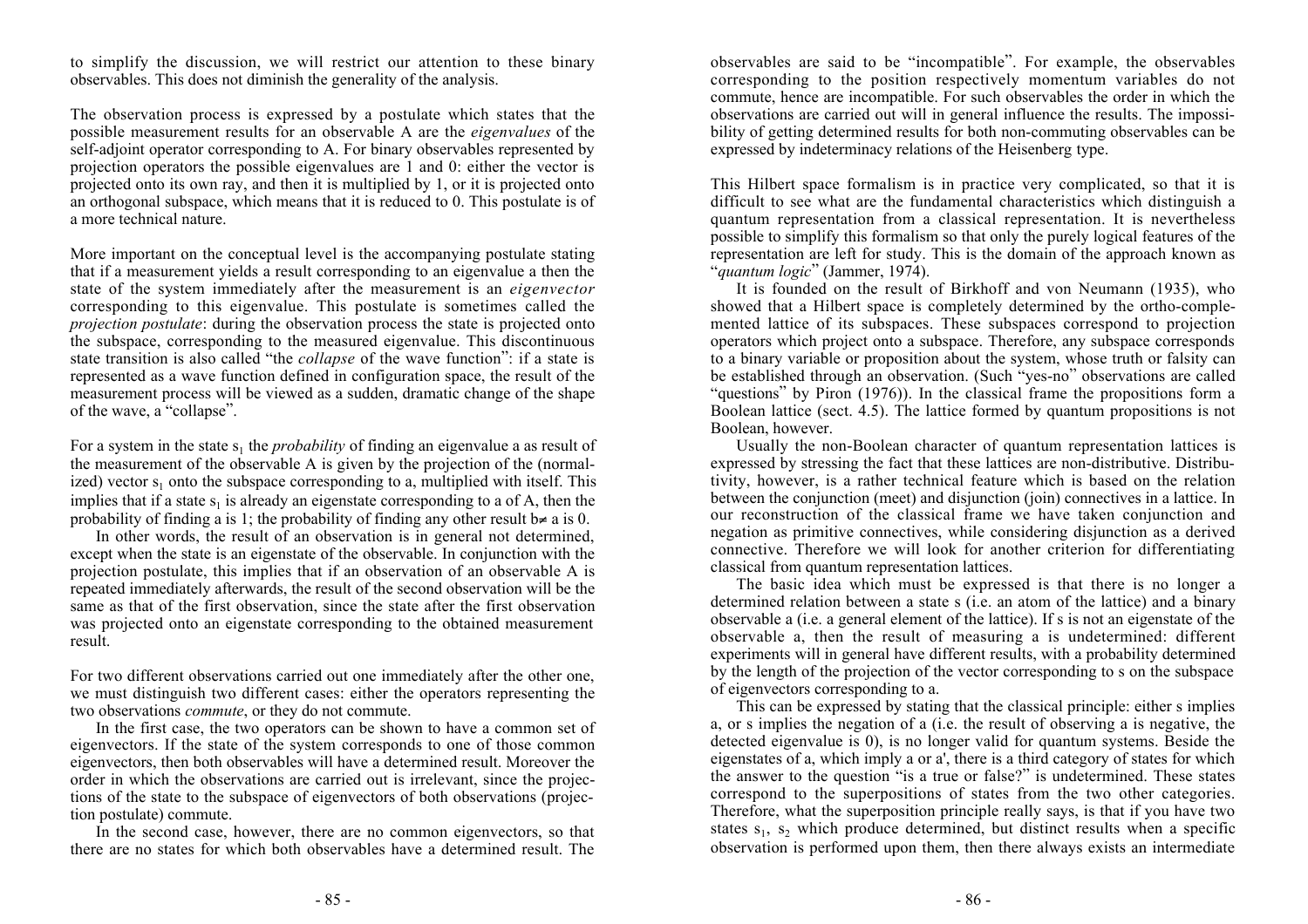category of states for which the result is undetermined: in some cases these superposition states produce the same result as  $s<sub>1</sub>$ , in the other cases they produce the same result as  $s<sub>2</sub>$ .

This discussion can be further clarified by introducing a new relation between propositions or states: *orthogonality*. Two propositions or yes-no observables a and b are said to be orthogonal if any state which produces a positive result for a, will produce a negative result for b, and vice versa. In other words: a implies the negation of b, or, equivalently, b implies the negation of a.

" a is orthogonal to b" will be written:  $a \perp b$ .

The name of "orthogonality" comes from the fact that the subspaces corresponding to eigenvalue 1 of a, respectively b, are orthogonal (the product of vectors belonging to orthogonal subspaces is zero).

It can be shown that the set of states together with the orthogonality relation on this set completely determines the quantum lattice of propositions, and hence the Hilbert space (Finkelstein, 1979). The main argument of the proof goes as follows: for a subset A S of states, we can construct another subset:

 $A^{\perp} = \{s \in S : \forall s" \in A : s \perp s"\}$ 

 $A^{\perp}$  is the set of all states which are orthogonal to all states of A. This operation can be applied twice, so that we get  $A^{\perp\perp}$ , which is called the *orthogonal closure* of A. It has the following properties:

| 1) $A \subseteq A^{\perp \perp}$                                     | (monotonicity)           |
|----------------------------------------------------------------------|--------------------------|
| 2) $A^{\perp} = (A^{\perp \perp})^{\perp}$                           | (idempotence)            |
| 3) if $A \subseteq B$ then $A^{\perp\perp} \subseteq B^{\perp\perp}$ | (inclusion preservation) |

A set equal to its closure  $(A = A^{\perp})$  is called closed. Now it can be shown that the lattice of all closed subsets of the state space S is just the lattice of closed linear subspaces (corresponding to yes-no observables or propositions) of the Hilbert space (see Finkelstein, 1979).

Therefore, both lattice and Hilbert space are completely determined by the set S of all states together with its orthogonality relation  $\perp$ . This is a very simple structure compared to the original Hilbert space formalism with its vector space structure, positive inner product, operator algebra, etc. However, it is still more complicated than the basic logical structure of the classical frame.

Indeed, it is a well-known result for Boolean algebras that an atomic Boolean lattice is completely determined by its set of atoms (i.e. states). All other elements (i.e. propositions) of the lattice can be reduced to disjunctions or unions of atoms (i.e. states). Therefore, there is no orthogonality relation needed, only a set of states. Yet there is an orthogonality relation in the classical frame, but at the level of states, it is trivial; all classical states are mutually orthogonal:

$$
\forall s_1, s_2 \in S: s_1 \perp s_2 \text{ iff } s_1 \neq s_2
$$

(indeed, if  $s_1$  is different from  $s_2$ , then  $s_1$  implies the negation of  $s_2$ ).

In the quantum case, however, not all states are mutually orthogonal: suppose  $s_1$ ,  $s_2 \in S$  such that  $s_1 \perp s_2$ , then you always can find a third state  $s_3$ , which is a superposition of s<sub>1</sub> and s<sub>2</sub>, such that neither s<sub>3</sub>  $\perp$  s<sub>1</sub>, nor s<sub>3</sub>  $\perp$  s<sub>2</sub>.

This orthogonality relation also allows us to clarify the meaning of the superposition principle: superposition states are those states which are orthogonal to the same states as the states which were superposed:

 $\forall s_1, s_2, s_3 \in S$ :  $s_3$  is a superposition of  $s_1$  and  $s_2$  *iff*  $s_3 \perp s$ , for all  $s \in S$  such that  $s \perp s_1$  and  $s \perp s_2$ .

In other words, the superposition states of a set  $A = \{s_1, \ldots, s_n\}$  of states, are those states which must be added to A in order to get its orthogonal closure  $A^{\perp\perp}$ A.

This is the origin of the difference of classical and quantum representations: in classical representations, there are no superposition states, the orthogonal closure of any set is the set itself:

 $\rm A^{\perp\perp}$  =  $\rm A$ 

Hence, all sets of classical states correspond to propositions or yes-no observables, whereas for quantum systems only a part of all state sets are orthogonally closed, hence correspond to yes-no observables.

Remark that the orthogonal complement  $A^{\perp} = (A^{\perp})^{\perp}$  of a state set A corresponds to the (physical) negation of the proposition determined by the orthogonal closure  $A^{\perp\perp}$  of A. Indeed, if the state s of the system is such that the observation of  $A^{\perp\perp}$  gives a determined answer "yes" (i.e.  $s \in A^{\perp\perp}$ ), then the observation of A will by definition give a determined answer "no", and  $A^{\perp}$  will be the largest such set.

## **7.3 A cognitive-systemic interpretation of quantum mechanics**

We have analyzed the basic representation structure of quantum mechanics, and shown in which respect it differs from the classical structure. Moreover we have sketched the way quantum phenomena are traditionally interpreted. It is clear, however, that this interpretation is not very explicit, and that a lot of questions remain about the exact relation between the formalism and the phenomena it is supposed to represent. This incompleteness of understanding is illustrated by the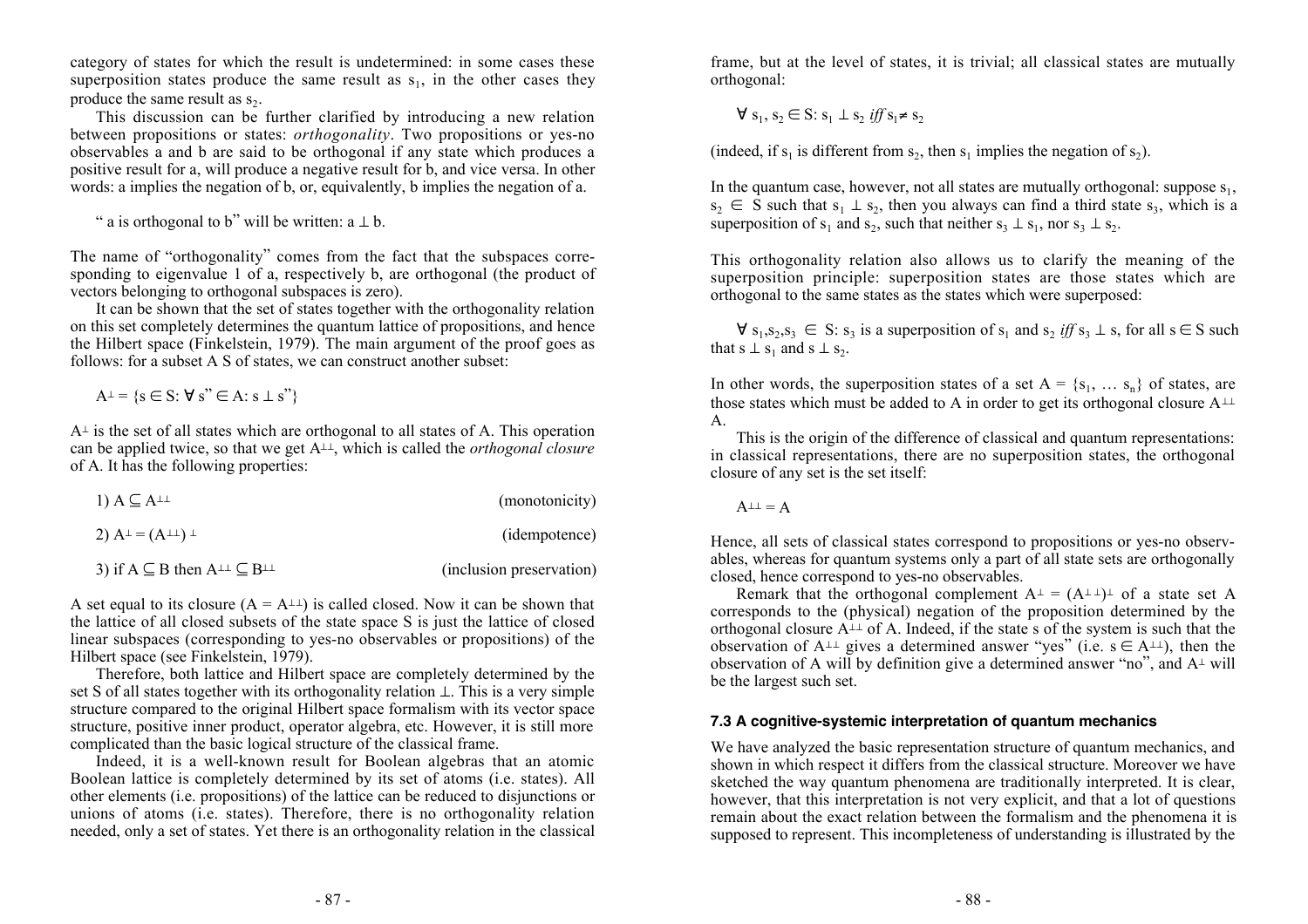host of paradoxes and conceptual problems which can be found in books and papers about the foundations of quantum mechanics (see e.g. Jammer, 1974).

As we have remarked in sect. 6.1, the classical structures of logic, causality, space and time, are so deeply ingrained in our conception of the world, that it seems very difficult, if not impossible, to abandon them without falling into chaos and confusion. This is the reason why most of the quantum theorists, like Bohr, have stressed the necessity to maintain classical concepts for the description of physical observation, even though they acknowledged that these concepts did not apply to the microscopic phenomena to be observed.

This has led to a pragmatic attitude, which can be phrased as follows: "Why worry about the nature of quantum phenomena, since we are in principle unable to analyze them? The only thing which should interest us is the accuracy of the correspondence between the experimental results and the theoretical predictions. Since the accuracy of quantum mechanical predictions is very great, there is no real problem".

What is missing in this reasoning is the insight that a good representation should not only allow us to solve well-defined problems in an accurate way, it should also provide some heuristics or metaphors for the tackling of ill-defined problems, and thus provide a basis for an extension of its own domain of applicability. What is typical for the quantum mechanical representation is just the fact that, on the one hand, the basic formalism has not really changed since its appearance, more than half a century ago, while, on the other hand, none of the ill-defined conceptual problems connected to it, seem to have been solved in a satisfactory way.

For example, there still does not seem to be any satisfactory way to unify quantum mechanics and relativity theory, or to explain the experimental results connected to the Einstein-Podolsky-Rosen paradox (see sect. 8.6). Although no one would doubt the general accuracy of quantum mechanical predictions, such as those concerning the energy levels of the hydrogen atom, the fruitfulness of the quantum mechanical approach appears very questionable when applied to problems for which no explicit algorithm is proposed by the theory.

If we wish to find a more general representation of basic physical phenomena, then we must look further than the set of algorithms for the calculation of energy levels or probability amplitudes proposed by quantum mechanics. More specifically we must try to design a general philosophy or world view compatible with the quantum representation. This requires that we go further where Bohr stopped, namely at the insight that classical representations of our observation results are unable to give us a complete picture of the microphysical phenomena. The next step should be a search for a generalization of the classical frame.

In order to do this, a first requirement is that we be able to detach ourselves from the unconscious tendency to interpret everything through classical concepts. A first step towards this distancing or detachment, is the analysis of the classical frame we made in the previous chapters. It is just by making the general presuppositions of the classical frame more explicit, that it becomes

easier to conceive alternative frameworks where different presuppositions would apply. As we have seen, the most fundamental assumption of the classical frame, which can be considered to be the assumption which defines the "classicality" of representations, is the absolute invariance of distinctions.

Following this criterion, we see immediately why the quantum representation is not classical. The observation process, as formalized through the projection postulate, clearly does not conserve the distinction between quantum states, since different states can be projected onto the same eigenstate of an observable, whereas the same state can be projected onto two different eigenstates in two measurements of the same observable.

This accounts for the non-deterministic character of quantum observations: the knowledge of the initial state and of the operator representing the observable is insufficient to determine the result of the measuring process. The observation process is not causal in the classical sense, since equal causes (initial state + observation) can have different effects, whereas different causes can have equal effects. This is clearly in contradiction with the assumptions of classical physics (sect. 5.2 and 6.3).

The difference between quantum and classical observations is not one between observations which perturb the system, and observations which do not perturb the system, as is often thought. In classical physics it often happens that the measurement perturbs the system.

For example, to measure the mass of a billiard-ball, you could subject the ball to a known force during a known time interval, and measure the increase of velocity of the ball. This would allow you to compute the mass from the amount of transferred momentum. Clearly, this operation has perturbed the state of the ball.

Nevertheless, the process is causal, so that you can infer the characteristics of the initial state of the ball by observing the characteristics of the perturbed state, taking into account the known causal influence of your measuring apparatus upon the initial state. A causal process is basically a process which conserves distinctions, hence which conserves information. The original distinction between a large mass and a small mass for the ball has determined the distinction between a small increase of velocity and a large increase of velocity.

The only thing the observation operation has done, is to make this distinction more visible, to "*magnify*" it. We indeed cannot "see" that one ball is heavier than another one, but we can "see" that one ball moves faster than another one, after both were subjected to the same transfer of momentum. This is a general feature of measurement or observation processes in physics: to transform a "small" or "invisible" distinction into a "large" or "visible" distinction.

Let us consider an example from quantum physics: the difference between a spin up and a spin down state of an elementary particle is too "small" to be distinguished directly. Yet we can prepare a lot of particles in the same state and send them on a polarizer. If the state is spin up, the particles will pass the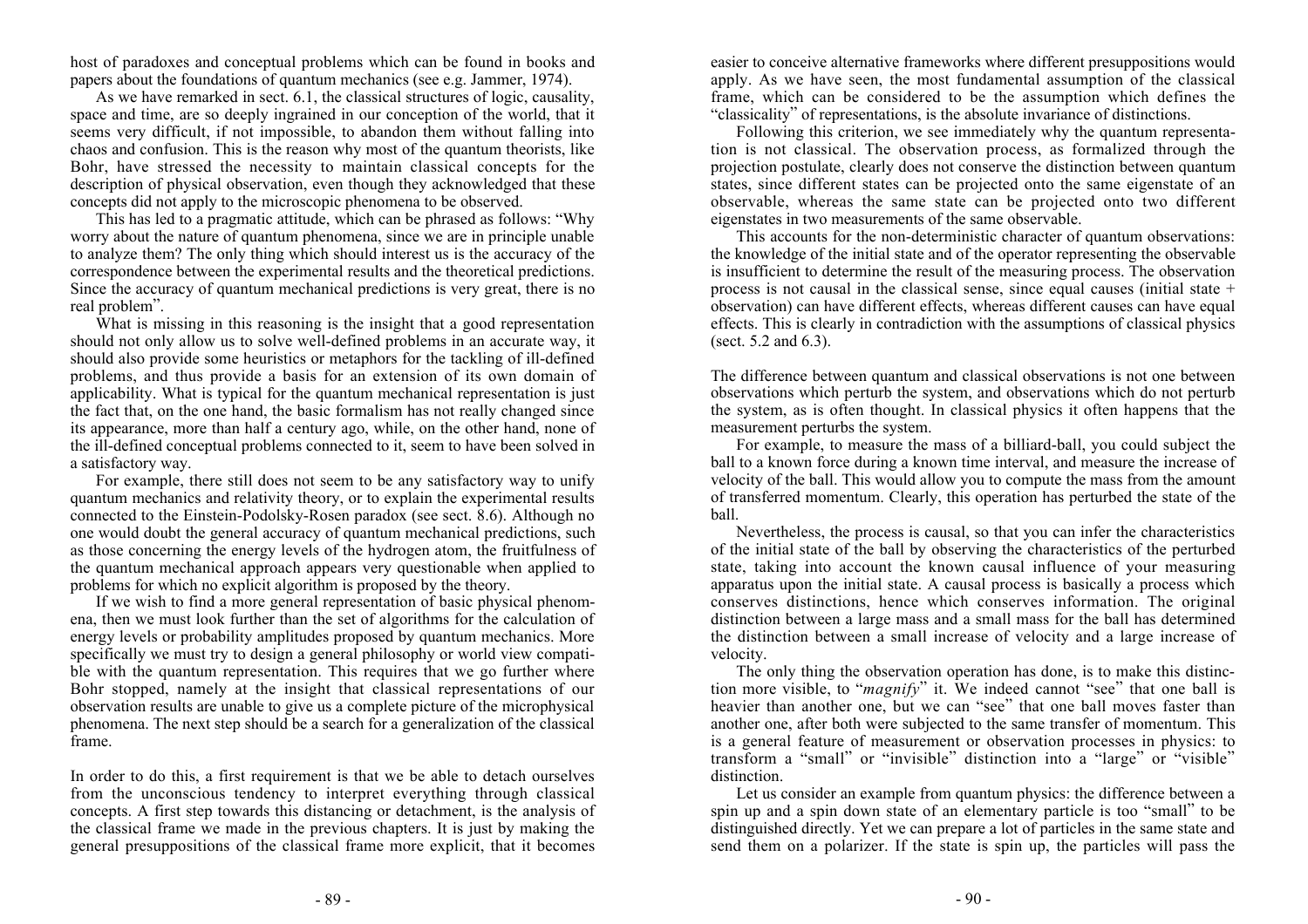polarizer, and a counter behind the polarizer will produce a signal perceivable by the human observer. If the state is spin-down, the particles will not pass the polarizer, and no signal will be produced. In this way the observer can unambiguously distinguish both states.

In this situation the information embodying the distinction between spin-up and spin-down has been transferred without perturbation from the system to the observer, even though the system itself has been perturbed drastically by the experiment. This is completely analogous to the classical case, where two different masses were distinguished.

However, there is a basic difference if more than one observation is considered. Although the distinction between spin-up and spin-down was transferred to the observer, other distinctions were neglected, i.e. assimilated by the measuring instrument: the polarizer clearly does not distinguish between particles with large and small momentums. In the classical case, the observer would determine a second property of the system by making another observation which would "magnify" the distinction between states which possess this property, and states which do not possess this property.

For example, in the billiard-ball situation, if the observer would like to determine the original momentum of the ball after he measured its mass, he can simply reason backwards from the detected velocity after the force was applied to the original momentum, taking into account the already detected mass. The reason he can do this is because the perturbation of the state was causal, hence conserved the initial distinction between large and small momentum.

In the quantum example, however, the initial distinction between particles with large and small momentums was lost when the particles were absorbed or scattered by the polarizer. The only thing we can infer by using the quantum formalism is that the particles which passed through the polarizer, were afterwards in an eigenstate corresponding to spin-up. But this does not give us any information about their momentum before or after the experiment. In so far as there was a distinction between particles with large or small momentums, this distinction has disappeared during the observation process.

In general we may conclude that during quantum observations certain distinctions are conserved, while other distinctions are lost. On the other hand, in classical observations all distinctions are in principle conserved, although not all distinctions are in general sufficiently "magnified" to attract the attention of the observer (for example, the observer will generally not notice a very slight difference in momentum between two balls).

A general condition for a quantum distinction to be conserved is that both states to be distinguished correspond to different eigenvalues of the observable which is measured. This implies that the states be orthogonal. States which are not orthogonal cannot be distinguished in a single experiment, they can only be distinguished statistically. Hence, the non-trivial orthogonality relation between quantum states is equivalent to the non-conservation of distinctions during quantum observations.

We must now look for the cause of this non-conservation. In order to makethings more concrete we will analyze a *thought experiment*, used by Bohr for demonstrating the complementarity of position and momentum representations (Jammer, 1974).

Suppose we want to observe a particle by using a set-up consisting of a diaphragm with a slit. If the diaphragm is rigidly connected to a frame, the position of the particle can be determined (up to the, in principle, arbitrarily small width of the slit). However, the momentum exchanged between microobject and diaphragm cannot be observed, because of the rigid connection of the diaphragm with the ideally unmovable (i.e. infinitely heavy) frame. Although there is an exchange of momentum, the change of state of the measuring instrument resulting from this momentum transfer is macroscopically indistinguishable. We could say that the difference between large and small momentum transfer is "assimilated" by the instrument; no distinction is left on the macroscopic scale of the "infinitely" heavy apparatus.

On the other hand we could distinguish between large and small momentum transfer by using a diaphragm connected to the frame by weak springs, so that it can move when hit by the particle. In that case, however, the information concerning the exact position of the passing micro-object is lost, because of the indeterminate location of the diaphragm with respect to the frame. Here the distinction between different positions of the particle is assimilated by the apparatus.

In these experiments one difference characterizing the interaction is magnified, hence made visible or distinguishable, whereas another one is "reduced" or "assimilated", hence made indistinguishable. Indeed, the change in velocity of the (heavy) frame resulting from the momentum transfer, is "infinitely" smaller than the change in velocity undergone by the (light) particle.

However, if we would reason classically, i.e. causally, we would remark that there still is a change of state of the apparatus caused by the interaction, and that it must somehow be possible to magnify this difference so that it becomes distinguishable. The problem here, however, is that to detect a difference, we must know exactly which state the apparatus was in at the moment the interaction took place. But this requires a determination of the microscopic state of a macroscopic apparatus.

The discrimination of properties that "small" demands a new experiment with a new macroscopic measuring instrument to magnify the microscopic differences characterizing the first instrument. Clearly the same limitations apply to this second experimental set-up, so that we need a third instrument for determining the microscopic differences registered by the second instrument. Obviously this leads to an infinite regression, where for each indeterminacy to be dissolved we need an extra instrument bringing itself new imprecisions into play.

Hence, there always remains a fundamental uncertainty as to the microscopic state of the macroscopic measuring apparatus, leading to the wiping out of certain distinctions characterizing the observed microscopic phenomenon.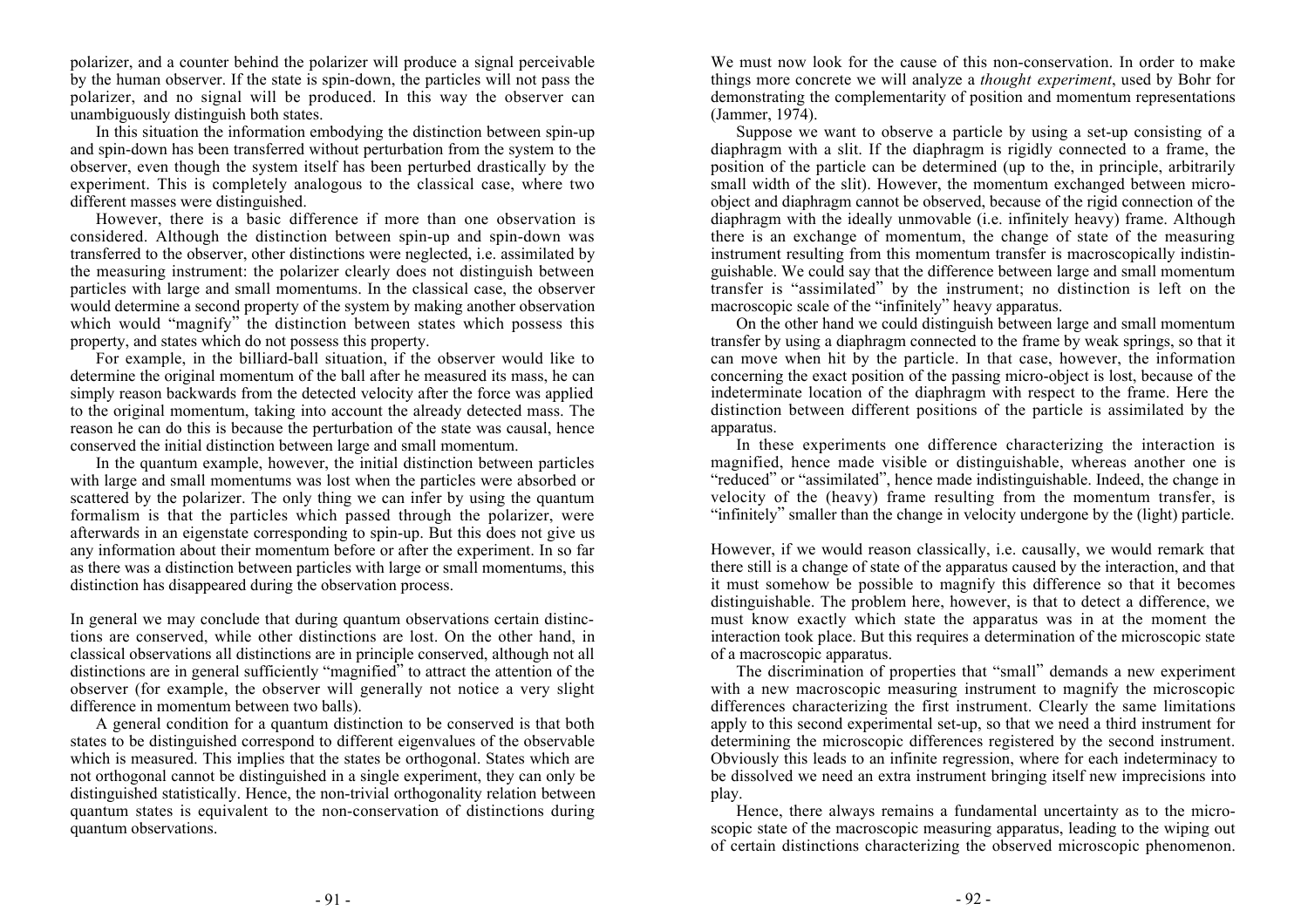The reason why this problem does not occur in classical physics is because the effect of microscopic differences between macroscopic instruments on the macroscopic interaction with another macroscopic object can be neglected. These "microscopic" differences are automatically assimilated, as well with respect to the state of the object as with respect to the state of the instrument. The only information needed for constructing a classical, causal representation of the macro-object, is that concerning macroscopic distinctions, i.e. distinctions at the same scale as those made by a macroscopic observation apparatus.

However, in the quantum realm, the distinctions needed for a causal determination of the micro-phenomenon are so fine-grained that they cannot be all magnified simultaneously by the observation instrument. This would not constitute a problem if different "magnifications" could be executed one after the other. Because of the quantum principle, however, the "indistinguishable" perturbation of the micro-state of the phenomenon by the interaction is of the same order of magnitude as the distinctions which are to be determined. Therefore, the distinctions which were assimilated inside the apparatus are also wiped out in the micro-object; therefore they are lost forever, and the result of subsequent distinctions to be performed on the object is basically indeterminate.

We may conclude this analysis by noticing that the fundamentally non-classical nature of quantum representation, which can be variously characterized by the concepts of indeterminacy, complementarity, superposition or non-trivial orthogonality, is simply an expression of the basic cognitive principle, stating that every distinction implies an assimilation. This principle is a direct consequence of another principle stating that a representation is always less complex than the thing it represents (cf. section 6.2).

One way to see the necessity of this principle is by noting that ultimately an adaptive representation should represent all possible interactions between the (inside) self and its (outside) environment. This implies that a representation to be really adaptive should also represent itself. Clearly this is only possible if representation entails simplification. Otherwise the part of the representation representing itself would be as complex as the whole, and this is obviously paradoxical.

Another way to express this idea is by introducing the principle of the impossibility of complete self-knowledge. To quote Finkelstein (1979):

"[In this approach] Our inability to predict whether a photon from one polarizer will pass another is likened to the inability of a computer to predict whether a program will halt. Both seem like special cases of a general principle of self-ignorance, an anti-Solon principle (Solon said, "Know yourself!" The anti-Solon principle is that you cannot)."

In physics this principle is exemplified by the inability of a measuring instrument to determine its own microstate. In logic it is exemplified by the Gödel theorem, which entails that in general the completeness of a theory cannot be proven within the theory itself. We will now show how this principle can explain the non-classical features of the quantum formalism and its predictions.

## **7.4 From classical to quantum probability**

Since the quantum representation is basically indeterministic, it can only make predictions which are of a statistical nature. These predictions express the probability of finding a certain result when an observable is performed on a given state.

They can basically be reduced to the transition probabilities  $P(s_f, s_i)$ , where s, is the initial state in which the system was prepared, and  $s_f$  the final state onto which s<sub>i</sub> is projected, and which is an eigenstate corresponding to the eigenvalue which was detected. P can also be interpreted as the *conditional probability* of finding the eigenvalue corresponding to  $s_f$ , knowing that the system is in state  $s_i$ .

 It can be shown immediately that this probability is not classical. Classical probability theory, which was axiomatized by Kolmogorov, indeed presupposes the axiom of Bayes, which describes conditional probability:

$$
P(a | b) =
$$
  
\n $P(b)$   
\n $P(b)$ 

Here we see that the conditional probability  $P(a b)$  that a is true, knowing that b is the case, is proportional to the probability  $P(a,b)$  of a and b both being true. If we apply this formula to the quantum probability we find:

$$
P(s_f | s_i) = \frac{P(s_i, s_f)}{P(s_i)} = 0
$$

since  $s_i$  and  $s_f$ , being different states, can never simultaneously be true.

However, according to the quantum formalism P  $(s_f s_i)$  is only equal to 0 if s. and  $s_f$  are orthogonal. In all other cases the application of the Bayes formula leads to a contradiction with the quantum formalism. In order to explain this result we must first analyze the basic assumptions connected with the probability concept.

The determinism of the classical frame implies that if an observer has complete information about the state of a system, then he can predict all results of observations of the system. However, in practical circumstances, the information the observer has got is often incomplete. *Statistical mechanics* is an extension of the classical frame, which aims to maintain as much as possible of the classical predictive mechanisms, without requiring that the initial information be complete.

The way this is achieved is by introducing the concept of a "*macrostate*" m, which represents the incomplete information received by an observer who is unable or unwilling to execute all observations or distinctions needed for the determination of the "*microstate*" s, which represents the complete information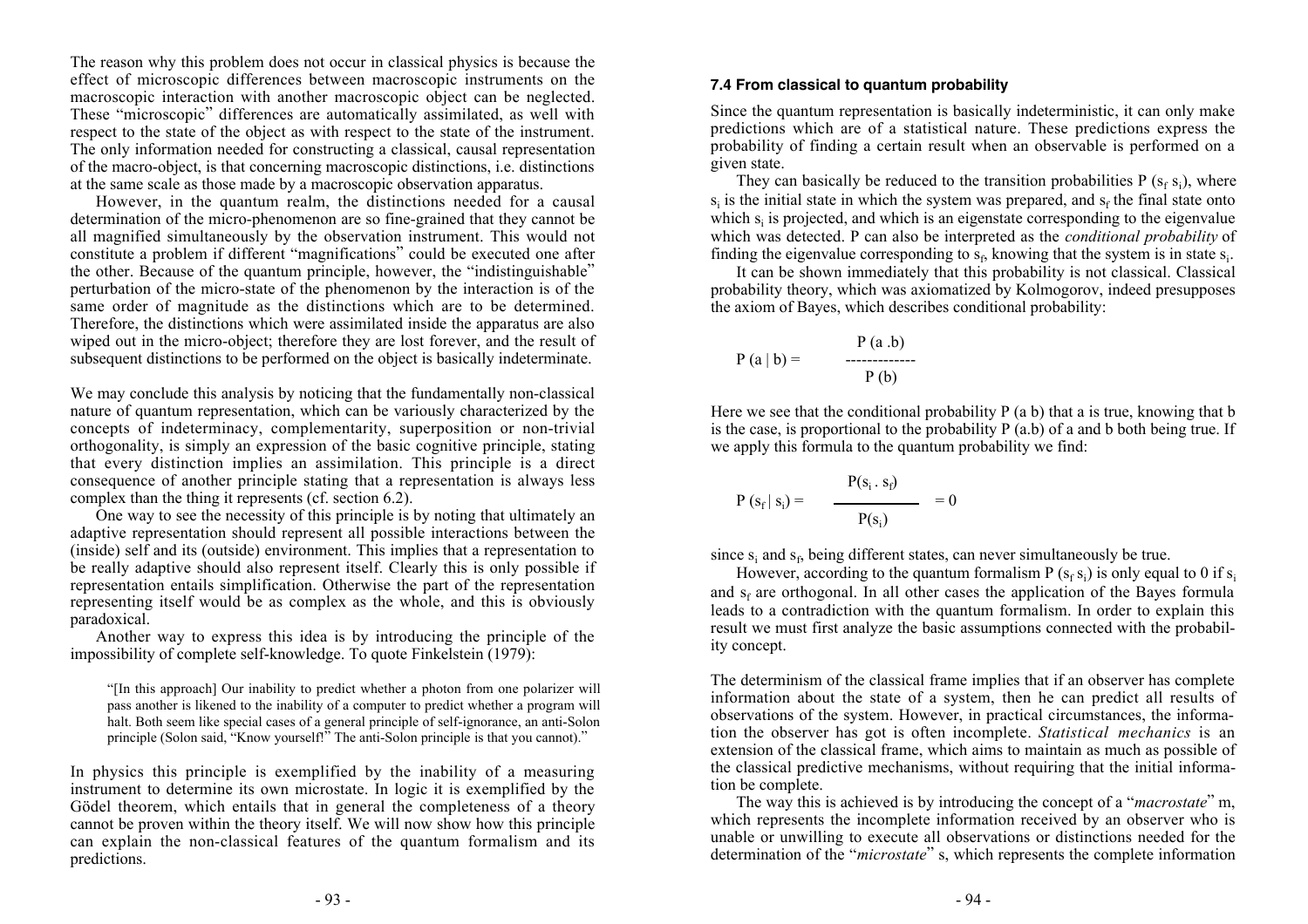determining the phenomenon. It is assumed that the microstate, which is "hidden" for the observer, obeys all rules and constraints of the classical frame. The macrostate, on the other hand, does not allow us to make determined predictions for all possible observations of the state. The principle holding for all microstates s  $\in$  S:

 $\forall$  a  $\in$  E: s < a, or s < a',

where a is an arbitrary proposition about the system (cf. section 4.4), does not hold for macrostates m  $\in$  M.

The basic assumption of statistical mechanics is that every macrostate can be represented as an equivalence class of microstates, determined by an equivalence relation:

"cannot be distinguished (macroscopically) by an observer from".

The set M of macrostates then corresponds to a partition of the (micro)state space S. This implies that two distinct macrostates correspond to two *disjoint* sets of microstates.

The concept of *probability* can be fundamentally defined as:

"the number of positive cases divided by the total number of cases".

This applies as well to a series of *actual* events, in which some are considered positive, as to a set of *potential* events or states, in which some are positively distinguished. The first situation corresponds to the "frequency" definition of probability, where the probability of a particular type of events is established empirically by observing the frequency by which this type of event occurs in a controlled series.

 The second situation is the theoretical or abstract representation of this phenomenon, which aims to provide mechanisms for predicting the empirical results from the first situation. As in all adaptive representations, this requires the specification of a space of potential events or states, from which certain events are to be selected. It is clear that the value of the probability defined in this way will depend on the number of potential events, i.e. on the size of the state space. This implies that representations with different state spaces will produce different probabilities.

However, in the classical frame it is assumed that for every system there is a unique set of (micro)states, which completely represent the information inherent in the system. The probability of an arbitrary proposition or macrostate will then be given by the cardinal number (more generally the measure) of the set of microstates which imply the proposition, divided by the cardinal number of the set S of all microstates:

$$
P(a) = \frac{1}{M(S)}
$$

with:  $S_a = s \in S$ :  $s < a$ ;  $M$  = measure upon S.

$$
M(S_a \cap S_b)
$$
  
Hence: P (a. b) = 3.44  
M (S)

since:  $S_{a,b} = S_a \cap S_b$ .

The formula for the conditional probability follows directly from these assumptions:

$$
P (a | b) = \frac{M (S_a \cap S_b)}{M (S_b)} = \frac{P (a, b)}{P (b)}
$$

(indeed, the probability of a, assuming that b is true, is equal to the number of positive cases  $M(S_a S_b)$ , i.e. the number of states for which a is true, and b is true, divided by the number of possible cases  $M(S_b)$ , i.e. the number of states for which **b** is already true).

Therefore the requirement of disjointness of macrostates implies that different macrostates be orthogonal:

$$
P(m_1 | m_2) = 0
$$
 for  $m_1, m_2 \in M, m_1 \neq m_2$ .

Clearly then quantum states cannot be modelled by classical macrostates. Yet, many people have tried to explain the indeterminacy of the quantum representation by assuming the existence of "*hidden variables*", i.e. classical microstates, which would determine the observation results in a causal, deterministic way, but which would not be known by the observer. The impossibility of reconstructing a quantum representation starting from classical representations with hidden variables was proven by von Neumann, and from a different viewpoint, by Bell (cf. Jammer, 1974, and sect. 8.6). Both demonstrations, however, require certain assumptions, which amount to the principle that the classical macrostates be disjoint.

If this principle is relinquished, however, it becomes possible to introduce macrostates, m∈M, corresponding to generally *non-disjoint sets of microstates*, which behave like quantum states, i.e. which have a non-trivial orthogonality relation defined by:

$$
m_1 \perp m_2 \; \text{iff } S_{m1} \; S_{m2} = \varnothing
$$

 $M(S_a)$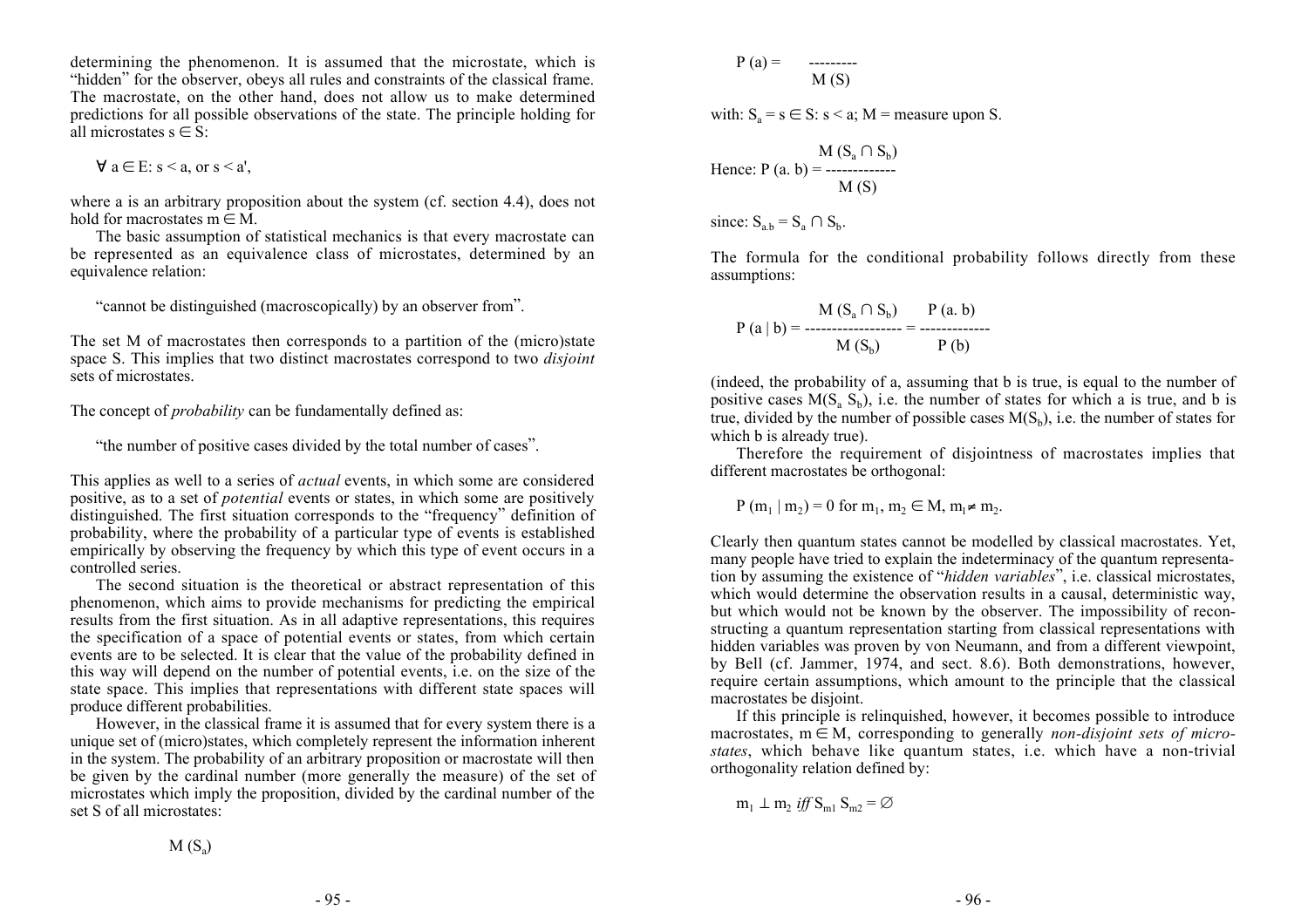The microstates  $s_i$  which are elements of the sets  $S_m$  are called "infrastates" by Finkelstein (1979). The probability of transition between macrostates could then be defined by:

$$
P (m_1 | m_2) = \begin{array}{c} M (S_{m1} \cap S_{m2}) \\ \cdots \\ M (S_{m2}) \end{array}
$$

### **7.5 Information transfer during the quantum observation process**

In order to explain the physical meaning of this formal construction, it is necessary to give a concrete interpretation to these microstates which have the strange property that the same microstate can imply different macrostates. One possible point of view is to see a microstate as a complete characterization of the microscopic relation between the observed object and the part of the measuring instrument with which it interacts directly. This means that if we would know the microstate, then we would be able to predict unambiguously the outcome of the experiment, i.e. the value measured and the state of the particle after the measurement.

However, as we have discussed, only a fraction of this information inherent in the microstate is sufficiently magnified by the remaining part of the measuring instrument to become macroscopically distinguishable. This fraction corresponds to the macrostate. Hence, certain small differences between microstates will be assimilated, so that every macrostate includes different microstates. However, which fraction of the information is made distinguishable will depend on the macroscopic arrangement of the measuring instrument, which determines the way the microscopic event of interaction is *coupled* to the macroscopically visible signal to the observer.

For example, in Bohr's gedankenexperiment with the diaphragm, there are two different manners of coupling the diaphragm (i.e. the directly interacting part of the instrument) with the frame (i.e. the part of the instrument which "magnifies" the change of state undergone by the other part): either the coupling is rigid, and then the information about the position of the interaction is accurately magnified, or the coupling is flexible, which allows us to magnify the information about the momentum exchanged during the interaction.

Hence, different ways of coupling will lead to different macrostates, even though the microstates of the interaction can be the same. On the other hand, the macrostate characterized by determined momentum, and the one characterized by determined position correspond to incompatible, or complementary, arrangements, and hence it is impossible to give an operational meaning to the conjunction of both states, even though formally their corresponding sets of microstates have a non-empty intersection.

This complementarity of macroscopic couplings can also be viewed as a complementarity of *subject-object distinctions*. Indeed a representation is essentially a scheme for making distinctions, and the most basic of these

distinctions is the one between subject and object (see section 2.1). As we have shown by two examples, however, the distinction is not absolute or invariant.

The same kind of distinction is made in physics between the object and the observing subject. Classically this distinction is supposed to be absolute: observer and observed are essentially separate (see section 5.3). In quantum mechanics, however, this distinction is blurred.

This can be illustrated by the *Schrödinger's cat paradox*, where the life or death of a cat depends on the result of a yes-no observation of a quantum phenomenon. This phenomenon is supposed to be in a superposition state such that the result "yes" (which does not interfere with the life of the cat) and the result "no" (which triggers a mechanism which kills the cat) have equal probability. According to the quantum formalism, the observation of the phenomenon leads to a collapse of the wave function, which results, in one case out of two, in the killing of the cat.

The paradoxical question is then: who has killed the cat? In other words, which event in the sequence of events which form the observation process, has caused the collapse, and hence the death of the cat: the microscopic interaction between the quantum phenomenon and the measuring instrument, the magnification of this event by the rest of the instrument, the perception of this magnified signal by the observer, or the awareness of the observer that this signal signifies the collapse of the wave function?

That this problem is far from trivial can easily be seen by imagining the following situation: the experimental set-up is prepared by a physicist A at time  $t_1$ , the interaction leading to a macroscopic signal happens at a later time  $t_2$ , the registered signal is noticed by a second physicist B at time  $t<sub>3</sub>$ , who is told at time  $t<sub>4</sub>$  by A that this signal means that the wave function has collapsed and hence that the cat is dead. At what time did the cat die:  $t_1$ ,  $t_2$ ,  $t_3$  or  $t_4$ ? And who killed it: A, B or the measuring instrument?

From our point of view the wave function collapses when the information from the microstate is magnified, and thus creates a "collapsed" macrostate. The process of magnification, however, will depend on what we have called the "coupling" between microscopic interaction and macroscopic observation frame.

The coupling really determines the *boundary*, distinction, or interface between the autonomous phenomenon, and the macroscopic observation instrument controlled by the subject. This boundary can be conceived as a filter, or a semi-permeable membrane, which only allows a certain type of information to pass (cf. sections 9.3 to 9.5). The "magnified" information, forming the macrostate, should then be seen as the information which passed the filter.

The coupling, and hence the filtering, will in general be different for different types of observations. The specific type of coupling used during an observation is however not represented in the quantum formalism: the projection postulate does not specify how, where, or when the collapse of the wave function occurs. This ambiguity leads to the paradoxes of the measure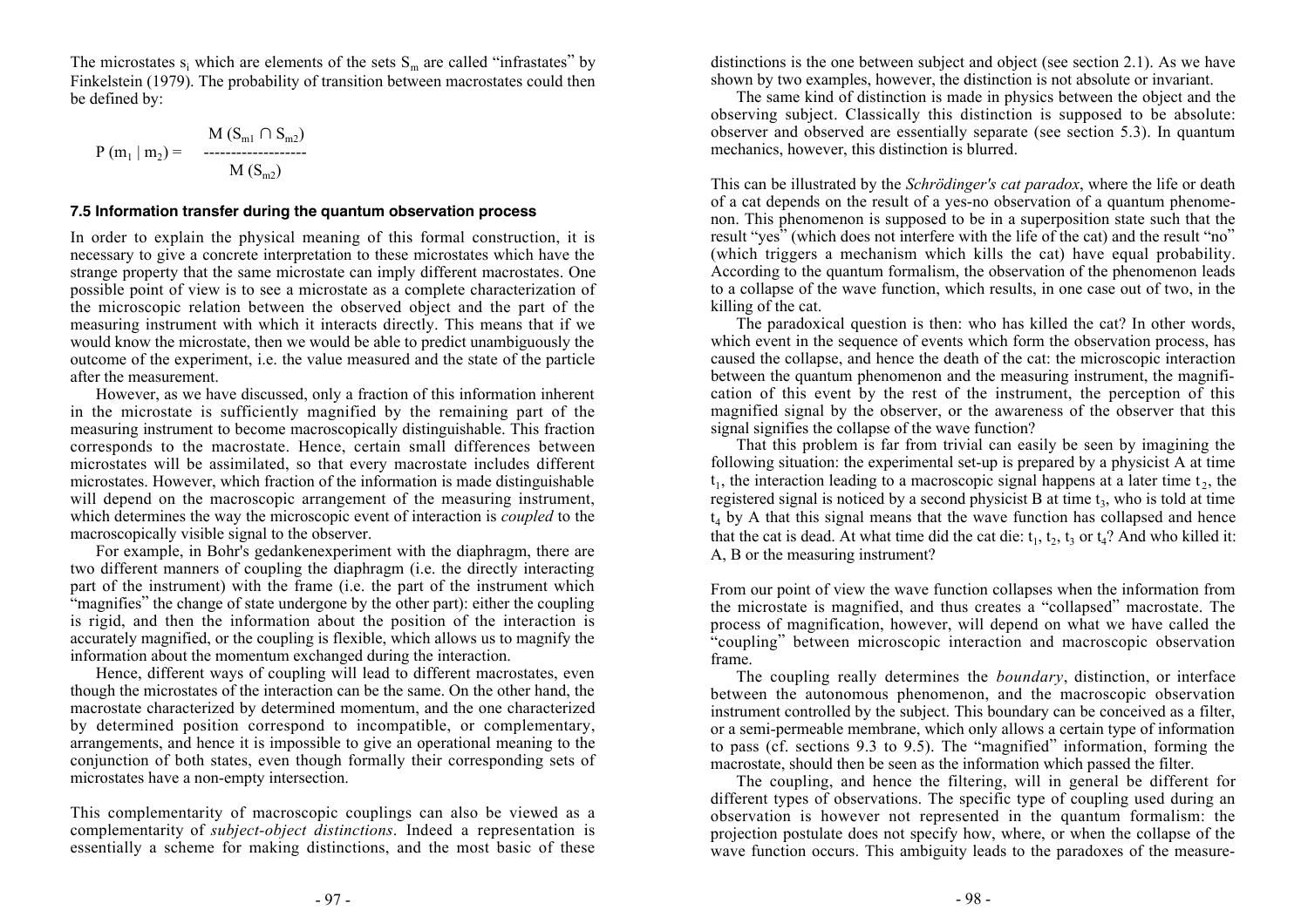ment process (e.g. Schrödinger's cat, Wigner's friend, the Zeno paradox, …). The solution of these paradoxes, and more generally a better understanding of the quantum representation, requires the construction of more explicit models of the .

A nice example of such a model is given by Aerts (1986). He considers an arrangement for measuring the spin of a particle, which consists of a sphere with two charged poles, which exert an attractive force on a third charge representing the spin. If the spin is attracted by the upper pole, the measurement result is "spin up". If it is attracted by the lower pole, the result is "spin down".

This result will depend on two parameters: the difference of charge q between upper and lower pole, and the distance or the angle A between the spin and the upper pole. The larger q, and the smaller A, the larger the force exerted by the upper pole upon the spin. Given those two parameters, the model is deterministic: the result of the measurement is determined by the relative strength of the two forces exerted upon the spin, and this strength can be computed classically.

However, Aerts assumes that we lack information about the relative charge q. By supposing that q can vary within a determined interval, and that all values within that interval have equal probability, he derives the algebraic expression for the probability of getting the result "spin up" for an initial state characterized by a given angle A. This probability expression coincides perfectly with the expression derived from the quantum representation of spin. The purpose of the argument is to show that a quantum, i.e. non-classical expression for probability can be derived by supposing that there is a classical lack of knowledge on the microstate of the instrument.

However, I wish to make two remarks about this argument. First, we do not need the exact microstates of the spin and the instrument (represented by the two parameters q and A) to determine the observation result. It is sufficient to know the relation between both parameters, which determines the strength of the attractive force on the spin in the upward or downward direction. This relation can be represented by a "relational microstate", which may be called the "infrastate". This infrastate is less specific, or contains less information than the conjunction of both microstates represented by q and A.

Different observation results, leading to different macrostates can now result from equal infrastates. Indeed, different macroscopic arrangements for measuring spin in different directions, can still be in the same microscopic relation with the object they are measuring. This allows us to recover the nontrivial orthogonality relation and transition probabilities between macrostates, where the probability of a transition from  $m_2$  to  $m_1$  is proportional to the number of infrastates common to  $m_1$  and  $m_2$ .

The second remark I want to make about the Aerts model is that it is not asclassical as it seems. Although the explicit derivation of the attractive force is purely classical, it is implicitly assumed that the position of the attracting pole corresponds to a fixed "attractor state", to which the spin will stick after it was attracted. The existence of attractor states is, however, not compatible with the classical principle of reversibility (see section 5.2). This irreversible attraction implies that after the measurement the information about the initial angle A is lost: all subsequent observation results will only depend upon the position to which the spin was attracted, not upon its initial position before the attraction.

This explains why we do not want to include the information about A in the infrastate. Hence, it is not necessary to attribute both a (determinate) value to A and an (indeterminate) value to q. The only thing which counts is the relation between A and q, which is microscopically determinate, but macroscopically probabilistic. The non-classical (i.e. non-Bayesian) structure of this probability is due not so much to the fact that the state of the micro-object (A) is determinate, whereas the state of the instrument (q) is not, as Aerts proposes, but to the fact that the probabilistic macrostates corresponds to overlapping sets of infrastates.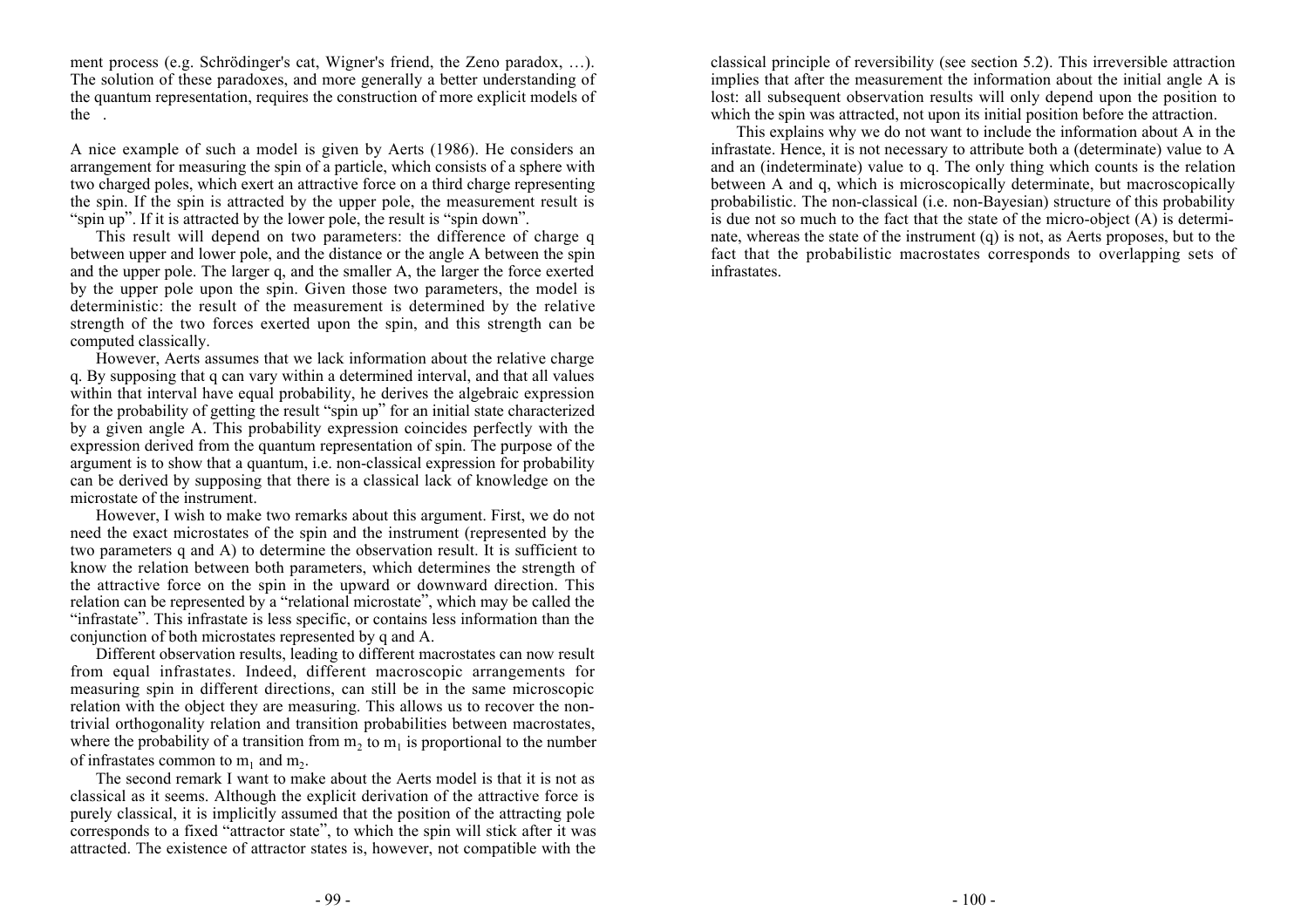### **8.1 The relativity of reference frames**

As we remarked earlier (sections 1.1 and 3.3), to construct a useful representation of a system we need more than an abstract set of states: we need an indexation scheme for labeling the states in such a way that their operational meaning can be unambiguously specified. In mechanics such a scheme is often called a "*reference frame*". It allows us to express the time and position of an object in relation or in reference to a system of axes representing the viewpoint of the observer.

The numbers expressing the distance between the origin of the system, which represents the position of the observer, and the point on the axis which is the projection in parallel with the other axes of the position of the object, are called the spatial *coordinates* of the object. These coordinates unambiguously determine the position of the object. In order to determine them operationally we need a *measuring unit* for measuring the distances (i.e. a rigid *rod)*, and a frame for specifying the directions of the axes. Time, on the other hand, is a coordinate measured by a *clock* carried by the observer, which labels subsequent states or events, independently of their localization with respect to the spatial reference frame.

In the classical frame once the measuring units (rods and clocks) are fixed, the measurement of length (spatial) and duration (temporal) is supposed to be invariant. By changing the reference frame we may change the coordinates of an event, determining its position in space, its instant in time and its velocity (i.e. the relation between spatial and temporal coordinates), but we will not change the temporal or spatial relations between events, i.e. their relative distance or duration. In particular, if two events are simultaneous (i.e. their relative duration is zero), then they remain simultaneous for all observers and reference frames.

This is no longer true in *relativity theory*. This theory is founded on two postulates: the *principle of relativity*, and the *invariance of the speed of light*.

The first principle states that physical laws (i.e. dynamical constraints) should have the same form for observers using different (inertial) reference frames. You could see this requirement as a direct consequence of classical determinism: there is only one solution to the problem of how a physical system evolves; hence different observers should find the same solution. You could also see it as a requirement that the representation of the way states change (dynamical constraints) should be more invariant than the representation of their position in space and time. Hence, the principle implies that the specific indexation schemes determining spatial and temporal coordinates (and hence velocities) are relative; only the dynamical laws can be absolute. In order to express this principle mathematically you need a group of transformations,

which transform the states belonging to one frame into the states belonging to the other frame, but in such a way that the physical laws remain the same.

The fundamental laws of mechanics are those formulated by Newton. They imply that a massive object on which no force is exerted, moves at a constant velocity. The requirement that this law be literally valid in the frame we are using, singles out a special class of frames; these are called inertial frames. For an observer using such a frame the movement of a force-free particle is not accelerated. The relativity principle then states that the three laws of Newton should be valid in all inertial frames.

Remark that this principle does not give us any information about physical phenomena. Its only function is to coordinate different representations. Indeed, if we would interpret the principle physically, we would conclude that Newton's laws are valid in all those frames which were chosen such that Newton's lawswould be valid. This is obviously tautological.

The interesting thing about the principle is that it allows you to determine the form of an actual transformation group relating different frames. By assuming that the reference frames are Cartesian and isotropic, it can be shown that it leads to two distinct types of transformations (Rindler, 1977).

The first type forms what is called the *Galilei group*. This is the group used in classical mechanics. The second solution to the problem is a transformation group determined by an indeterminate parameter V2.

In order to explain the physical meaning of this parameter, we must make an extra assumption, based on the following dichotomy: either particles can be accelerated to arbitrarily large speeds, or they cannot. Because of the continuity principle, which excludes movements with infinite speed (see section 4.6), we shall suppose that they cannot. Then there must exist a least upper bound  $\in$  to particle speeds in any one inertial frame. Because of the relativity principle, this maximal speed c, which determines a physical law, must be the same for all inertial frames. This implies that a transformation from one inertial frame to another one must conserve this speed. If we apply this requirement to the transformation groups we already found, then there remains only one solution, namely the one with  $V = c$ .

This implies that the Galilei transformations are ruled out by the assumption that there exist an invariant maximum speed. The remaining transformations characterized by the parameter c are called the *Lorentz transformations*.

The existence of an invariant speed c is called the second postulate of relativity theory. In this case the principle seems to have a physical meaning, and it is possible to do experiments to determine the magnitude of c. Empirically c appears to be the speed of light (or of electromagnetic radiation in general). The second postulate was confirmed by the Michelson-Morley experiment, and by the insight that Maxwell's laws of electromagnetism are not invariant under the Galilei-transformations, but under transformations of the Lorentz type.

The switch from Galilei transformations to Lorentz transformations had profound consequences for the structure and the world view of the mechanical representation frame. One of the more spectacular consequences is that in the novel representation the length of rods and the frequency of clocks should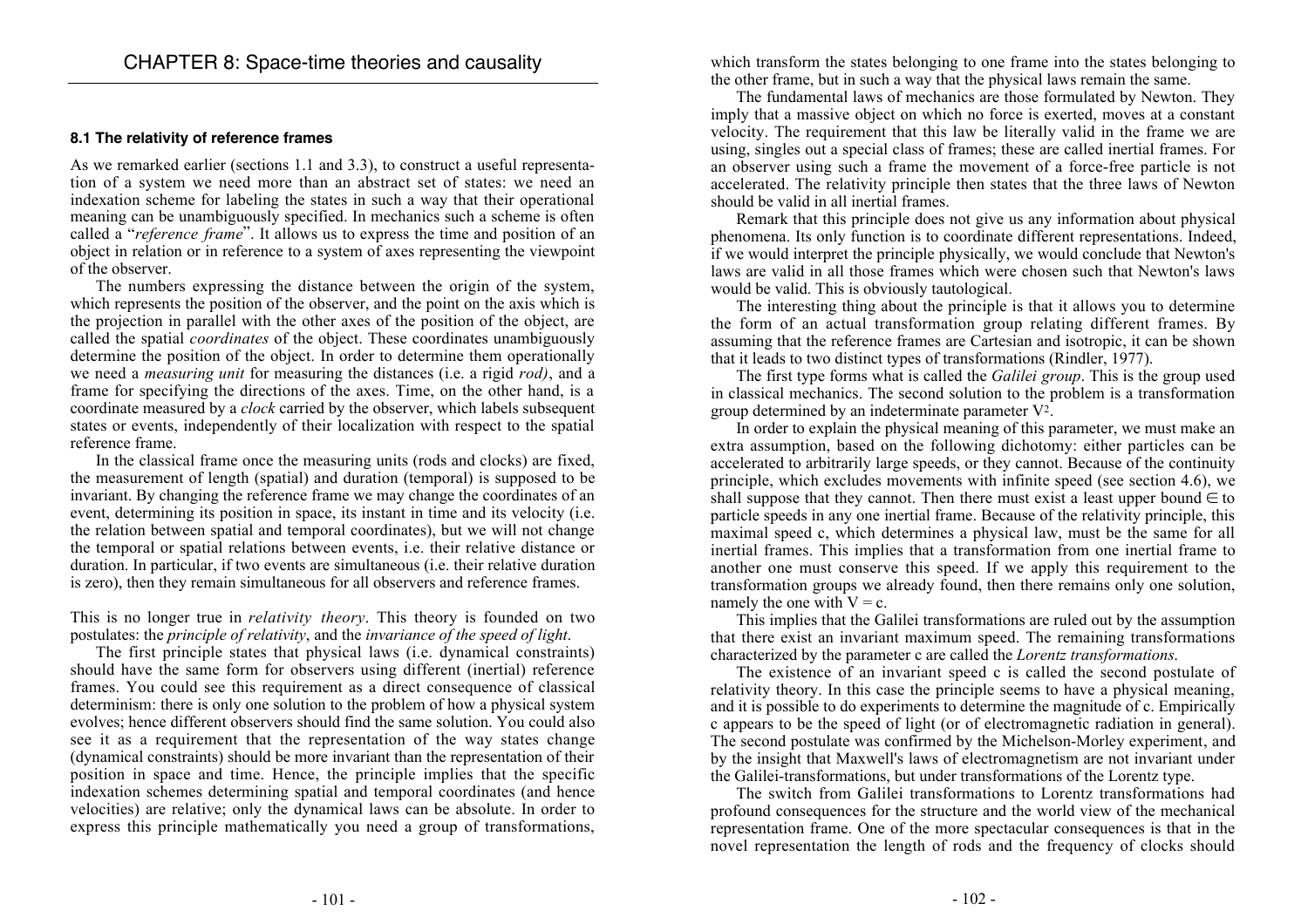diminish whereas their mass should increase, when the rods and clocks are accelerated to a speed near to c.

More important on the conceptual level, however, is the new relation between space and time: in the relativistic frame they are no longer separate, but form one indivisible whole, "space-time".

### **8.2 The relativity of simultaneity and synchronization**

In the Galilei transformations the time coordinate of an inertial frame does not transform, only the space coordinates change. Hence, time is invariant or absolute. If two events happen at the same instant of time in one frame, they are simultaneous in all frames.

In relativity theory, however, the Lorentz transformations mix the time and the space coordinates in a way dependent upon the relative velocity between the initial and the transformed frame. Hence, frames with different velocities will have different time coordinates. If two events are simultaneous in time, but separate in space in one frame, they will in general no longer be simultaneous after a transformation. Since the new time coordinate depends on the previous space coordinates, the events with different space coordinates will now also get different time coordinates.

What we see here is that the distinction between simultaneity and nonsimultaneity becomes variable or relative. It may even get worse, and we may find events a and b so that a happens later than b in one frame (a's time coordinate is larger than b's coordinate), whereas b happens later than a in another frame. Hence, also the distinction between past and future loses its invariance! However, as we shall see later (sect. 8.3), there are constraints which prohibit the interchange of past and future in many cases.

Let us try to understand on a more physical level why it is impossible to establish absolute simultaneity. If I want to send a message to another observer, who is separated from me in space, then I must use a physical *carrier* for this information. But all physical carriers (particles, macroscopic objects, electromagnetic waves) are subject to the existence of a limit speed c. Hence, *I cannot transmit information instantaneously*; a finite time must necessarily elapse before the signal can reach its destination.

This principle is sometimes called the principle of *locality* or *causality*:

### **I cannot cause an event which is separated from me in space but not in time; the only phenomena I can influence instantaneously are those with whom I have local contact, i.e. which are not spatially separated from me.**

The way this principle was formulated was with the emphasis on the sending of information. However, it also applies to the receiving of information. Perception or observation is basically a process whereby a subject receives information from an object. Suppose that the object undergoes a certain state transition. Call

this event  $e_1$ . Suppose that  $e_1$  causes a perturbation in a physical carrier (e.g. the electromagnetic field) and that this perturbation propagates to the observing subject. There it induces a state-transition in the subjects perceptual system (e.g. an excitation of the optical nerve). Call this perceptual event  $e_2$ . Clearly  $e_1$  and  $e_2$  cannot be simultaneous, if object and subject are spatially separate;  $e_1$ necessarily precedes  $e_2$ :

 $e_1$  P  $e_2$ .

Suppose the observer reacts immediately and sends a signal back to the object, which causes a state-transition  $e_1$ ". Clearly:

 $e_2$  P  $e_1$ ", and hence by transitivity:  $e_1$  P  $e_1$ ".

Suppose that both signals travel with the maximum velocity c. Even then there is a non-zero time interval T between  $e_1$  and  $e_1$ ". During this time interval many events or state-transitions will have occurred to the object. Now, since  $e_2$  is temporally in between  $e_1$  and  $e_1$ ", one of these intermediate events should be simultaneous with  $e_2$ , according to the classical conception of time. However, it is operationally impossible to determine which one, since it is impossible to connect  $e_2$  in a causal way to one of these intermediate events (cf. Reichenbach, 1958).

We can only define simultaneity in a conventional way, by calling two events simultaneous if two clocks which are locally connected to the events indicate the same time when the events occur. However, the time indicated by a clock depends on the way the clock is *set*, i.e. on the moment which is taken as the zero of the measurement scale. If two different clocks are to give consistent results, they should be *synchronized*, i.e. the zeros of their time scales should be made to coincide.

This is no problem if both clocks have the same position in space. However, if they are spatially separated, the synchronization requires that a signal be exchanged between the clocks. The transmission of this signal requires a finite time, depending on its velocity. But velocity is defined as distance divided by duration, and the determination of the duration of a transmission requires that it is possible to determine the time of departure *and* the time of arrival of the signal. In order to determine these two times in an absolute way you need two clocks which are already synchronized.

Hence, we come to a circular reasoning: you can only synchronize two clocks in an absolute way, if they are already synchronized!

There are two ways to evade this circularity: either you assume that it is possible to send signals with unlimited speed, and then you can neglect the finite duration, or you make an arbitrary convention (e.g. that the speed of the signal has a certain fixed value c) which allows you to determine the duration of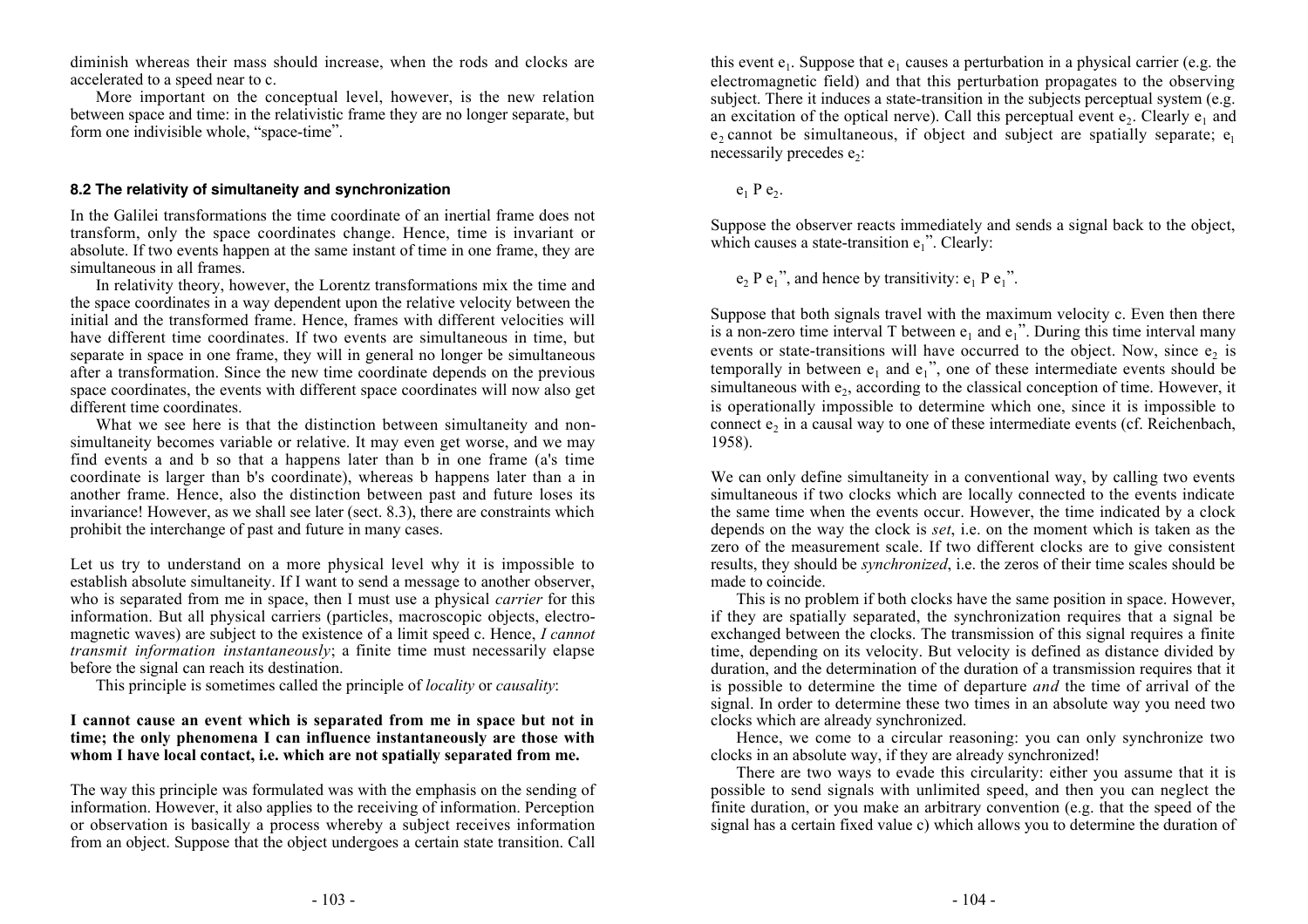the transmission. The first approach is implicit in the classical frame. The second approach is used in Einstein's theory of special relativity.

It should be remarked that the standard synchronization used in special relativity, which is such that the velocity of light is the same in all directions of movement is not physically necessary. Einstein's definition is maybe the one which leads to the simplest model, but it is not the only possible one (cf. Reichenbach, 1958; Sjödin, 1979). A property of the Einsteinian synchronization is that reference frames which are in relative motion, will attribute simultaneity to different pairs of events. This, however, should not be taken as a proof of the relativity of simultaneity, as is often done. It is always possible to define a (non-standard) synchronization such that the simultaneity in a reference frame K would be the same as that in another frame K' which is in motionrelative to K. The relativity of simultaneity is not a consequence of the relativity of (inertial) motion, but of the existence of a finite limiting speed for causal propagation (cf. Reichenbach, 1958, p. 146).

A second remark we could make, is that the impossibility to establish the absolute time at which a distant event occurred, is similar to the impossibility to establish the microstate of a quantum system (cf. section 7.5). In both cases we have an observer and an object, which are spatially separated, but which exchange information. Both quantum mechanics and relativity theory can be interpreted as theories which represent restrictions upon the exchange of information. Hence, what both theories have added to the framework of classical physics, has not to do with the material or energetic properties of physical processes, but with their informational properties. It is the inclusion of these informational principles which leads to the direct connection between physical and cognitive problem domains.

In the relativistic case the constraint on information transfer is that itsvelocity is limited. This entails a limitation on the possibility of distinguishing between simultaneous and non-simultaneous events. In the quantum case, the limitation is on the type of information which can be transferred through a specific coupling between object and observation apparatus. This also entails a limitation on the possibility of making distinctions, which is represented by the non-trivial orthogonality relation. As we will show later (section 8.4), both restrictions can be seen as consequences of a general principle of the impossibility of circular information transfer, leading to the impossibility of perfect self-determination.

In order to see the analogy with the quantum problem of impossible selfknowledge (section 7.5.) we could imagine the following situation: if I want to observe myself, I need a mirror, which is spatially separated from my body. However, the light which is reflected in the mirror needs a finite time to travel from my body to the reflecting surface and back to my eyes. During this time interval my physical appearance will have changed, however slightly. Hence, the image I see can never be a completely faithful representation of the actual state of my body.

We have seen that the existence of an invariant limiting speed c entails the relativity of simultaneity. However, this relativity implies the relativity of synchronization and hence of the determination of velocities. Then how can we speak about an invariant velocity, if there is no absolute way to measure velocities? If we say that the velocity of light is invariant then we really mean that the velocity is independent of the velocity of the sender or the receiver of the light signal.

This is typical for "*wave-like*" signals, in contrast to "particle-like" or "ballistic" signals. If I perturb a certain medium, e.g. water or air, then this perturbation propagates away from me with a velocity determined by the properties of the medium (e.g. its density). There is no way I can accelerate or decelerate this propagation by "pulling" or "pushing" on the perturbation.

On the other hand If I shoot a bullet out of a rifle, the velocity of this bullet with respect to the air will be greater if I am moving in the same direction, i.e. if I am "pushing" the rifle, and smaller if I am moving backwards. This type of propagation is called *ballistic*.

There is, however, one difference between light waves and waves in material media (e.g. sound): the relative velocity of the sound wave will depend on the relative velocity of the medium with respect to the observer. This does not seem to be the case for light signals. The Michelson-Morley experiment has shown that the velocity of light is independent of the relative velocity of the observer with respect to its supposed medium, the "ether". This led Einstein to reject the existence of such an absolute and pervasive medium.

We still must answer the question how the velocity determination can be made independent of the synchronization. The synchronization problem arises because we use two spatially separated clocks. This can be avoided by using a mirror which reflects the light back to its source, so that both the time of arrival  $t<sub>2</sub>$  and the time of departure  $t_1$  can be measured by the same clock. The velocity v could then be put equal to the double of the distance l between source and mirror, divided by the time interval between departure and arrival:

 $v = 2l / (t_2 - t_1)$ 

Remark, however, that we assume here that the velocity of the signal is the same for both directions: from source to mirror, and from mirror to source. This corresponds to the standard synchronization used in relativity theory: according to this assumption, when the signal arrives at the mirror a clock situated there should be set to a time:

 $t_m = (t_2 + t_1) / 2$ 

With this synchronization the two *one-way velocities*  $v_1$  (from the source to the mirror) and v<sub>r</sub> (from the mirror back to the source) are equal to the average *twoway velocity* v: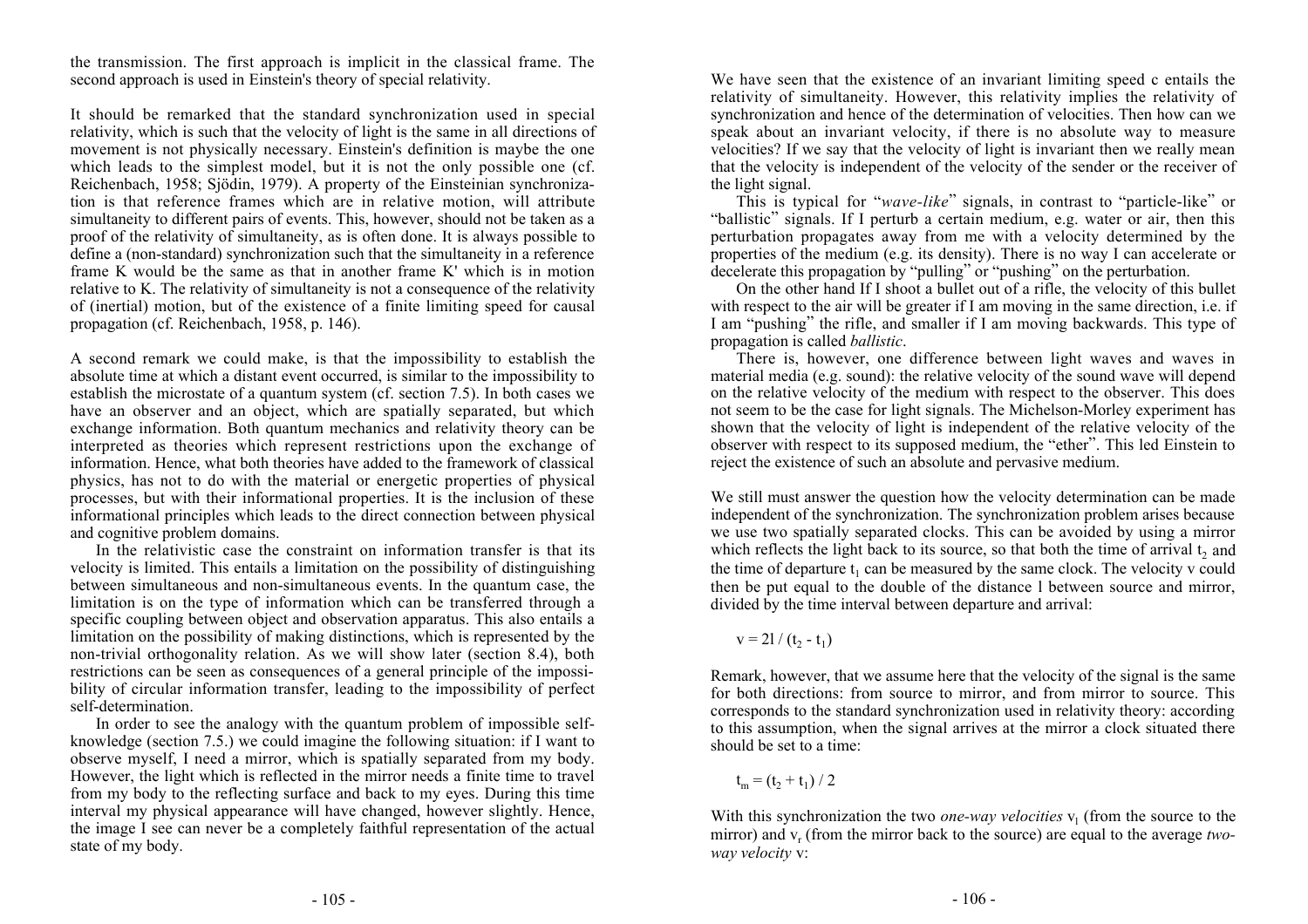$$
v_1 = 1 / (t_m - t_1) = v_r = 1 / (t_2 - t_m) = v
$$

For different synchronizations (where a different value is given to  $t_m$ )  $v_1$  and  $v_r$ will not be equal.

In general, the only thing we can absolutely determine is that the "average" velocity v for both directions has an invariant value  $v = c$ , which is independent of the orientation of the set-up and of the relative velocity of the mirror with respect to the source.

Suppose now that it would be possible to send signals with an average, two-way velocity larger than c. Such faster-than-light signals are usually called *tachyons*. We could then synchronize two clocks, one at the source of the signal, and one at a reflecting mirror, in such a way that the velocity of the tachyon would be the same in both directions. This synchronization will in general be different from the standard synchronization for which the velocity of light is the same in both directions.

It can be shown that for one particular reference frame, both synchronizations will coincide. The proof can be found in (Sjödin and Heylighen, 1985), for the case where the tachyons have no maximum limiting speed.

The existence of such a preferred frame would, however, be in contradiction with the principle of relativity, which entails that it is impossible to distinguish two inertial frames by doing experiments in them. Since both the invariance of the speed of light, and the relativity principle seem to be experimentally wellvalidated, this argument can be used to exclude the existence of tachyonic signals.

#### **8.3 The invariance of the causal structure of space-time**

This leaves us with two kinds of signals:

1) signals with an invariant velocity of c;

2) signals with a relative or variable velocity which is less than c.

The existence of these two types of causal propagation can be used to structure the set M of all possible events. In relativity theory an *event* is supposed to be a change which is instantaneous, and of atomic dimensions. A typical example is the scattering of two elementary particles. Such events can be represented by a point in space, denoting its position, and a point in time, denoting the instant it occurred.

However, because of the relativity of simultaneity, it becomes impossible to attribute the same point in time to two events, at a different point in space. Equivalently, there is no absolute way to attribute the same point in space to events happening at different points in time, because different observers would in general attribute different positions to the second event, even if they had attributed the same position to the first event. This makes it meaningless to attribute independent spatial and temporal positions to events; the only thing which can be determined in an invariant way is a combined "*spatio-temporal*" set of events.

In order to structure such a set we need a number of invariant relationsbetween events. These are provided by the different possibilities of exchanging information, such that the departure of a signal corresponds to an event a, and its arrival to an event b:

If the signal is of the light-like type, the relation between a and b is called "*horismotic precedence*" (HP).

If the signal is of the ballistic-type, the relation is called "*chronological precedence*" (CP).

The union of both relations: "it is possible to send a signal (light-like or ballistic) from a to b" is called "*causal precedence*", or "precedence" for short (P).

The basic structures of space-time, as represented in relativity theory (special and general), can be derived from the set of events provided with these three relations (Zeeman, 1964; Kronheimer and Penrose, 1967; Woodhouse, 1973).

The precedence relation can be interpreted as the fundamental temporal order:

a P b signifies that "a is able to cause b ", or that "b happens after a".

Remark that this relation is a *partial order*; it is not complete, or linear, like the classical temporal order (section 4.6). This means that for two arbitrary events a and b, we cannot establish in an absolute way that either a  $P$  b, or  $\overrightarrow{b}$   $\overrightarrow{P}$  a (or a simultaneous to b).

In this sense, the innovation of the representation structure brought by relativity theory can be reduced to the one structural feature, that the classical relation of precedence loses its completeness. This is analogous to the way we analyzed the quantum mechanical revolution in representation. Here the innovation can be reduced to the fact that the orthogonality relation between states loses its completeness. Whereas the relations of precedence and orthogonality had a trivial structure in the classical frame, in relativity theory, respectively quantum theory, these relations play an essential role in the determination of the representation structure. In quantum mechanics the orthogonality relation determines the Hilbert space structure. In relativity theory the precedence relation(s) determine the structure of space-time.

The difference between causal precedence and chronological precedence lies in the existence of signals with an invariant velocity c. The chronological precedence can only be established between events a and b if it is possible to send a massive object (e.g. a clock) from a to b. This clock can then measure the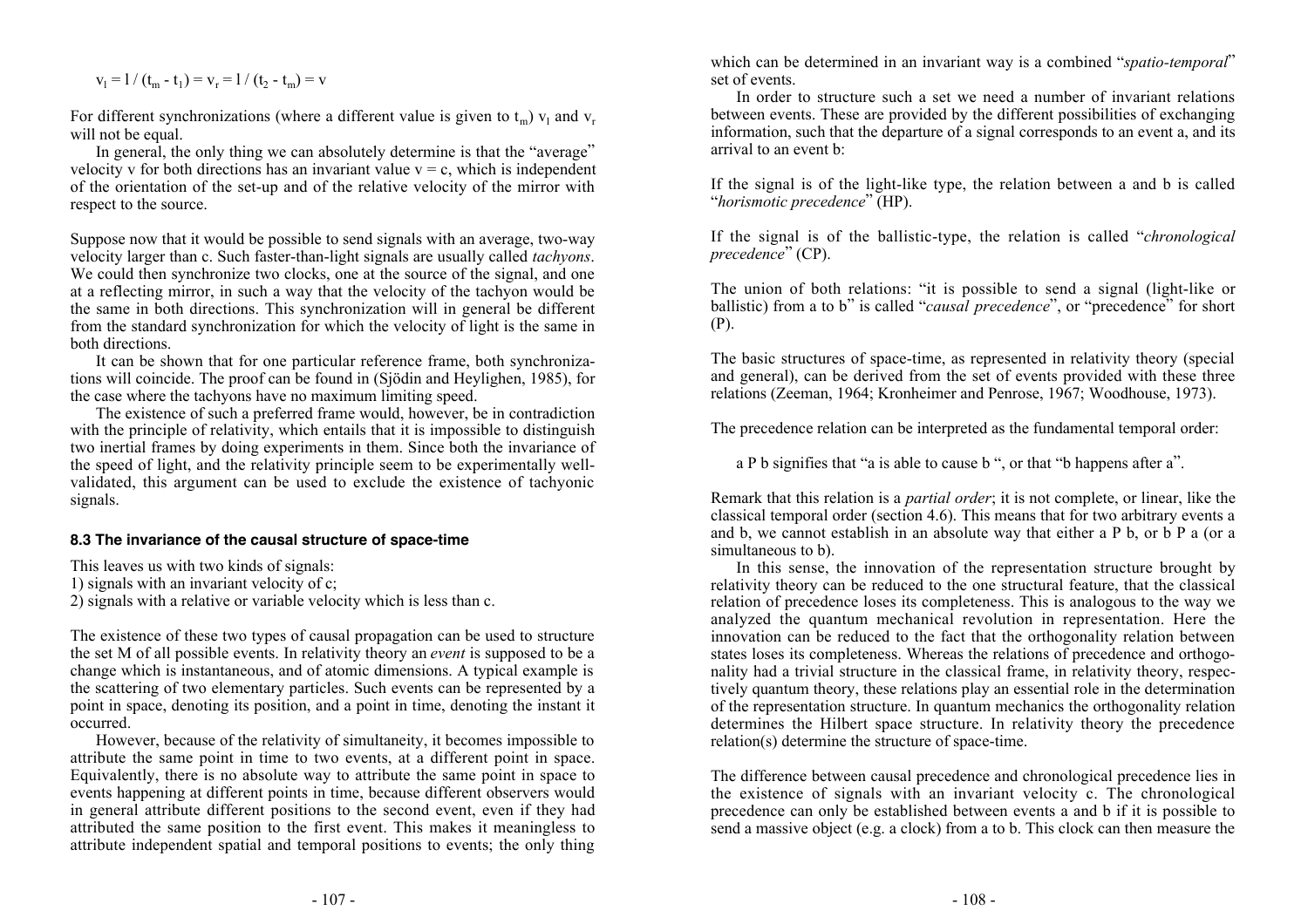time elapsed between a and b, and hence establish a "chronological" interval between them.

This is not possible for events a and d, connected by a horismotic relation. Here the only possibility for a to influence d, is by using light-like, i.e. massless, signals. For these signals no duration or temporal interval can be determined.

This can be shown with the help of the Lorentz transformations, which state that for an object which is accelerated until its velocity comes close to c durations are stretched out, until time itself almost stops. In the limit where the velocity is c, this means that all clocks have stopped, and that all time intervals have become infinite.

A more physically intuitive argument for this effect is the following: the ultimate way to measure time intervals is by letting a light signal travel back and forth between parallel mirrors which remain at an equal distance (this corresponds to a simplified version of the geodesic clock used by Misner, Thorne and Wheeler, 1974, p. 397). The time between the departure of the light signal at one of the mirrors, and its subsequent arrival after being reflected by the other mirror, is constant, and can be taken as a unit of time duration.

Suppose now that the mirrors are moving in a direction parallel to themselves. Classically, the speed of the reflected light signals should now be equal to the vector sum of their speed when the mirrors are at rest and the speed of the mirrors, hence in absolute value:  $\sqrt{2}$  c.

 Relativistically, however, the speed of light is invariant, hence equal to c. But since the mirror itself is moving with a speed equal to c, the light signal will not be able to catch up with it, hence it will take an infinite time for the signal to travel from one mirror to the other and back. If the mirrors are moving with a speed somewhat less than c, the light signal will be able to catch up, but it will need more "time" to execute the travel. This explains why this "light-clock" will "tick" slower according as its speed increases, until it stops ticking entirely when its speed reaches c (this last situation can never be attained by an actual, massive clock).

Hence, P establishes a general ordering between events representing the possibility of information transfer, whereas CP establishes an ordering representing the possibility of information transfer whose duration can be established by means of a clock travelling with the signal. The relation HP represents a borderline case of information transfer with the speed of light, and does not establish an order, since the relation is not transitive.

Indeed, if a can be connected to b by a (direct) light signal, and b can be connected to d by a direct light signal, this does not imply that no slower-thanlight signal can be used to connect a to d. Consider for example the parallel mirror situation. Call the departure of light at one mirror a. Call its arrival at the other mirror b. Call its arrival back, after reflection, at the first mirror d. Clearly a HP b and b HP d. However a and d correspond to the same spatial position on the mirror, and are only separated by a time interval equal to the period of the clock: hence a CP d, and not a HP d.

On the other hand it is possible to consider  $P = CP H P$ , as a transitive closure of HP. Indeed every two events a CP d, separated by a "time-like" interval, can be connected by a series of light signals (e.g. the signals bouncing back and forth in a light clock travelling from a to b).

For a given event a, it is possible to distinguish five sets, which partition the set M of all events:

1) I+(a) = { $x \in M$ : a CP  $x$ }

This is the chronological future of a, which corresponds to the inside of its future light cone through a.

2)  $C^+(a) = \{x \in M: a HP x\}$ 

This is the horismotic future of a, corresponding to the boundary of its future light cone.

3) S (a) =  $\{x \in M: NOT$  (a P x OR x P a)}

This is the set of events whose time cannot be compared with the time of a: they come neither before, nor after a. They are separated from a by a "space-like" interval, and correspond to the outside of its light-cone.

4) I-(a) =  $\{x \in M: x \text{ CP } a\}$ 

This is the chronological past of a, constructed from  $I^+(a)$  by inverting the order of the relation.

5) C-(a) = { $x \in M$ :  $x$  HP a }

This is the horismotic past of a.

The relation CP defines a topology on the set M of events: the Alexandrov topology, which is generated by:

 $\{I^+(y): y \in M\} \cup \{I(y): y \in M\}$ 

(Kronheimer and Penrose, 1967). This is the topology for which a subset of M is open if it is a union of open intervals I (a, b):

 $\forall$  a,  $b \in M$  such that a CP b: I (a,b) = { $x \in M$ : a CP x, x CP b}

Such a topology on space-time can be extended to a topology on spatial (threedimensional) sections of the four-dimensional event set:  $S \in M$  is a space-like subset of M *iff*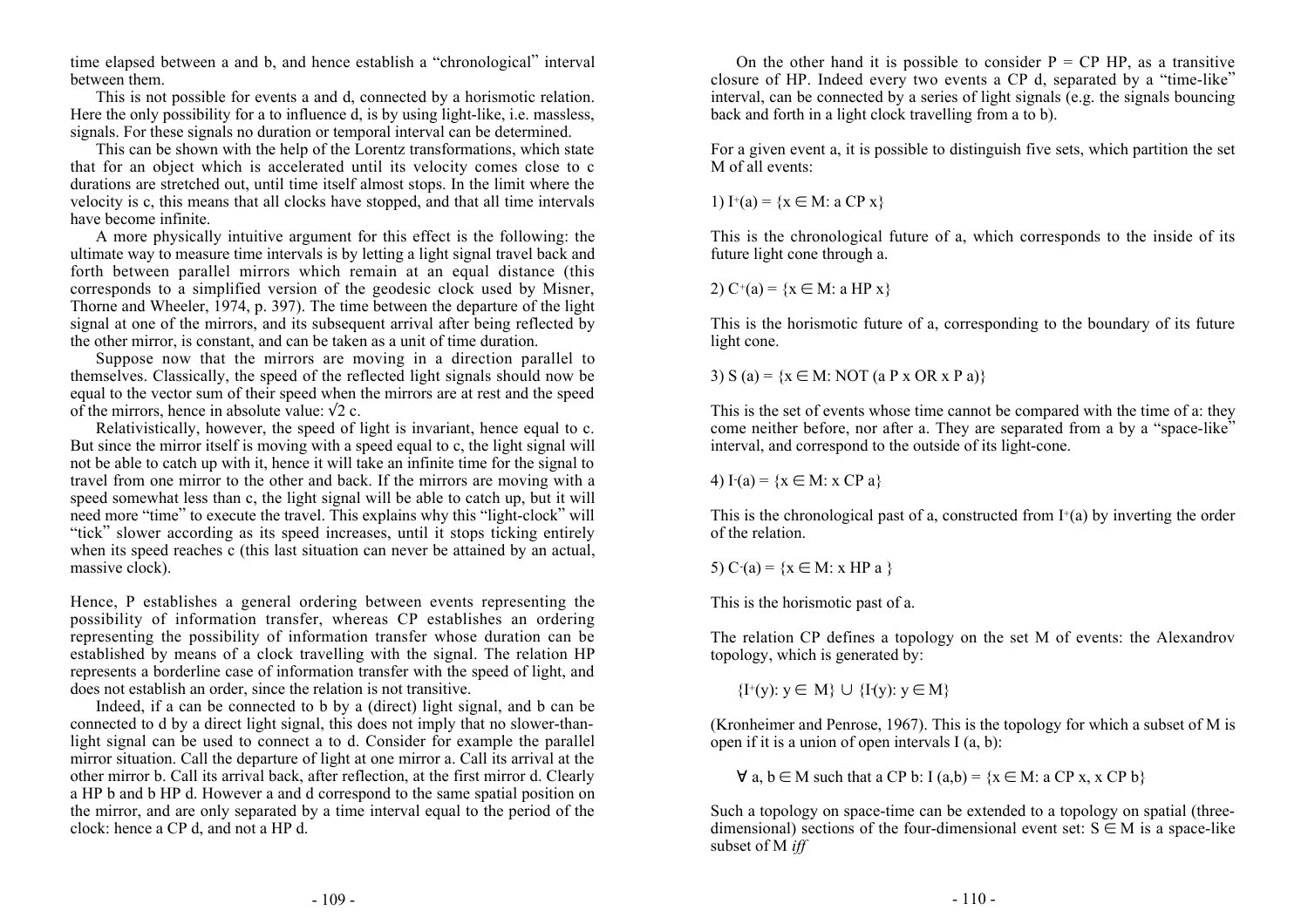# $\forall$  x,  $y \in S$ : NOT  $((x P y) \text{ OR } (y P x))$ .

This allows us to construct topologies on (state)spaces, whereas in the classical frame the topology is a priori given (cf. section 4.6). Remark that with this topology causal processes are automatically continues, so that it is not necessary to introduce a requirement of continuity (section 4.6).

However, the CP relation is not yet sufficient to construct an unambiguous metric. It can be shown that in general relativity the precedence relation determines 9 out of 10 components of the metric tensor for space-time. This corresponds in special relativity to the fact that the precedence relation determines the Lorentz group (Zeeman, 1964).

If we want to measure distances or durations in an invariant way, however, we still need to assume the existence of rigid rods, determining invariant distances. Once such a distance is determined, it can be used to construct a light clock, and hence it allows us to measure durations.

One way to dispense with rigid rods is provided by the Marzke-Wheeler construction (Misner, Thorne and Wheeler, 1974, p. 397), where a unit of distance or duration is constructed from the paths of freely falling particles (corresponding to the CP relation). The construction, however, is technically rather complex, so that its physical meaning remains obscure. This invariant measurement unit can then be used to establish a metric on space-time. This provides us with invariant metrical relations between events. Invariant means here that the result of the spatio-temporal distance measurement is independent of the specific way of comparison of the distance to be measured with the distance taken as a measuring unit.

We will not go further into the mathematical details of this construction. It suffices here to show that the possible paths of particle-like and light-like signals, which form the causal structure of the event set, are in principle sufficient to reconstruct the basic geometry of space-time, as represented in special and general relativity theory.

Until now, we have only discussed the mathematical properties of the causal relations. We must now also examine their physical and cognitive signification. This will be illustrated by considering the so-called paradoxes which arise if one of the rules defining causal processes is transgressed.

## **8.4 From local to global causal connections**

Although the word "causality" is very often used in relativity theory, mainly to denote the light-cone structure of space-time determined by the P relation, it is never really defined. We know that "causal processes" do not leave the lightcone, but we do not know why. And what must we think of processes which do leave the light-cone, i.e. which travel faster than light? Can they be causal? A serious discussion of this problem is given by Reichenbach (1958).

He considers an example of a process moving faster than light: imagine a searchlight which projects an illuminated spot on a far-away surface (e.g. a cloud). If the searchlight rotates quickly enough, the velocity of the spot will be larger than c. Clearly this movement does not transfer material substances: nothing has been transported from one illuminated part A of the cloud to the next part B, which is illuminated an instant later. The fundamental reason, however, why the spot is able to travel faster than light, is because it does not carry information, hence does not correspond to a causal process. Indeed, someone sitting at A would be unable to manipulate or to "modulate" the beam in such a way that it could transfer a message to someone sitting at B.

In order to explain this in more detail, we must go back to our definition of causality or information transfer in terms of the conservation of distinctions (sections 5.2 and 6.3). This definition is different from Reichenbach's definition (1958), although its application in the present context gives a similar result (for a general overview of different causality concepts, see Apostel, 1975).

Consider two distinctions, one corresponding to the "cause", and the other one to the "effect" of a process. A distinction is characterized by a *marked or indicated state a*, which will be called an *indication,* (cf. Spencer-Brown, 1969), and by the negation or complement of this state a'. Hence, any distinction can be represented by a couple (a, a') of a marked and an unmarked state, or equivalently of a proposition and its negation. (Remark that if we call *<sup>a</sup>* a state, then we mean "state" in the sense of a representational pattern of activation (section 2.5); on the other hand, in the classical frame, the word "state" is reserved for activation patterns which carry maximum information, i.e. which correspond to atomic propositions (section 4.5); in this last sense a is in general not a state but a proposition.)

We must now define the causality of sets of state transitions constrained by dynamical laws, i.e. of processes.

**Definition**: a process is *locally causal* if it leads from a to b, and from a' to b', i.e. if it conserves the distinction:

$$
(a, a') \rightarrow (b, b') \tag{*}
$$

In other words, all state transitions leading from a to b', or from a' to b are forbidden.

An example of a dynamical constraint, which selects causal processes, is energy conservation. In this case, we have:

 $a = b =$  "the energy of the system is  $E_0$ ", and  $a' = b' =$ "the energy is different from  $E_0$ ".

A more intuitive example is the following: If I support a stone by keeping it in my hand (a), then it will not fall down to the ground (b). On the other hand, if I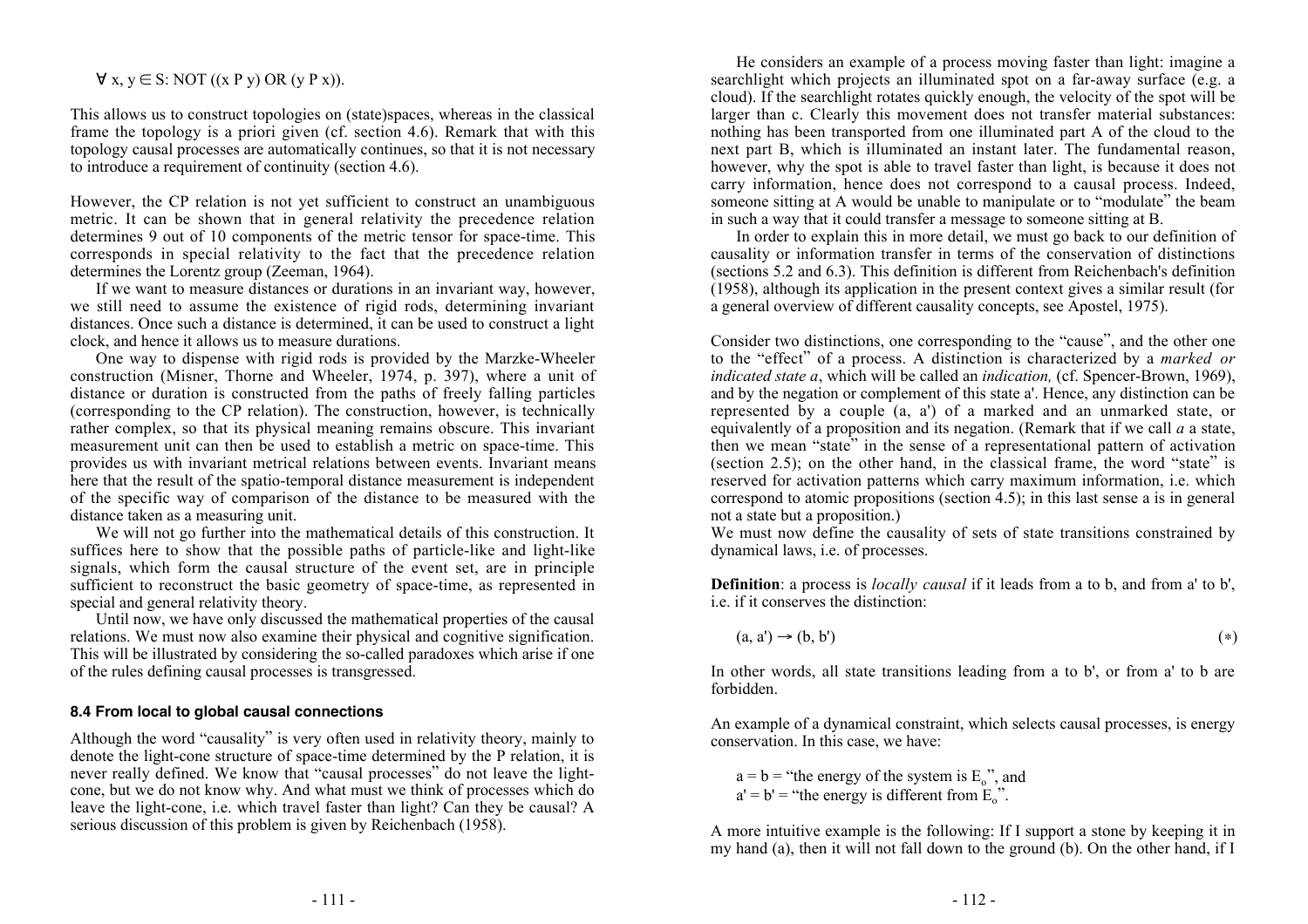loosen my grip so that the stone is no longer supported (a'), then it will fall down and reach the ground (b').

This definition clearly corresponds to the definition we gave earlier (section 5.2): "equal causes (i.e. situations belonging to the same class a) have equal effects (i.e. situations belonging to the same class b)", "different causes (i.e. situations belonging to a, respectively a') have different effects (i.e. situations belonging to b, respectively b')".

It also corresponds to the possibility of information transmission: if I want to send a signal to someone else, who is spatially separated from me, then I need a physical medium or carrier with at least two states (in the simplest case, the two states correspond to respectively the presence and the absence of the signal). I can prepare the medium in one of both states e.g. a, (i.e. I create an "indication", I mark one of the two states). Through some dynamical mechanism this state will then evolve or propagate until it reaches the other observer to whom the message is addressed. This observer will detect a new state b. In order to understand the meaning of this signal, he must be able to do three operations:

1) to distinguish the state b from its complement b',

2) to deduce from the causal relation  $(*)$  between the prepared and the detected signal that the original signal I prepared was a,

3) to interpret a, i.e. to determine the extension or meaning of the signal, which is fixed by the language or communication code we have agreed upon to use (this third stage can be seen as repetition of stages 1 and 2, with a now in the role of the signal to be interpreted).

This scheme can be seen as an elementary model of *communication* or *information processing*. It can be used to analyze information transmission as well between two spatially separated subjects, who are communicating, as between a subject and an object he perceives. In the latter case the causal relation and the code correspond to the internal representation of the subject. In both cases we see that an indication, which presupposes a distinction, can really be considered as a "*unit of meaning*" (or "semantic element").

For example, suppose that the purpose of our communication is to synchronize our clocks. The code we have agreed upon is very simple: if my clock indicates 0:00 hours, I will send a light signal towards my correspondent, so that he can adjust his clock to the same time when it arrives. In this case the medium used is the electromagnetic field. The distinction used for communication is that between the state "there is a photon travelling towards the receiver" and the state "there is no photon travelling towards the receiver". The photon itself may undergo a state transition: for example, its frequency may diminish by gravitational red shift. The distinction between photon and no photon, however, remains invariant, so that the received message is unambiguous.

Suppose now that light propagation would not be a causal process. For example, suppose that a photon could disappear, or be created out of nothing. In that case, the message would become ambiguous; it would no longer carry any reliable information. Indeed if the addressee did receive a photon, he would not be able to determine whether it was sent by me, or had appeared spontaneously. If he did not receive a photon, he would be unable to infer whether I did not send a signal, or my signal had disappeared. In both cases, it would be impossible to synchronize our clocks.

This example already illustrates how the determination of space-time frames requires the use of information- or distinction-conserving processes. However, it is possible to go a step further and to show how the structure of space-time can be *derived* from the properties of such processes. In order to do this it suffices to show how the two basic precedence relations (HP and CP) arise naturally out of the properties of information transmitting processes (cf. section 8.3).

The basic characteristic of a precedence relation is its antisymmetry. However, our definition of causal processes is symmetric: the exchange of cause (a) and effect (b), does not alter the relation. This reversibility is a general characteristic of conservation principles (cf. section 5.2). However, it only makes sense for *potential* processes: if a distinction is conserved during a process leading from an event e<sub>1</sub>, characterized by a proposition a, to an event  $e_2$ , characterized by a proposition b, then it would also be conserved if  $e_1$  was characterized by b, and  $e_2$  by a. In general, however, the actual event  $e_1$  will correspond to a certain state indicated by a, but not by b.

So, we will suppose that actual causal relations between events are generally asymmetric. However, this does not yet exclude the possibility of symmetrical causal connections. Indeed suppose that a signal is sent from  $_{e_1}$  to  $e_2$ , and is sent back from  $e_2$  to  $e_1$ . Suppose that each of the two transmissions is causal, i.e. conserves distinctions. Suppose  $e_1$  is determined by a state a. Distinction conservation then implies that  $e_2$  is in a state b, such that:

 $e_1$  (a, a')  $\rightarrow e_2$  (b, b').

We can use the same reasoning for the reflected signal, and find a correspondence:

 $e_2$  (b, b')  $\rightarrow e_1$  (c, c').

Hence, there are two possible causal chains: (1) a produces b, and b produces c; (2) a' produces b', and b' produces c'. Suppose  $e_1$  is in a state a, so that process (1) is actual. If a is atomic, we have either  $a < c$ , or  $a < c'$  (section 4.5).

In the first case, the logical relation of implication  $(\le)$  is in correspondence with the causal connection  $(\rightarrow)$ , exemplified by process 1). Hence, the causal connection has not added anything new to the logical-informational structure of the Boolean algebra representing  $e_1$ , it has simply confirmed what we already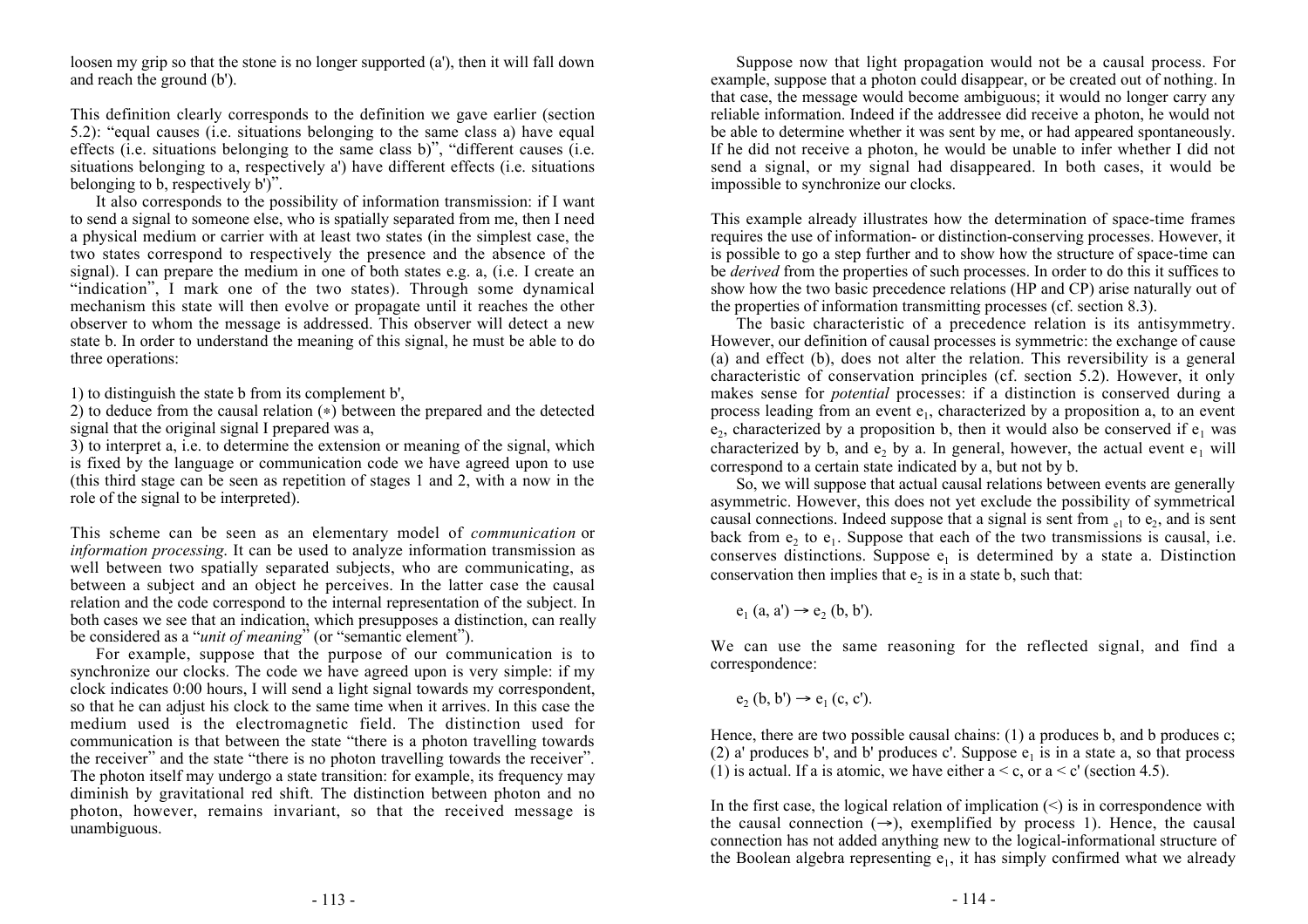knew without taking into account the state of the second event  $e_2$ . In this sense there was *no information transferred* from  $e_2$  to  $e_1$ , no new selection was carried out, everything has remained as it was.

In the second case, the causal connection leads from c' via b, to c. This time, something seems to have changed: after the causal interaction the state of  $e_1$  can no longer be a, since a implies the negation of the new proposition c resulting from process 1). However, the event  $e_1$  is by definition elementary or indivisible in space or time, so that it can have only one actual atomic state. By the law of contradiction, this state cannot imply both c and NOT c. Hence, we come to a *paradox*.

This paradox is equivalent to the traditional causal paradoxes associated with the existence of a "*time machine*", i.e. a device which allows us to influence the past. Suppose that I construct a time machine, and that I use it to go back to the time before my father had met my mother. Suppose that I kill my father. In that case my father will never be able to meet my mother, and hence will be unable to engender me. However, this implies that I shall not be born, and hence that I shall not construct a time machine. We have here the same circular causality as in the reasoning above: the construction of a time machine (c') leads to the killing of my father (b), which leads to the time machine not being constructed (c). This is truly paradoxical.

However, if we remain on the more formal level of distinctions, the contradiction can be eliminated. Indeed if we find that c implies c', and, by applying the causal relation a second time, that c' implies c, we can only conclude that c and c' are equivalent, i.e. indistinguishable. Hence, the distinction between c and c' is logically and physically meaningless, and it should be eliminated from the representation. The conclusion is that the global process which leads from  $e_1$  to  $e_2$  and back to  $e_1$  is not causal, since it does not conserve any real distinction.

The reasoning we made is not only applicable to "causal" paradoxes, but also to "logical" paradoxes. An example of this latter type is the sentence: "the present sentence is false". Suppose the sentence is true (a), then we must believe what it says and conclude that it is false (a'). But if it is false, then we should not believe what it says, and conclude that it is true (a). Hence, we get the same circular structure:

 $a \rightarrow a' \rightarrow a \rightarrow \dots$ 

From the present point of view, which sees representations as based on more or less invariant distinctions, the paradoxical sentence is neither true nor false, since it is impossible to distinguish between both cases. Hence, it does not carry any information or meaning, and does not represent anything at all (except itself).

The same can be said about circular "causal" connections, such as the one mentioned above: there is no conserved distinction at the global level (although the process appears to conserve distinctions on the local level, where only the

one-way connections between  $e_1$  and  $e_2$  are considered), and hence there is no information transferred.

We may conclude that both cases,  $a < c$  and  $a < c'$ , lead to the same result: *no information can be transferred in a circular manner, i.e. from an event to itself*.

The abstract reasoning we made to prove this, can be illustrated with the help of a more concrete, spatial analogy. Suppose that the two sides of a distinction (a and a') are represented by the two sides of a piece of paper (e.g. a corresponds to the upper side, a' to the lower side). A causal process can now be represented by a paper ribbon, which is twisted in a certain way. The left end of the ribbon corresponds to the event  $e_1$  with its two possible states a (upper side) and a' (lower side). The right end corresponds to an event  $e_2$  with two possible states b (twisted upper side) and b' (twisted lower side). The conservation of distinctions is represented by the smooth, continuous shape of the ribbon, which is such that even when it is twisted, both sides can always be distinguished. The movement of a signal from a to b can be represented by a point which travels continuously from the left upper side (a) through the different twists to the right twisted side (b).

If we now want to represent a circular causal process, we must form a closed loop, such that the right end is attached in a continuous manner to the left end. There are two possible ways to do this:

1) between the left end and the right end, which are to be stuck together, the ribbon has been twisted an even number of times,

2) the ribbon has been twisted an uneven number of times.

In the first case, we have something isomorphic to a simple ring without twisting. In the second case we have something isomorphic to a *Moebius band*.

As is well known, a Moebius band is characterized by the fact that it has only one side: if you imagine a paint-brush moving continuously along the paper surface, then it will eventually come back to its initial position after having traveled a distance equal to the double of the length of the ribbon, and having colored the complete surface of the ribbon. It is clearly impossible to make a global distinction between the upper (or outer) and the lower (or inner) side of the Moebius band, since the one is the direct continuation of the other one.

In the case of the simple ring, the two sides can be absolutely distinguished. This means that if a paint-brush begins to paint at one side, it will color this side completely and come back to its starting point without having touched the other side. Hence, if a signal moves around the complete ring, it simply comes back to its starting point, without anything having changed.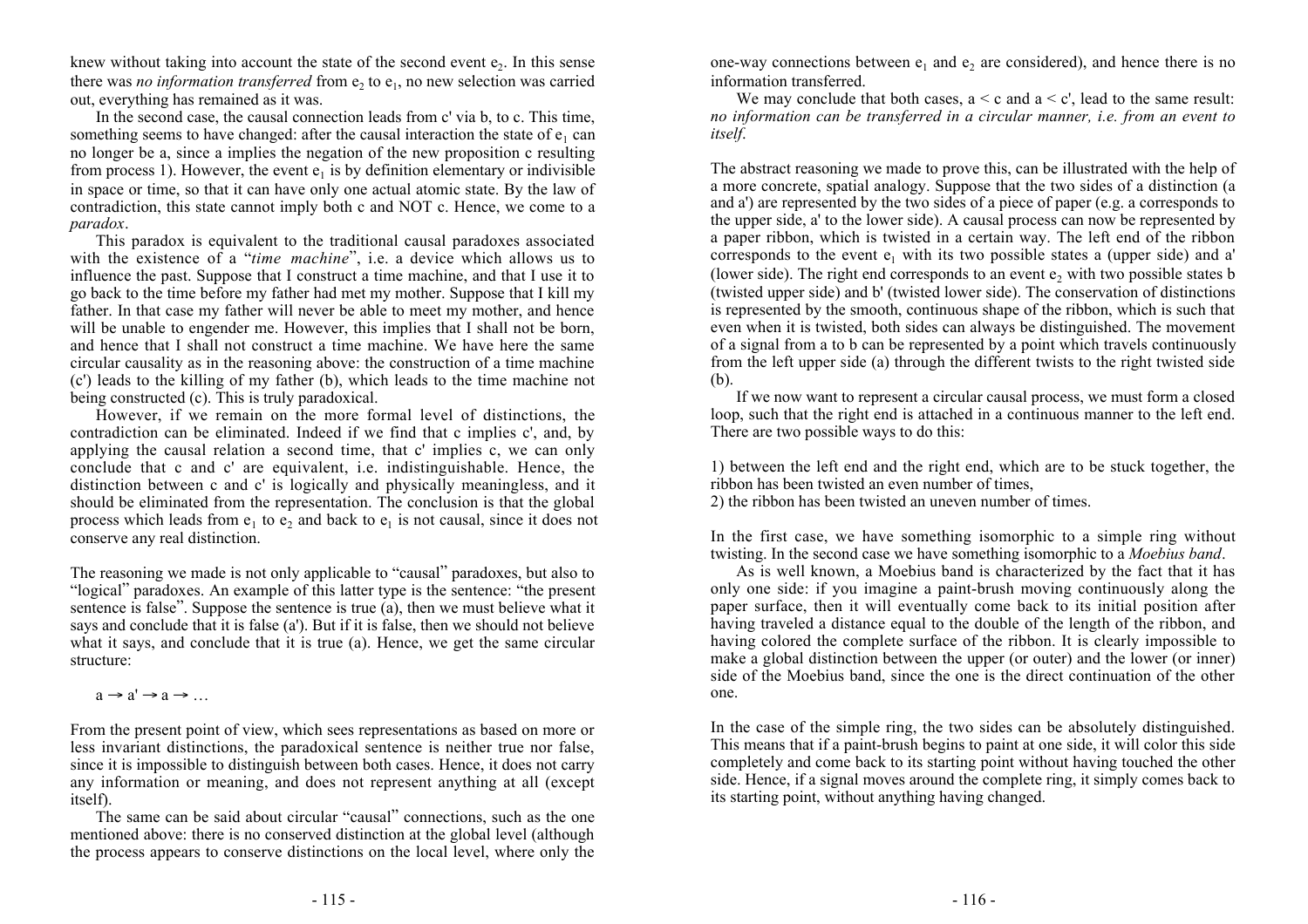## **8.5 Formal properties of global causal connections.**

This analysis shows us that there is a basic difference between relations which are *locally causal* (i.e. conserve distinctions between two directly connected events), and relations which are *globally causal* (i.e. which conserve distinctions between events connected by a *sequence or path* of locally connected events). If the connecting sequence of events is part of a loop or circle, the connection is not globally causal. Only non-circular relations admit global causality. We will now express these properties in a more formal way.

**Definition**: the relation  $C \subseteq E \times E$  is non-circular, or "*acyclic*" *iff* for any sequence or "path" of events:

 ${e_i \in E: i = 1, ..., n \text{ such that } e_j \subset e_{j+1} \ (j = 1, ..., n-1)}$ 

you have that  $e_n C e_1$  implies  $e_h = e_k$  for all  $h, k \in \{1, ..., n\}$ 

In other words, a relation is acyclic if its (oriented) graph contains no cycles or closed paths.

We can further distinguish two types of global causal connections:

1) either the path connecting two events a and b is unique 2) or there exist at least two paths  $P_1$  and  $P_2$  connecting a to b:

 $P_1 = \{e_i \in E \ (i = 1,...n): e_1 = a, e_n = b, e_j \ C \ e_{j+1} \ (j = 1,...n-1) \}$  $P_2 = \{f_i \in E \ (i = 1,...m) : f_1 = a, f_2 = b, f_j \ C \ f_{j+1} \ (j = 1,...m-1) \}$ 

such that there exists at least one  $f_i \in P_2$  with  $f_i \notin P_1$ , or at least one  $e_j \in P_1$  with  $e_i \notin P_2$ .

In other words,  $P_1$  and  $P_2$  pass through different events in their path from a to b.

In the first case we will say that a and b are *horismotically connected*, in the second case their connection will be called *chronological*. It can now be shown that these two types of connection are formally equivalent to respectively the horismotic and chronological relations introduced in section 8.3.

**Definition**:  $\forall$  x,  $y \in M$ : x *HP* y *iff* there is a unique causal path P from x to y.

**Definition**: according to Kronheimer and Penrose (1967), the two requirements for a relation HP to be *horismotic* are:

whenever  $e_i$ :  $i = 1,...n$  is a finite sequence such that  $e_i$  HP  $e_{i+1}$  for each i (except n), and h, k are integers satisfying  $1 \le h \le k \le n$ , then:

(1) e<sub>n</sub> HP e<sub>1</sub> implies  $e_k = e_k$ 

(2)  $e_1$  HP  $e_n$  implies  $e_h$  HP  $e_k$ 

**Theorem**: *HP* is a horismotic relation.

**Proof**: (1) Requirement (1) is equivalent to the requirement that the relation be acyclic. Suppose that P would be part of a cycle, then there would be another path P' connecting b to a such that the concatenation of P and P':  $P' * P$  would form a closed path, leading from x, via y, back to x. However, we could then construct a new path from x to y by concatenating the closed path again with P:  $P * P' * P$ . Hence, the path connecting a to b would not be unique, in contradiction to our assumption.

(2) Suppose that  $_{el}$  *HP*  $e_n$ , i.e. there is a unique path  $P_{1,n}$  from  $e_1$  to  $e_n$ . We know that  $e_i$  R  $e_{i+1}$ , i.e. the path  $P_{i,i+1}$  between  $e_i$  and  $e_{i+1}$  is unique. The concatenation:

 $P_{n-1,n} * P_{n-2,n-1} * ... * P_{1,2}$ 

defines a path from  $_{e1}$  to  $e_n$ , which by assumption is unique and equal to  $P_{1n}$ . The segments of this path determine the unique paths connecting  $e_h$  to  $e_k$  (1 < h < k < n):

$$
P_{hk} = P_{k-1,k} * P_{k-2,k-1} * \ldots * P_{h,\,h+1}.
$$

Hence:  $e_h$  HP  $e_b$  $_H$  *HP*  $e_k$ 

**Definition**: x *P* y *iff* there is a causal path from x to y, which does not form part of a cycle.

**Definition**: x *CP* y *iff* there are at least two paths, which are not part of a cycle, connecting x to y.

**Property:** clearly we have:  $P = CP \cup HP$  (disjoint union)

**Definition**: the quadruple (M, P, CP, HP) where P, CP and HP are relations on M, is a "*causal space*" *iff* the following conditions are satisfied (cf. Kronheimer and Penrose, 1967): for x, y,  $z \in M$ :

 $(1)$  x P x (2) if  $x P y$  and  $y P z$  then  $x P z$  $(3)$  if x P y and y P x then  $x = y$  $(4)$  not x  $CP x$  $(5)$  if x CP y then x P y  $(6)$  if x P y and y CP z then x CP z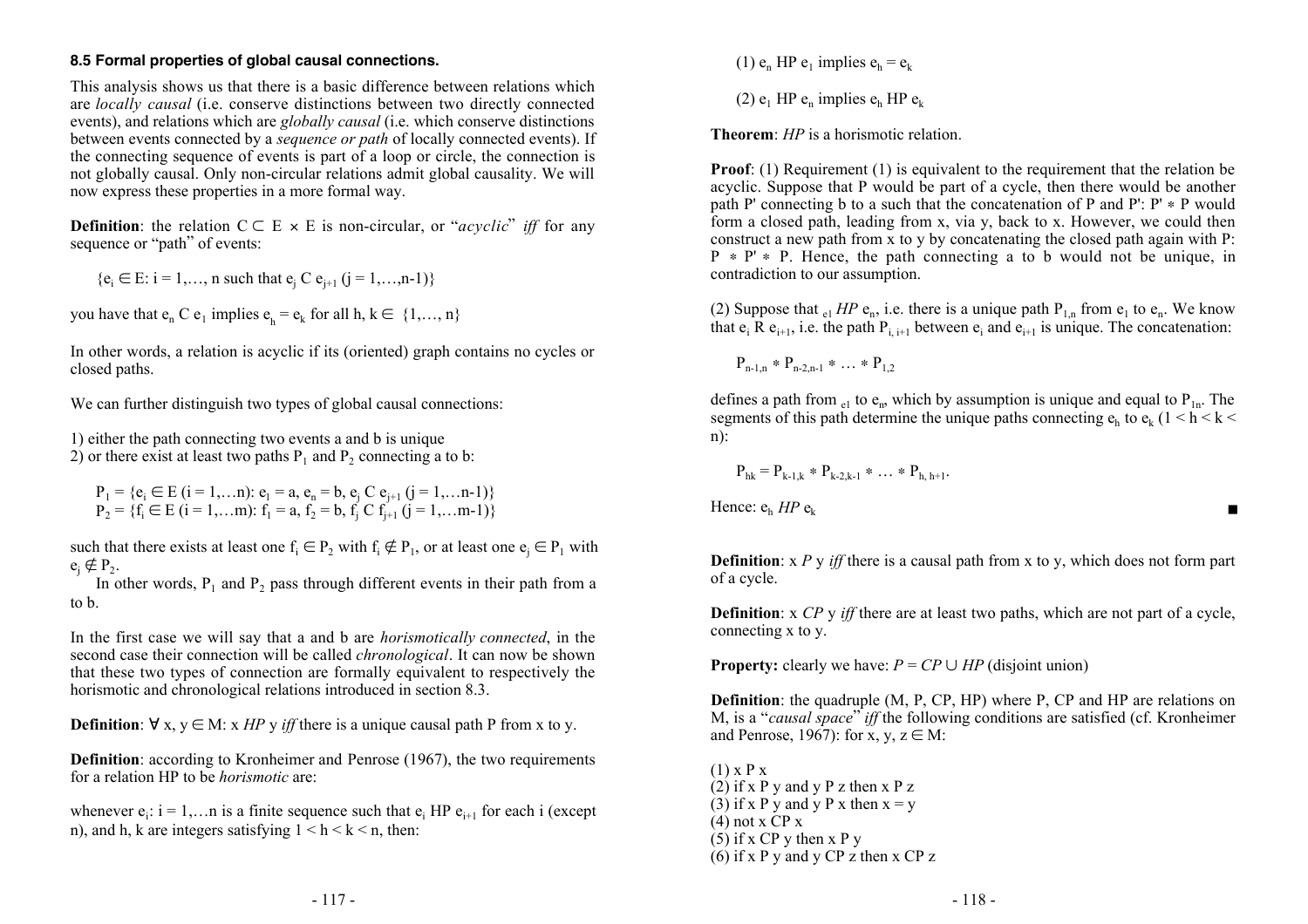if x  $CPv$  and  $vPz$  then x  $CPz$ (7) x HP y if and only if x P y and not x CP y

**Theorem**: the relations *P*, *CP* and *HP* on M as defined above, form a causal space.

## **Proof**:

(1) x is connected to x by the trivial, causal path (exemplified

by the distinction conserving relation of identity)

 $(2)$  if there is an acyclic path from x to y, and an acyclic path from y to z, then the concatenation of both paths forms an acyclic path connecting x to z.

(3) suppose  $x \neq y$ , then the condition x P y and y P x would imply that there is a non-trivial path from x, via y, back to x, and this is in contradiction with the assumption of acyclicity.

(4) if there would be two different paths connecting x to itself, then at least one of these paths should be non-trivial, and would hence correspond to a closed loop.

(5) this requirement follows directly from the fact that *CP* is included in *P*.

(6) x *P* y signifies that there is at least one path from x to y, y *CP* z signifies that there are at least two paths from y to z. By concatenation we find at least two different paths leading from x to z.

(7) this condition follows directly from the fact that *P* is a disjoint union of *CP* and *HP*.→ The Control of the Control of the Control of the Control of the Control of the Control of the Control of the

# **Conclusion**:

Suppose that you have a set M of potential events, and a locally causal relation  $C M \times M$ , defining direct causal connections between events, then this relation can be extended to include indirect causal connections, i.e. paths or sequences of direct causal connections. There are four different types of possible indirect connections between two events x and y: suppose

 $P = e_1, \ldots, e_n$ , with  $e_1 = x, e_n = y, e_i \cdot C e_{i+1}, j = 1, \ldots n$ 

is a causal path connecting  $x$  to  $y$ , then there are two possibilities:

1) P is part of a cycle, i.e. there exists another path P' from y to x. 2) P is not part of a cycle.

Both categories can be further subdivided in two subcategories:

1.1)  $P' * P$  conserves distinctions globally, i.e. the indication transferred from x to y and back to x is not in contradiction with the initial indication determining the state of x. In this case there is no real transmission of information, but there is a *correlation* between the state of x and the state of y.

1.2) P' \* P does not conserve distinctions on a global level. In this case we would find a causal paradox, if we would interpret the transfer of distinctions literally. The only way to avoid this, is by regarding the supposedly transferred distinction as void or meaningless. Hence, this case is equivalent to the case where there are *no causal connections at all* between x and y.

2.1) The path P is unique. This also entails that all segments  ${e_h, ..., e_k : 1 \le h}$  $\{k \leq n\} \subset P$  are unique. In that case the signal travelling along P can be interpreted as a light signal, i.e. a signal with an invariant limit speed, moving in a straight line. The connection is *horismotic*.

2.2) There is at least one different path P' leading from x to y. P can be interpreted as a *chronological* connection. This was shown formally. We will now try to explain this result on a more intuitive, physical level.

The characteristic of a chronological connection is that it is always possible to have a faster connection: suppose that x corresponds to a clock A indicating a time  $t_A$ , and y to a clock B (in general spatially separated from A) indicating a time  $t_B$ . The chronological connection between x and y signifies that there is a chain of subsequent signals of which the first one departs from A at time  $t_A$ , and the last one arrives at B at time  $t_B$ .

If another, faster sequence of signals would depart from A at time  $t_A$ , this would reach B at a time  $t_B < t_B$ . The concatenation of this sequence with the causal process consisting of the movement of the clock B between  $t_B$  and  $t_B$ , would form an alternative causal path connecting x to y. Hence, the path would not be unique. On the other hand, a horismotic or light-like path connecting two events is necessarily unique.

We must further explain why horismotic signals have an invariant speed. In order to define a speed, you need to establish a duration, and this requires either a clock which travels along with the signal, or a set of two synchronized clocks, one at the arrival and one at the departure of the signal. However, the fact that the causal path of a horismotic signal is unique, implies that no clock can travel in parallel with it, since this would create an additional sequence of causally related events (e.g. the subsequent "ticks" of the clock). On the other hand, the only way to synchronize two spatially separated clocks in a more or less invariant way, is by using light signals. Hence, we need to assume an invariant speed for horismotic signals in order to determine their speed!

This is another formulation of the general principle of the *impossibility of measuring the one-way velocity of light* (Podlaha, 1980). The only thing we can measure in an invariant way is the two-way velocity, by determining the interval between the departure of a light signal and the arrival of its reflection. A reflected light signal, however, does not correspond to a horismotic connection, but to a chronological one (cf. section 8.3), since it allows a parallel causal path for the clock measuring the interval.

This clock can be assumed to be a light clock, or, more generally a geodesic clock. The reflecting light signal itself can be viewed as forming another, larger light clock moving in parallel with the first one. The invariance of the two-way speed of light then implies that if both clocks were once synchronized, they remain synchronized. In other words, both causal paths formed by the two light signals moving back and forth between reflecting mirrors, remain in phase; it is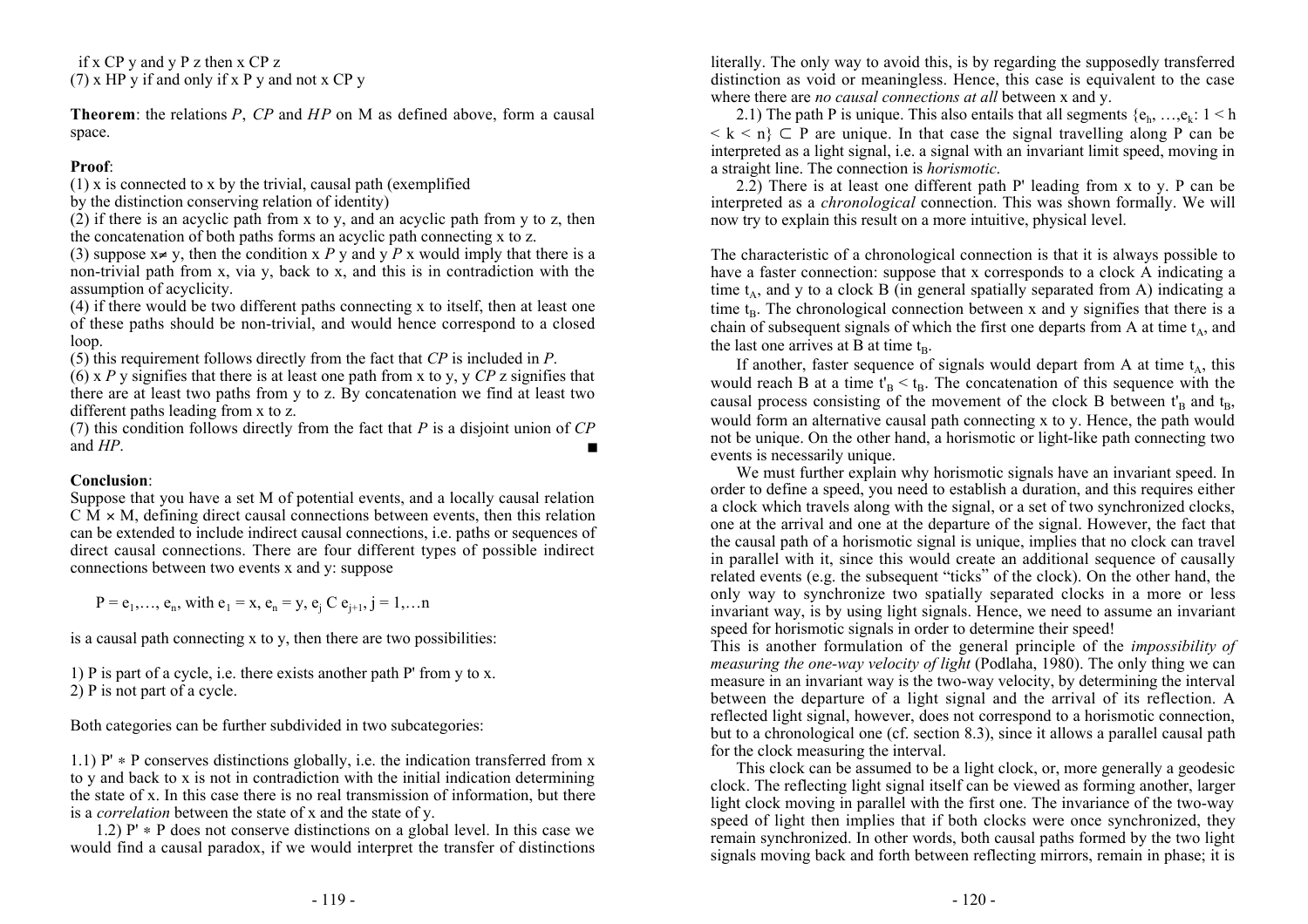not so that one clock will begin to tick faster with respect to the other one (cf. Misner, Thorne and Wheeler, 1974, p. 398).

This is an empirical fact which can as yet not be explained from the structural properties of distinction conserving processes. However, once this fact is assumed, it becomes a matter of convention to determine an invariant oneway speed for horismotic signals.

On the other hand, the topological and causal structures of space-time follow directly from our analysis of distinction conserving relations (cf. section 8.3).

The interdependence of topology or continuity and distinction conservation can be demonstrated in an even more direct way, without passing through the intermediate stage determined by the precedence relations. Indeed, continuity is defined mathematically as the conservation of topological structures. In other words, an operator is said to be continuous if it maps closed sets onto closed sets, and open sets onto open sets. But a closed set can be viewed as the union of an open set and its boundary. Hence, continuous transformations are transformations which conserve boundaries. But a boundary is just that which separates or distinguishes the inside of a spatial domain from its outside. Hence, continuity is equivalent to the conservation of spatial distinctions, and the topological structure of a state space is just a representation of certain distinctions which are conserved by all causal processes on the system.

#### **8.6 Non-locality paradoxes in quantum mechanics**

The reasoning we made to demonstrate the dependence of topology, and hence locality, on information transfer, can be used to elucidate some paradoxes where the interaction appears to be non-local. These paradoxes are typical for quantum mechanics. This should not surprise us, since the characteristic feature of quantum mechanics is that distinctions are in general not conserved. We will consider three such paradoxes: the paradox of de Broglie (de Broglie, 1959), the Aharonov-Bohm effect (Aharonov and Bohm, 1959) and the EPR paradox (Einstein, Podolsky and Rosen, 1935).

## 8.6.1 The paradox of de Broglie

The de Broglie situation is formally and conceptually the simplest and can be considered as a prototype for all apparently non-local effects in quantum theory. Consider a quantum system imprisoned in a box, so that its wave function is continuously spread out over the volume of the box. The box is then divided in two by the introduction of an impenetrable plate. The two compartments A and B are then separated by an arbitrarily large distance. Normally each compartment will contain about half of the quantum wave. Suppose we now make a measurement to test whether the system is present in box A. Suppose the result is negative.

According to the postulate of the reduction of the wave packet, the part of the wave function localized in box A will have vanished after this operation. The total probability for finding the system in one of the two boxes however,

has to remain constant. This implies that the probability of finding the system in the second box B, and hence the absolute value of the wave function in B, will become larger.

It appears as though a part of the function has been transferred instantaneously from A to B. Yet we have postulated that A and B are separated by an impenetrable barrier, and by an arbitrarily large distance. Hence, this strange jump of the wave function from A to B seems to be in direct contradiction with the principle of locality which states that every physical interaction between two spatial domains A and B must be carried by some physical medium connecting A to B, and hence cannot travel faster than the speed of light.

However, as seen from the viewpoint developed in the previous section, there is no contradiction. The locality condition is really a requirement of continuity for physical processes, which prohibits discontinuous jumps over topological boundaries. As we have shown, this requirement only applies to information transferring processes, i.e. acyclic, distinction conserving sequences of events. It is shown easily that the collapse of the wave function, from box A to box B, cannot be used to transfer information.

The basic distinctions in the de Broglie situation are those between the presence and the absence of the system in the box A (respectively B). Let us call these distinctions (a, a'), respectively (b, b'). There is clearly a correlation between both distinctions: the indication a implies the indication b' (if the system is present in A, then it must be absent in  $\overrightarrow{B}$ ), and a' implies b. So, there is a conservation of distinction:

 $(a, a') \leftrightarrow (b, b')$ 

However, the relation between both distinctions is symmetric, since b implies a', and b' implies a. The relation thus falls in the category  $1.1$ ) of cyclic, globally distinction conserving connections. Such relation, however, cannot be used to transmit signals, since it does not produce an observable (i.e. distinguishable) change.

Indeed, to transmit information from A to B we must prepare the system at A in a certain state (e.g. a') so that our correspondent, located at B, can detect the corresponding, causally connected state (e.g. b). The problem is that we cannot choose to prepare the system so that a' is necessarily actual. According to the assumption that the original box containing a homogeneously diffused wave function, has been split in two equal parts, there is a fifty percent chance to find a, respectively a'. After the separation has been carried out, we have no way to make sure that we will find the state a' when opening the box.

The only thing we can do is to observe which of both alternatives, a or a', is actual. If we find that a' is actual, then we know that our correspondent at B will find b. However, our correspondent does not know what he will find. Whether we have observed the system at A, and hence reduced the wave packet, or not, for him the probability of finding b, respectively b', remains fifty percent.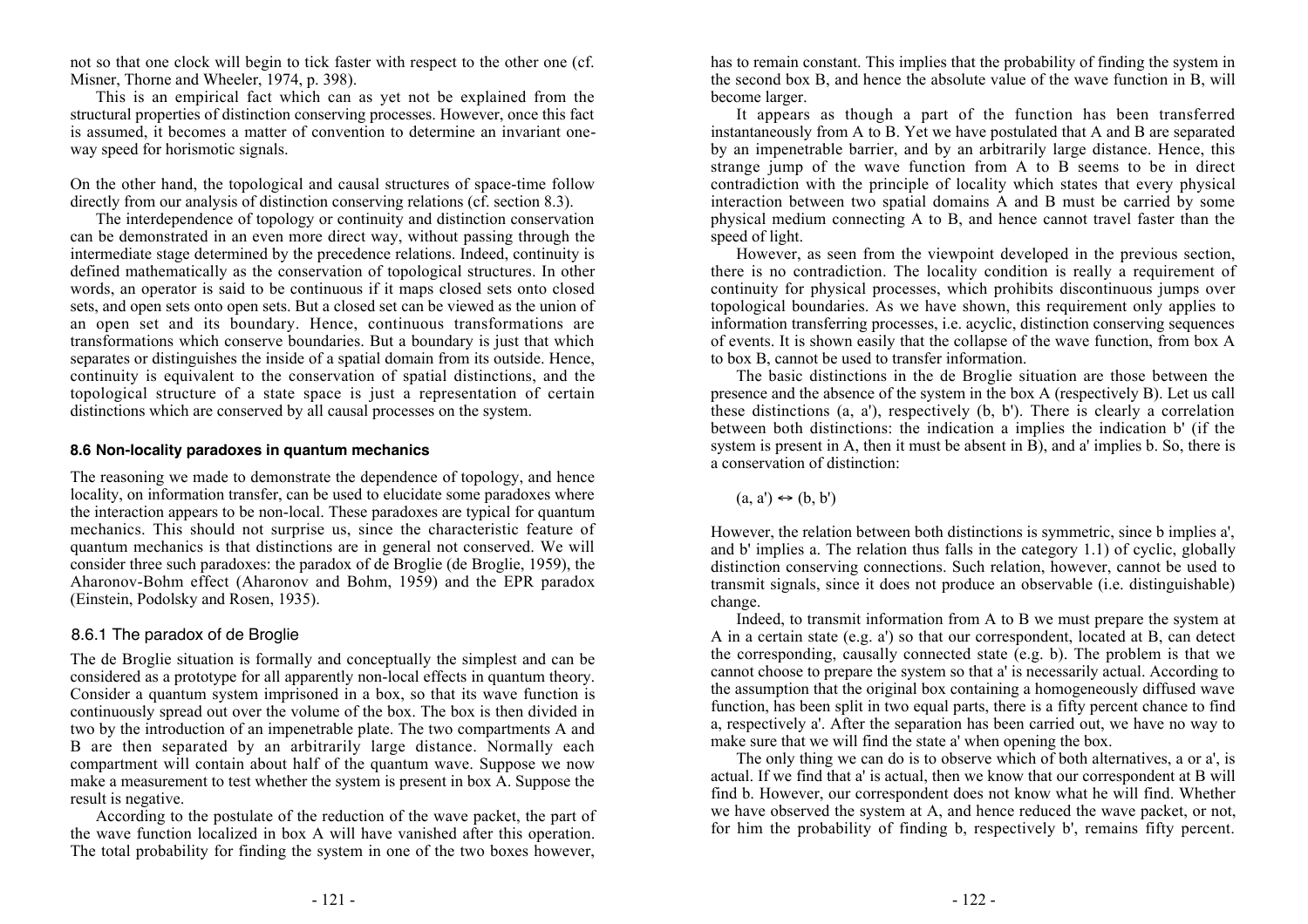Hence, he cannot infer anything about the way we have manipulated the system at A by looking at B. No information has been transmitted.

This result may appear trivial when it is compared to a seemingly analogous classical thought experiment. Suppose that the original box does not contain a quantum particle, but a classical system, e.g. a billiard ball. Suppose that we do not know the exact position of the ball in the box. If the box is now again split in equal compartments, then we can assume that there is a fifty percent probability to find the ball in one of the compartments, say A. Finding the ball in A signifies that another observer opening box B will find it empty. Again there is a symmetrical conservation, i.e. a correlation, of distinctions between both boxes.

However, this can be explained simply by noticing that the two observations at A and at B had a *common cause,* namely the original position of the ball in the box. If the ball was somewhat left of the middle (l), it would become enclosed in the left compartment (e.g. A) when the dividing plate was introduced, otherwise (l') it would be enclosed in the right box (B). This can be represented by two causal connections:

 $(l, l') \leftrightarrow (a, a')$  and  $(l, l') \leftrightarrow (b', b)$ 

The original distinction between left and right has simply determined the distinctions between presence and absence in box A, respectively B. The distinction conserving relation "has the same cause as" between (a, a') and (b, b') is clearly symmetrical, and hence accounts for their correlation.

We could now wonder whether an analogous explanation could be found for the quantum correlations. Such an explanation would correspond to a hidden variable model, i.e. a classical statistical model, based on the assumption that the quantum particle is already located in one of the two parts, left or right, before the compartments are separated. This is in contradiction with the traditional interpretation of the wave function, i.e. of the quantum representation. However, in the present, simple situation it would provide an equivalent model of the experiment.

## 8.6.2 The EPR paradox

This is no longer true for the more complex situation exemplified by the EPR paradox. Suppose that a quantum system, with a total spin equal to zero, disintegrates in two particles of the same type, e.g. photons, each with a spin equal to one half. By the law of spin conservation, the directions of the two spins must be opposite, so that their sum remains zero.

This means that if we make on observation on one of the particles, and find that its spin is up, than the wave function of the other particle must collapse so that its spin is necessarily down. This instantaneous effect is again independent of the distance, or of eventual barriers between the two particles. This is completely analogous to the de Broglie situation.

The difference, however, is that we can choose between different observations of the particles, and that each time we will find the same correlation. For example, we could decide to measure the spin in the left-right direction, instead of the up-down direction. Again we will find that if particle A has spin left, then particle B has spin right. This cannot be explained by a classical common cause for the two results, because this would require that the particle A has an initial state where the spin is at the same time left and up. But the properties of spin up and spin left cannot both be actual.

A mathematical proof of this impossibility of explaining the quantum correlations by assuming hidden variables for the two particles was given by Bell (1966). He considers *coincidence experiments* where two simultaneous yesno measurements a and b are made, one on particle A and one on particle B. Let us define a variable describing the possible results of such an experiment (the present notation corresponds to that of Aerts, 1982):

 $X_{ab}(s) = +1$  *iff* for a system in the state s, we get the result "yes" for particle A, and "yes" for particle B, or "no" for A, and "no" for B

 $X_{ab}(s) = -1$  *iff* we get the result "yes" for A, "no" for B, or "no" for A and "ves" for B.

Now define a variable describing the possible results of a single experiment, on only one of the particles:

$$
X_a(s) = +1 \text{ iff } s < a
$$
\n
$$
X_a(s) = -1 \text{ iff } s < a'
$$

Bell now assumes that there is a classical *locality condition*, and concludes that necessarily:

$$
X_{ab}(s) = X_a(s). X_b(s)
$$
 (1)

In other words, the variable describing the coincidence experiment can be factorized in two variables describing the two single experiments on the different particles. This signifies that the result of the measurement a on A does not change the result of the measurement b on B. Otherwise we could have that a state s, which would give the result "yes" for a, and "yes" for b, if a and b were performed separately, would give a result "yes" for a, "no" for b if a and b were performed together. In that case we would have:

$$
X_a(s) = +1
$$
,  $X_b(s) = +1$  and  $X_{ab}(s) = -1$ ,

contrary to Bell's locality condition.

At first sight, Bell's assumption appears perfectly natural: if the initial state s is such that both a and b have determined answers, when performed separately, and if the two measurements are performed together, but so that they are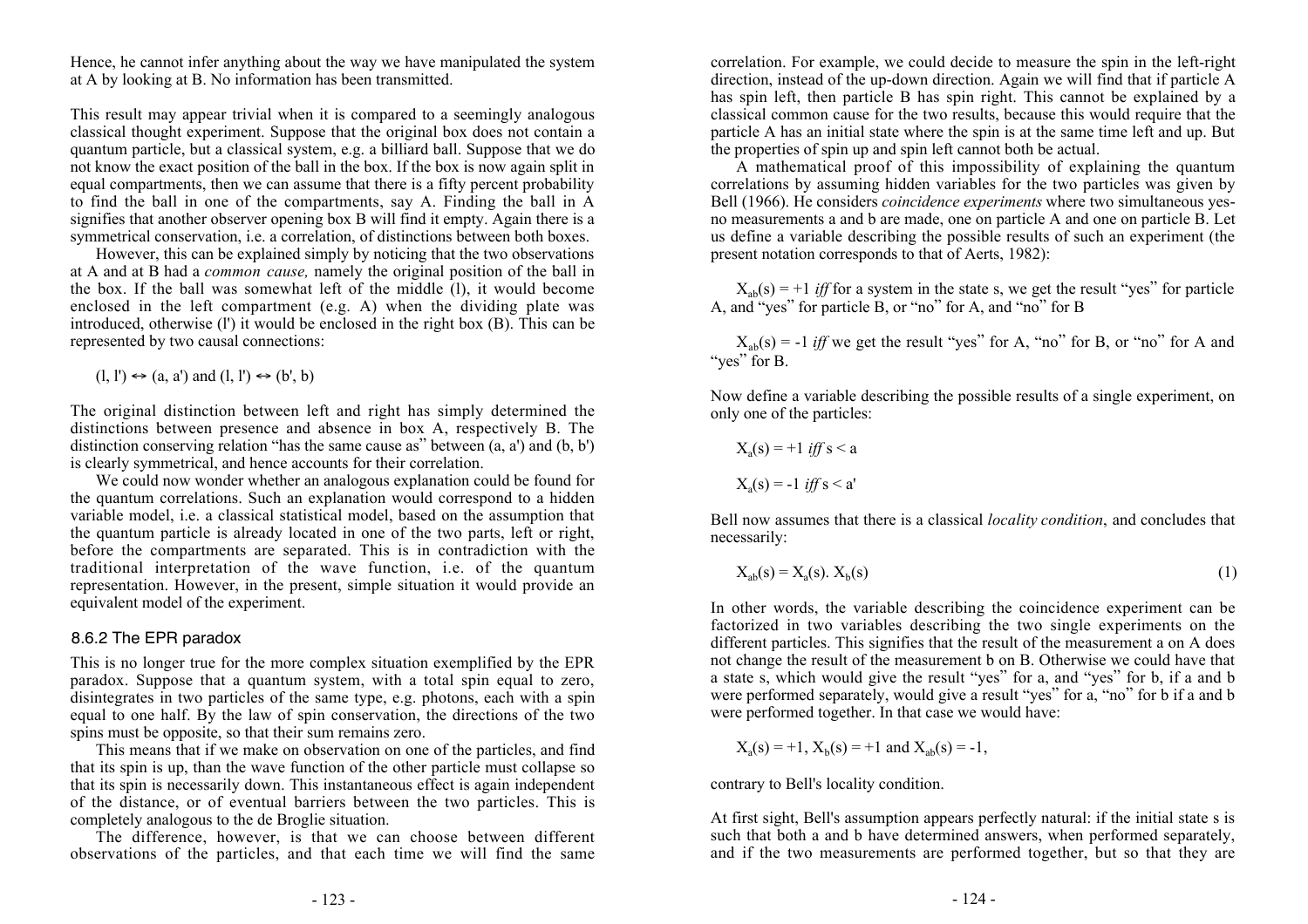separated by a space-like interval, so that no signal can be transmitted from one measurement event to the other one, then we should find the same determined answers for the coincidence experiment.

Of course, in the quantum situation, the quantum state generally does not allow us to determine the answers for the measurements a and b. However, Bell assumes that this is due to a classical lack of knowledge, and that there exists a classical microstate, which we do not know, but which determines the answers.

Bell then uses his assumption (1) to derive the following inequality:

 $X_{ab}(s) - X_{ac}(s) + X_{db}(s) + X_{ac}(s) \leq 2$ 

where a, c are measurements on A, and b, c are measurements on B.

(this result follows trivially by factoring  $X<sub>a</sub>$  (s) in the first term, and  $X<sub>d</sub>$  (s) in the second term)

However, in the quantum correlation experiment, the Bell inequality is generally violated. This has been shown as well theoretically, by using the quantum formalism, as empirically (Aspect, Dalibard and Roger, 1982). Therefore, we must conclude that Bell's locality assumption does not apply for quantum systems. Hence, we cannot explain quantum correlations between spatially separated systems by assuming a "common cause" s for the correlated events, which determines independently the results of the experiment at A, and the experiment at B.

These mysterious correlations are not restricted to the microscopic world, however. Aerts (1982) has proposed a macroscopic system which violates the Bell inequality. The system consists of two vessels A and B (standing on the same horizontal plane) connected by a tube of arbitrary length. The system is filled with water, and the measurements under consideration consist of emptying one of the vessels by means of a siphon, and checking whether the amount of water collected thus in a reference vessel is more than 10 liter.

Let us call such a yes-no observation a when it is performed on vessel A, and b when performed on vessel B. Suppose each vessel contains 10 liter. This corresponds to the state s of the system. If we empty vessel A with a siphon, we shall clearly get more than 10 liter. Indeed, when the water level in A goes down, water from B will flow through the tube to compensate, so that the total amount of water which can be collected in this way will be near to 20 liter. Hence, observation a will always produce the result "yes" in state s. The same is true for b.

However, if we perform both measurements at the same time, the total amount of 20 liter will have to be distributed in some way between the two reference vessels at A and at B. Since normally the flow of water through the two siphons will not be completely equal, we may expect that the water level in one of the reference vessels (say at A) will rise a little faster than the level in the other vessel. When the water level in the two connected vessels reaches thebottom, the water flow will stop in both reference vessels at the same time, so

that the reference vessel at A contains somewhat more water than the other one.Since the total amount to be collected is 20 liter, after the experiment the reference vessel near A will contain more than 10 liter, whereas the reference vessel near B will contain less than 10 liter.

Hence, when performed together, the two observations a, respectively b, produce the result "yes", respectively "no". Hence, we get:

 $X_{ab}(s) = -1$  whereas  $X_{a}(s) = +1$  and  $X_{b}(s) = +1$ .

This is in contradiction with Bell's locality assumption (1).

Let us analyze this thought-experiment by means of the distinctions framework. The observation a corresponds to the distinction:

(a, a') = (**the amount of water in vessel A is more than 10 liter, the amount of water in vessel A is less than 10 liter**).

Analogously, the observation b corresponds to the distinction (b, b'), where vessel A has been exchanged for vessel B. The coincidence experiment of a and b shows a correlation between both distinctions:

 $(a, a') \leftrightarrow (b', b)$ 

However, this correlation cannot be explained by a third distinction acting as a common cause, like in the example of the billiard ball in the box. This can be illustrated by considering the situation where the tube connecting the two vessels A and B is closed. In that case, it is possible to ascertain which vessel contains the largest amount of water by doing one observation, e.g. a. The water collected in this way comes only from vessel A. If the total amount of water is 20 liter, then we know that if A contains e.g. 12 liter, than B must contain 8 liter, so that observation a will produce the result "yes", and b "no". The coincidence experiment will produce "yes, no". Hence, the Bell locality condition is satisfied, and the distinction:

## (**the largest amount of water is contained in A, the largest amount is contained in B**)

can be considered as a common cause for (a, a') and (b, b'). This is completely analogous to the billiard ball situation, where the initial distinction is:

## (**the center of gravity of the ball is in compartment A, the center of gravity is in compartment B**).

However if the connecting tube is open, it becomes impossible to determine which vessel contained initially the largest water volume, by doing a single experiment, e.g. a.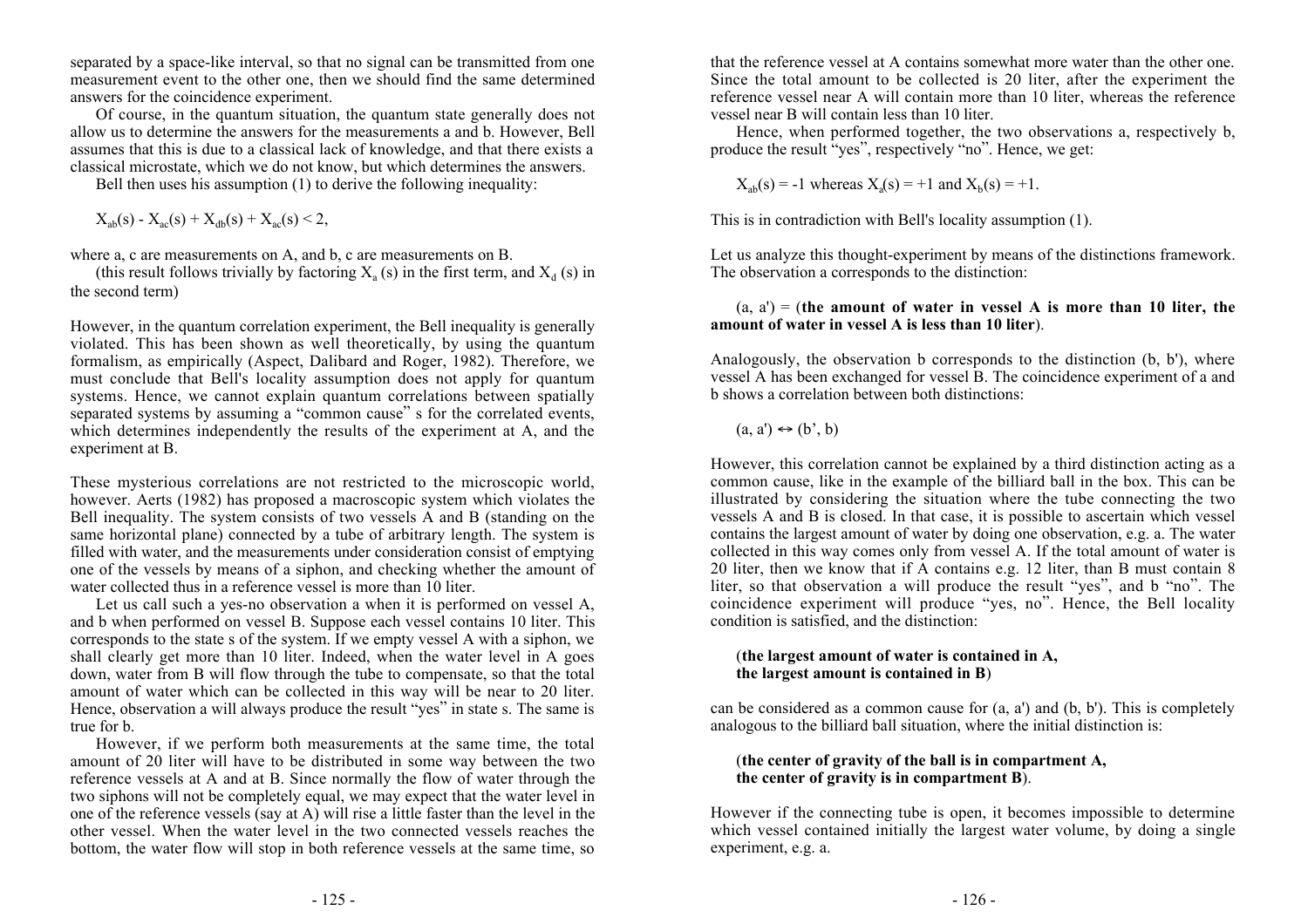Moreover, if we would be able to determine the volume in another, indirect way (e.g. by measuring the dimensions of the vessel and calculating its volume), this would not allow us to predict the result of the coincidence experiment. Indeed, the volume collected from vessel A does not depend on A's volume, but on the speed with which the water flows through the siphon. The only distinction which does influence the result of the coincidence experiment is that between the sizes of the two siphons:

## (**the siphon at A is larger, the siphon at B is larger**)  $>(a, a')$ .

However this distinction does not belong to the system which is observed, but to the measuring apparatus. Hence, it corresponds to what we have called the indeterminate microstate of the measuring instrument (sect 7.3). At the level of the system to be observed there is no initial distinction:

### (**there is more water to be collected from A, there is more water to be collected from B**)

as long as the tube is open. The distinction is really *created* during the observation process, and depends upon the observation apparatus. This is completely in correspondence with our analysis showing that the quantum observation process does not conserve distinctions.

As we have continuously emphasized, processes which do not conserve distinctions, cannot transfer information, and hence are not subject to the requirements of causality, locality or continuity. It can indeed be proven in a rigorous way that the EPR set up cannot be used to transmit signals (Ghirardi, Rimini, and Weber, 1980). Hence, there is no paradox in the fact that the EPR correlations are non-local, i.e. are correlations between events separated by a space-like interval.

The apparent paradoxical nature of the EPR effect is simply due to the fact that the correlated, spatially separate distinctions are not caused by a common initial distinction, corresponding to a classical, local hidden variable, as shown by the Bell theorem. However, there is nothing mysterious about that, if the phenomenon is analyzed in a more general, non-classical frame, where there is room for the creation of distinctions by the observer, and for a symmetrical, distinction conserving relations between events. In such a frame the Bell locality condition (and hence the Bell inequality) would generally not be valid, because it presupposes that the distinction made during a coincidence experiment was already inherent in the state of the object, and hence could be uncovered by single experiments. The Aerts thought experiment has shown that this is not even true for macroscopic systems.

## 8.6.3 The Aharonov - Bohm effect

We will now apply our analysis to a last quantum mechanical paradox, which is at first sight of a different nature: the Aharonov-Bohm effect. The non-local

correlations appear here to be independent of the observation process represented by the collapse of the wave function; they depend only on the dynamical part of the quantum representation, characterized by the Schrödinger equation.

Consider a magnetic field confined to an infinitely extended solenoid. Consider an electron wave function confined to the spatial domain outside the solenoid. Clearly there is no local contact between field and wave. Yet the solution of the Schrödinger equation for the wave function can be shown to depend on a parameter which measures the flux of the magnetic field through the solenoid.

The reason is that the Schrödinger equation depends on the magnetic potential, which is non-zero outside the solenoid, and which thus gets into the expression for the phase factor of the wave function. This flux dependence of the phase factor can be observed by doing an interference experiment with the wave. The interference pattern will undergo a shift proportional to the flux.

This effect can again be represented very simply by a correlation between two distinctions: call the situation where there is a shift in the interference pattern s, and the situation where there is a non-zero magnetic field in the solenoid m. We then have a correlation:

 $(s, s') \leftrightarrow (m, m')$ .

This correlation is again non-local, since the events of detecting whether s or s' is the case respectively detecting whether m or m' is the case, can always be produced by a coincidence experiment, so that they are separated by a space-like interval.

Let us analyze whether this correlation can be used to transmit signals. There are two possible cases: either the magnetic field has always been present in the solenoid, with a constant flux, or at some moment in time the magnetic field has been turned on.

In the first case, the correlation cannot transfer information, just like the de Broglie, or EPR correlations. Indeed, the state of the distinction (m, m') is fixed, and hence, through the correlation, the state of (s, s') is fixed. Therefore, we cannot prepare the field or the electrons in a particular state, we can only detect what is already the case, and predict what our correspondent looking at the other distinction will find. However, this correspondent has no way to establish whether we have looked at the distinction or not.

In the second case, we can prepare the magnetic field in a certain state, e.g. by turning it on if it was turned off. This will influence the state of the electron wave, so that our correspondent looking at the interference pattern (which can be at a large distance of the solenoid), can detect the pattern shift caused by this event. Hence, a signal has been transferred.

However, according to the laws of electrodynamics, if the magnetic field is turned on, this must necessarily be accompanied by the appearance of an electric field, extending outside the solenoid. This electric field will interact locally with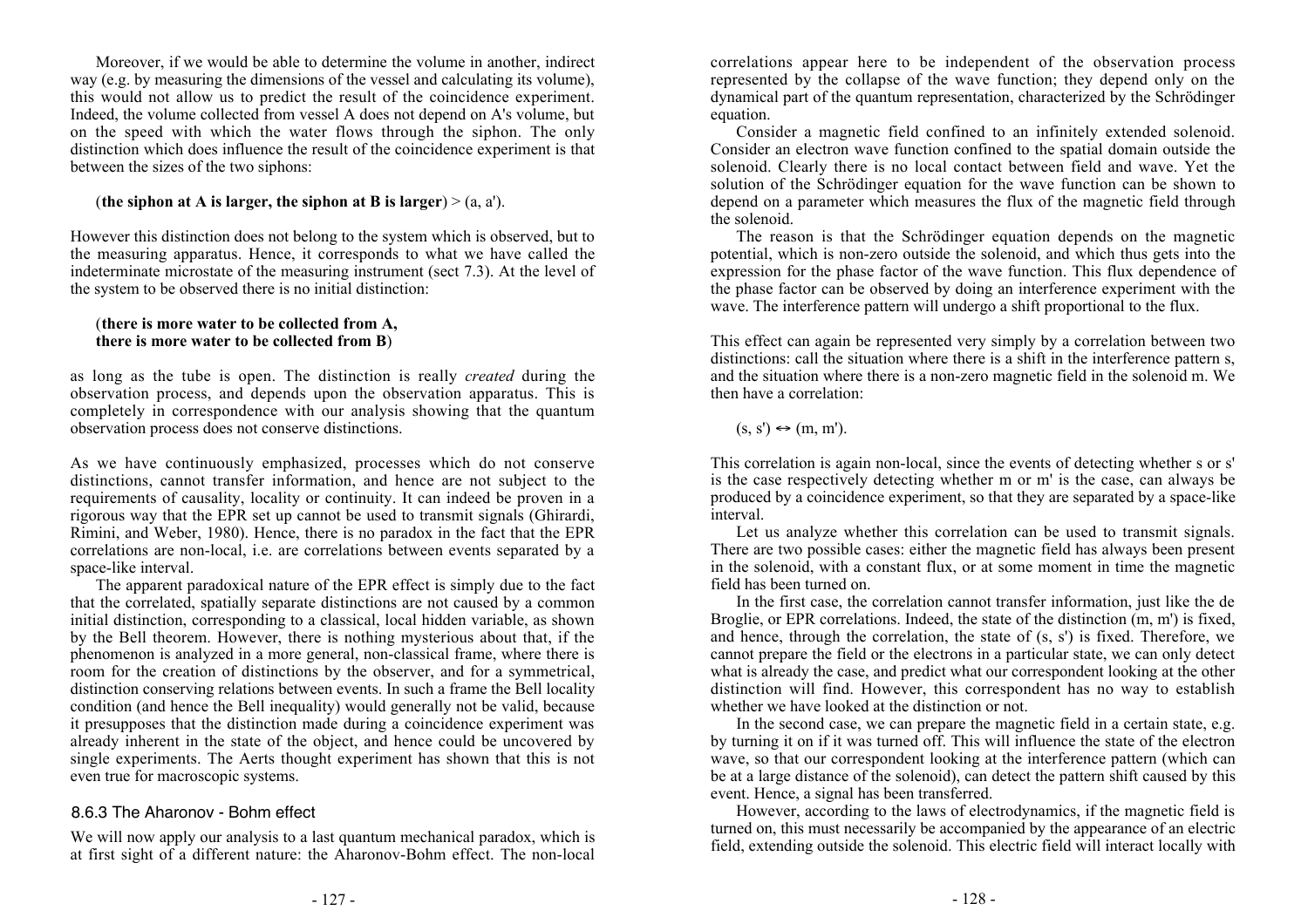the electron wave by shifting its phase. When the magnetic field becomes constant again, the electric field will disappear, leaving behind a shifted electron wave. This local effect of the electric field on the wave, is subject to the laws governing electromagnetic propagation, and hence must spread with a velocity which is equal to the velocity of light. Hence, the velocity of the transmitted signal cannot be larger than the velocity of light (cf. Van Kampen,1985). Therefore there is no paradox.

Remark that in this second case the correlation can be explained by a common cause. Indeed the turning on or off of the field has directly caused (m, <sup>m</sup>'), and indirectly, through the appearance of the electric field, caused (s, s').

In the first case, where the field is absolutely constant in time (this is clearly not a realistic situation), the origin of the correlation can be traced back to the fact that the Schrödinger dynamics conserves superpositions of quantum states. Indeed, the changing of the phase factor can only be made observable because waves travelling along opposite sides (left or right) of the solenoid acquire different phase factors, and hence will produce a shifted interference pattern. Classically, an electron can only travel along one path, left or right of the solenoid, so that there is no interference of different phases.

This can be represented by a *topological distinction*: the space outside the solenoid has a multiply connected topology. This signifies that paths travelling along different sides of the solenoid cannot be continuously deformed one into the other; they belong to different "homotopy classes ". The solenoid can be viewed as a "hole" in space forming an absolute boundary separating paths which belong to different classes.

However, quantum observation processes do not conserve topological distinctions. This means that a general quantum state will be a superposition of waves travelling along different homotopy classes. Such a superposition state does not distinguish between homotopy classes. This is analogous to the superposition state in the de Broglie situation which does not distinguish between the separate component spaces (boxes) of a non-connected space, and to the state of the connected two-vessel system in the Aerts thought experiment, where the water is distributed in such a way that it is impossible to distinguish between the vessel containing the larger amount of water and the vessel containing the lesser amount.

If we wish to make distinctions between different paths, we must make the wave function collapse to one of its position eigenstates. This is what happens during the interference experiment when the wave is projected onto the screen. The interference pattern is really a two dimensional image of the correlations between different measurement results (i.e. points on the screen hit by different particles). The fact that this pattern itself depends on the magnetic flux is then analogous to the fact that the spin correlations of the EPR experiment depend upon the initial spin of the particle which has disintegrated.

### **9.1 Introduction**

We have seen that the basic difference between classical and non-classicalrepresentations is to be found at the level of the information processes within the representation, which simulate and hence allow us to anticipate external processes. In classical representations these feedforward processes conserve all distinctions, hence conserve the amount of information. Non-classical representations are characterized by internal processes which create or delete distinctions: e.g. the observation process in quantum mechanics, or the "paradoxical" cyclic causal processes in space-time physics.

In these examples, however, the non-conservation of distinctions seemed to have rather negative effects. Each time this phenomenon appears in a theory, it gives rise to indeterminacy or relativity. Furthermore, it is accompanied by a host of paradoxes, confusions, and ambiguities. This is because the classical frame, which unconsciously determines the world view of most scientists, is unable to incorporate these phenomena.

In the examples we shall discuss now, however, the creation and destruction of distinctions will be seen in a more positive way. We shall show that this phenomenon is a very natural one, which is needed to explain all evolutions where something qualitatively new is produced. Due to lack of space and time, however, the discussions must remain very superficial.

## **9.2 Irreversibility in statistical mechanics**

As we have said earlier (section 7.4), the main difference between classical mechanics and statistical mechanics lies in the fact that statistical mechanics uses macrostates to represent the *incomplete information* an observer has got about a *complex system*.

A typical example of such a system is a box filled with a gas. The number of gas molecules in the box is so great, that it is impossible to determine the basic state variables (position and momentum) of all the individual molecules. The only things the observer can determine are global, macroscopic variables (volume, pressure, temperature,…), which describe the basic properties of the gas as a whole. The values of the macroscopic parameters determine the macrostate of the system, which can be viewed as the subset (or ensemble) of all these microstates, which imply the given values. (More generally, a macrostate can be viewed as a probability distribution on the space of the microstates.)

One would then be tempted to represent the evolution of the complex system by an ensemble of microstate trajectories determined by the classical, deterministic laws of microstate evolution. If the macrostates are well-chosen, so that the set of microstates determining a macrostate m(t) is mapped onto a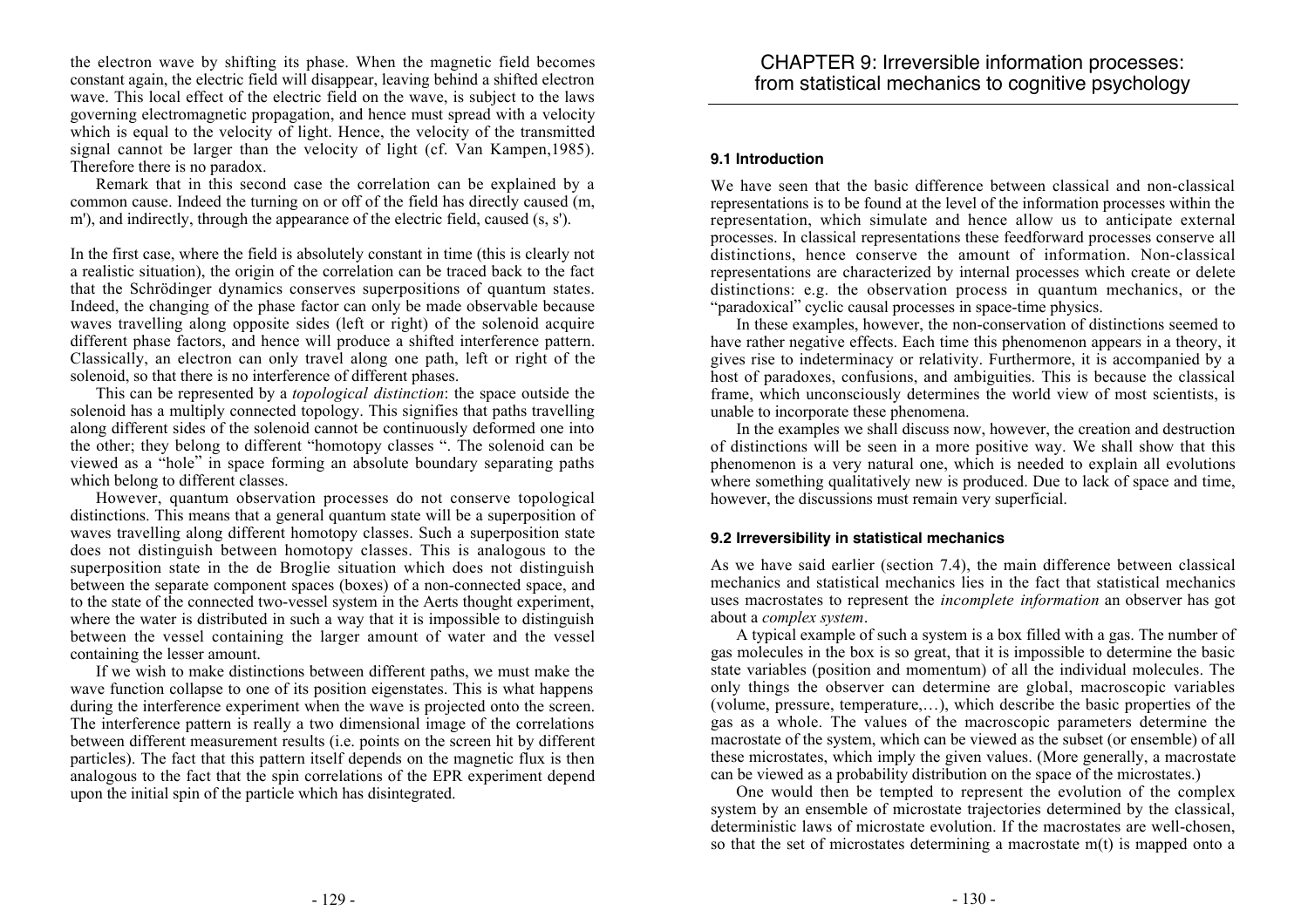new set which corresponds to another macrostate  $m(t+T)$ , then the evolution of macrostates within the macrostate space will be deterministic.

In that case, the transition from microstates to macrostates amounts simply to a "reduction of the representation" (cf. section 4.8), where the new representation is homomorphic to the old one. The new representation is obtained from the old one by eliminating all distinctions which are considered irrelevant, i.e. those distinctions which discriminate between different microstates belonging to the same macrostate. Although the new representation will contain less information than the old one, it will still be classical, *i.e.* it will conserve all remaining distinctions.

It can indeed be shown that the classical, reversible evolution conserves the volume of regions of state space (Liouville theorem). This volume can be seen as a measure for the amount of microstates belonging to a macrostate (assuming that the probability density of microstates is constant within the volume, and zero outside). Hence, the "number" of microstates belonging to a macrostate is conserved, and this means that the number of distinctions needed to determine the microstate remains constant.

This property can be clarified by introducing the concept of *entropy* (S), which is an additive measure for this number of distinctions (i.e. the amount of information) needed to determine a microstate s, given a macrostate m:

 $S(m) = k \log W(m)$ 

where k is a constant (often the constant of Boltzmann) and W the number of microstates belonging to m. This formula was introduced by Boltzmann. It can be generalized for situations where the probability distribution is not constant:

 $S(m)$  =  $-\sum_i P_i(m) \log P_i(m)$ 

where  $P_i(m)$  is the probability to find a microstate s<sub>i</sub> provided that m is actual. (In the continuous case, the sum will be replaced by an integral).

This is the classical expression for the amount of lacking information. If k is chosen equal to 1, and if the logarithm has base 2, S corresponds to the "*number of bits*", i.e.: *the number of (equiprobable and independent) distinctions to be carried out in order to determine s, given m*.

We have not used this measure until now, because in general the two sides a and <sup>a</sup>' of a distinction are not equiprobable, and different distinctions are generally dependent (e.g. a.b would have a greater probability than a'.b). However, in general there is no absolute way to determine these probabilities.

In the framework of statistical mechanics, were all variables are supposed to have determined probabilities, this measure is very useful. It is mostly used to express the *reversibility* (or *irreversibility*) of a specific evolution. Indeed, according to the classical, causal dynamics, all information is conserved, and hence S is *constant for reversible processes*.

However, it is easy to imagine situations where the incomplete, macroscopic information of the observer will diminish. A traditional example is the following: suppose that you have a box, separated by a plate in two compartments A and B. Box A contains a gas, box B is empty. If the plate is removed, the gas molecules will diffuse into B. After a while, the distribution of the gas over the two compartments will have become homogeneous. Call  $(a(x))$ ,  $a'(x)$  the distinction:

## (**the gas molecule x is in box A, the gas molecule x is in box B**)

Before the removal of the plate, it was possible to determine which of both alternatives was actual (namely a), for all the molecules x of the system. However, after the removal, we can no longer ascertain whether an individual molecule is in box A or in box B. The same thing would have happened if all the molecules were originally present in box B.

Hence, we have lost the information about which compartment contains the molecules. The distinction (a, a') has become unobservable, hence meaningless. This signifies that the new macrostate  $m_1$ , representing the diffused system, will contain less information than the original macrostate  $m<sub>o</sub>$ , representing the system contained in A. Hence:

 $S(m_1) > S(m_0)$ .

In other words,  $m_1$  contains more microstates than  $m_0$ . If we suppose that all microstates are equiprobable, this means that  $m_1$  is more probable than  $m_2$ .

Let us estimate how much  $m_1$  is more probable than  $m_2$ . Suppose that the number of molecules in the system is N (let us say equal to the Avogadro number, i.e. very large). Each molecule can be in two distinctional states: a or a', assuming that  $m_1$  is given. Hence, there are  $2^N$  subsets of  $m_1$  to be distinguished if we could determine whether a molecule was in A, or in B. One of those subsets, where all molecules are in A, corresponds to  $m_0$ . Hence,  $m_1$  is  $2^N$  times more probable than  $m_{\text{o}}$ .

In other words, the chance of finding  $m<sub>o</sub>$ , given the global constraints expressed by  $m_1$ , can be neglected. The macroscopic or global properties determining the system, such as global energy, volume, number of particles,…, allow different configurations of the systems elements. However, the configuration represented by  $m<sub>o</sub>$ , where all molecules are concentrated in one half (A) of the box, is so improbable, that we may assume that we will never see it occur spontaneously. Hence, we can assume that the configuration to be expected is the one where all molecules are homogeneously scattered over the entire box, i.e. the macrostate which does not distinguish between compartments A and B.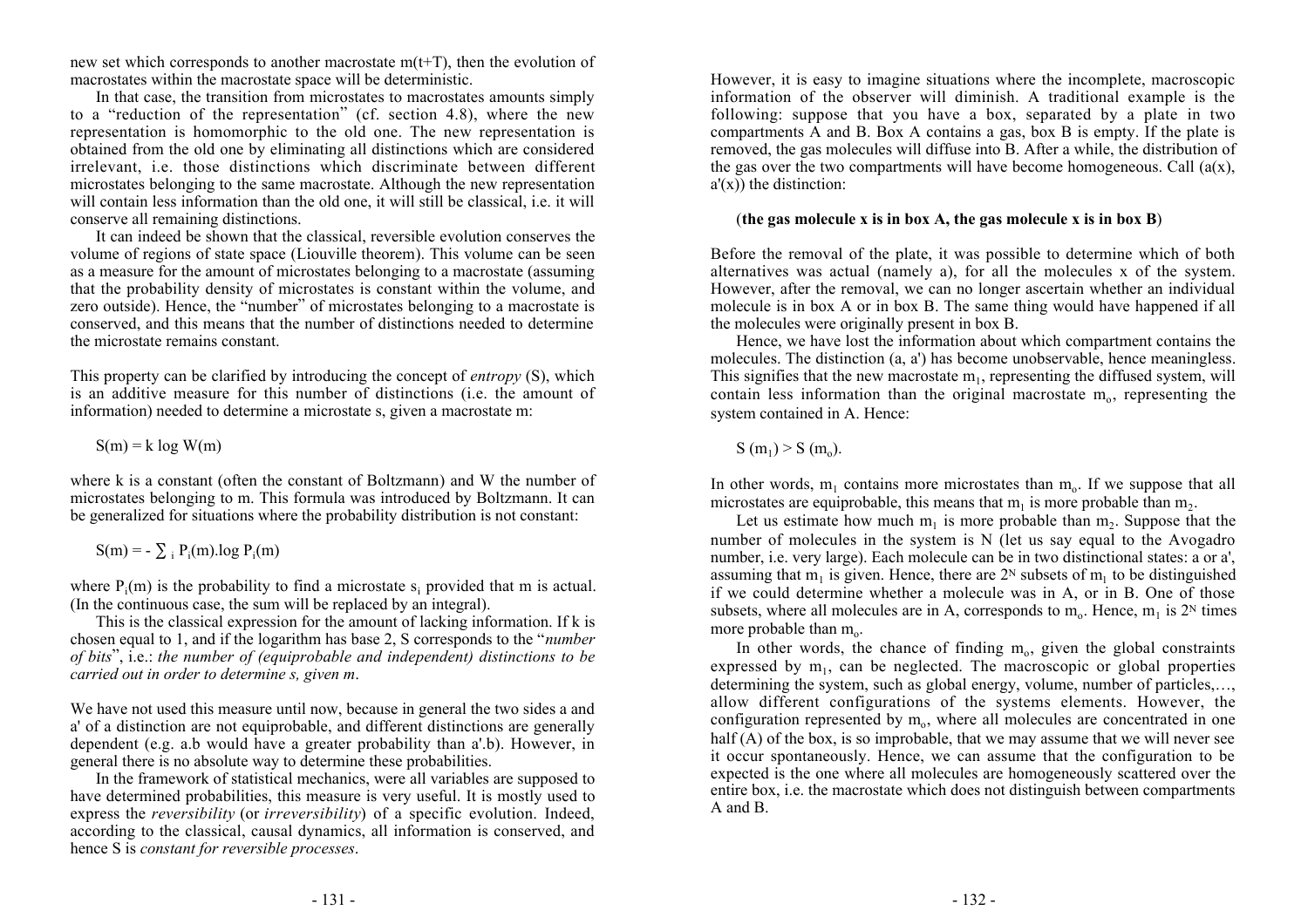If this idea is formulated as a dynamical constraint, we get the *second law of thermodynamics*:

### **a closed system will always evolve towards its most probable macrostate, i.e. the macrostate m for which the entropy S (m) is a maximum.**

This principle is generally applicable to all complex or thermodynamic systems, i.e. systems with a very large number of components. For systems with a small number of components we cannot neglect the probability of macrostates for which the entropy is not maximal, hence the principle is not universally applicable.

The main consequence of this principle is that thermodynamic evolution becomes *irreversible*: a thermodynamic evolution towards equilibrium (i.e. maximum entropy) cannot be reversed, because this would mean that entropy would diminish. The equilibrium state acts as an attractor.

This irreversibility contradicts classical distinction conservation, because distinct initial states e.g. (all molecules in A, all molecules in B), can evolve towards the same equilibrium state. This confronts us with a paradox, because we started with the assumption that statistical mechanics is based on classical, reversible dynamics.

If we wish to express the irreversible thermodynamic evolution as a deterministic trajectory in the space of distributions over classical microstate space, then we clearly cannot use the classical dynamical constraints exemplified by the Liouville theorem. We must introduce *stochastic processes*, i.e. processes where for a given initial microstate there are different potential transitions, each with its proper probability.

If these processes are not time symmetric, i.e. the transition probability P ( $s_f$ )  $s_i$ ) is in general different from P ( $s_i$   $s_f$ ), it is possible to define a function S of the probability distributions, whose time derivative dS/dt is positive. This function corresponds to the entropy, and is a measure of the irreversibility of evolution.

In other words, to represent irreversible thermodynamic evolutions, it does not suffice to introduce a lack of information about the state, because this would lead to a model with non-zero, but constant entropy. We must add a lack of information about the dynamical constraints, i.e. we must allow different possible state-trajectories starting at the same initial state.

A good exposition of this tension between reversible and irreversible representations in statistical mechanics is given in (Prigogine, 1979). However, Prigogine's attempt to solve the paradox appears rather artificial. He tries to define a transformation mapping distributions from the reversible representation onto distributions from the irreversible representation. This would also transform the operator group representing the reversible evolution into an operator semigroup (i.e. no inverse operators) representing the irreversible evolution. The physical meaning of this transformation, however, remains vague.

From the present point of view, there is no reason to derive the irreversible representation from the reversible representation. If we are willing to accept that it is impossible to get complete information about the *state* of a thermodynamic system, then we should also be willing to accept that it is impossible to get complete information about the system's *dynamical constraints*, since these depend upon the unknown state variables.

For example, if we do not know the momentum of two molecules in a gas, then it is meaningless to use the principle of momentum conservation in order to determine the directions in which they will be scattered. Even if we had (incomplete) information about their initial positions (e.g. inside compartment A), then we would have lost this information after a few unpredictable interactions.

The only constraint we can use is continuity: a molecule cannot move instantaneously from the center of compartment A to the center of compartment B. Apart from that, and some global constraints (conservation of total energy, total momentum, etc.), there is no way to restrict the number of possible state transitions. Hence, the information we had about the initial state can only diminish during further evolution, until equilibrium is reached. In other words, the distinctions we were initially able to make are subsequently lost.

We find here an analogy with quantum observation processes. Suppose a quantum system is prepared in a state with definite momentum. Then its position is measured by a macroscopic apparatus. As we have seen (section 7.3), the interaction depending upon the unknown microstate of the apparatus will perturb the state of the quantum system in an unknown way, and hence destroy the information about the momentum of the particle. Here too the lack of information about the microstate (of the apparatus) produces a lack of information about the interaction, and hence about the further evolution of the coupled system (apparatus + quantum object). However, this loss of information about momentum is here compensated by a gain of information about position.

We shall now see that in certain cases, a thermodynamic system can also experience a gain in information.

## **9.3 Self-organization**

The second law of thermodynamics states that entropy cannot diminish, hence information cannot increase, in closed systems. A closed system is a system which does not interact (i.e. does not exchange information) with its environment. However, if the system is open, then it is possible that the entropy produced in the system is evacuated or *dissipated*, so that the information inside the system increases. This gives rise to new distinctions between parts of the system.

For example, a layer of water heated from below, can give rise to the *Bénard instability*: a structure of hexagonal cells appears in the liquid. Inside the cells, warm water moves up from the bottom to the relatively cool surface. Outside the cells the water which was cooled by its contact with the surface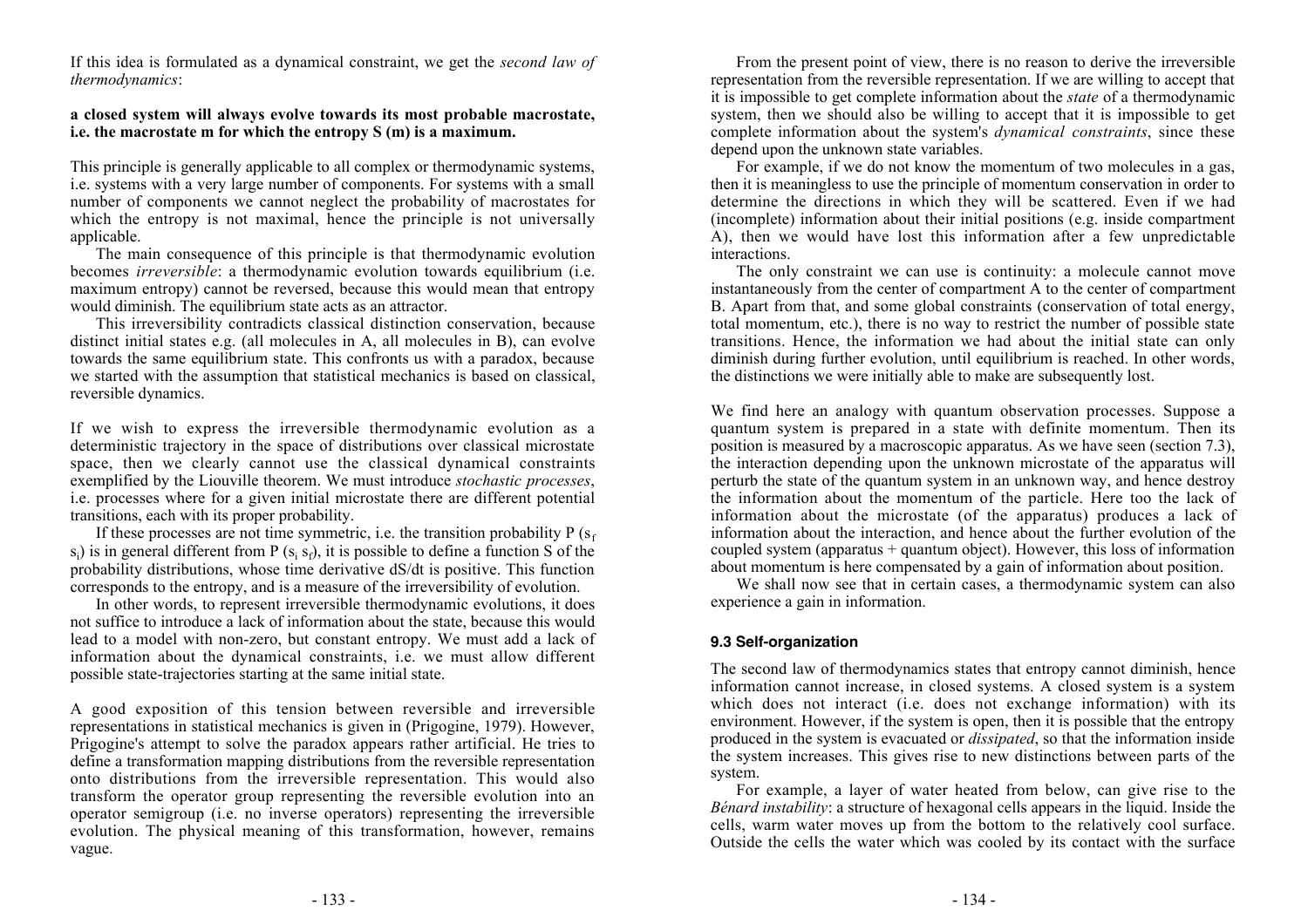sinks downward again to the bottom. Before the water was heated there was no distinction between inside and outside of a cell; the movement of water molecules was homogeneously spread. The heating, however, has created a nonequilibrium, resulting in a dissipation of entropy. This becomes visible as a structure of distinct cells.

Such phenomena were called "*dissipative structures*" by Prigogine (1979). Analogous phenomena are sometimes designated by "spontaneous symmetry breaking", "order from fluctuations", or "synergetic systems" (cf. Haken, 1978).

This terminology can easily lead to confusion, since at first sight we would tend to associate order with more symmetry, not with less symmetry. On the other hand, the concepts of "dissipation" and "synergy" are more readily associated with the classical concept of "energy", whereas the phenomena we try to describe are better characterized by "information". Their essential characteristic is the appearance of *structure*, i.e. internal differentiation and integration, or, in our terminology, distinction and assimilation.

Since these phenomena are in general dynamic, it is better to replace the word "structure", which has a static connotation by the word "organization". Since the phenomenon appears spontaneously, inside the system, we will speak about "*self-organization*": there is no external agent determining the organization.

From a purely classical point of view, we would be tempted to say that the appearance of macroscopic differentiations or distinctions is not random or unpredictable: it is caused by certain microscopic differences between components of the system.

For example, in the Bénard phenomenon, what causes the water molecules in one region A to move upwards, and those in another region B to move downwards? Before the water was heated, the water molecules both in A and B moved more or less homogeneously in all directions. The heating now creates a "*non-equilibrium boundary condition*": the conditions (temperature) at the boundaries (bottom and top surfaces) of the system are such that it is impossible for the system to maintain a thermodynamic equilibrium, i.e. a macrostate with maximal but constant entropy. This means that the system becomes *unstable*: a very small fluctuation can be greatly enlarged and drive the system into a new regime. For example, if the concentration of molecules moving upward in A was a little larger than the concentration in B, then this effect will be enhanced until all molecules in A move upwards, and all molecules in B move downwards. Classically, we have a causal process:

## (c, c') = (**upward concentration larger in A, upward concentration larger in B**)  $\rightarrow$

(a, a') = (**all molecules upward in A, all molecules upward in B**)

However, the distinction (c, c') is that small that it cannot be observed, or predicted from previous observations; it belongs to the (unknown) microstate of the thermodynamic system. The distinction (a, a'), on the other hand, is clearly visible, and belongs to the (observed) macrostate of the system.

The characteristic of such an instability is that initial conditions which are very close to each other (i.e. microstates which are macroscopically indistinguishable) can give rise to final conditions which are far apart (i.e. microstates which belong to different macrostates, hence are macroscopically distinguishable). This phenomenon is sometimes called "*bifurcation*": at some point the (deterministic) trajectory of the macrostate bifurcates, so that the system must choose between distinct macroscopic trajectories (e.g. one characterized by a, another by a').

This is the point where the deterministic macrorepresentation becomes stochastic: different possibilities for further evolution are open. The path the system will choose depends upon something which is unobservable. Hence, we can only try to attach probabilities to the different possibilities, we cannot predict with certainty.

This is again analogous to the quantum observation process. The nonequilibrium boundary conditions play the same role as the coupling to the macroscopic observation set up: both enhance or magnify certain microscopic distinctions. On the other hand, they blur or erase other microscopic distinctions.

For example, certain small differences in movement of molecules within the cell A are wiped out, all molecules in A undergo the same movement. This is sometimes described as "the appearance of *long-range correlations*" between parts of a previously chaotic system.

From this viewpoint, the irreversible process described in quantum mechanics by the collapse of the wave function is seen as a self-organization of the coupled system (micro-phenomenon + macro-observation apparatus), leading to the appearance of macroscopic distinctions. The indeterminism of the observation result corresponds then to the bifurcation phenomenon, where the self-organizing system must choose between distinct macroscopic states. The incompatibility of observational couplings corresponds to the fact that different boundary conditions will generally produce different dissipative structures. Finally, the "non-local correlations" between observations are similar to the "long-range correlations" in dissipative structures.

## **9.4 Autonomy and adaptation**

In dissipative structures the self-organization depends upon the non-equilibrium boundary conditions, i.e. on the coupling of the system with the environment. If these conditions change, the structure of the system will generally be destroyed. In this sense dissipative structures are not very stable. The reason is that the "forces" which create and maintain the internal distinctions are externalthemselves. If the heating of the water layer is interrupted, the Bénard pattern of cells will disappear.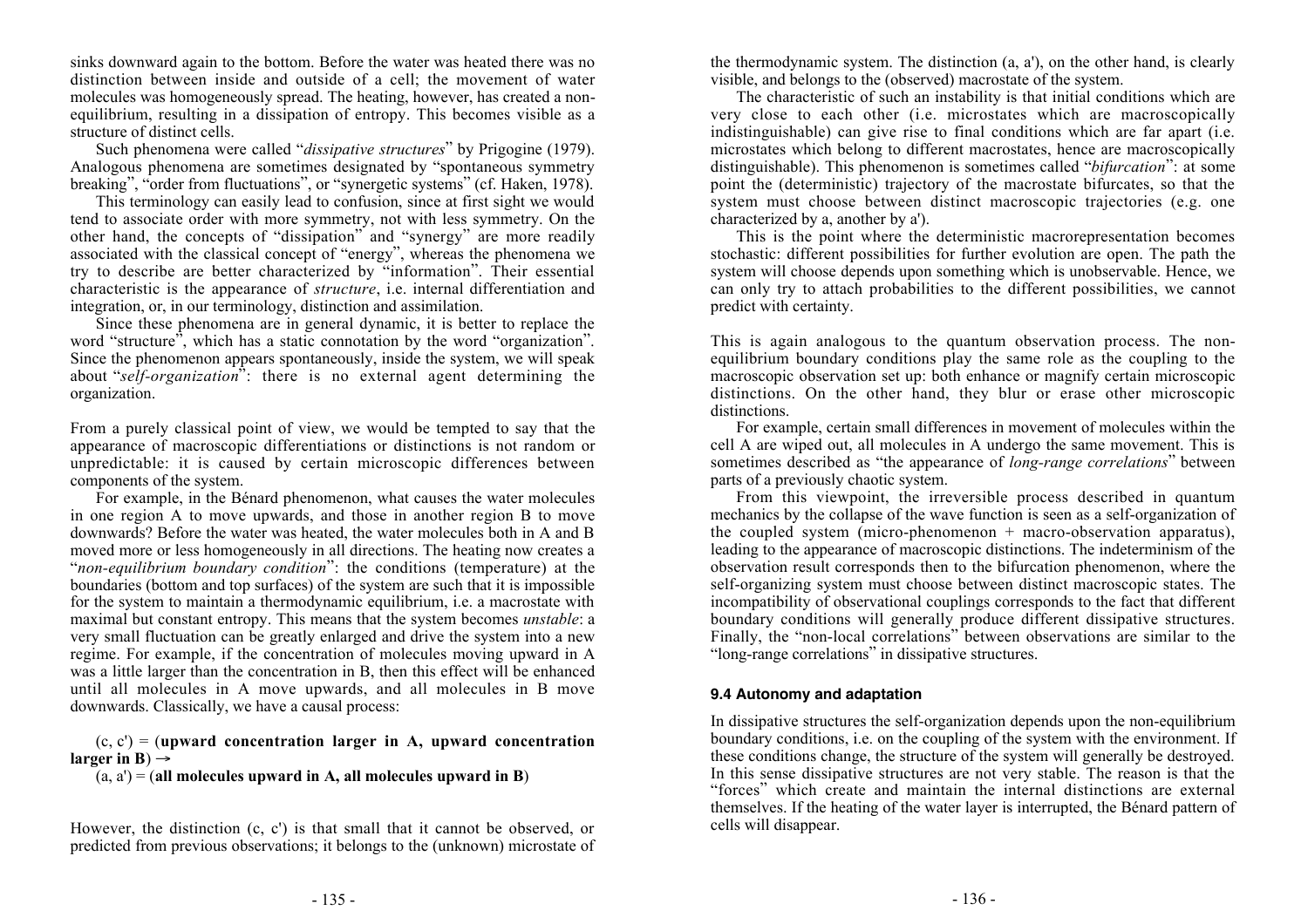In the example of quantum observation, the collapse of the wave function, i.e. the creation of a macroscopic distinction, is "forced" upon the quantum system by the external observation apparatus. If the system is dissociated from the apparatus, its state trajectory will in general leave the subspace of eigenstates corresponding to the observed distinction. (Remark that if the observation would be carried out continuously, the state of the system would not change at all. The wave function would be projected continuously onto the same eigenstate. This is called the "Zeno paradox" (Misra and Sudarshan, 1977)).

For a dissipative structure to become stable, you need an internal "*control*" which maintains the internal distinctions by eliminating or counteracting all fluctuations and perturbations which might destroy it.

An example of such a stable self-organizing system is a living cell. The internal control is here effectuated by the DNA, which selects chains of amino acids to form the structure proteins and enzymes needed for the proper functioning of the all. These proteins and enzymes are sooner or later destroyed by chemical reactions. However, there is always a recuperation of their amino acids, together with an input of new amino acids by feeding and digestion, so that the DNA can reconstruct the original polymers. Thus the organization of the cell, i.e. the interplay of distinct classes of proteins and enzymes, is maintained.

Remark that the DNA itself is not invariant: it is itself produced and reproduced by the proteins it produces. In this sense the process is circular. This <sup>p</sup>henomenon may be called "*autopoiesis*", i.e. self-production (Maturana and Varela, 1980; Varela, 1979). An autopoietic system is a system whose internal processes produce the components needed for the internal processes to occur. Thus the system maintains an invariant organization, even though the components, or substances, which carry this organization change continuously.

This is analogous to the functioning of dissipative structures: for example, in the Bénard phenomenon the distinction between the cells is invariant, even though the water molecules moving inside the cells are continuously replaced. This should remind us that a distinction belongs to the category of information, not to the category of matter, i.e. it is independent of its physical substrate (cf. section 1.4), which may change, whereas the distinction remains invariant.

What distinguishes an autopoietic system from a general dissipative structure, is that one of the distinctions produced by the system is its own *boundary*, i.e. that what separates the system from its environment. This allows the system to become more or less *autonomous*, i.e. independent of the details of the outside situation. The system creates in a certain sense its own "boundary conditions", in such a way that its internal organization (dissipative structure) becomes independent of the environment. For a living cell, this topological boundary corresponds to the membrane, which encloses the protoplasm where the internal processes occur.

In order to maintain stable "boundary conditions" the internal processes must counteract or compensate all external perturbations. This type of dynamic stability is sometimes called "homeostasis". A very simple example is provided

by the thermostat, discussed in section 2.3. If the outside conditions change (e.g. the temperature goes down), an internal process will be triggered that corrects the deviation (e.g. the heating element is activated), until the ideal boundary condition is restored (e.g. the temperature reaches 24°C).

In other words, for a self-organizing system to be autonomous, it must be able to adapt to all external changes. This allows it to maintain a stable boundary, i.e. a distinction between inside (system) and outside (environment).

We might be tempted to see adaptation, which is characterized by the continuity of the system-environment boundary, as a simple causal process. However, the conservation of the inside-outside distinction in autopoietic systems is the result of a number of internal processes which do not conserve distinctions. This becomes immediately clear if we remember that "dissipative structures" are characterized by dissipation, hence production of entropy.

This may be contrasted with other systems for which the boundary is invariant. Let us once again consider our billiard-ball example. The movement of a billiard-ball is a causal process: it conserves the distinction between inside and outside of the ball. This allows us to represent the ball as a classical "object". However, this is only due to the fact that the molecules forming the ball are rigidly connected, so that it is very difficult to separate them. There are no internal processes of adaptation or self-production.

We thus find two classes of "objects", i.e. systems with a conserved boundary: simple, mechanical systems (i.e. particles or rigid bodies) like the ball, and autonomous or adaptive systems, like an organism.

We have already stressed the interdependence of adaptation and cognition (section 2.2): in order to adapt, a system must be able to perceive and to understand the signals from the environment, and to decide between alternative ways of reacting. Hence, the information and/or entropy exchanges between autopoietic system and environment can be interpreted as rudimentary cognitive processes.

This corresponds to Maturana's and Varela's (1980) definition of the cognitive domain of an autopoietic system as the domain of all interactions in which the system can enter without loss of its identity (i.e. its self-environment distinction). However, Maturana and Varela do not wish to describe these interactions as "information exchanges". The way we have defined information transferring processes, however, is general enough to incorporate Maturana's and Varela's "perturbations and compensations".

## **9.5 Perception and problem-solving as irreversible processes**

The first step in a general cognitive process (cf. section 2.6) is perception. Perception is basically a distinction of the features of the environment which are meaningful, that is to say which are *relevant* with respect to the system's global strategy for survival (i.e. maintenance of its self-world boundary).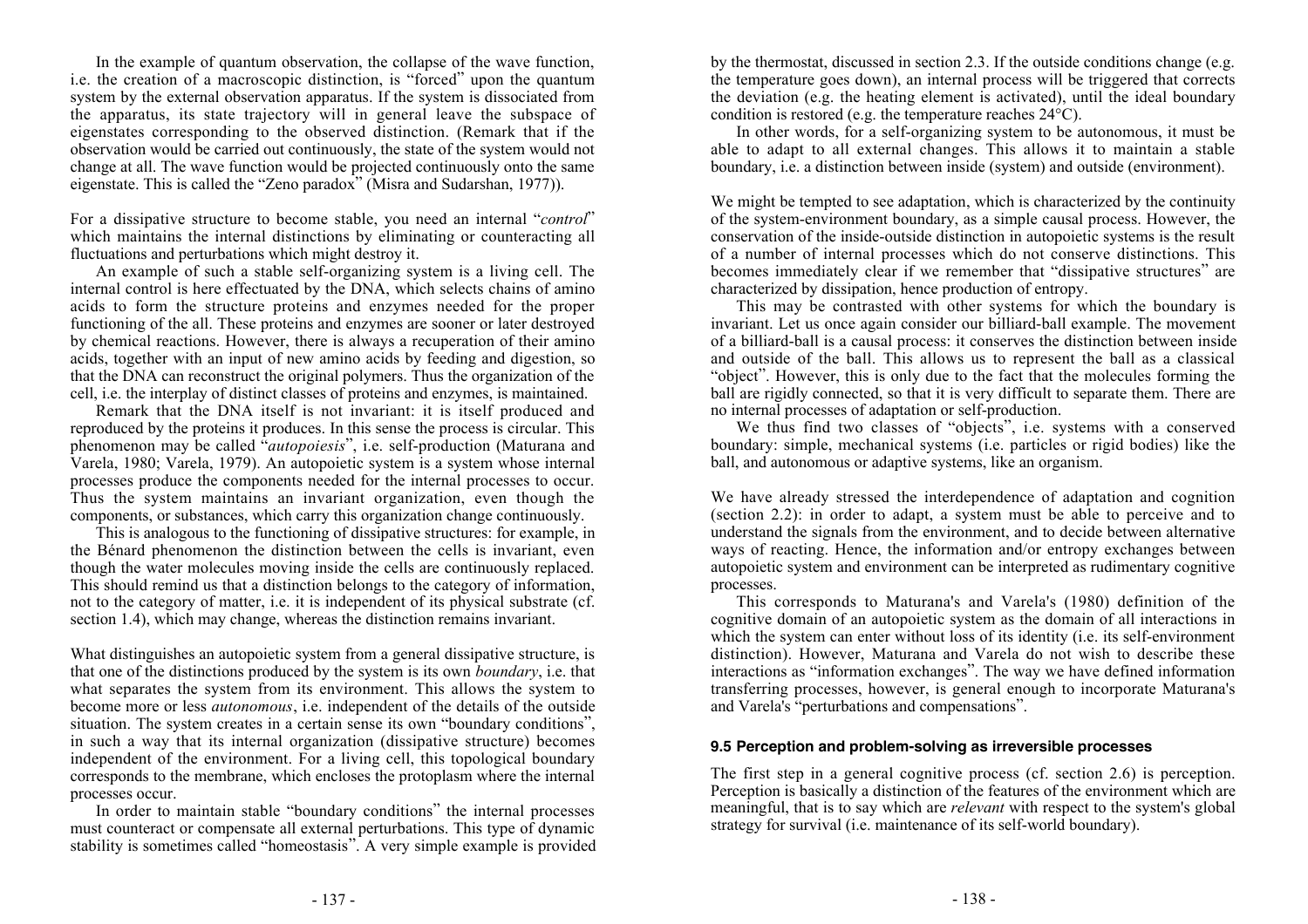This means that perception is primarily a *filtering* of the incoming information, so that only the important distinctions are retained and magnified. If all information, i.e. all physical distinctions or differences, were conserved, the internal representation of the outside situation would become so complex that the system would be unable to plan or to prepare appropriate reactions (cf. section 6.2). Therefore, it would be unable to adapt, i.e. to maintain its autonomy.

On the other hand, a mechanical system, such as a billiard ball, reacts causally to all external influences. This means that all distinctions characterizing the perturbation are conserved in the reaction of the system (cf. also section 7.3). Yet the system "survives" most interactions. So, why does a mechanical system have no difficulties with information complexity?

The reason is that a mechanical system is not self-organizing, there are no autonomous processes occurring inside the system. This means that all its reactions are immediate, and completely determined by the input. It cannot learn from past events, or anticipate future events. This implies that the domain of interaction in which the system can enter without loss of identity, is a priori fixed: if the temperature becomes too high, the ball melts.

An autonomous system, on the other hand, will generally anticipate the effect of a raise of the temperature (e.g. produced by an approaching fire) and take counteraction (e.g. running away, or cooling itself). In order to do that, it needs a filtered representation of the information provided by the environment. It is just this filtering (i.e. elimination of irrelevant distinctions), which guarantees that the system remains autonomous, i.e. independent of the causal influences of the environment.

This filtering of distinctions can occur in different, incompatible ways. A traditional example is found in what psychologists call "*gestalt switches*". This phenomenon is exemplified by certain drawings which, when looked at in one way, are recognized as representing a certain object, e.g. a rabbit, or a cube seen from below. However, if the same figure is looked at again, it is suddenly recognized as representing a quite different situation, e.g. a duck, or a cube seen from above.

The two different ways of perceiving the same pattern are called "gestalts". They are mutually exclusive: it is impossible that the same figure is interpreted simultaneously as a rabbit and as a duck. Yet both interpretations are equally plausible, and if one looks long enough at the drawing he will experience a discontinuous shift from one way of perceiving the pattern to another way.

This should remind you of the incompatibility of certain propositions or observations in quantum mechanics. Quantum observation and everyday perception are indeed two instances of the same basic type of information processing, where certain external distinctions are magnified, while others are wiped out or filtered.

One way of perceiving may magnify a distinction (p, p') and eliminate a distinction (m, m'). Another perception, however, may retain (m, m'), while filtering out (p, p'). Therefore, we may find that the same phenomenon is

sometimes categorized as m (e.g. large momentum, or a rabbit), and at other times recognized as p (e.g. a specific position, or a duck).

Classically, we would conclude that the phenomenon should be represented by the conjunction of p and m. This would correspond to the interpretation that a particle has both definite position and definite momentum, or that the drawing represents both rabbit and duck. However, we know that in practice it is impossible to observe or perceive both features at the same time.

This can be explained by the basic principle that a representation can never be as complex as the thing it represents. If all potentially perceivable distinctions would be simultaneously represented internally, then the representation would be too complex. Therefore, the process of perception is necessarily irreversible, i.e. it does not conserve the complete information.

The same reasoning can be made for the other basic type of cognitive process: problem-solving. If the internal representation would be perfect, i.e. isomorphic to the external world, then the search for problem solutions could be deterministic. The different steps in the problem-solving process would simply reflect the different changes in the outside world. In that case, however, the internal feedforward process could not anticipate, i.e. go faster than the external evolution of the world (cf. section 6.2).

An additional argument could be that, as we have shown in sections 8.4 and 8.5, the structure of time itself is determined by the interconnections between information transferring processes. Since the causal connections inside the representation would be completely isomorphic to the causal connections in the outside world, the passage of time inside the representation would be in phase with the passage of time outside. Therefore, the inside processes could never go faster than the outside processes they are supposed to represent.

Since the internal representation, by definition, cannot be a perfect image of the world, we cannot expect to find a deterministic procedure for designing perfect predictions of outside phenomena. Every internal feedforward process will be characterized by "trial-and-error", and hence will depend on (internal and external) feedback in order to correct its course.

This is clearly exemplified by the heuristic problem-solving paradigm used in AI (cf. section 1.5): for every state of the problem representation there is a choice between different operators to be applied. The only guide is an evaluation function, but the maximum of the evaluation function is not necessarily the best alternative for solving the problem. Typically one tries to follow a path initially characterized by high values of the evaluation function. After a few steps, however, it appears that the path leads to a dead end: all remaining state transitions from the last state correspond to a spectacular decrease of the evaluation function. In this situation the most reasonable courseof action is "backtracking", i.e. going back to a previously reached state, and trying an alternative operator, whose initial evaluation is less than the value of the operator leading to the dead end.

Clearly, the search through the problem space is not a classical causal process. Different initial states can lead to the same final state, whereas the same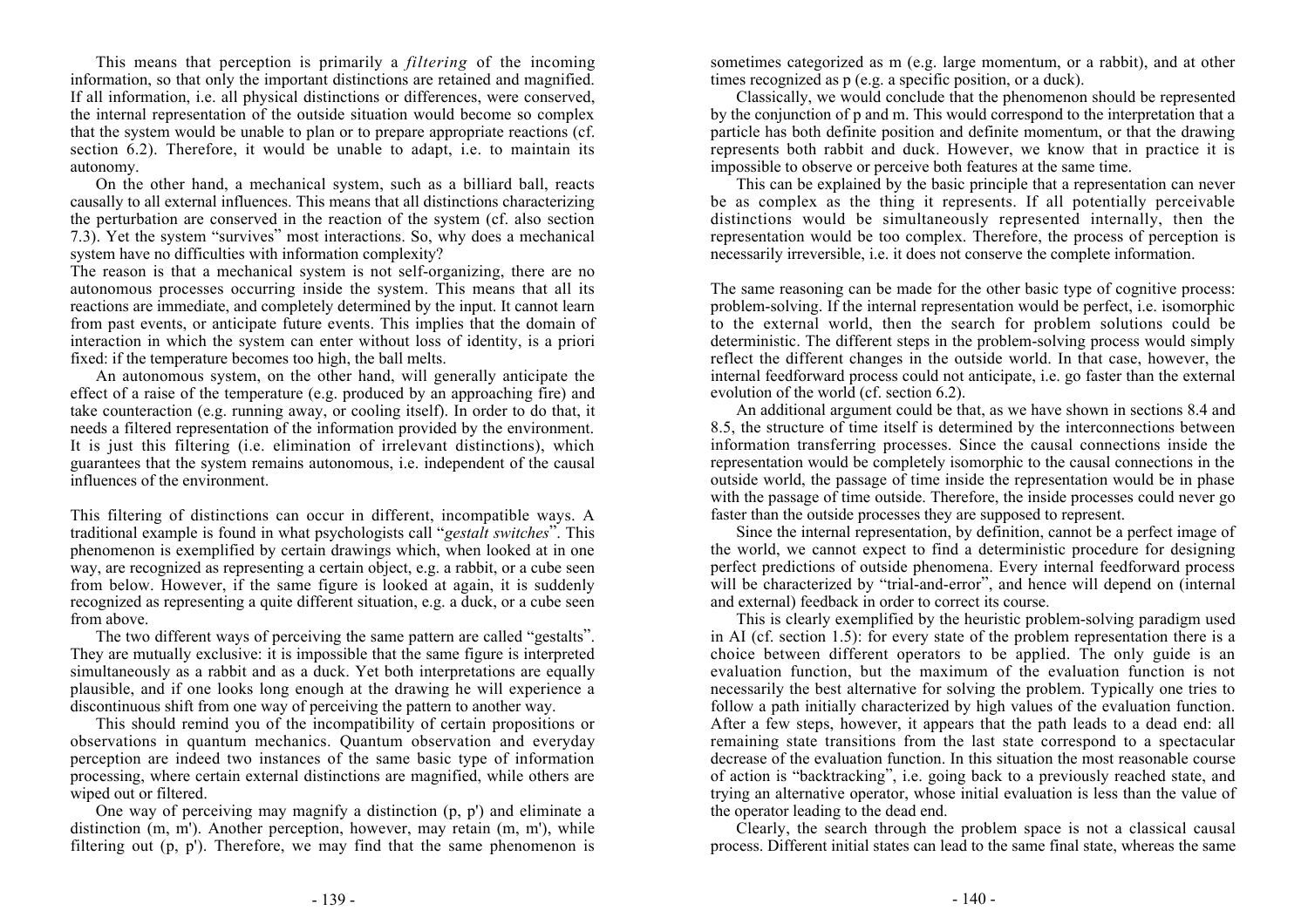initial state can lead to different final states. In other words, the problem-solving process too does not conserve distinctions.

#### **9.6 Learning and discovery as changes of representation**

Until now, we have assumed that the representation structure which guides the perception and problem-solving processes, is invariant. The state, i.e. the activation pattern, of the representation undergoes irreversible transformations, but the representation structure is fixed. The prototypical example of such a fixed representation structure is the DNA pattern, which guides the processing of amino acids and proteins.

In higher order autonomous systems, however, there is also a non-fixed component in the knowledge needed for adaptation. This flexible knowledge is generally embodied in the central nervous system, and in the immune system (Varela, 1979). The evolution of this knowledge under the influence of environmental input may be called "*learning*". When the cognitive change takes place independently of new external input, we will speak about creativity or "*discovery*".

For example, I can "learn" to drive a car by listening to someone else's advice, and by experiencing the feedback provided by a real car, when I try to make it move. On the other hand, by reflecting internally, I can "discover" a new law of physics. In practice, it is difficult to separate learning and discovery: every cognitive change is partly caused by external stimuli, partly by internal processing.

Let us analyze some of the basic psychological paradigms used for modelling learning processes.

The simplest types of learning are "*habituation*" and "*sensitization*" (Wickelgren, 1977). If a certain stimulus occurs again and again, without announcing anything important with respect to my global survival strategy, I shall learn to ignore it. For example, if I live in a house near to a railway, I shall get used to the sound of the trains, i.e. I shall not longer notice when a train passes. I shall get habituated to the stimulus. This means that I shall not longer distinguish (consciously) between the sound of a passing train, and the absence of this sound. Therefore, habituation is merely the disappearance of an internal distinction, used to interpret stimuli.

Conversely, sensitization corresponds to the appearance of a new stable distinction. This occurs when some difference between two types of stimuli, which I did not notice before, turns out to be important for my survival strategy. For example, if I discover that there are two types of apparently similar mushrooms, of which one type is edible, whereas the other type is poisonous, I will learn readily to distinguish between both types. Similarly, a new-born child will learn rapidly to distinguish the face of its mother who feeds him from the faces of other persons, who do not.

Related to sensitization, is the process which is called "*concept learning through examples and counterexamples*". The best way for a child to learn the meaning of the concept "dog", is by being presented to different types of animals, some of which are designated as dogs, while others are designated as "non-dogs", i.e. cows, sheep, cats,… By being confronted with all these examples, the child will learn to assimilate all four-legged, hairy creature which bark, into one category, and to distinguish it from other, similar categories.

A more complex type of learning occurs when a relation is to be established between different categories of stimuli. The simplest paradigm for such learning process is called "*association through conditioning*". If a dog is presented with food each time he has heard the sound of a bell, he will learn to associate the sound with food. This means that he will begin to salivate when he hears the sound, even when no food follows. This can be explained by assuming that a kind of "connection" has been established in the dog's internal representation between the phenomenon of hearing a bell, and the phenomenon of receiving food.

We have seen two basic types of connections between distinctions: either the connection is logical ("bell" implies "food", "no food" implies "no bell"), or it is causal ("bell" produces "food", "no bell" produces "no food"). If the connection obeys both conditions, the relation between the two distinctions is one of equivalence, or perfect correlation: no phenomenon occurs without the other one.

Formally this can be represented as follows:

**logical relation:** (b, f)  $\rightarrow$  (f, b')

**causal relation:** (b, b')  $\rightarrow$  (f, f')

**equivalence relation:** (b, b')  $\leftrightarrow$  (f, f')

Furthermore, there are a continuous number of probabilistic or stochastic connections characterized by different conditional probabilities of the type:

 $P(f | b), P(f' | b), P(b' | f), ...$ 

We may assume that a general process of association formation can be modelled by the continuous evolution of such a set of probability functions until an "attractor state" is reached corresponding to one of the basic types of connections (i.e. a state for which most of the conditional probabilities would be zero).

It should be noted here that in practice association and sensitization go together. In other words, it is not so that you should first have two distinctions, before you can form an association between them. For example, the formation of the distinction (mother, other person) for a baby, will proceed in parallel with the formation of the association:

```
(mother, other person) \rightarrow (feedback, no feeding)
```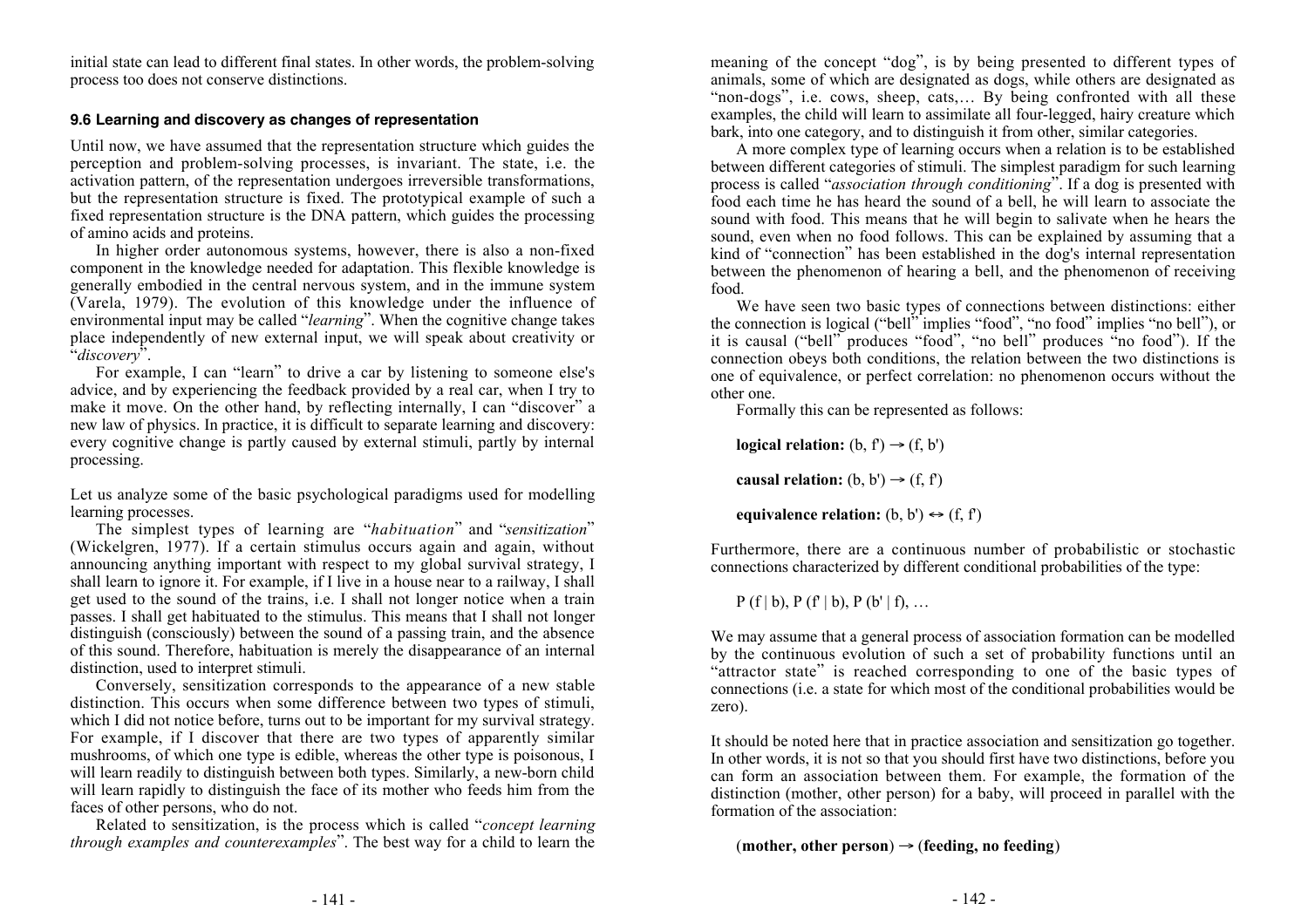Another example of this interdependence can be found in the domain of scientific discovery. The concept of "baryon number" was introduced in elementary particle physics to explain certain observed regularities in elementary particle interactions. Certain reactions between particles which could be expected to occur, were empirically never found. Therefore, one postulated a conservation principle, which could constrain possible reactions so that only the observed reactions would be allowed. In order to do this one needed to introduce some property which could be conserved. This property was called the "baryon number".

One could now distinguish different collections of particles according to their total baryon number. If the baryon number of the two collections (channels) was different, the transition from one collection to the other one could be excluded. This corresponds to a causal relation, where the distinction between equivalence classes characterized by different baryon numbers is conserved.

By attributing on a purely conventional basis a baryon

number to a certain type of particles, the baryon numbers of the other particles could now be computed from the observed reactions. In this sense, the actual value of the baryon number for a particle is purely a matter of convention. The only thing which is physically meaningful is the distinction between particles with different baryon numbers, because this distinction appears to be conserved in actual interactions. The discovery of this distinction follows from the assumed existence of a causal relation.

#### **10.1 Different formulations of the research problem**

We began this exploration by observing that the present (r)evolution of science and society demands a framework for representing change, which is more general than the framework provided by classical science, and we set out to investigate how such a framework could be constructed. This first formulation of a research problem was very ambitious, but also quite vague, so that it could be doubted whether anything like a precise, scientific analysis could be used to approach it.

Therefore, the first step of the investigation had to be a refinement of the concepts involved in the problem formulation. The fundamental concept appeared to be the concept of "*representation*". This was studied in different contexts: physics, mathematics, systems theory, philosophy and computer science. It appeared possible to synthesize the different meanings of the "representation" concept by means of the concept of "*adaptation*". An "*adaptive representation*" was then defined as the abstract structure through which an internal, cognitive system (self) could efficiently anticipate, and hence adapt to, the external physical changes taking place in the environment.

In this sense, a representation forms a kind of abstract interface, regulating the interactions between system and environment, in such a way that the system is able to maintain a stable identity. This process of regulation or steering can be conceptualized as an internal processing of information coming from the environment. The actual information being processed corresponds to the "state" of the representation; the more stable knowledge which controls this processing corresponds to the "structure" of the representation.

Although this analysis allowed us to understand the aim or function of a representation, the actual mechanism through which this function is fulfilled remained vague. Since the cognitive mechanisms used by most adaptive systems are very difficult to observe, we looked for a domain where these mechanisms are more explicit. Science was recognized as an attempt to construct such explicit representations. The scientific method for making the representation structure and its feedforward mechanism more explicit was called "formalization"; the method for making the information exchange between representation and environment, and hence the feedback mechanism, more explicit was called "operationalization".

However, after looking at the often discontinuous evolution of scientific representations and at the difficulties of communication across the boundaries of representations or disciplines, we had to conclude that there is no universal representation to which all existing theories can be reduced. Therefore, (implicit or explicit) representations appear to have only a local and temporary value; they cannot be integrated in one absolute, global representation.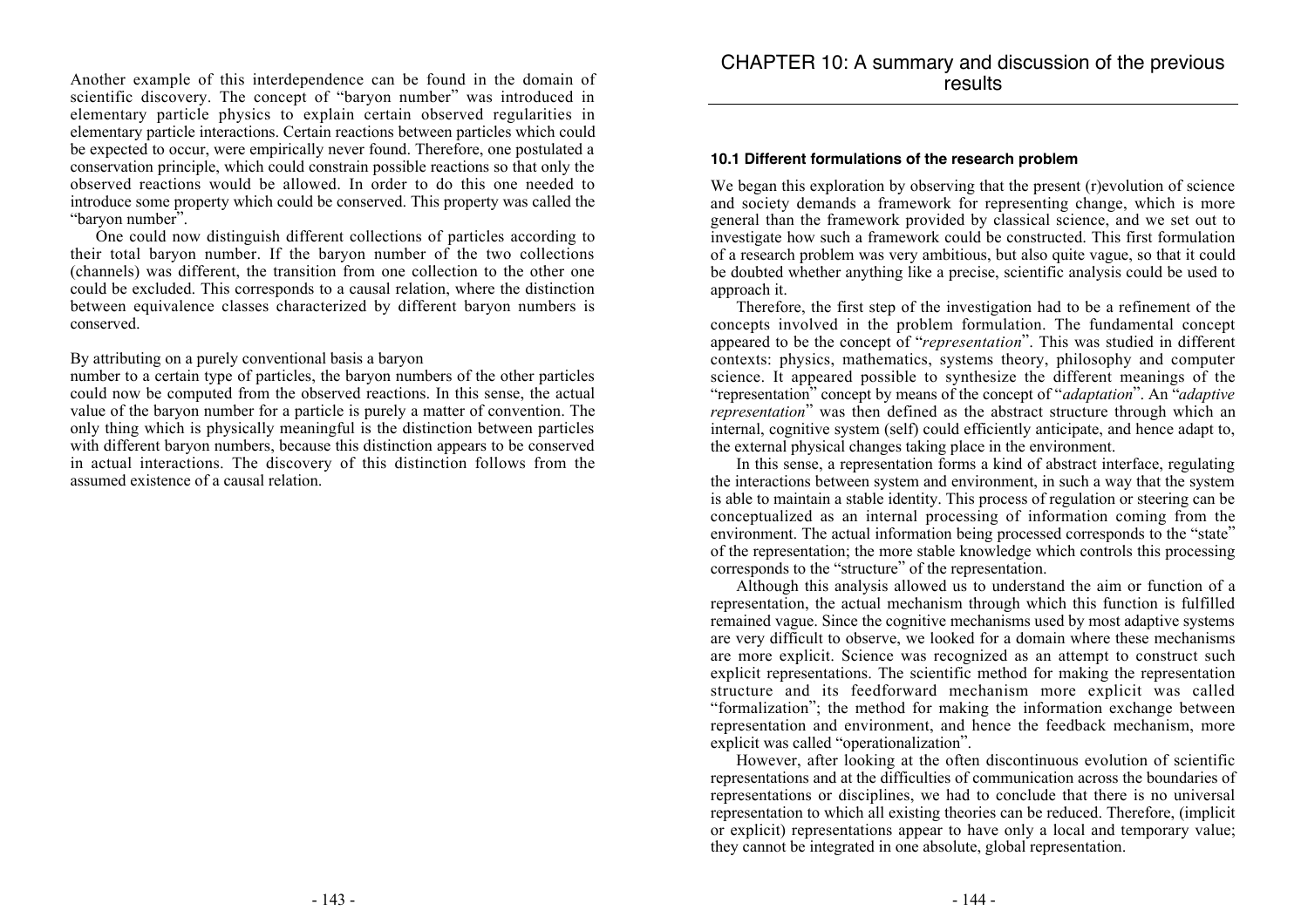But then, if representations are relative and changeable, it becomes interesting to study just how different representations can be related, and how they can evolve. A theory of such relationships and dynamics, however, would just be another adaptive representation. But this time the objects to be represented would not be outside, physical phenomena, but representations themselves. Therefore, the theory we wish to construct would be an adaptive representation of adaptive representations, or, in other words, an *adaptive metarepresentation*.

At first sight, this new problem formulation is quite different from the original formulation, where we set out to find a representation of the most general types of change, not of the most general types of representation. The key to elucidate this apparent confusion could be found in an analysis of what we called "the classical representation frame".

#### **10.2 Lessons learned by analyzing classical representations**

If we wish to generalize the representation frame provided by classical science, we should first try to understand how this frame is structured, and which kinds of phenomena are easy, respectively difficult to represent within such a structure. Such a reconstruction of both explicit and implicit representation mechanisms used in classical science would provide us not only with a detailed view of the way a (classical) representation functions, but also with some useful ideas about how the problem domain of such a representation could be extended.

This reconstruction was carried out in a hierarchical manner: starting from the most primitive elements, and gradually adding levels of organization until a complete, coherent and self-sufficient whole came out. The basic elements, which represent distinct external phenomena, were called "objects". Primitive expressions of the representation can be constructed by coupling these "objects" to "predicates", representing properties or relations between objects.

By combining these expressions by means of conjunction and negation, we get a set of compound expressions or propositions, whose logical structure is that of a Boolean algebra. The atoms of this algebra correspond to classical states. Every proposition of the algebra can be decomposed as a union of mutually orthogonal atoms. Therefore, we have the basic property that for every proposition a, and every atom s, either s implies a or s implies the negation of a. This allows us to reduce the algebra of propositions to its subset of atoms, which forms the classical "state space".

Change can now be represented by a trajectory in the state space of the represented system. A trajectory is a continuous, parameterized path. Therefore, we must introduce a parameter, representing an absolute, linear time ordering, and a topology on state space, which defines continuity.

In order to represent the way such a change of state can be brought about, we must introduce operators, which can be composed. The linear structure of

time and the equivalence class structure of state space entail a group structure for the operator algebra.

In order to decide which operator should be applied to a particular state, at a particular time, we need dynamical constraints. These can be categorized as conservation principles, which demand that certain properties of the state be conserved during dynamical evolution, and variation principles, which demand that possible state transitions be evaluated according to a certain criterion, so that the "optimal" one can be selected.

After this structural analysis of the classical frame, we had to analyze the world view entailed by this particular structure. The formal properties of the representation could now be related to general, philosophical concepts and principles on which the classical ontology and epistemology are based. The basic concepts are: atoms, matter, energy, space and time. Some principles governing the interrelation of those concepts are: reductionism, determinism, causality, reversibility, absoluteness and rationality.

Starting from this detailed analysis, we could now try to contrast classical and non-classical representations. In order to do this efficiently, we needed a simple criterion for determining the "classicality" of a representation. Such a criterion was found by going back to the most fundamental mechanism used in a representation: the process of distinction.

We had already noticed that information processing in a representation consists basically of categorizing and selecting certain combinations of categories. The Boolean logic and causal dynamics of the classical frame provided a very simple model of such a mechanism. The model is characterized by the fact that the distinction between a category and its complement, or a proposition and its negation, is absolutely invariant. This applied as well to logical as to dynamical operators or relations. We could then define a "nonclassical" representation as a representation whose distinctions are not invariant.

#### **10.3 The correspondence between classical metarepresentations and non-classical object representations**

From this point of view, we can now show that the two formulations of the research problem we have used, are basically equivalent. If first, we look for a representation frame able to represent more general changes than the classical frame, then this can be interpreted as a search for a representation frame able to represent processes where not only states, but also distinctions change. Second, the search for an adaptive metarepresentation can be interpreted as a search for a representation of the way the basic components of a representation, i.e. distinctions, evolve.

The confusion between "representation" in the first case, and "metarepresentation" in the second case, can be eliminated by demanding that the representation we are looking for be explicit. Explicit or "scientific" representations must have a structure which is sufficiently invariant to be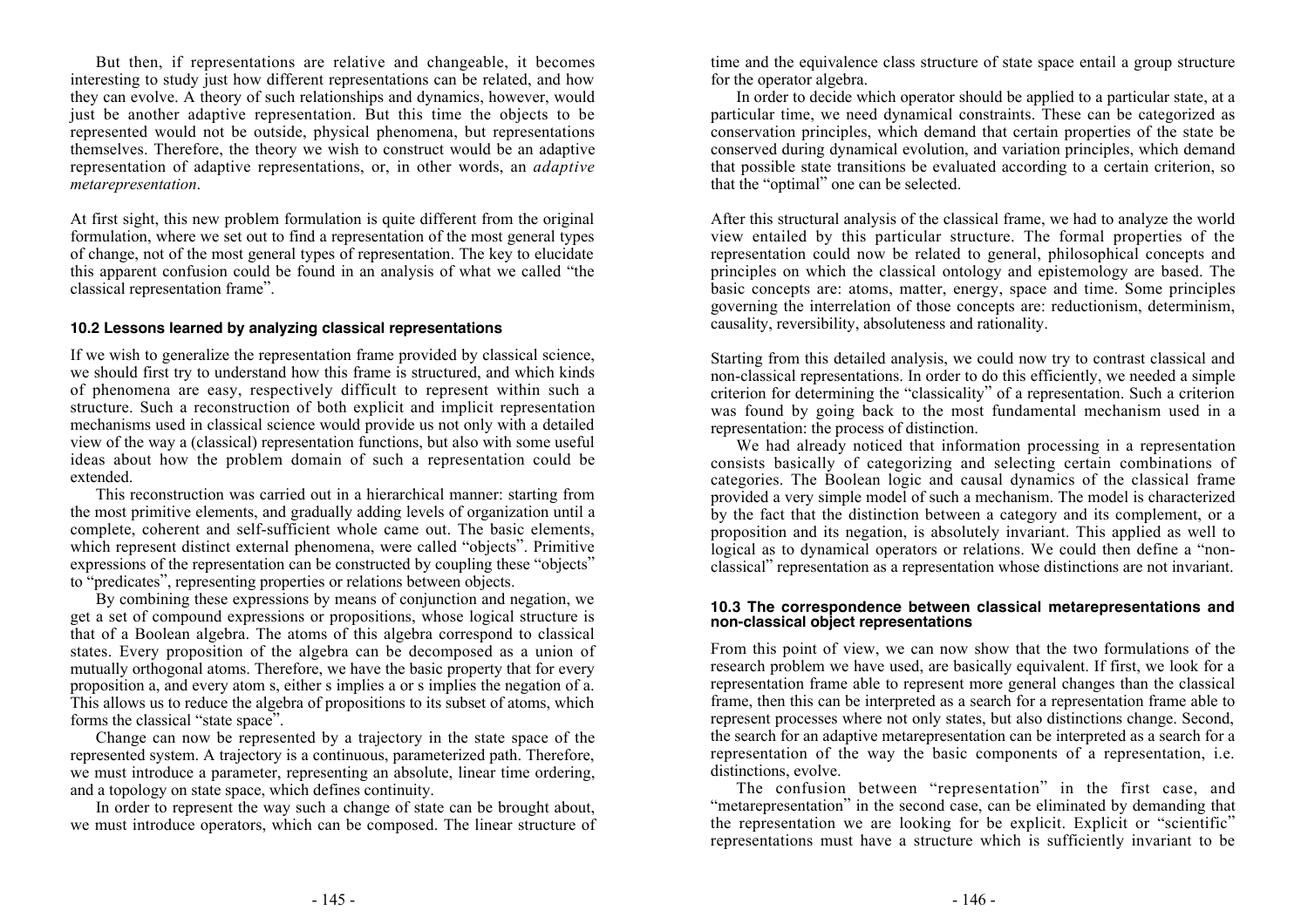transmitted faithfully between communicating members of a scientific community.

This means that two scientists using the same concept, e.g. "mass", should make the same distinctions when trying to categorize phenomena, according to this concepts. For example, they should use the same formal definition of "mass", and the same measuring units and instruments in order to distinguish between objects with a different mass. With such a convention the purely subjective meaning or experience of the phenomena can be eliminated from the intersubjective representation.

For example, the same color can be experienced in a quite different way by two individuals (e.g. one of the persons might be color-blind). However, if both individuals agree to make the same distinction between one class of colors, which is called "green", and another class of colors, which is called "blue", there is no obstacle to communicate efficiently about this phenomena. The "meaning" transmitted through such communication is purely determined by the explicit, intersubjective scheme of distinctions. However, this meaning is generally different from the subjective meaning which is determined by a variable scheme of implicit distinctions.

We may consider that a really intersubjective representation must be based on invariant distinctions. In other words, it must have a classical structure. (Of course, this is only an ideal case. In practice, scientific representations are only partially explicit or intersubjective. Hence, their structure will only approximate the classical ideal.)

But how could we then construct an intersubjective representation of processes which do not conserve distinctions? The answer is simple: by introducing "*metadistinctions*". Such a metadistinction would be itself invariant, but distinguish between other distinctions which could be variable. A scheme of invariant metadistinctions would form a classical metarepresentation. This would represent, depending upon the interpretation, either the changes in classical (i.e. distinction-conserving) object representations, or general non distinction-conserving processes. In order to see what this means in practice, it suffices to look at some examples.

Quantum mechanics is an explicit representation characterized by a nonclassical logic, representing the non-conservation of distinctions during the observation process. The only way to express this non-classical logic is by using the language of mathematics, i.e. set theory, which forms the base of the Hilbert space geometry and its algebra. But this language is based purely on classical, Boolean logic. This fact has often led to confusion amongst researchers in quantum logic: on the one hand, to formalize quantum theory you use a classical logic; on the other hand, if you analyze the epistemological implications of this formalism, you find a non-classical logic; which one of those in now the true logic of quantum mechanics?

In order to evade this paradox it suffices to distinguish two levels of description: 1) the classical logic of set theory functions on the metarepresentational level, it represents the structure of the Hilbert space

representation; 2) the non-classical logic functions on the representational level: it represents the external process of observation. Therefore, we find a classical metarepresentation coupled to a non-classical object representation.

A similar construction can be found in relativity theory. On the object level, relativity theory is not a classical representation: there is no invariant distinction between time (precedence) and space (simultaneity). However, this can be reformulated so that we get a classical representation on the metalevel.

An example of such a classical representation of general relativity is the theory called "geometrodynamics" (Misner, Thorne and Wheeler, 1974; Wheeler, 1968). Here we have a particular, space-like hypersurface in 4 dimensional space-time, and consider it as a particular state of the geometry of 3-dimensional space. The complete structure of 4-dimensional space-time, which is determined by the Einstein equations, can now be seen as a dynamical sequence of such 3-dimensional space geometries.

Hence, we have reduced the relativistic spatio-temporal representation to a classical trajectory in state space. However, this state space does not represent the possible properties of a concrete physical phenomenon. A state of this space (which is sometimes called "superspace") represents a complete space, with a proper geometrical structure. In other words, the states of the geometrodynamical representation are themselves complete representations of a 3 dimensional state space. Therefore, geometrodynamics is a classical metarepresentation, representing a non-classical object representation.

The examples we have seen of classical metarepresentations of quantum or relativity theory are, however, quite incomplete. The metarepresentation of quantum mechanics does not say anything about dynamics, whereas the metarepresentation of general relativity seems to ignore all logical structures. It is no wonder then that there seems to be no basis to unify quantum mechanics and relativity theory, or even that both theories seem to be inconsistent.

In order to integrate different non-classical approaches we need a classical metarepresentation which is at once simple and general. Instead of representing merely some particular substructures of its object representation (e.g. the logic of observations, or the geometry of 3-dimensional space), it should represent the fundamental building blocks with which all adaptive representations are constructed: distinctions, and all the ways they can be interrelated, or evolve. To prepare such a metarepresentation is really the objective of the present study.

From our analysis of the classical frame we learned some basic properties of the static or logical relations between distinctions. By analyzing non-classical representations we should be able to learn something about the dynamics of distinctions. Let us review the principal results we have obtained.

#### **10.4 Lessons learned by analyzing non-classical representations**

A first striking feature of quantum mechanics is what we called the "complementarity of representations": it appears impossible to give a complete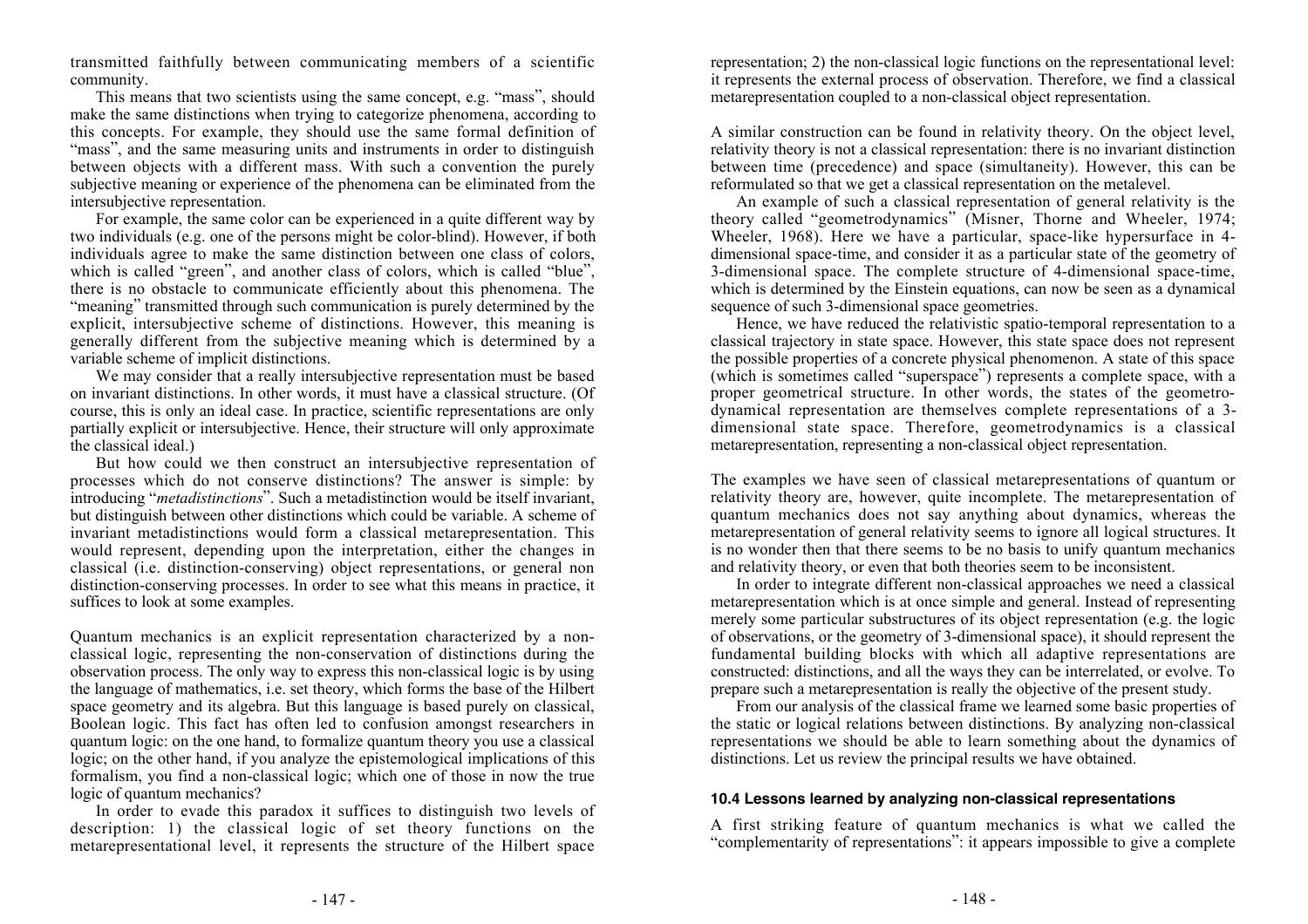classical description of a quantum phenomenon; we can only find mutually incompatible, partial representations. Every partial representation consists of a set of (compatible) observables, which give determined results for a particular set of states (the eigenstates of the commuting set of observables) of the quantum phenomenon. However, a basic feature of the quantum formalism is the "superposition principle", which posits that for every two (orthogonal) eigenstates  $s_1$  and  $s_2$  of a partial representation, there exists a "superposition" state":

 $s_3 = s_1 + s_2$ 

which is not an eigenstate of this representation. It is always possible to find an observable or representation for which  $s<sub>3</sub>$  is an eigenstate, but this representation will be incompatible with the previous one.

The simplest way to express this complementarity principle, and its formal equivalent, the superposition principle, appeared to be the introduction of a nontrivial orthogonality relation in the quantum state space. The superposition state  $s_3$  could then be identified with a state which is not orthogonal to  $s_1$ , nor to  $s_2$ , but orthogonal to all states orthogonal to  $s_1$  and  $s_2$ . The propositions of the quantum representation could be identified with the orthogonal closure of subsets of the state space.

The non-orthogonality of states  $s_2$  and  $s_3$  implies a non-zero transition probability P  $(s_2 | s_3)$ . Since the conjunction of s<sub>2</sub> and s<sub>3</sub> can never be true, this is in contradiction with the Bayes axiom of classical probability theory. This apparent paradox could be resolved by postulating that the quantum states  $s_2$  and  $s<sub>3</sub>$  correspond to non-disjoint subsets of unobservable "infrastates". The transition probability P would then be proportional to the number of infrastates in the intersection of those subsets.

We still had to find an interpretation of these infrastates which would explain why they are unobservable. A quantum state, such as  $s<sub>2</sub>$ , was interpreted as the maximal information, or amount of distinctions, which could be simultaneously magnified by an observation apparatus. However, this information can never be complete: there is always a loss of distinctions during the observation process.

The reason for this is that the microstate of the apparatus, which determines the state of the quantum system after the measurement, is itself indeterminate. This implies that those distinctions which were not magnified by the apparatus, are perturbed in an uncontrollable way by the observation, and hence can no longer be magnified by a subsequent observation. The indeterminacy of the apparatus microstate can be traced back to the principle of the impossibility of self-determination: the macroscopically observable part of the apparatus can never represent as much information as the apparatus contains as a whole, since a part can never be as complex as the whole.

The conclusion is that it is impossible to distinguish two non-orthogonal quantum states by a single experiment, they can only be distinguished statistically.

On the other hand, if a quantum system in a state  $s_1$  is subjected to the observation of a proposition a, which is incompatible with, or non-orthogonal to, s1 (i.e., it is not so that  $s_1 < a$ , or  $s_1 < a'$ ), then a new distinction is created: one part of the ensemble of systems in state s1 will be projected onto an eigenspace corresponding to a, the other part will be projected onto the eigenspace corresponding to a'. The difference between the two subensembles is due to a different microscopic relation between the system and the measuring instrument. In this sense, the distinction between a and a' is created by an unobservable difference between observation set-ups; it is not inherent in the quantum system.

If this unobservable difference is interpreted as a "hidden variable", then this variable is not localized in the quantum system. This explains why quantum coincidence experiments do not obey the Bell locality condition which demands that the results of simultaneous observations on spatially separated parts of a system would be determined locally, hence would be independent of each other.

In order to elucidate this locality problem, we had to analyze the structure of space-time and the way it is dependent upon causality. The relativity principle for reference frames, together with the existence of an invariant limit speed for causal propagation, entail the relativity of simultaneity. This signifies that it becomes impossible to determine the absolute time at which spatially separated events occur. Indeed, to measure this time we need to synchronize clocks located in different parts of space, and this synchronization requires the exchange of signals. But since these signals require a finite time interval to travel from one clock to the other one, and since this interval cannot as yet be measured since the clocks are not yet synchronized, we must arbitrarily choose the value of this interval in order to make a synchronization. Different choices entail different synchronizations, and hence different simultaneity and precedence relations.

However, the existence of an invariant maximum speed allows us to determine invariant precedence relations: horismotic precedence and chronological precedence. The first relation is established between events which can be connected by a signal travelling with the speed of light, the second between events connected by a slower-than-light signal. The union of both relations is called causal precedence. It is a temporal order relation, which is however not linear. This means that in general, two events cannot be temporally ordered. On the other hand, the incompleteness of the relation allows us to define a non-trivial topology on space-time. This topology guarantees the continuity of causal processes without requiring any additional assumptions.

In order to understand this mathematical property of causal precedence on a more fundamental level, we had to further analyze the causality concept. Locally causal connections were defined to be relations between events which conserve distinctions. In order to determine whether such a connection could be used to effectively transmit information, we had to extend this concept to globally causal connections, i.e. we had to consider sequences or paths of locally connected events.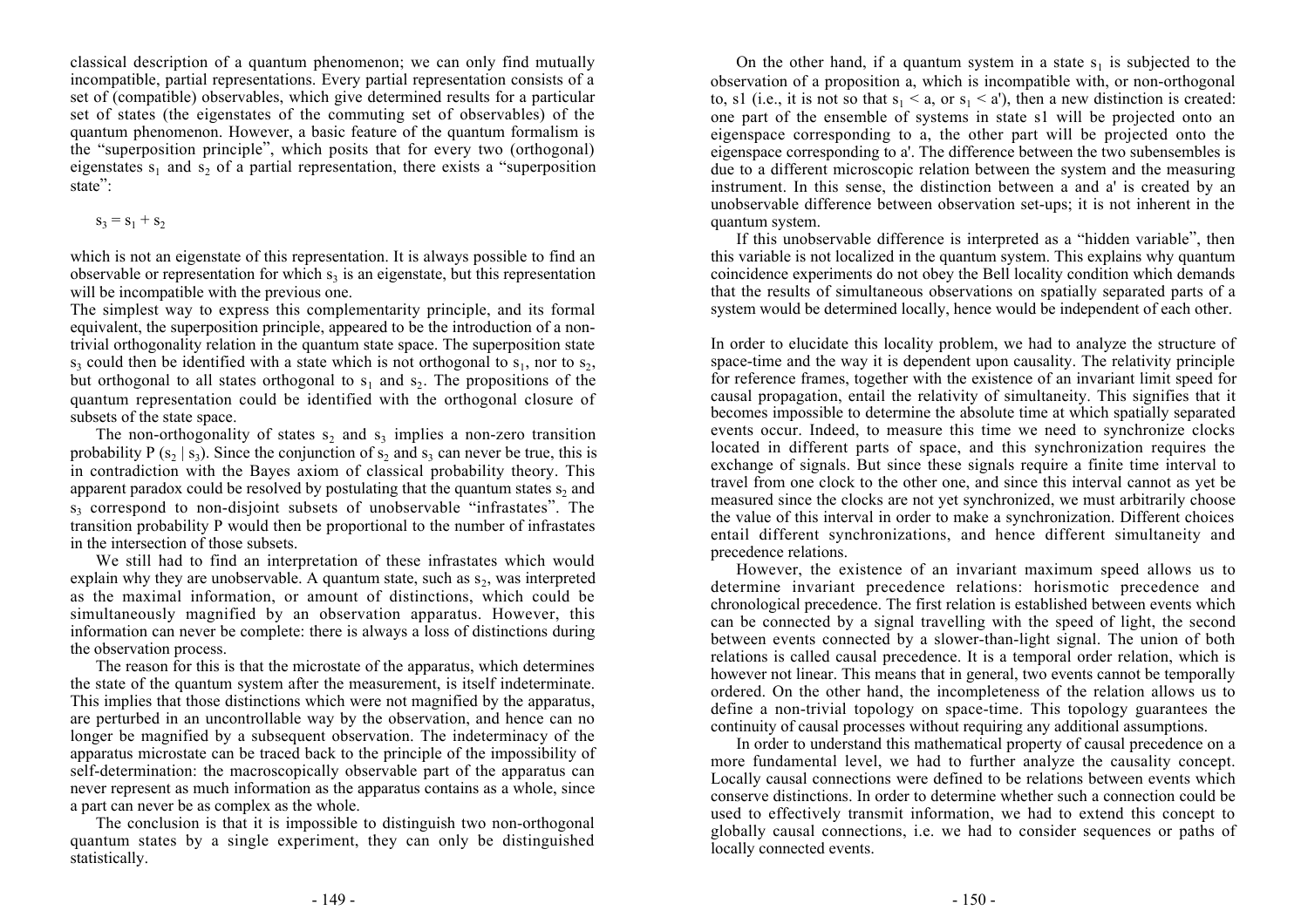If such a path is part of a cycle, then the connection cannot be used to transfer information. Indeed, either the indication coming back to an event after following a cyclic path is consistent with the original indication, or it is not. In the first case, the indication of the event implies itself, hence nothing has changed. We have a tautology:  $a = a$ . In the second case, the indication determining the event contradicts itself:  $a = a'$ . Therefore, the distinction  $(a, a')$  is deleted, and the causal connection annihilates itself. This corresponds to a causal paradox.

If the causal path is acyclic, it can be interpreted as an information transfer. There remain two possible cases: either the path is unique, and then it can be interpreted as defining a horismotic relation, or it is not, and then it can be interpreted as defining chronological connection. In this way the causal and hence topological structure of space-time, is reconstructed by demanding that potentially causal connections be able to transmit information.

This construction could then be used to elucidate some non-locality paradoxes in quantum mechanics. These paradoxes are characterized by a correlation between spatially separated but coincident observations. Since the correlation is a symmetric, hence cyclic, distinction conserving connection, it cannot be used to transfer information. Therefore, there is no contradiction with the locality principle derived from information transfer.

An analysis of the Aerts thought experiment with the two-vessel system has shown that it is not necessary to attribute the correlated observation results to a "common cause", inherent in the system. In this experiment, the observed indications are "caused" by the incompletely controlled interaction between system and observation instrument, and their correlation is due to a global conservation principle.

From this point of view, it is interesting to re-examine the relation between quantum mechanics and relativity theory. Both are non-classical representations characterized by the (implicit) acknowledgment that distinctions are not necessarily conserved. However, their focus of attention is different. In relativity theory the focus is on those processes which do conserve distinctions. These processes are called "causal". By distinguishing them from processes which are not causal, one succeeds in deriving certain formal properties, which can be used to structure space-time.

In quantum mechanics, on the other hand, the focus is on processes which do not conserve distinctions. They are described as "the collapse of the wave function". The distinction between such non-distinction conserving processes and classical observation processes where all distinctions are conserved, entails a distinction between orthogonal and non-orthogonal pairs of states. This "metadistinction" can be used to structure the quantum state space. This gives rise to the superposition principle and to the Hilbert space structure.

In this way we find two complementary descriptions: on the side of the distinction conserving processes we find relativity theory, characterized by the causal space-time structure which is determined by an incomplete precedence

relation; on the side of the non-distinction conserving processes we find quantum mechanics, characterized by the Hilbert space structure, which is determined by an incomplete orthogonality relation.

From this viewpoint, quantum mechanics and relativity theory are not inconsistent or incompatible: they only describe the two opposite sides of the same phenomenon. What distinguishes them both from the classical representation frame, is that they acknowledge that there are two sides. In the classical world view, only one side is assumed; the possibility of non-distinction conserving processes is simply ignored.

Moreover, if the analysis is carried through far enough, the origins of the non-classicality in relativity theory and in quantum mechanics seem to be quite similar. Both the superposition principle and the causality principle can be viewed as instantiations of a general principle of the impossibility of circular information transfer. In the relativistic case, there is no information transfer from an event to itself. In the quantum case, there is no information transfer from an observation instrument to itself. A further study of this analogy seems very promising.

The main obstacle to such an examination appears to lie in the great difference between the formalisms and concepts used in relativity theory, respectively quantum mechanics. The concept of distinction and causal connection, have allowed us to make a first comparison between the two approaches. However, we have only scratched the surface of a vast problem domain. The unification of relativity theory and quantum mechanics demands a completely new formalism. A possible strategy to construct such a formalism will be discussed in chapter 11.

In a certain sense, the problem domains of quantum mechanics and relativity theory are still very simple. They both try to represent phenomena without internal structures: elementary particles and events. This entails that all processes involving these phenomena are external. Therefore, it is relatively simple to classify them as distinction conserving, respectively non-distinction conserving.

This is no longer true when complex systems are considered. We have characterized the evolution of such systems by the somewhat vague concept of "irreversibility". During such an evolution certain distinctions are conserved, whereas other distinctions are created or destroyed. However, it is generally quite difficult to determine which distinctions will be conserved, and which distinctions will be created or deleted. Moreover, the total amount of observable distinctions is not constant. If the system is closed, this amount will generally decrease (second law of thermodynamics).

We could further speculate that this law too can be reduced to the principle of impossibility of circular information transfer. An argument for that could be found in Brillouin's (1962) resolution of the paradox of the Maxwell demon.

According to Maxwell, this demon would be able to decrease the entropy inside a closed system, by creating new distinctions through observation. For example, he would distinguish between the two types of molecules in a mixture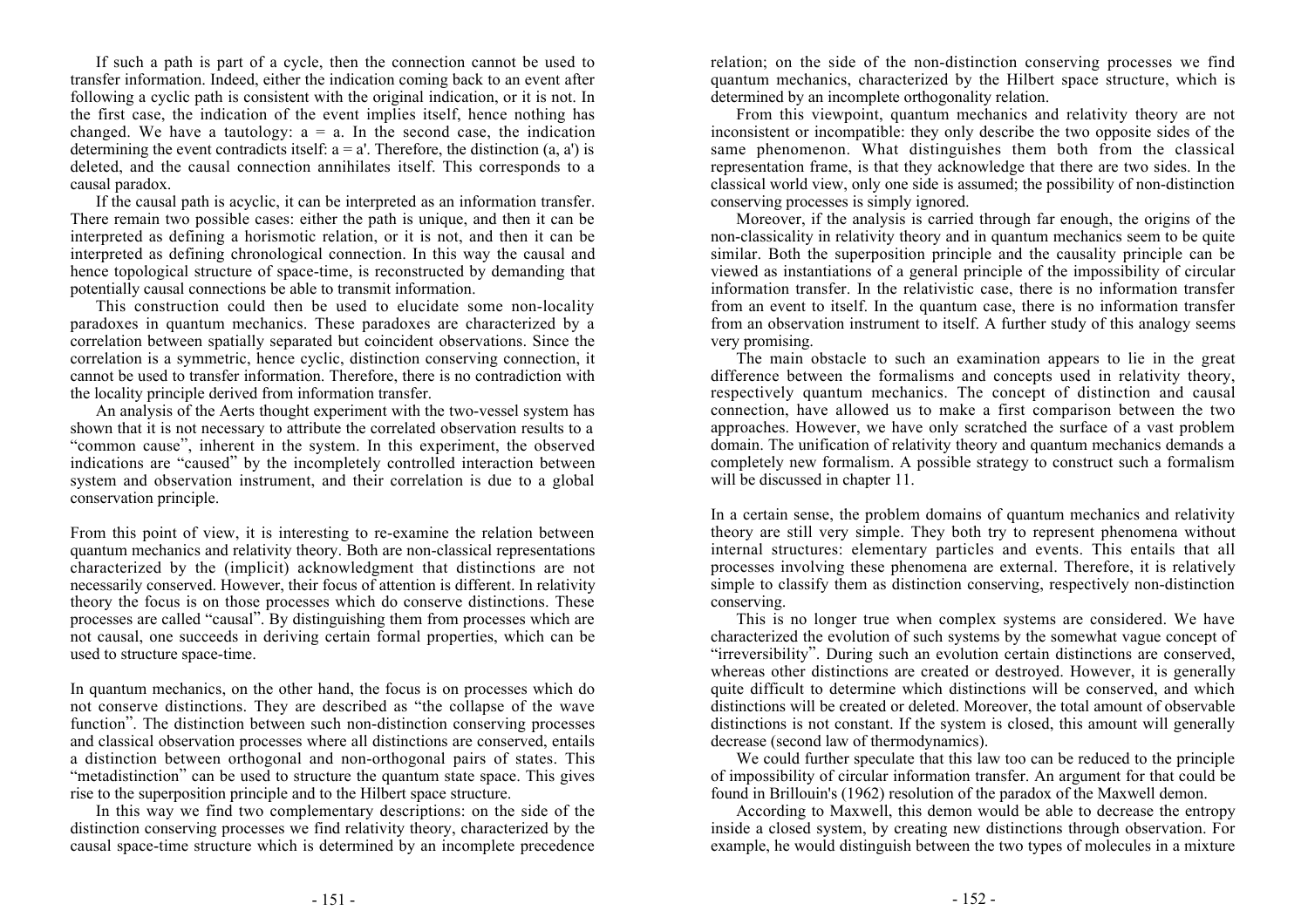of gases, and let the individual molecules of one type pass in a compartment A, those of the other type in a compartment B. After a certain time, this would create a macroscopic distinction between both compartments. This would correspond to an entropy decrease.

However, Brillouin has shown that the interaction between demon and molecule during the process of observation would create an amount of entropy which is larger than or equal to this entropy decrease. We could compare the demon to a quantum observation instrument, and consider that the gain of information during the interaction is necessarily counterbalanced by the loss of other information, because of the indeterminate perturbation of the observed system (molecule) by the apparatus. Since the demon cannot have complete self-knowledge, he cannot prevent a certain transfer of indeterminacy (i.e., entropy) from itself to the observed system. Therefore, the total entropy of the system demon + molecules cannot decrease.

Once again, we should remark that a more thorough analysis of these problems requires a more elaborated and formalized conceptual framework.

We have further discussed some examples of higher-level complex systems, characterized by self-organization, autonomy and cognition. Here the internal increase of entropy can be compensated by external input of information. However, here too we have shown that the principle of incomplete selfknowledge constrains the information intake. This leads to a filtering of information during perception. On the highest level, these irreversible information processes take the form of changes of the representation structure of cognitive systems. We had to conclude once again that the modelling of these phenomena requires a metarepresentational formalism. We will now propose a possible basis for such a formalism.

#### **11.1 Introduction**

In the preceding chapter we have summarized some basic principles on which an adaptive metarepresentation could be founded. We remarked that if we would wish this metarepresentation to be scientific, we should provide a scheme of invariant distinctions determining as well the structure of the metarepresentation, as its relation to the outside environment. In order to do this we must try to *formalize* as well as *operationalize* the theory.

In the present state of knowledge, however, no definitive formalism or operationalization can be proposed. We can only sketch some general principles on which a provisional formalism could be based. We can further present some procedures by which such a formalism could be applied to practical problems, so that its adequacy can be tested. By experimenting in this way, it should be possible to elaborate, refine and, if necessary, correct the formalism, until a concretely applicable theory is obtained.

This is work for the future. For the moment, it will suffice to show that the concepts which were uncovered are sufficiently well-structured and concrete to form the basis for an explicit representation.

If we look for a criterion for evaluating the adequacy of a theory, we must first define the objective of the theory. A metarepresentation was defined as a theory allowing to anticipate or plan changes of representation. Hence, its objective (i.e. the problems it is supposed to solve) should be to construct an optimal (or at least satisfactory) representation of a given problem domain. In other words, it should provide a method for transforming an incomplete, unnecessarily complex or ill-structured representation into a simple and well-structured representation. Some examples, and the first steps in the development of a computer model of such a representation transformation can be found in (Korf, 1980).

Another interpretation, and hence domain of application, of a metarepresentation is the modelling of non-distinction conserving processes. The two most interesting examples of such processes are self-organization and discovery. Some interesting work about the computer simulation of discovery (which is related to representation transformation) has been done by Lenat (1983). There are further numerous attempts to simulate self-organizing processes, and even autopoietic systems (Varela, 1979), on computer, in particular through the paradigm of "*cellular automata*" (Farmer, Toffoli and Wolfram, 1984).

The problem with existing formal or computer models of such phenomena, however, is that either they are too simple to model really interesting processes, or they are too complex to be practically managed. In order to avoid this, we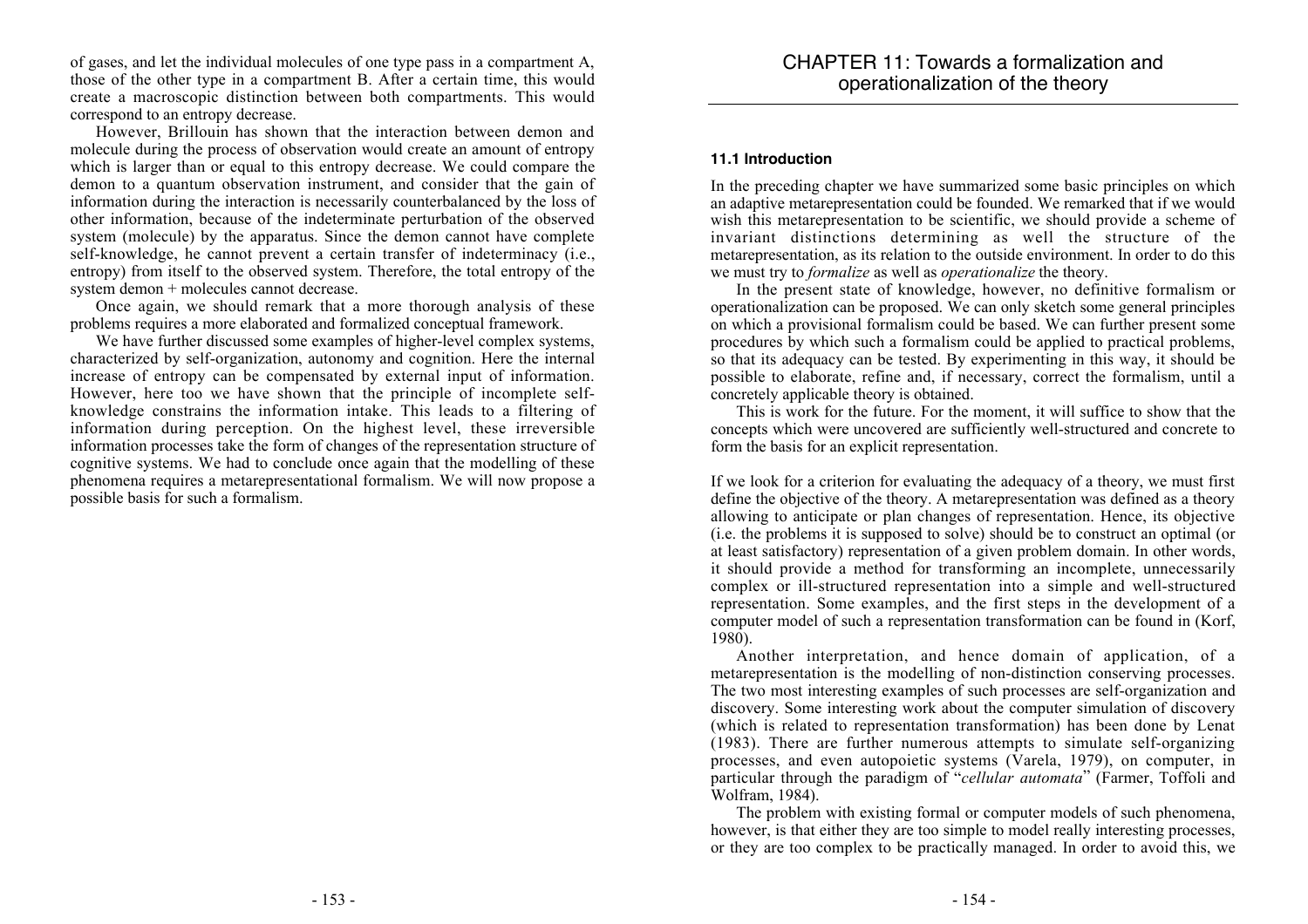must try to construct a formalism, which can be made arbitrarily complex, by adding new distinctions, but which, on the other hand, can always be reduced to its bare essence by eliminating all redundant or irrelevant distinctions.

We will now try to build up such a formalism beginning with something similar to the hierarchical construction of the classical frame, to which we will add further non-classical levels of representation. The formal structures we used to describe, what we called "the classical frame" (e.g. Boolean algebra, group structures,…) are indeed already metarepresentations. However, they contain a lot of *redundancies*. The addition of non-classical formal structures (e.g. a nontrivial orthogonality relation, or a causal precedence relation) will lead to further redundancies, together with apparent inconsistencies.

Therefore, we must try to reconstruct all these structures from the basis of pure, *contentless distinctions,* so that all constraints would become totally transparent. No redundant or unmotivated structures should be left. For every structure (i.e. basically a set of distinctions) we should be able to decide whether it is relevant for the problem domain, or not. If it is irrelevant we should be able to delete it. If a new problem domain is considered, new distinctions will become relevant, and we should be able to add them to the representation.

No existing formalism offers these features. Every existing formalism has a set of in-built structures, determined by axioms, which must be used throughout all applications of the formalism. Furthermore, there is only a limited set of structures which can be added to the formalism in order to enhance its scope. The formalisms we have considered (Boolean algebras, partial orders,…) were already chosen such that their basic structures are very simple, whereas their domain of applicability is rather broad.

However, if we consider them all together, we get a structure which is not very simple anymore, but whose domain of application is still restricted. The complexity of the representation structure leads to confusion, to difficulties in problem-solving and to paradoxes. So, we must try to simplify the formal structures we already found, while broadening their domain of applicability.

Let us begin by studying the different ways by which (static) combinations of distinctions can be made.

#### **11.2 Distinction algebras**

The Boolean algebra, which forms the basic structure of classical logic, is defined by means of a collection of different axioms, relating the connectives (conjunction, disjunction, negation,…) to the variables, and constants (I and O) of the algebra. However, Spencer-Brown (1969) has shown that this algebra can be derived from an *algebra of distinctions*, which uses only one connective  $(\square)$ , determined by two axioms. In order to simplify notation, I have replaced the special symbol  $\Box$  used by Spencer-Brown (the "mark", symbolizing the act of distinction) by square brackets: [ ]. Symbols covered by the mark are replaced in my notation by symbols enclosed in square brackets.

The axioms are:

- 1)  $[ [p] p] =$
- 2)  $\lceil \lceil pr \rceil \lceil qr \rceil = \lceil \lceil p \rceil \lceil q \rceil \rceil r$

This can be transcribed in the notation we used for Boolean algebras (section 4.4), by observing the conventions:

$$
[p] = NOT p
$$
  
pq = p OR q hence: 
$$
[p] [q] ] = p.q
$$

The axioms then become:

| 1) $p'.p = 0$                     | (law of contradiction) |  |
|-----------------------------------|------------------------|--|
| 2) (p OR r).(q OR r) = (p.q) OR r | (distributivity)       |  |

Spencer-Brown has shown how Sheffer's set of postulates for Boolean algebras, which is the least such set, can be derived from these two postulates.

The algebra of distinctions, however, is derived from an even more simple formal structure: the *calculus of distinctions*. In this calculus there are no variables denoting different distinctions. There is only one distinction considered, which could be interpreted as the distinction between "true" and "false", and which is represented by [ ]. The rules of calculation are derived from two extremely simple axioms:

| i) $[[]] =$                                                                                                                             |  |
|-----------------------------------------------------------------------------------------------------------------------------------------|--|
| ii) $\begin{bmatrix} \phantom{-} \end{bmatrix}$ $\begin{bmatrix} \phantom{-} \end{bmatrix}$ $\begin{bmatrix} \phantom{-} \end{bmatrix}$ |  |

In our notation this could be transcribed by using one variable between brackets: (a), to indicate that it is not a specific distinction:

| i) (a)" = (a)        | (double negation) |  |
|----------------------|-------------------|--|
| ii) (a) OR (a) = (a) | (idempotence)     |  |

The sign can be interpreted as the crossing of a boundary or distinction between two states: the marked state (represented by the inside or concave side of the sign) and the unmarked state (represented by the outside or convex side of the sign).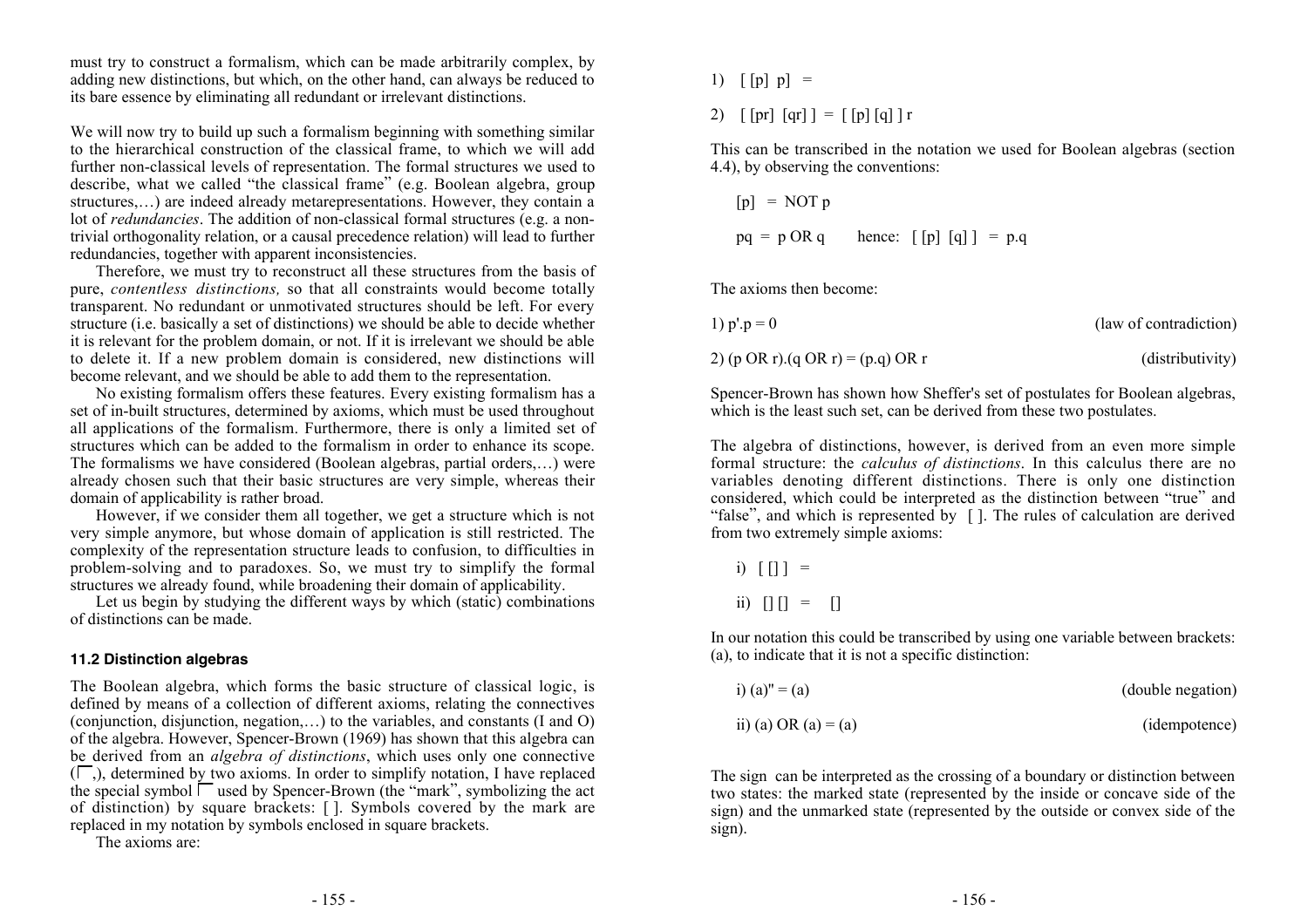Axiom ii) means that if you cross a boundary two times in sequence, from the outside to the inside, and from the inside to the outside, you come back to the state you started from: nothing has changed.

Axiom i) signifies that if you cross a boundary two times in parallel, from the outside in, and from the outside in, then this is equivalent to only crossing the boundary once.

The axioms i) and ii), or 1) and 2), can be used to prove a number of theorems (Spencer-Brown, 1969). These theorems can be used to *simplify* expressions consisting of combinations of connectives  $( [ ] )$ , and variables  $( a, b, c, ... )$ . Since all the expressions of Boolean logic can be transcribed in such expressions of the algebra of distinctions, this formalism can be used to simplify expressions from classical logic. The ultimate simplification of an expression consists in reducing it to one of the two primitive expressions:

- a)  $\lceil \cdot \rceil$  (i.e. "truth")
- b)  $(i.e. "falsity")$

The sequence of steps leading to this simplification can be interpreted as a *proof* of the expression, or as a proof of its negation.

In general the simplified expression will still contain variables. For example:

 $((p < q)$ . $(r < s)$ . $(q \text{ OR } s)$ )  $\leq (p \text{ OR } r)$ 

can be transcribed as:

 $\left[ \begin{array}{ccc} \begin{bmatrix} \n\end{bmatrix} \begin{bmatrix} \n\end{bmatrix} \begin{bmatrix} \n\end{bmatrix} \begin{bmatrix} \n\end{bmatrix} \begin{bmatrix} \n\end{bmatrix} \begin{bmatrix} \n\end{bmatrix} \begin{bmatrix} \n\end{bmatrix} \begin{bmatrix} \n\end{bmatrix} \begin{bmatrix} \n\end{bmatrix} \begin{bmatrix} \n\end{bmatrix} \begin{bmatrix} \n\end{bmatrix} \begin{bmatrix} \n\end{bmatrix} \begin{bmatrix} \n\end{bmatrix} \begin{bmatrix} \n\end{bmatrix} \begin{bmatrix} \n\end{bmatrix}$ 

and this can be simplified to (Spencer-Brown, 1969; p. 116):

[qs] pr

which can again be transcribed as:

 $(q \text{ OR } s)$  <  $(p \text{ OR } s)$ 

The truth of such an expression will be contingent upon the truth or falsity of the variables q, s, p and r. However, to check the truth of the simplified expression for a given set of values for the variables is much easier than to check the truth of the original expression.

This method of simplifying or proving propositions is essentially similar to the *resolution method* used in artificial intelligence and in automated theorem proving (see e.g. Charniak and McDermott, 1985).

In Boolean algebra the method is based on the transformation of a Boolean expression to its *conjunctive (or disjunctive) normal form*. A conjunctive normal form of an expression consists of a conjunction of factors, which themselves consist of the disjunction of a number of primitive expressions or their negations, and such that every factor contains the same set of primitive terms in positive, or negated form.

For example:

(a OR b'). (a OR b)

is a conjunctive normal form, with two factors, and two primitive expressions a and b. Every Boolean expression can be reduced to such a form, by changing all implications into disjunctions, and by applying the rules of distributivity, and the laws of de Morgan. Once you have a normal form, it is easy to delete redundant variables (i.e. distinctions).

For example, the expression a is part of both factors in the above normal form, and hence, because of distributivity, it can be taken out of the brackets. We get:

a OR (b'. b) = a (since b'. b = 0)

This means that the truth value of b is irrelevant for determining the truth value of the complete expression.

Suppose that the problem with which an adaptive system is confronted, consists of attaining a goal represented by the originally compound expression. This means that the system will have to conceive a sequence of actions which will lead from the expression representing the actual situation to the expression representing its goal. In order to do this in an efficient way, it is best to maximally simplify the expression, so that a minimal set of primitive variables is left. The system can then easily check which of the variables has already the required truth value, and which should acquire a different truth value. It can then plan a sequence of actions consisting of different subsets, which each change the truth value of one primitive variable (i.e. cross the boundary of one distinction)(this procedure is analogous to the "means-ends analysis" used in the General Problem Solver conceived by Newell and Simon, 1975). The more we succeed to simplify the expression for initial and goal state, the easier it will be to design such an action plan.

This is a concrete example of problem transformations. However, the present transformations are limited to the purely logical combinations of representation elements. We must now also try to formalize the kinematical, geometrical and dynamical properties of representations.

## **11.3 Kinematical constraints for distinctions**

The distinction algebra of Spencer-Brown is based on the assumption that all variables have a fixed truth value. This means that they can be interpreted as different formulations of the one basic distinction between truth and falsity,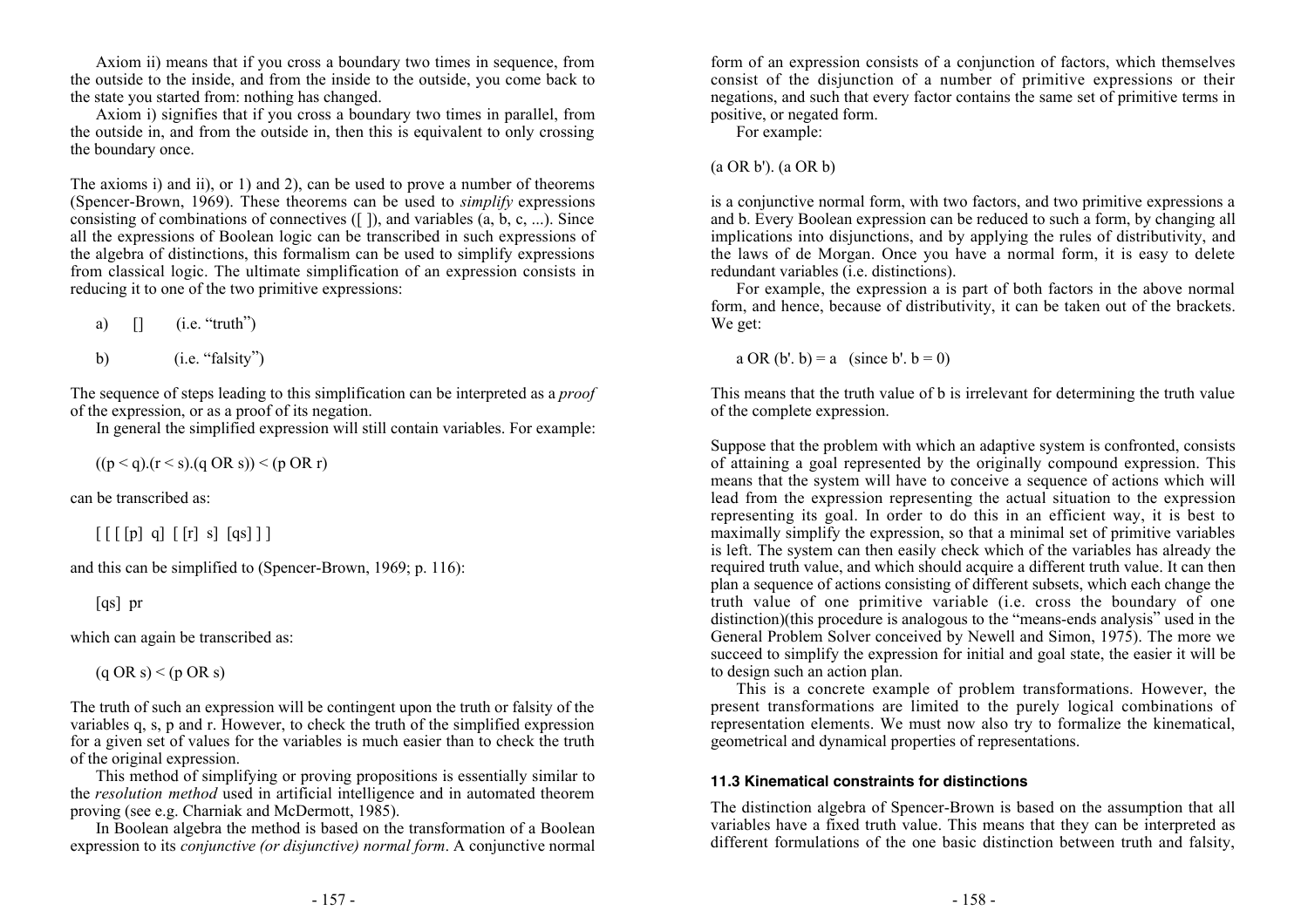represented by  $\parallel$ . Their apparent variability is only provisional, because we do not know their truth value as yet.

However, to construct an adaptive representation, we need a set of different states, so that for each state there is a specific set of primitive expressions which are true, whereas the other primitive expressions are false. Therefore, for different states, different primitive expressions will be true. The space of possible states will then be determined by all possible assignments of truth values to the primitive expressions. In a free Boolean algebra, this means that every (atomic) state can be written as a conjunction of the primitive expressions which are true for this state, and the negation of the primitive expressions which are false for this state:

 $s = a_1.a_2.\dots.a_n.b_1'.b_2'.\dots.b_m'$ 

Every compound expression can then be written in its disjunctive normal form, as a disjunction of terms consisting of a conjunction of primitive expressions and their negations. If the terms contain all primitive expressions and their negations, they correspond to atomic states. Hence, every expression can be written as a disjunction of atomic states.

In practice, not all primitive expressions will be independent. This means that there will be constraints, so that certain combinations of primitive expressions will be excluded. The basic relation of this type between primitive distinctions is *implication*:

 $a < b$ , which is equivalent to:  $b' < a'$ .

Remark that this can also be expressed in a notation similar to the one we used for causal relations (cf. sect. 9.6):

$$
(a, b') \rightarrow (b, a')
$$

For a causal relation we should have:

 $(a, a') \rightarrow (b, b')$ 

Here we see that for an implication relation the two distinctions (a, a')and (b, b') are "mixed" in some way, so that the two sides of the connection expressed by  $\rightarrow$  contain each states from both distinctions. This can be interpreted to signify that the two distinctions are simultaneous; there is no unambiguous order between them. The cyclic or symmetric causal relations, which were called correlations:

$$
(a, a') \rightarrow (b, b')
$$
 and  $(b, b') \rightarrow (a, a')$ 

can be interpreted as special cases of implications, namely symmetric implications or equivalencies:

$$
(a, b') \rightarrow (b, a')
$$
 and  $(b, a') \rightarrow (a, b')$ 

or: 
$$
(a < b)
$$
.  $(b < a)$ 

In this sense, correlations can be viewed as relations between distinctions which are both causal relations and implications.

In a Boolean algebra implications between primitive expressions:  $a < b$ , will usually be expressed as identities of the form:

a.  $b = a$  or a.  $b' = 0$ .

This means that in a disjunctive normal form the conjunction a. b or a. b' can be simplified to a or to 0. If such identities hold, the Boolean algebra is not "free" (Halmos, 1963). This means that it is not isomorphic to the power set of a set whose elements correspond to the maximal conjunctions of all primitive expressions or their negations. The distinct elements of the Boolean algebra will be smaller in number than the elements of such a power set, because the constraints imply that certain combinations of primitive expressions should be identified (e.g. a.b can be identified to a).

There is another type of kinematical constraints which must be introduced. As we have seen, it often happens that certain Boolean combinations of variables are not observable, even though the primitive expressions are. The simplest way to represent this kind of limitations is by introducing a "*closure*" operation in the algebra (see section 7.2 for the properties of such an operation.). The observability of an expression can then be equated to the fact that it is closed. Non-closed expressions would correspond to combinations of primitive expressions which cannot be macroscopically distinguished.

This method can be used as well to represent a non-classical logic within a classical Boolean structure (see section 7.2 for quantum logic, and (Sikorsky, 1969; p. 199) for modal and intuitionist logics), as to represent a topological structure in a Boolean algebra (Sikorsky, 1969; p. 198).

In the latter case, a closed expression can be interpreted as a "closed" subset of the state space consisting of the atomic expressions. The set of all closed subsets defines a topology an state space. A closed subset can be interpreted as a set of states which can be unambiguously distinguished from its exterior, that is to say there is a "boundary", separating the interior from the exterior. Such "macroscopically observable" distinction could be represented by an orthogonality relation, analogous to the one used in section 7.2.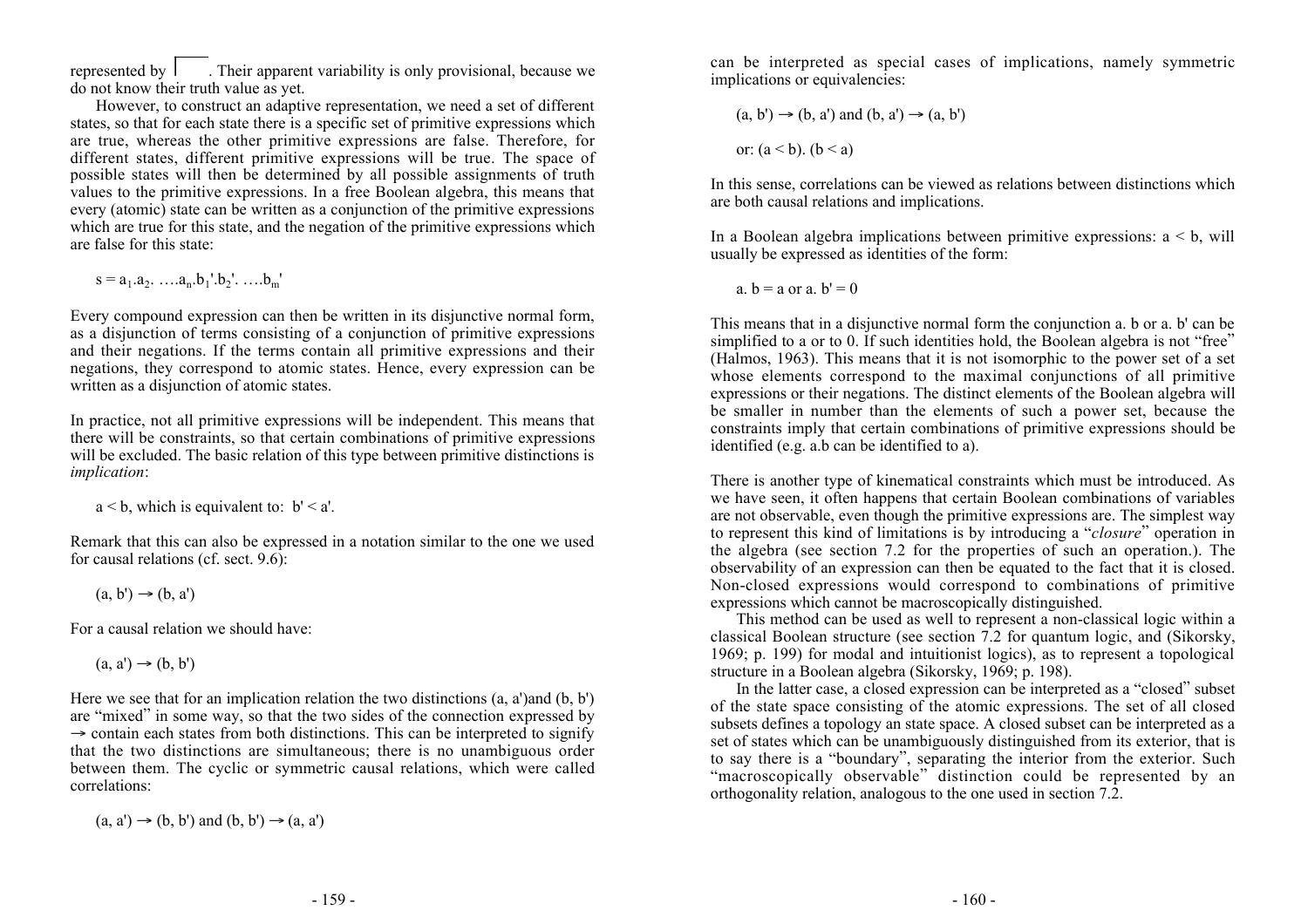Two states would be said to be orthogonal if there is a boundary separating them. The closure operation could then be defined as taking the orthogonal complement twice:

Closure (a) =  $a^{\perp}$  (cf. section 7.2)

Remark that the implication relation can also be seen as an orthogonality relation between one of the expressions and the negation of the other one:

a < b *iff* a ⊥b'

From this point of view, all kinematical constraints (implications, limited observability, topological structures,…), could be represented by adding one simple type of relation to the distinction algebra of Spencer-Brown: *orthogonality*. However, the meaning of this orthogonality relation with respect to the basic structures of the distinction algebra is not very clear yet. We might speculate that states or propositions would be orthogonal if they can be distinguished directly, i.e. by means of a single observation. In order to elucidate this, however, we should first have a theory of the dynamics of distinctions.

# **11.4 Categories of distinction algebras**

Now that we have seen some formal methods for describing the possible states of a representation constructed from pure distinctions, we should try to formalize the possible transitions between states. In general a transition or change from one description to another one can be represented by a *morphism* of Boolean (or distinction) algebras (cf. Halmos, 1974). A morphism is a mapping f from one algebra to another one, which conserves the basic structures. For a Boolean algebra, this means that we have:

 $f(p,q) = f(p)$ ,  $f(q)$ 

 $f(p') = (f(p))'$ 

If we would also represent kinematical constraints by using an orthogonality relation, we should add a requirement of the type:

 $a \perp b$  *iff* f(a)  $\perp$  f(b)

If the orthogonality relation represents a topology, the requirement amounts to a form of continuity for the mapping. If it represents a quantum logic, the requirement can be interpreted as a form of unitarity for the mapping.

The restriction of general mappings to morphisms should be viewed as a requirement that a process should be minimally structure preserving in order to

be represented. A process which would conserve no distinction whatsoever, would be unable to transfer any information, and hence would be totally uncontrollable and unobservable. Therefore, it does not make sense to include it in a representation.

However, we have emphasized that we do not want to restrict our representation to classical causal processes which conserve all distinctions. Therefore, the formalism should be sufficiently general to encompass processes which are only partially distinction conserving. Instead of a transformation group, which represents classical processes, we need a more general algebraic framework. This can be found in "*category theory*" (see e.g. Arbib and Manes, 1975).

A "*category*" K is defined as a set of (formal) objects Obj(K), a set of morphisms K(A, B) going from one object A to another object B, and a composition operator  $(*)$  for morphisms which is associative, and for which there exists an identity morphism for each object:

*Morphisms*:  $f \in K(A, B)$  is also written as f:  $A \rightarrow B$ 

*Composition*:  $\forall$   $f \in K(A, B)$ ,  $\forall$   $g \in K(B, C)$ ,  $\exists$   $h \in K(A, C)$ :  $h = g * f$ 

*Identity*:  $\forall A \in Obj(K), \exists! \text{ id}_A \in K(A, A)$ :  $f * id_A = f, \forall f \in K(A, B)$ 

It is possible to identify each object A with its associated identity morphism (which sends the object onto itself, without changes):  $\mathrm{id}_{A}$ . In that case, the category consists only of morphisms. This is sometimes called the "*arrow only*" description of a category, because morphisms are usually represented as arrows  $(\rightarrow)$  connecting different objects (or other arrows).

This framework can now be used to represent and classify all partially distinction conserving processes within the formalism of Boolean (or distinction) algebras. Consider a category whose objects are Boolean algebras, and whose morphisms are morphisms of Boolean algebras. These morphisms can be divided in distinct classes:

1) Morphisms which map a Boolean algebra B onto itself (f(B)=B), are called *automorphisms*. They send each distinction (a, a') of B onto another distinction  $(b, b')$  of B, and for each distinction  $(b, b')$  of B there is another distinction  $(a, a')$ which is sent upon it. An automorphism is completely distinction or structure preserving.

The set  $G(B)$  of all automorphisms of B, which is a subset of  $K(B, B)$ , is a group. Indeed: there is an associative composition operation, which is internal in  $\overline{G(B)}$ ; there is an identity morphism which sends each element of B onto itself; the inverse of an automorphism is again an automorphism. Moreover, automorphisms send atoms to atoms. Hence, the set of automorphisms corresponds to the classical transformation group of a state space (cf. section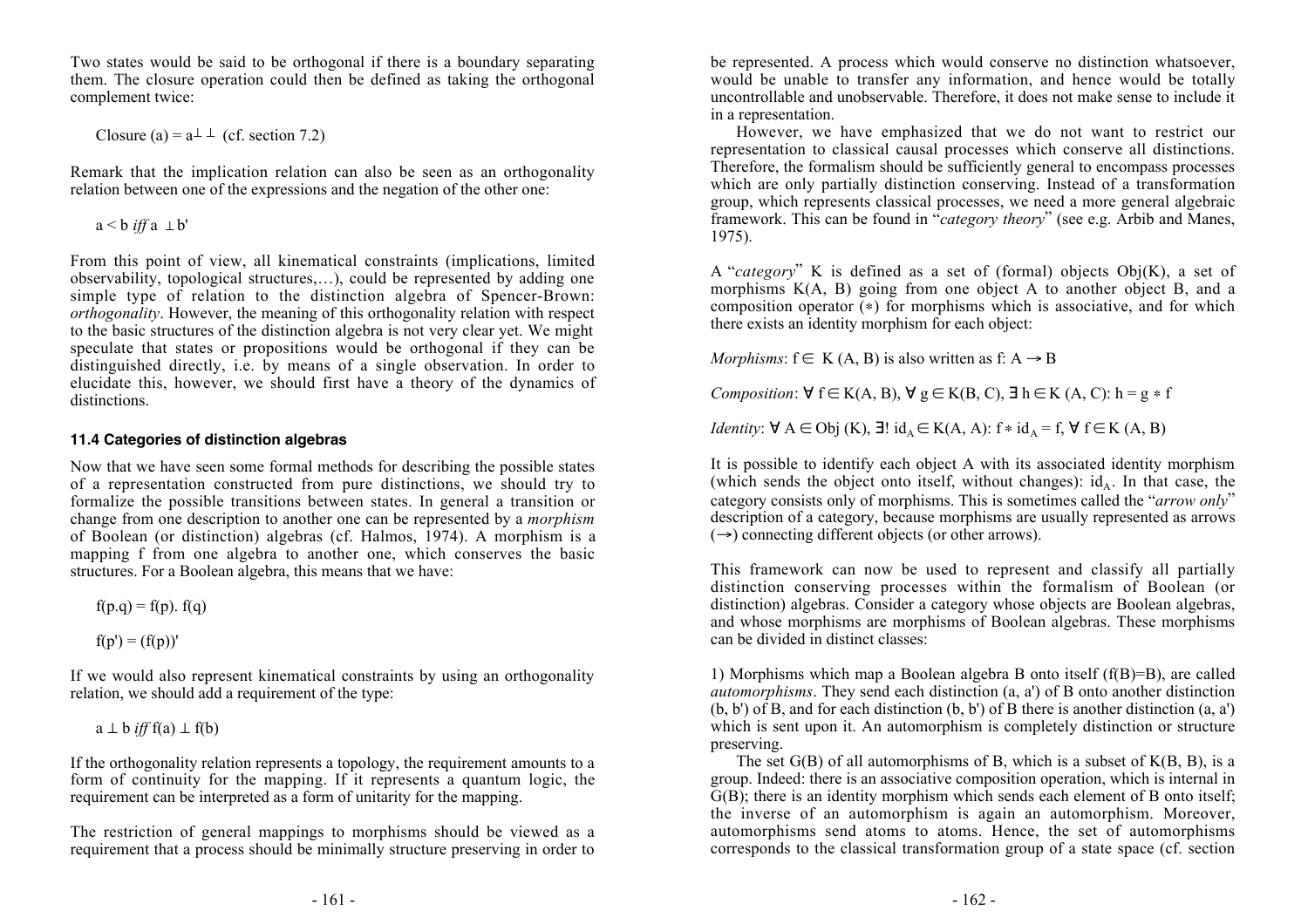4.7). The Boolean algebra B with respect to G(B) can be interpreted as a classical system or object.

2) Morphisms which map a Boolean algebra *into* itself (f(B) B) are called *endomorphisms*. Each distinction (a, a') of B will now be sent upon another distinction (b, b') of B, but not all distinctions (b, b') will be the image of another distinction (a, a'). We may say that the morphism sends B onto a smaller algebra f(B) with less distinctions. Hence, the morphism deletes or "forgets" distinctions.

Therefore, it represents a process where there is a *loss of information*. An example of such processes are the irreversible processes in statistical mechanics (see section 9.2) where there is a transition from a microstate description to a macrostate description, together with an increase in entropy.

The subcategory  $K(B, B)$  of all morphisms from B to B, which comprises both endomorphisms and automorphisms, can be seen as a category with only one object (B). Such categories are called *monoids*. They have the structure of a *semigroup:* there is an internal, associative composition with an identity element, but in general there are no inverse elements.

3) Morphisms from an algebra A to an algebra B which are both onto and into, are called "*isomorphisms*". There is a bijective correspondence between all distinctions (a, a') in A, and all distinctions (b, b') in B. All isomorphisms can be inverted. However, the subcategory of all morphisms from A to  $\hat{B}$ , and from B to A which have an inverse, is not a group, since there is no unique identity element: there is one identity id<sub>A</sub> in A, and another identity id<sub>B</sub> in B.

If A and B are connected by an isomorphism, they can be interpreted as representing *perfectly correlated* objects: every distinction in A is determined by a corresponding distinction in B, and vice versa. An example of such a system could be found in the EPR set-up (see section 8.5): the conservation of spin induces an isomorphism between the distinction algebras representing spin measurements in different directions carried out on the two particles (remark that in this case the algebras are not purely Boolean, we must introduce a nontrivial orthogonality relation to represent the superposition states). Another example is a system consisting of two rigid bodies (e.g. billiard balls), which are rigidly connected to each other. The classical representations of the two bodies are perfectly correlated: there is a bijective correspondence between the two state-spaces.

4) Morphisms from A to B which have no inverse can be interpreted as signals sent from A to B. They correspond to the non-cyclic distinction conserving connections of section 8.4, which define the precedence relations. They can be further classified according to the specific distinctions they conserve:

a) a morphism which is *one-to-one into* will send different elements or distinctions upon different elements or distinctions. It is called a *monomorphism*. It conserves all distinctions of A, but if it is not an isomorphism, it will not cover B completely (f(A) B). This means that certain distinctions of B will not be determined by A.

This can be interpreted as a "creation" of distinctions in B with respect to A. For example, if B corresponds to a dissipative structure, and A to its environment, then clearly distinctions will appear in B which are not completely determined by the boundary conditions provided by A. This is the phenomenon of "bifurcation".

b) a morphism which is *onto* will cover B completely. It is called an *epimorphism*. If it is not an isomorphism, this means that it will send distinct elements of A upon the same element of B. Therefore, certain distinctions of A will not be conserved. However, the distinctions of B will be completely determined by those of A.

This is analogous to an endomorphism: the process leading from A to B is deterministic, but accompanied by a loss of information. For example, if a complex system A emits a particle B, the particle's state will be completely determined by the initial state of the system. However, the observation of the particle's state will not provide sufficient information to determine this initial state.

c) a morphism which is neither an epimorphism nor a monomorphism corresponds to a process where there is as well a deletion of distinctions from A, as a creation of distinctions in B. This is the most general case.

5) Morphisms which send a Boolean algebra B onto the trivial Boolean algebra " $2$ " which consists of only two elements (i.e. one distinction): I and  $\overline{O}$ , are called "*2-valued morphisms*". They can be interpreted as representing a particular state of B. All propositions of B which are sent upon I are assumed to be true, all propositions sent upon O are assumed to be false. Since this morphism conserves the Boolean structures (negation, conjunction,…), the set of true propositions will not be inconsistent but will correspond to a particular maximal conjunction of propositions, denoting the (atomic) state. The transition between two states  $s_1$  and  $s_2$  of B, represented by two 2-valued morphisms, can then be represented by an automorphism f from B to B, such that:

 $s_2 * f = s_1$ 

The possible states of different objects defined in this way can be conceived as representing potential events. The set of events can then be structured in the same way as in sections 8.3 to 8.5. The morphisms between (non-trivial) objects could be viewed as representing causal connections leading from one event to another one. For example, the morphism f above leads from event  $s_1$  to event  $s_2$ . The sequences or "paths" of morphisms for which there is no inverse morphism, could then be interpreted as defining horismotic and chronological precedence relations. These relations would then determine a temporal order, a topology, and possibly a metric.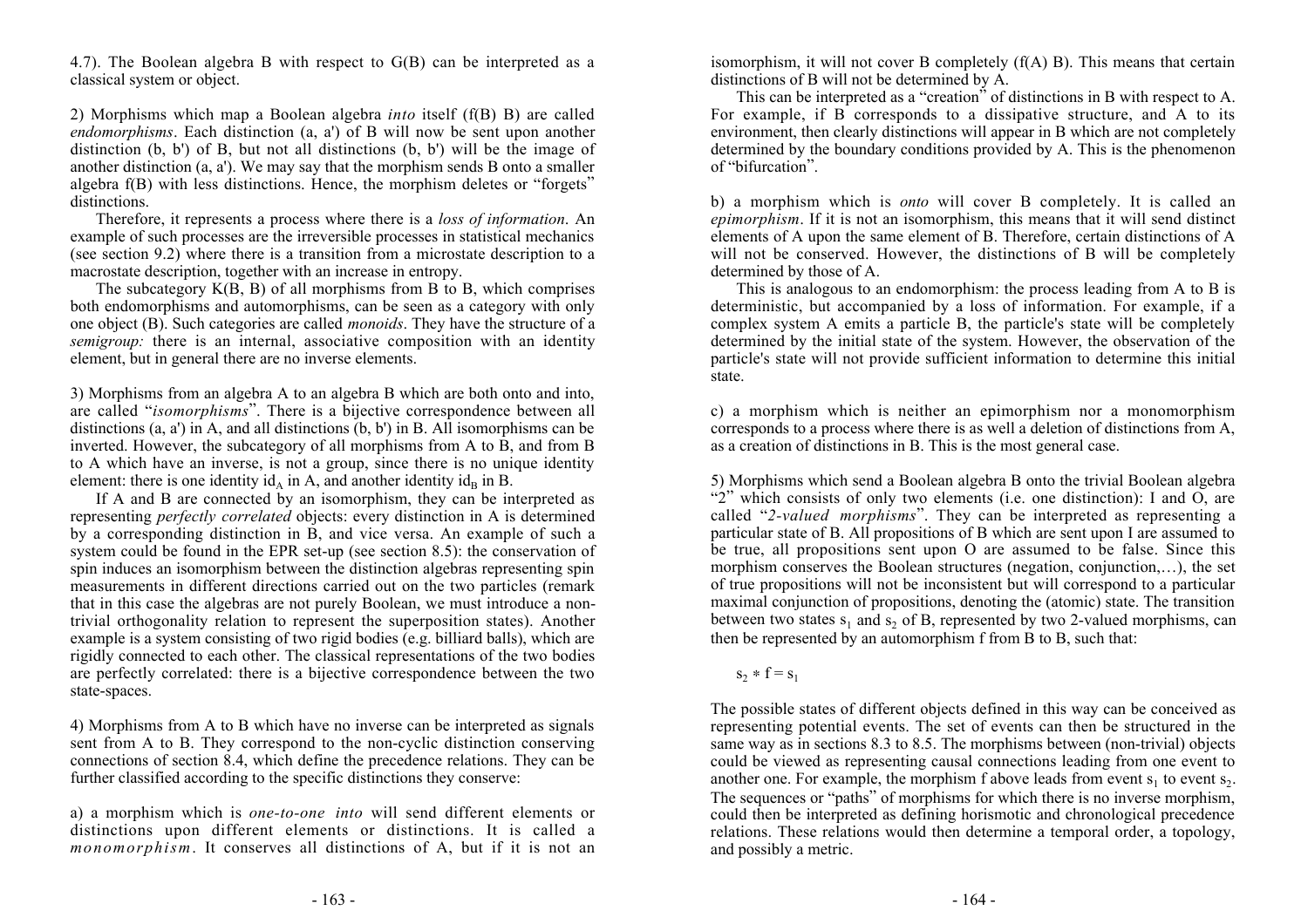A minimal realization of such a relationally determined space-time structure can be found in (Heylighen, 1984). In this model there are however no explicit distinctions. This is equivalent to a model where each object is characterized by only one distinction: (presence, absence) or (existence, non-existence) of an event. The "arrows" of the "structural language" (Heylighen, 1984) can then be interpreted as morphisms which conserve this unique distinction.

If more than one distinction is considered, however, the model becomes much more complex, and the interpretation of distinctional states as events, or morphisms as processes, is much less straightforward. In order to further elucidate this problem we should gain a better understanding of the relation between morphisms and distinctions.

#### **11.5 The relation between categorical and Boolean algebras**

We have succeeded in reducing the set of formalisms used to build up a classical representation (objects, predicates, Boolean algebras, state space geometry, linear order of time, group structure of operator algebra,…) to only two formalisms: Boolean algebra and category theory. Moreover, we have shown that these particular formalisms can be generated by a very small set of postulates.

In order to represent a classical or non-classical representation within this framework, it suffices to identify an object with a Boolean algebra, a predicate characterizing this object with an indication or proposition in the algebra, the logic of propositions with the algebraic structure, the state space with the set of atoms, the operators, processes or relations applied to objects with morphisms between algebras, the events with states of objects, i.e. 2-valued morphisms, the causal structure of space-time with the horismotic and causal precedence relations determined by non-reversible morphisms,…

Of course, the details of the construction must still be worked out. We have only attempted to show that existing formalizations can be simplified and generalized through an analysis based on the concept of distinction.

A further simplification requires the elucidation of the relation between category theory and Boolean algebra. The question which should be asked is: is it possible to synthesize both formalisms, so that only one algebra is left? For the moment, we cannot give a definite solution to this problem. However, there are reasons to suppose that categorical and Boolean approaches are merely different points of view directed to the same problem.

We have already pointed out that objects in a category (in this case Boolean algebras) can themselves be regarded as morphisms, so that all of their properties can be expressed as properties of the composition of morphisms. This is typical for category theory: you do not have to specify the internal structure of the objects or morphisms in order to describe them. For example, we have defined epimorphisms as morphisms which cover all elements of their image set. However, in category theory, one uses the following equivalent definition:

**Definition**: an arrow f in a category K is an epimorphism *iff* the equality  $g * f =$ h  $\ast$  f in K always implies that  $g = h$ 

With such a categorical definition, we do not need to pay attention to the elements (i.e. the internal structure) of the objects. This is in accordance with the general philosophy underlying the present approach: knowledge, or information, is independent of its substrate or building blocks; it is only determined by abstract *relations*. (A more elaborate presentation of this "relational" philosophy of representation, where the concept of distinction is not yet used, can be found in (Heylighen, 1984)). The important point about a distinction does not reside in the specific states, objects, or elements which are distinguished, but in their relation.

We have defined a morphism as a mapping which *conserves distinctions*. However, except in the case of identity morphisms, it *does not conserve the elements* which are distinguished. But this is not important: a distinction is abstract, so is information. Therefore the morphism can be interpreted as an invariant piece of information travelling from one object to another one. The objects (i.e. Boolean algebras) themselves can be interpreted as static, or stored "pieces of information". With this interpretation a morphism could also be seen as a distinction algebra, isomorphic or equivalent to the distinction subalgebra which is its image.

Hence, we have shown that it is not only possible to interpret a Boolean algebra as a morphism, but also to interpret a morphism as a Boolean algebra. What should be done now, is to express this intuition formally by integrating the basic operations of Boolean algebra (distinction, or conjunction and negation) and of category theory (composition).

#### **11.6 The dynamics of distinctions**

A last requirement to transform the proposed formalism into an adaptive representation is the formulation of dynamical constraints, which would govern the flow of information in the model. A first type of constraint is clearly *consistency*: if an object receives information from different other objects, these informations should not contradict each other. This seems to be difficult todetermine in a local way, since the different objects do not know of each other which messages they transfer.

One way to evade this problem, is by letting contradicting messages neutralize each other. This can be conceived in the same way as our discussion of causal paradoxes in section 8.4: if one object sends a message implying a, and another object sends a message implying a', then the distinction between a and a' is (momentarily) deleted from the algebra. In other words, the state of the object with respect to the distinction (a, a') becomes indeterminate. This provides us with a first sketch of a criterion for the *elimination* of distinctions.

In order to build a complete dynamics of distinction however, we would also need a criterion for the *creation* of distinctions. In a certain sense, the messages carried by different morphisms are already distinct. However, not all distinct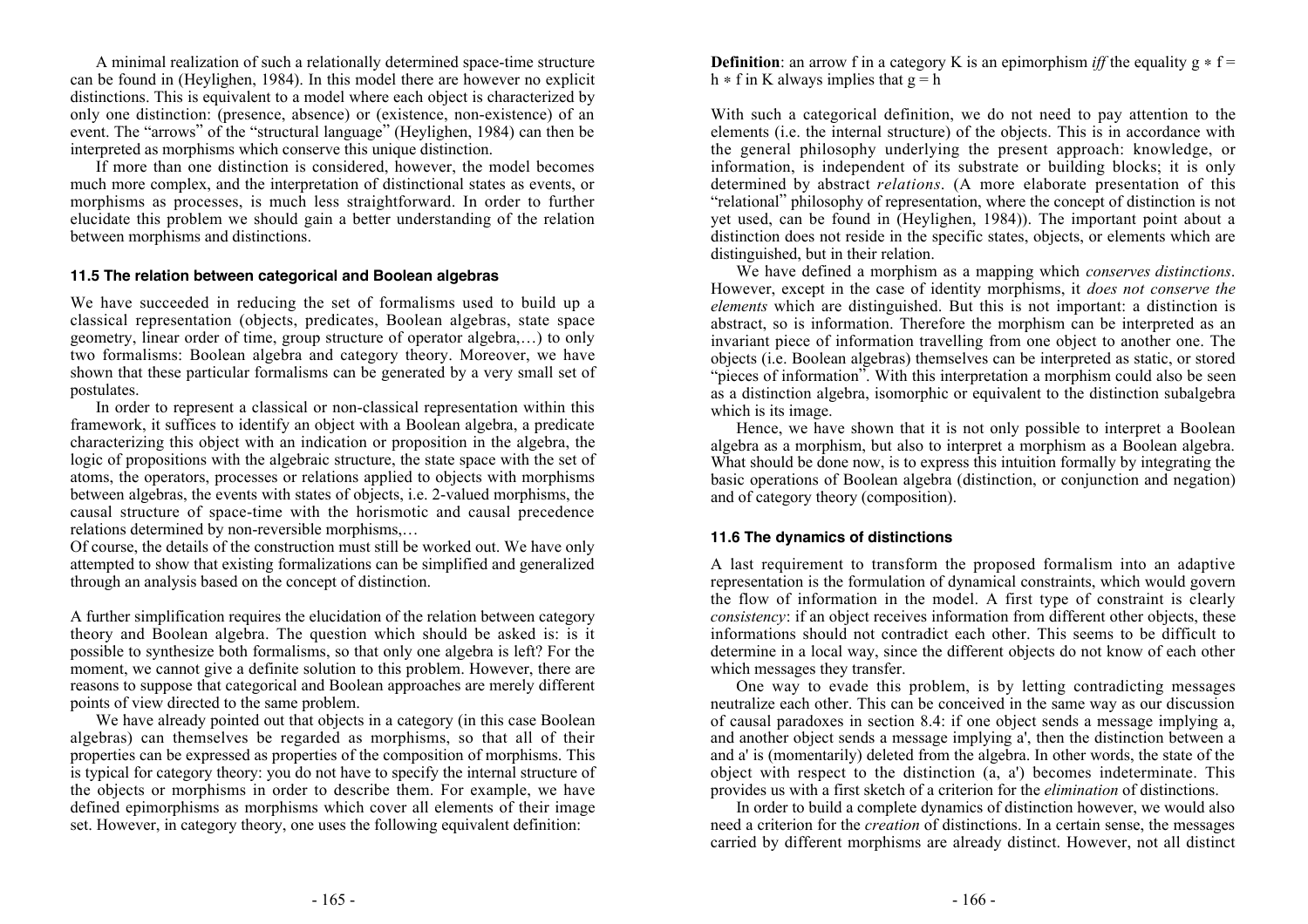messages are sent upon distinct indications or propositions in a Boolean algebra. For example, the messages sent by two different objects may both actualize the proposition a. In other words, both messages are assimilated to the category a.

As an illustration, consider the new-born baby who is still unable to distinguish his mother's face from the faces of other people. All impressions of different human faces will be assimilated to the same category. However, the child will soon learn that this undifferentiated collection of messages is followed by another set of messages where there is a clear distinction: either he receives breast-feeding from the person whose face he saw, or he does not. Therefore, he will tend to "shift this distinction backwards", so that also the original set of impressions will be divided in distinct categories.

The basic requirement for introducing such a new distinction is that it be conserved by certain morphisms (representing (partially) causal relations), and so becomes connected to already existent distinctions. The general process might be described by some kind of blind-variation-and-selective-retention (BVSR, cf. Campbell, 1974). The new distinction, which is not the mere conservation of an existing distinction, can only arise in a "blind", indeterminate way. However, once it has been created it will tend to disappear in the same way, unless it is stable, i.e. conserved. This conservation or retention of a distinction depends upon the "environment" of other distinctions and morphisms, which carries out a selection. E.g. for the new-born child, the selection of new distinctions is determined by the efficiency of the new distinction in allowing to anticipate important events (feeding, or no feeding).

For the moment, these ideas about the dynamics of distinctions remain vague. Probably the best way to make them more concrete, is by operationalizing the theory, so that it becomes possible to observe actual processes happening in a system which is described by a category of Boolean algebras, and thus experimenting with different types of dynamics.

#### **11.7 Towards an operationalization of the theory**

In order to be able to apply an adaptive metarepresentation for the anticipation or steering of the behavior of a concrete system, we must find systems which use adaptive representations. The best example of such a system is the *human brain*. In principle an adaptive metarepresentation should allow us to anticipate or steer our own cognitive processes. This steering of human cognition is already carried out in a primitive form in disciplines such as pedagogy and psychotherapy. However, the human cognitive system is very complex and very difficult to observe or to analyze.

Another type of system using adaptive representations is an *organization*. Here the processes of information processing, decision making and problem solving are already more explicit, hence easier to observe and to steer. This is attempted in disciplines such as management science, or organization design (see e.g. March and Simon, 1958; Galbraith, 1977). However, the basic

components of the system are still humans, hence difficult to observe or to control.

For non-human organisms, e.g. animals, we have mainly the same problems of complexity, and limited observability.

Therefore, the best objects for testing the adequacy of an adaptive metarepresentation are artificial cognitive systems, more in particular: digital *computers*.

We have already mentioned some attempts to simulate self-organization, discovery and representation change on computers. The main difficulties experienced during these attempts, however, were not of a technical nature, but were due to the lack of a clear and general conceptual framework which could be formalized and translated as a programming language. If the formalism which was sketched in de preceding sections proves to be adequate, then it should be relatively easy to implement it on a computer. Some arguments to show that this is realistic can be found by looking at examples where structures similar to parts of the formalism were already implemented.

The programming language *PROLOG* which is used in AI, and more especially for the design of expert systems, is based on the resolution method we sketched in sect. 11.2. It can be seen as a computer implementation of the logical part of the classical representation frame. Therefore, it encompasses everything we said about objects, predicates, Boolean algebras, … However, every idea about dynamics, space or time is lacking in PROLOG. One way to evade this is by using PROLOG on a metalevel, for the determination of an object representation which may be dynamical and non-classical (cf. Heeffer, 1986).

The second aspect of the formalism, which is determined by the morphisms passing messages between objects, is similar to another AI technique: *object oriented knowledge representation*. Here the principle is to structure knowledge in modules (objects) which can communicate by exchanging data (Steels, 1984).

This general idea of communicating modules or processors is also at the base of a new development in computer hardware: "*parallel processing*", or "*connection machines*". Although technically it is possible to construct machines consisting of a network or array of parallel processors, the main difficulty is the creation of new programming formalisms, which can efficiently steer the very complex flow of information in such a machine. Two conceptual frameworks which are promising in this respect, are "semantic networks" and "cellular automata".

A *semantic network* is a frame for knowledge representation similar to a network of message passing objects (cf. Charniak and McDermott, 1985). The objects represent concepts, which are related through certain semantic relationships (inheritance of properties, causal relations, general two-place predicates,…). This structure contains no explicit dynamics: new concepts, predicates or propositions must be introduced from the outside.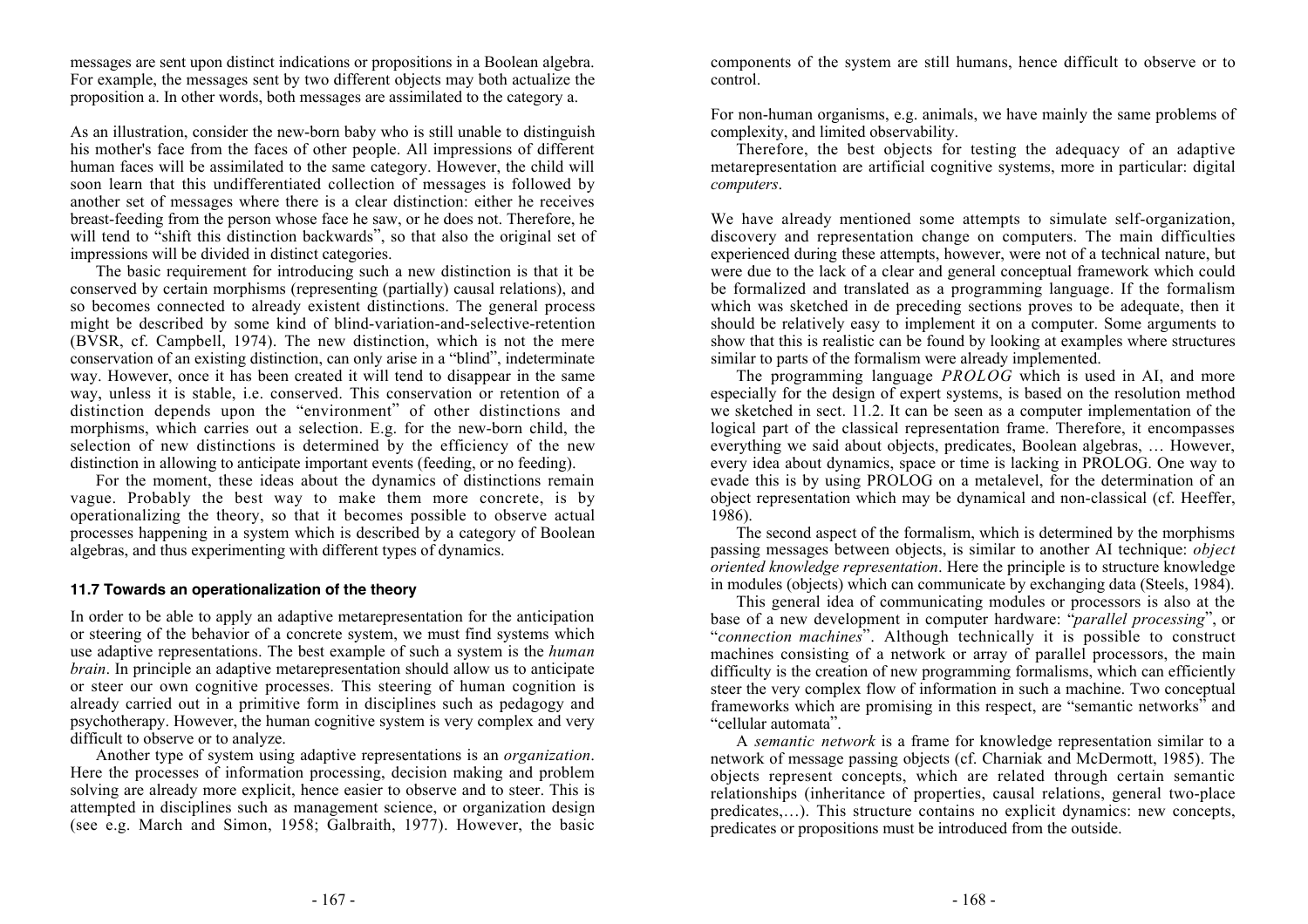A *cellular automaton* (Wolfram, 1984), on the other hand, is an abstract dynamical system, with a discrete internal space-time structure, but without explicit semantics. It consists of an array of cells, which can be in different states. There is a discrete time parameter, so that after each time unit which has passed, all cells undergo a state-transition. The dynamical law is such that the state of a cell at time  $t + 1$  will be determined by the states of this cell and its neighboring cells at the previous time t. The cells with their (discrete) statespaces correspond in our model to Boolean algebras. The information transfer from a cell at time t to a neighboring cell at time  $t + 1$  corresponds to a "direct" morphism, representing a unique causal path (cf. sect. 8.4).

Therefore, both semantic networks and automata can be conceived as particular cases of the more general category of Boolean algebras. If such structures are relatively easy to implement on digital computers, then we could expect to encounter no major difficulties when trying to implement our distinction formalism.

#### **12.1. Introduction**

In the previous chapters, the sequence followed was basically inductive: starting from known data (the formalisms of existing physical theories), a new, more general framework was abstracted, in such a way that the given theories (classical mechanics, quantum mechanics, relativity theory and thermodynamics) could be recognized as special cases of the representations within this framework, each characterized by particular features. These distinctive features were shown to be determined by the way distinctions are conserved within each representation.

In the present chapter I would like to examine in how far this sequence can be followed in the inverse direction, i.e. in how far it is possible to postulate the general framework from the beginning and then to deduce the representation structures from these postulates, with a minimum of additional assumptions.

In order to do this I shall first have to make the basic concepts and assumptions of the metarepresentational framework as explicit as possible. More in particular I shall try to indicate the axioms needed for an unambiguous, mathematical determination of the principles underlying the framework.

Of course this formalization is in the present stage of research only provisional. At present, it will only be used to eliminate possible confusions which may have arisen while reading the more informal text of the preceding chapters, and to show that the framework is sufficiently powerful to allow the derivation of some very general, yet non-trivial results, starting from minimal assumptions.

After this definition of the framework I will reconstruct the fundamentalstructures (i.e. the structures independent of the particular type of phenomenon being represented) of the four physical theories by incorporating their respective assumptions with respect to the conservation of distinctions.

This will be carried out in two stages: a) a general description of the specific features of the representation we wish to explain, and the way they arise; b) an attempt to define these features in a formally rigorous way, and to deduce them from postulated features of the metarepresentation. Finally I will try to sketch the features that can as yet not be deduced in this way.

#### **12.2. Basic Concepts and Assumptions of the Metarepresentational Framework**

a) The phenomena we wish to represent within this framework are *representations* and *representation processes*. Representations are (actual or potential) abstract structures which allow us to classify and to anticipate external phenomena. Representation processes are (simple or complex) information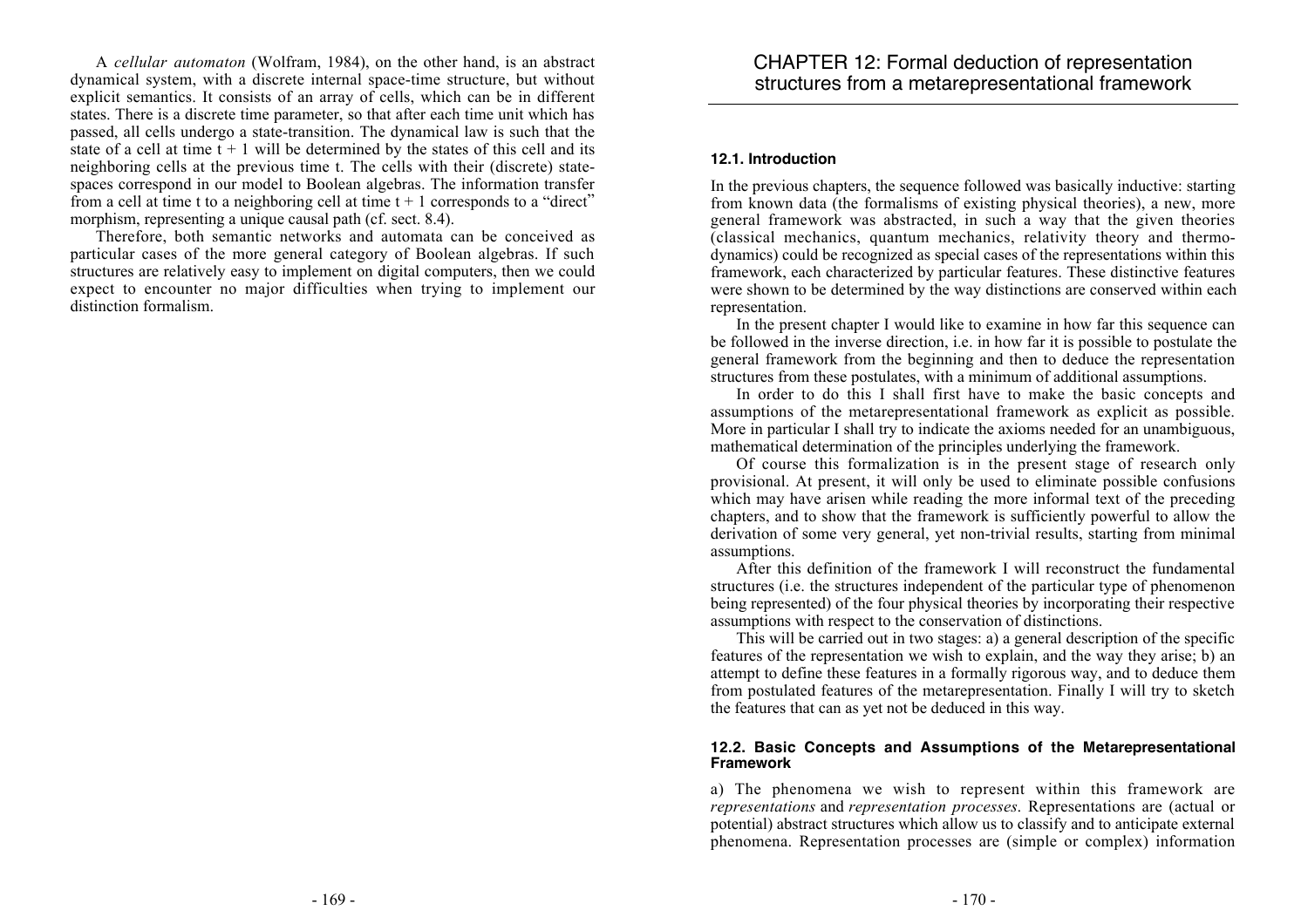transfers happening within a representation or connecting this representation to other representations.

The basic elements of representation structures are postulated to be distinctions. A distinction can be intuitively understood as something allowing to separate a class a of phenomena from its complement or negation a'(i.e. all the phenomena which do not belong to a). According to the particular side (a or <sup>a</sup>') of the distinction which is actualized the representation will be in a different state. The global state of a representation can then be defined as the conjunction of all the actualized sides of the distinctions constituting the representation.

A representation process can then be understood as something sending present states onto future states of the same or of a different representation. In order to determine which states will be actualized from a given state you should know how the distinctions defining the initial state are related to the distinctions defining the final state. This relation may be called a "causal relation" and can be represented as a morphism of representations, i.e. a mapping preserving a minimal part of the structure (defined by the distinctions) of the representation.

b) In order to formalize this framework we should first express the axioms determining the static properties of distinctions. A very simple axiom system was proposed by Spencer-Brown (1969). His "distinction algebra" is based on just one operator (distinction) (implicitly) defined by two axioms (see sect.  $11.2$ 

It can be shown that this formalism is equivalent to the much more complex formalism of Boolean algebra which is based on four operators (negation, conjunction, disjunction, and implication), and two constants (O and I), and for which several axiom systems exists. Since the latter formalism is better known, I will use these four operators (symbolized respectively by the signs "', ", ", ", ", ", "OR ", and "< ", (cf. sect. 4.4 and 4.5), and assume that they obey the usual axioms and theorems of Boolean algebra.

The static part of a representation will then be formally represented by a set of variables (a, b, c, …) together with all their Boolean combinations (e.g. a.b, b OR c',  $a.(b \le c)$  ...). I will further assume that the Boolean algebra defined in this way is atomic. The atoms correspond to the maximal non-zero conjunctions of variables or their negations. Therefore, they can be interpreted as representing the states of the representation.

The distinction algebra of Spencer-Brown and its Boolean equivalent are purely static: they cannot represent change. In order to model representation processes, a further structure must be added: an algebra of morphisms. One way to express this axiomatically is the following:

We can presuppose the axioms of set theory and view a distinction algebra as a set of expressions provided with certain operations. A morphism can then be defined as a function f from an algebra A to an algebra B which preserves the basic operations :

f: A 
$$
\rightarrow
$$
 B: a  $\rightarrow$  f(a) such that:  $f(a') = (f(a))'$   
f(a.b) = f(a).f(b)

(the preservation of the other operators and constants can be deduced from these two requirements).

**Theorem**: the set of all Boolean algebras together with the set of all Boolean morphisms provided with the operation of composition forms a category (cf. sect. 11.4).

#### **Proof**:

- the composition of morphisms considered as functions is associative.

- the function which sends every element of a Boolean algebra B onto itself is a morphism id<sub>A</sub> which possesses the identity property: for every f: A  $\rightarrow$  B and for every g:  $C \rightarrow A$  we have:

 $id_A * g = g$  and  $f * id_A = f$ ■

**Note:** we could also *postulate* the existence of a category whose objects are Boolean algebras and whose morphisms are defined by the axioms of category theory. In this way no set-theoretical axioms are to be assumed, and hence the axiomatic system remains simpler. In this case, however, it remains to be proven that no additional axioms must be added in order to capture the fundamental properties of the mapping of distinctions we wish to formalize.

On the other hand, such an axiomatization would be closer to the general philosophy underlying the present attempt at formalization (cf. sect. 11.1 and Heylighen, 1984), which aims at a maximal domain of application resting on a minimal set of presuppositions. A consequence of this philosophy is that the proofs of theorems are normally very simple, often so simple that they appear trivial. This should not, however, be considered as pointing to a lack of mathematical sophistication, but rather as an indication that the concepts and postulates were initially well-chosen.

**Interpretation**: the category of all Boolean objects and Boolean morphisms can be viewed as representing the general metarepresentational framework; specific subcategories (i.e. subsets of objects and morphisms which are closed under composition and which contain all the required identities) can be interpreted as particular representation structures (e.g. the classical frame). Functors which map one subcategory onto another one can be viewed as transformations of these structures.

In order to make this categorical algebra into an adaptive metarepresentation we should add one (or more) axioms determining "dynamical constraints" on the representation processes within the framework. For the moment we have not got a sufficient insight into the dynamics of distinctions to do this in an exhaustive way. However, there is one constraint which appears to be necessary in any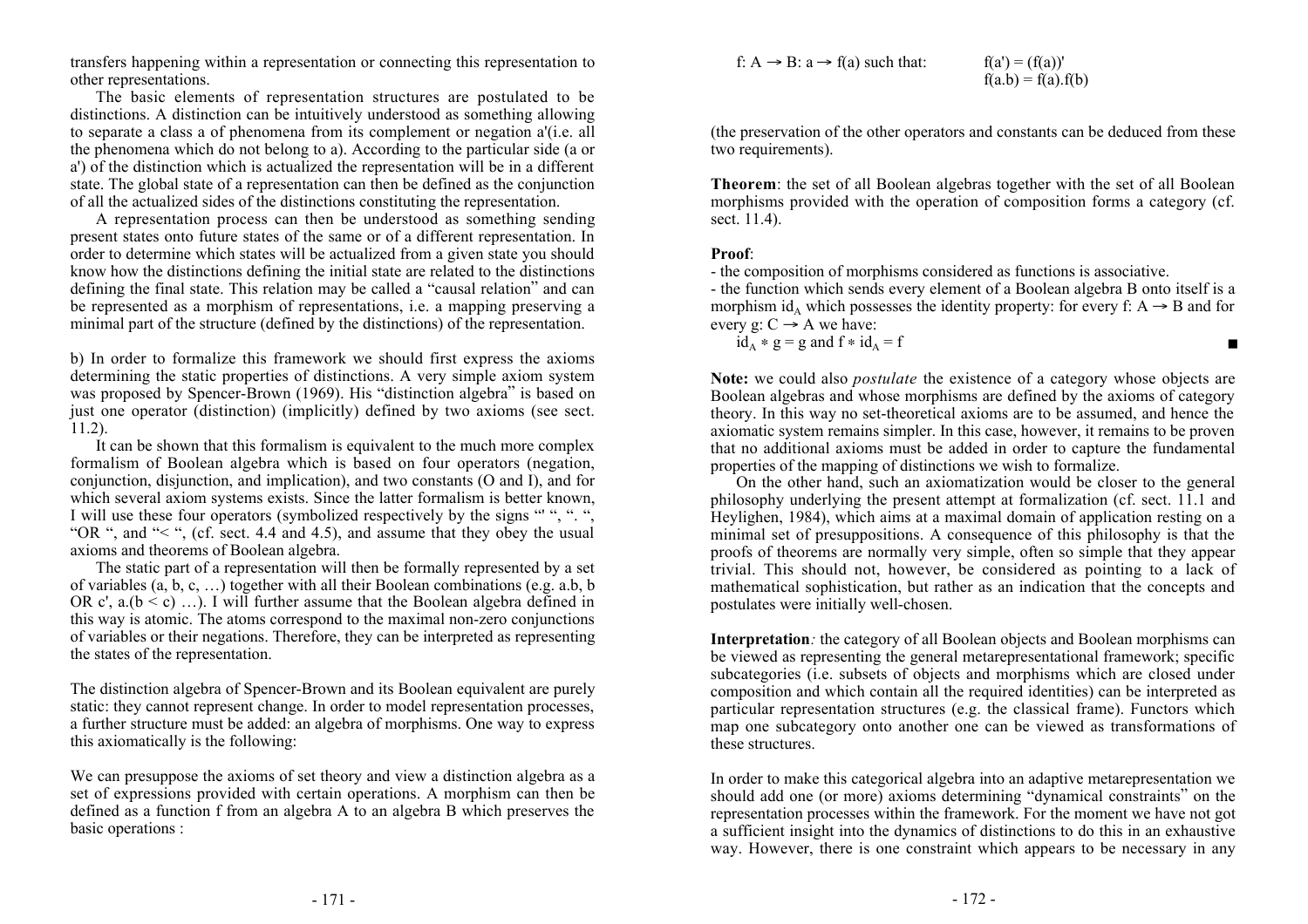case: consistency. In the static Boolean framework this assumption is already implicitly present:

no two different states of the same Boolean object can be jointly actualized: for every  $s_1 \neq s_2$  (atoms):  $s_1 \cdot s_2 = 0$ .

This could be extended to morphisms by introducing (provisionally) the following requirement:

**Consistency axiom:** if two morphisms f:  $A \rightarrow B$  and g:  $A \rightarrow B$  are inconsistent, i.e. there is an element a in A such that:  $f(a)g(a) = 0$ , then f and g cannot both be actual.

**Interpretation:** this requirement may be viewed as a "conservation of consistency" by morphisms: if two propositions b and c were initially consistent, i.e. there is a proposition  $a = b.c \neq O$ , then they remain consistent after the actual morphisms were applied:  $f(b).g(c) \neq O$ .

#### **12.3. The Classical Representation Frame.**

We will here summarize the analysis of chapters 4 to 6 by characterizing the structure of "classical" representations by means of three basic conditions. This will simplify the analysis of the basic non-classical representation structures. since we will show that each non-classical representation is characterized by the violation of one of those three requirements. This does not mean that these conditions are assumed to be sufficient to define a "classical" representation. We will here only show that they are necessarily entailed by the more general condition of "absolute distinction invariance" (ADI), which is assumed to be the necessary and sufficient condition for "classicality".

Each adaptive representation can be analyzed from three basic viewpoints:

1) the logical structure of the state space (or more generally of the set of expressions);

2) the structure of time (and its relation to state space).

3) the algebraic structure of the set of dynamical operators.

In the classical frame these structures are very simple and regular:

1) the relation between states is trivial: either two states are identical or they are orthogonal, i.e. the one implies the negation of the other one.

2) the relation between events (i.e. the states which are actualized) is a complete or linear order: either two events are simultaneous (this means that they can be identified as representing different aspects of the same state of the global system) or the one precedes the other one.

3) the possible operators form a group: they can be inverted and composed with each other without restraint.

We must now show that these features (which will be designated by TO (trivial orthogonality), LT (linear time) and GO (group of operators) respectively) are directly implied by the ADI principle. Applied to the metarepresentational formalism of the preceding section this principle can be formulated as follows :

**Definition**: ADI holds *iff* the only morphisms which are allowed are those which conserve all distinctions, i.e. the complete structure of the Boolean algebra.

This means that all morphisms are isomorphisms, i.e. they are one-to-one into, each distinct element is sent upon a distinct element. We can then define the relation of isomorphy between Boolean objects: two objects are isomorphic if there exists an isomorphism from the one to the other. This is clearly an equivalence relation. Therefore, all objects of an ADI representation belong to the same equivalence class.

This means that in practice these objects can be identified, since their (internal) structures and their behavior with respect to (external) information processes are the same. Therefore, we may assume that a representation characterized by an ADI requirement consists of only one Boolean algebra provided with its automorphisms.

**Theorem**: if a representation has the ADI property, then it also has the TO property.

**Proof**: if a representation consists of only one object then its states are those of this object. Since an individual object is assumed to have a Boolean structure, its states are Boolean atoms, and these are necessarily orthogonal.

**Theorem**: if a representation has the ADI property, then it also has the LT property.

**Proof**: whereas the structure of state space is determined by the possibility of two states to be jointly actual (which possibility is excluded by TO except in the trivial case of the states being identical), the structure of time is determined by the possibility of two representation processes (corresponding to two morphisms) to be jointly actual. In order to check this we should apply the consistency axiom to the automorphisms characterizing an ADI representation.

Suppose we have two different automorphisms f, g:  $A \rightarrow A$ .

It is a basic property of atomic Boolean algebras that every Boolean element can be written as a disjunction of atoms. Since disjunctions are by definition conserved by morphisms, this means that we can restrict our attention to the action of f and g on the set of atoms.  $f \neq g$  implies that there exists an atom s, such that:

 $f(s) \neq g(s)$ .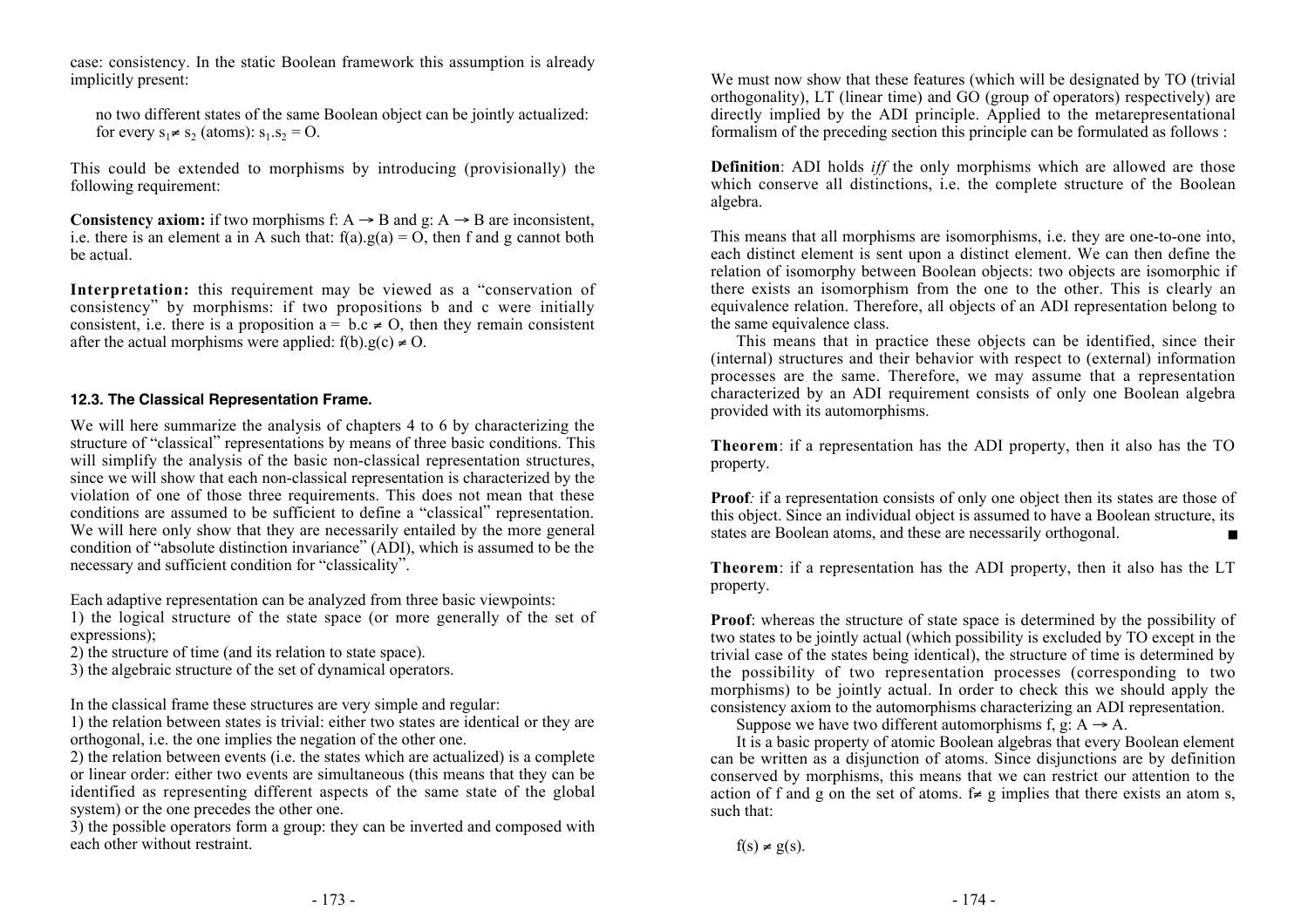Since f and g are morphisms, they send atoms onto atoms. Therefore, f(s) and g(s) are atoms and this implies:

 $f(s).g(s) = O.$ 

This is in contradiction with the consistency axiom, unless we assume that f and g cannot be jointly actual. This implies that f and g can only be subsequently actual. Therefore, the different actual morphisms describing the changes of the state of an ADI representation form a linear sequence (i.e. no branching occurs), which can be interpreted as describing the order of time. ■

**Theorem***:* if a representation has the ADI property, then it also has the GO property.

**Proof**: the set of all automorphisms of a Boolean object forms a group under composition. Indeed, since there is only one object which is both domain and co-domain of the morphisms, composition is everywhere defined. The identity morphism is an automorphism, and the inverse of an automorphism is again an automorphism (the ADI property is indeed a conservation principle, hence it is invariant for inversion). ■

**Conclusion**: we have proven the following propositions:

1) ADI  $<$  TO  $2)$  ADI  $\leq$  LT  $3)$  ADI < GO Therefore, we have also proven the contraposition of these implications: 1') NOT  $(TO) <$  NOT  $(\overline{ADI})$ 

- $2'$ ) NOT  $(LT)$  < NOT  $(ADI)$
- $3'$ ) NOT  $(GO)$  < NOT  $(ADI)$ .

The first three propositions can be used to characterize the classical frame, i.e. the representation structure determined by ADI. We will now examine the three non-classical representation structures, i.e. structures characterized by the respective negation of TO, LT and GO, and hence by the negation of ADI.

## **12.4. The Quantum Mechanical Frame.**

As was shown in sect. 7.2 the representation structure of quantum mechanics can be seen as an illustration of proposition (1"): the logical structure of the quantum state space (the "Hilbert space") corresponds to the specific feature of the quantum observation process (described as the "collapse of the wave function", and formalized by the "projection postulate"), which is such that different states can be sent upon the same state, contradicting the ADI principle. Let us analyze this non-ADI feature in more detail.

This non-classical nature of quantum representations can be characterized in many different ways (chapter 7): complementarity of subrepresentations, indeterminacy, superposition of states, non-Boolean logic, non-Bayesian probability, … We have summarized these descriptions by stressing the non-TO structure of quantum mechanics, which is expressed most sharply by the "logical" version of the superposition principle:

**Superposition principle:** for every two different states  $s_1$ ,  $s_2$  there exists a third state s<sub>3</sub> which is orthogonal neither to s<sub>1</sub> nor to s<sub>2</sub> (i), but which is orthogonal to all states orthogonal to both  $s_1$  and  $s_2$  (ii).

We must now examine in how far this principle can be deduced from the metarepresentational framework and from the basic properties of the observation process (viewed as an information transfer between a microscopic phenomenon and a macroscopic observation apparatus). Let us begin with the observation process.

We will consider the observer together with his observation apparatus (which can be viewed as an extension of his natural sense organs) as a basic adaptive or cognitive system. This means that the information processed by the observer is necessarily filtered, hence incomplete. This was expressed by the principle that "every distinction implies an assimilation". This principle can be viewed as the consequence of an even more basic principle stating that a representation cannot completely represent its own interaction with the outside world, more in particular that it cannot have a complete "self-knowledge".

The filtering of information itself is a relatively simple phenomenon which is not restricted to quantum observations. For example, in statistical mechanics observations result in "macrostates" which are by definition incomplete representations of phenomena determined at the microscopic level.

What is typical of quantum processes is that the interaction effect which goes back from the apparatus to the micro-object which was observed, cannot be neglected. Since the observer cannot have a complete knowledge of this effect, the perturbation of the state of the object will be partly indeterminate. Therefore, each observation creates a specific indeterminacy, or, in the present terminology, wipes out a specific set of potential distinctions characterizing the phenomenon.

As shown by the Bohr thought experiment, the particular distinctions which are wiped out depend upon the observation set-up (sect. 7.3). You could say that each observation set-up is characterized by a particular (incomplete) representation. On the other hand different set-ups, hence different incomplete representations, are generally incompatible: they cannot be coordinated in one integrated set-up, but they cannot be applied subsequently either, because the first one would create an indeterminacy perturbing the results of the next one. Therefore, we are left with a set of incomplete but mutually incompatible ("complementary") representations, each describing the potential observation results (distinctions) of a collection of (compatible) set-ups.

Let us now try to reformulate these rather intuitive ideas by using the metarepresentational formalism. We shall assume that the (incompletely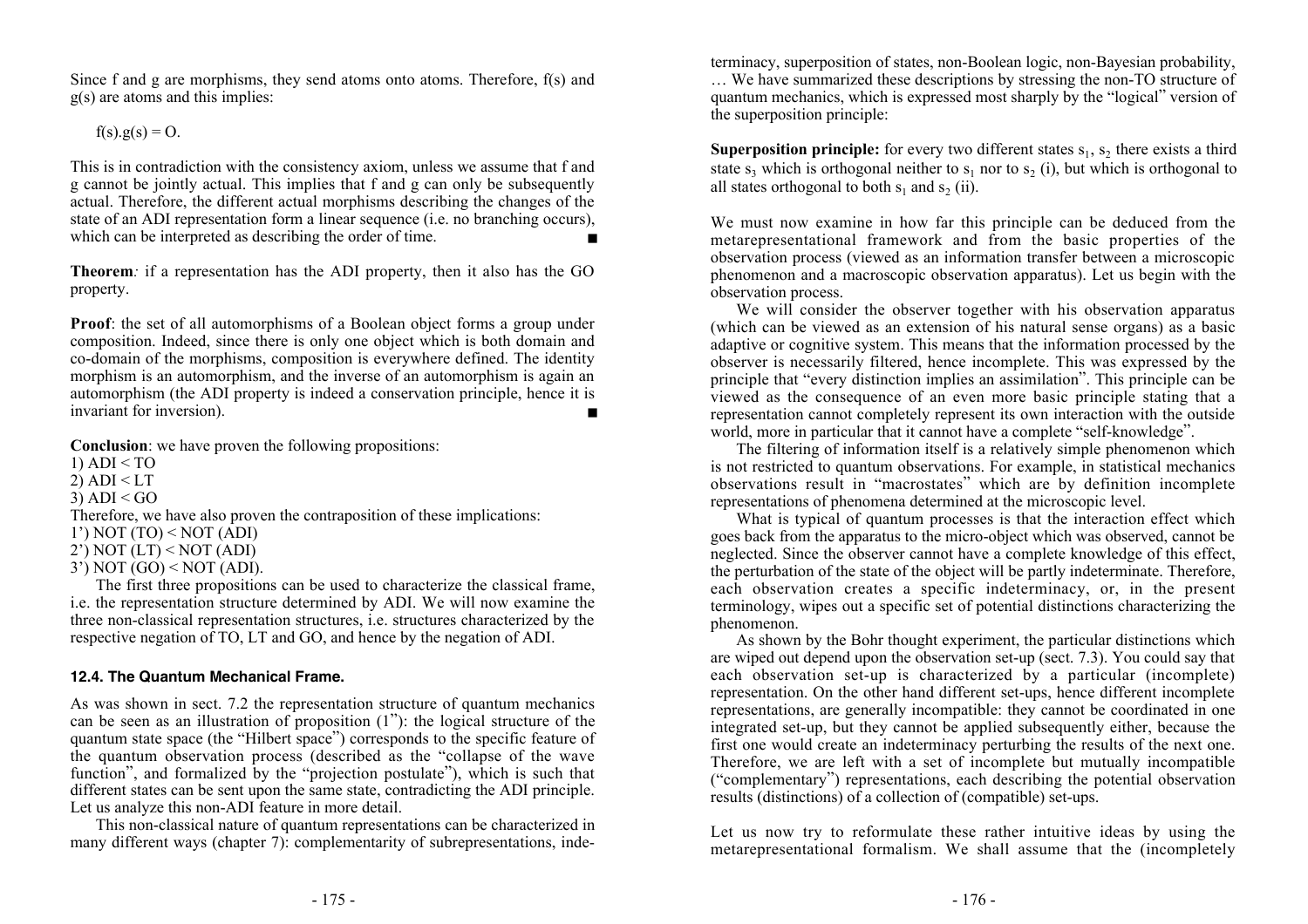observable) microstate of the object could be represented by a classical "microscopic" representation, i.e. by a single Boolean algebra C. The distinctions belonging to this representation can be interpreted as representing all the observable and hidden variables determining the quantum system.

The observation process can then be represented by an epimorphism (cf. sect. 11.4) f, sending this complete microscopic representation onto an incomplete macroscopic representation. The macroscopic representation is again a Boolean algebra M, whose distinctions represent the macroscopically distinguishable states of a collection of compatible observation set-ups.

For example, in the most simple case M would consist of only one distinction: that between spin-up and spin-down, which is registered as the difference between the detection of a particle behind a polarizer, and the absence of that detection (signifying that the particle has not passed the polarizer). In that case we have:

f:  $C \rightarrow M$ :  $a \rightarrow f(a)$ , where f(a) is either u (spin-up) or u' (spin-down).

We may then define  $f^{-1}(u)$  as the set of all microvariables (or simpler microstates) in C which are sent by f onto the macrostate u. Since the information transferred through f is incomplete, this set contains more than one element (f is many-to-one). Therefore, f-1 is not a regular function.

However if we now wish to represent the possible macro-distinctions made by another incompatible set-up (e.g. one for measuring the spin in the left-right direction), then we must consider another macrorepresentation and another observation epimorphism:

 $f_1: C \rightarrow M_1$  e.g. where:  $M_1 = \{1, 1\}$ 

Now  $f_1$ <sup>-1</sup> (1) corresponds to a different subset of C (or of its state space). Since we can assume that both f and  $f_1$  will each send half of the states of C onto u, respectively onto l, and the other half onto u', respectively l', the subsets corresponding to these functions will not be disjoint. Their intersection corresponds to the set of microstates which would be sent to u by f and to l by  $f_1$ .

However, since the representations are incompatible this intersection cannot be observed, it corresponds to a proposition of the unobservable microrepresentation C, it does not correspond to an observable distinction. We will therefore assume that the conjunction of the two observable propositions is zero, even though the intersection of the corresponding subsets of microstates is not zero.

**Definition**:  $S_m = \{s \in S : f$  observation epimorphism:  $f(s) = m\}$ 

**Interpretation:** S<sub>m</sub> can be interpreted as the minimal set of (orthogonal) microstates which can be sufficiently enlarged by a single collection of compatible observation set-ups to become macroscopically distinguishable as a proposition m of the macroscopic subrepresentation M. If m is an atom of M, then the elements of S can be said to represent the hidden variables of the observed system. These hidden variables, however, are not subjected to the same restrictions as the traditional hidden variables since the macrostates mviewed as subsets of hidden variables are not disjoint.

This allows us to define a non-trivial orthogonality relation between macrostates (or macro-propositions):

**Definition**:  $a \perp b$  *iff*  $S_a \cap S_b = \varnothing$ 

According to this definition two macrostates will be orthogonal if they belong to the same classical subrepresentation determined by the same observation epimorphism f. Macrostates belonging to different classical subrepresentations will not be orthogonal since different distinctions are filtered out.

This construction also allows us to define a non-classical transitionprobability between macrostates:

 N (Sm1 Ç Sm2) **Definition**: P (m1 | m2) = -------------------- N (Sm2)

where N is a measure on the microstate space.

**Property:** P does not obey the Bayes axiom for conditional probability. Indeed, for  $S_{m1} \cap S_{m2} \neq \emptyset$ :

 $P(m_1 | m_2) \neq P(m_1, m_2) / P(m_2) = P(O) / P(m_2) = O$ 

**Theorem**: the set of all macrostates (defined in this way) which encompasses the atoms of all maximally allowed classical subrepresentations, satisfies the superposition principle.

**Proof**: consider two different macrostates  $m_1$  and  $m_2$ , characterized by the sets  $S<sub>m1</sub>$  and  $S<sub>m2</sub>$ , which are their inverse images through observation morphisms.

We can then always find a third state  $m_3$  which is determined by a minimally distinguishable subset  $S_m \subset S_{m1} \cup S_{m2}$ .

Then  $m_3$  is orthogonal neither to  $m_1$  nor to  $m_2$ , since

 $S_m \cap S_{m1} \neq \emptyset$  and  $S_m \cap S_{m2} \neq \emptyset$ 

Moreover  $m_3$  is orthogonal to all states  $m_4$  orthogonal to  $m_1$  and  $m_2$ : suppose  $m_4 \perp m_1$  and  $m_4 \perp m_2$ , then: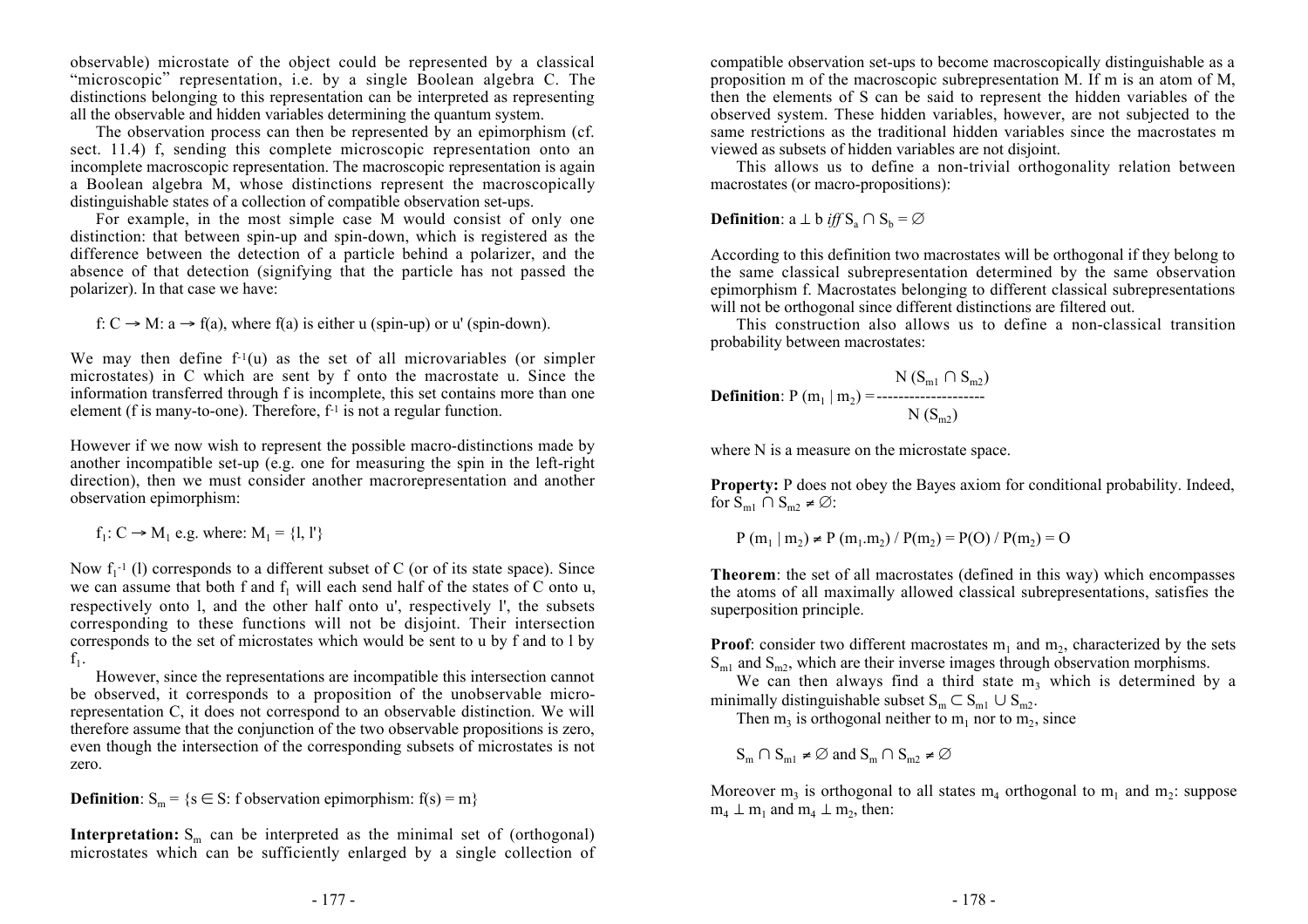$S_{m4} \cap (S_{m1} \cup S_{m2}) = \emptyset$ , but then also:  $S_{m4} \cap S_m = \emptyset$  and hence  $m_4 \perp m_3$ . ■

**Note:** this construction clearly captures the basic non-classical feature of quantum mechanics: the superposition principle (in a quantum logical context this principle is sometimes formulated as "the atomic bisection property" or "the irreducibility" of a quantum lattice (Piron, 1976; Ivert and Sjödin, 1978)). It is easily extended so that it further captures the basic properties which quantum logic inherits from Boolean logic: completeness of the lattice, atomicity, orthocomplementation and orthomodularity (see Ivert and Sjödin, 1978 for a complete list of axioms).

However, there remains one axiom determining quantum logics which for the moment does not seem to follow from the construction: the (atomic) covering law. In order to explain this feature we should further specify adequate restrictions on the non-atomic components of the lattice, e.g. by means of a "closure" operation (cf. sect. 11.3).On the other hand it has been shown by Aerts (1981) that the covering law cannot be satisfied by a system consisting of two non-classical separated entities. It thus remains to be studied in how far the covering law can or should be introduced in the present construction in order to model all essential properties of quantum representations.

#### **12.5. The Relativistic Frame.**

Relativity theory is characterized by the negation of the LT condition, hence by the violation of the ADI principle: temporal precedence is no longer a linear order relation but a partial order. This is analogous to quantum mechanics: a strong property (TO or LT) is negated and replaced by an at first sight weaker property (not all states are orthogonal or not all events can be temporally ordered). However, if we look more closely at the fundamental structures of these two theories, we find an additional property which is missing in the classical frame.

In quantum mechanics, this can be found in the superposition principle which does not only express that there are non-orthogonal states (i), but also that these states can somehow be grouped in "subspaces" such that they are together orthogonal to the same other "subspaces" of states (ii). It is this requirement which provides the quantum state space with an additional "coherence" which is lacking in classical state spaces.

An analogous phenomenon can be found in relativistic "space-time": spacetime is more than just an incompletely ordered set of events, it possesses a socalled "causal structure", which is determined by *two* distinct relations, chronological precedence and horismotic precedence. This defines a topology on space-time (in the classical frame, on the other hand, the topology must be brought in from the outside, without clear motivation).

In the present approach we attempt to explain these additional structures by looking at the non-ADI morphisms connecting different representations which are ignored by the classical frame. Indeed, if we do not require ADI, then the representation structure will consist of different, non-isomorphic Boolean objects, connected by generally non-invertible morphisms. Each object can be interpreted as representing the potential states of a particular system at a particular instant in time. The actualization of a particular state of an object can be called an "event".

(In the classical frame we did not have to introduce events because all objects were isomorphic and hence could be identified. In that way it suffices to introduce one global state representing all the different subsystems. Events are then merely subsequent global states.)

We should now examine the structure of the set of events. This structure is determined by the graph of all the morphisms which can be jointly actualized. This actualization is constrained by the consistency axiom. For the moment, we will not study the detailed dynamical structure entailed by this axiom, we will only make a rough classification of the different paths formed by the concatenation of morphisms.

**Definition**: a set of morphisms f:  $A \rightarrow B$ , g:  $B \rightarrow C$ , h :  $C \rightarrow D$ , .... will be called a "path" if they can be sequentially composed, i.e. there exists a morphism:  $p = \ldots * h * g * f$ .

Such a path can be interpreted as a "(globally) causal relation" (in the sense of sect. 8.5). Indeed the composability of the (local) morphisms f, g, h, ... signifies that they allow a (global) morphism p, which still transfers at least one distinction from the initial object  $\overline{A}$  to the final object (otherwise it would not be a morphism). The consistency axiom can now be applied to compare "parallel" paths, i.e. paths whose initial and final objects coincide (although the intermediate objects may be different). Let us apply it first to cyclic paths.

**Definition**: a path p:  $A \rightarrow Z$  is cyclic if its initial and final objects coincide:  $A = Z$ .

**Property:** a cyclic path has at least one parallel path: the identity morphism of its initial object: id A.

**Theorem**: either a cyclic path p:  $A \rightarrow A$  is inconsistent with the identity morphism of A and then it can never be actual, or it sends states onto weaker propositions:  $s \in A$  atom, then  $s < p(s)$ .

**Proof**: suppose the state s is actual. Then we have two possible cases:

- 1)  $p(s)$ . $s = 0$
- 2) p(s).s≠ O.

1) In the first case we have:  $p(s).id_A(s) = p(s).s = O$ .

Therefore, p is inconsistent with the identity morphism, which signifies according to the consistency axiom that p and the identity can not be jointly actual. But since by definition every categorical object must have a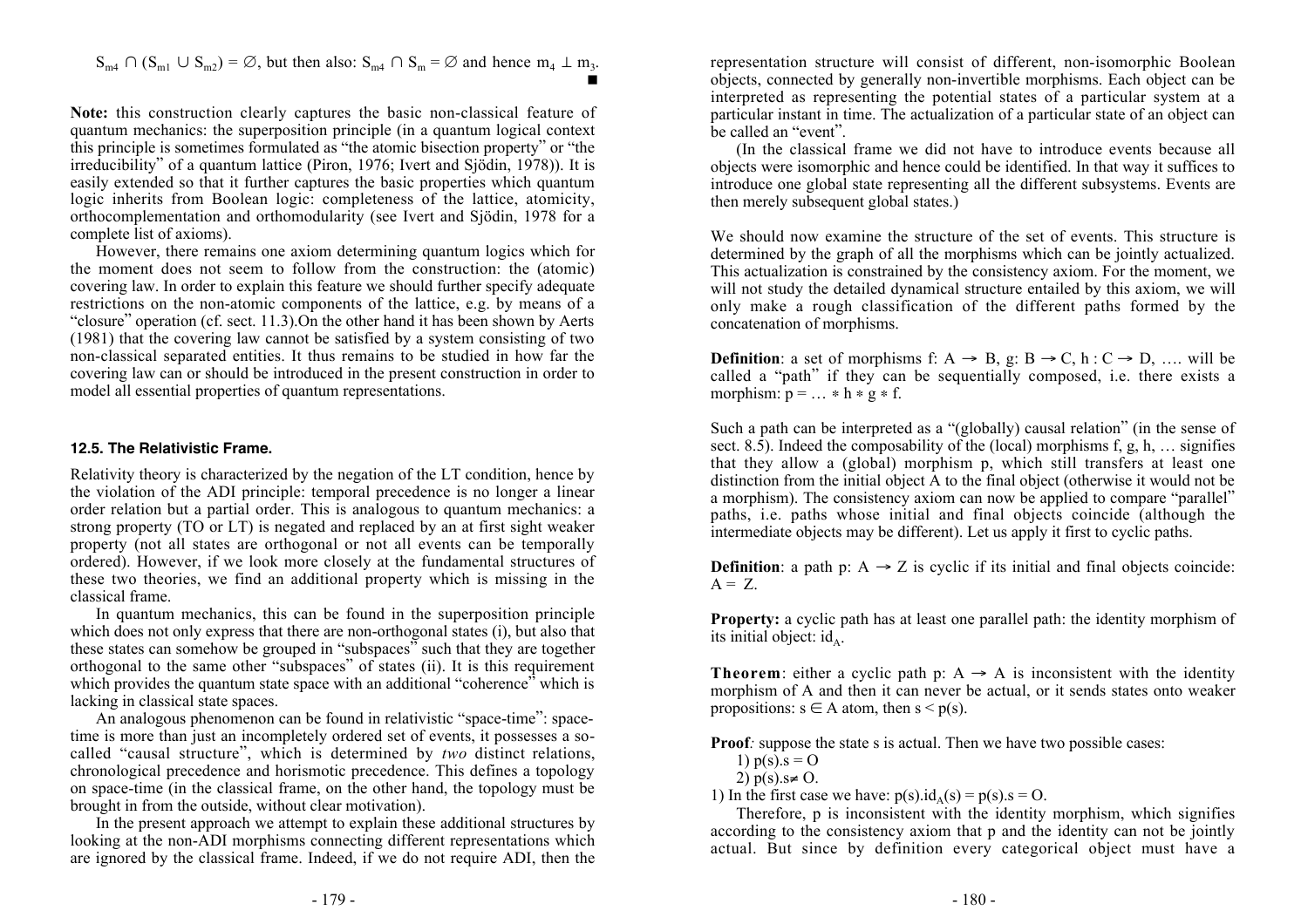corresponding identity morphism we cannot exclude  $id_A$  and hence we must exclude p.

2) Since s is a Boolean atom, this case implies that:  $p(s)$ .  $s = s$ , and hence:  $s < p(s)$ . ■

**Interpretation:** cyclic paths clearly cannot be used to transfer information: either they cannot be actual or the information they convey (that p(s) should be actual) is already contained in the state. This means that if we wish to represent potentially information transferring processes then we should restrict ourselves to non-cyclic paths. These paths can be further divided in two distinct classes:

**Definition**: an acyclic path is "chronological" if it has at least one different, parallel path (which is evidently not an identity morphism).

**Definition**: a path is "horismotic" if it has no parallel path.

**Remark**: clearly a horismotic morphism can never be inconsistent, simply because there is no other path to be inconsistent with; for chronological paths however the different conditions for consistency will have to be further analyzed.

**Theorem**: the set of all (relativistic) objects together with the relations CP, HP and P, which are determined by respectively the chronological paths, the horismotic paths and the union of both sets of paths, form a "causal space" (as defined by Kronheimer and Penrose, 1967).

**Proof**: the proof is analogous to that of sect. 8.5, with "events" replaced by "objects" and "causal connections" by "morphisms". ■

**Note:** the causal structure can be viewed as the most fundamental feature ofrelativistic space-time. However, it is not the only one. If we wish to completely reconstruct space-time then we should also be able to determine features such as the metric or the dimension of space-time, which in the existing theories are introduced axiomatically. A possible approach to "derive" these properties from the properties of information transmissions between events is hinted at in (Heylighen, 1984) and in sect. 8.3, page 109 (the Marzke-Wheeler construction). It is clear, however, that a lot of research is still needed to elucidate these problems.

## **12.6. The Thermodynamic Frame.**

The non-classical feature of the set of theories we roughly denote by the term "thermodynamics", resides in the irreversibility of the processes described within their representation. Therefore, the operators used to represent such processes cannot form a group (in the best case only a monoid or semigroup).

Therefore, the representation is characterized by the negation of the GO property and hence, once again, by the negation of ADI. In order to represent this in the metarepresentational framework, it suffices to consider not only automorphisms (representing the reversible transformations) but also endomorphisms (representing internal processes with a loss of distinctions, i.e. an increase of entropy).

However, it would be interesting to find which "additional structure" characterizes thermodynamic evolution. Since the thermodynamic theories are much less "well-formalized" than quantum mechanics or relativity theory, it is at the moment not clear which structures are really fundamental. We can only hope that the metarepresentational framework will prove to be a useful guide in the further analysis of irreversible processes.

## **12.7. Conclusion**

We have described a possible way to formalize the metarepresentational framework, whose basic ideas were explained on a more intuitive level in the thesis. The formalism is based on a fairly simple collection of postulates: the axioms of distinction algebra (or equivalently of Boolean algebra), the axioms of set theory (possibly replaced by those of category theory), and finally a newly introduced axiom requiring the consistency of parallel morphisms.

With this axiom system we have shown that the basic properties of the classical representation frame could be derived from the requirement of absolute distinction invariance: orthogonality of states, linearity of time and the group structure of the operator algebra.

The three basic, non-classical representation structures (quantum mechanics, relativity theory and thermodynamics) could then be characterized by the respective negation of these three properties. Finally, we have shown that in the case of quantum mechanics and relativity theory additional structures could be deduced: respectively the structure entailed by the superposition principle, and the causal structure of space-time.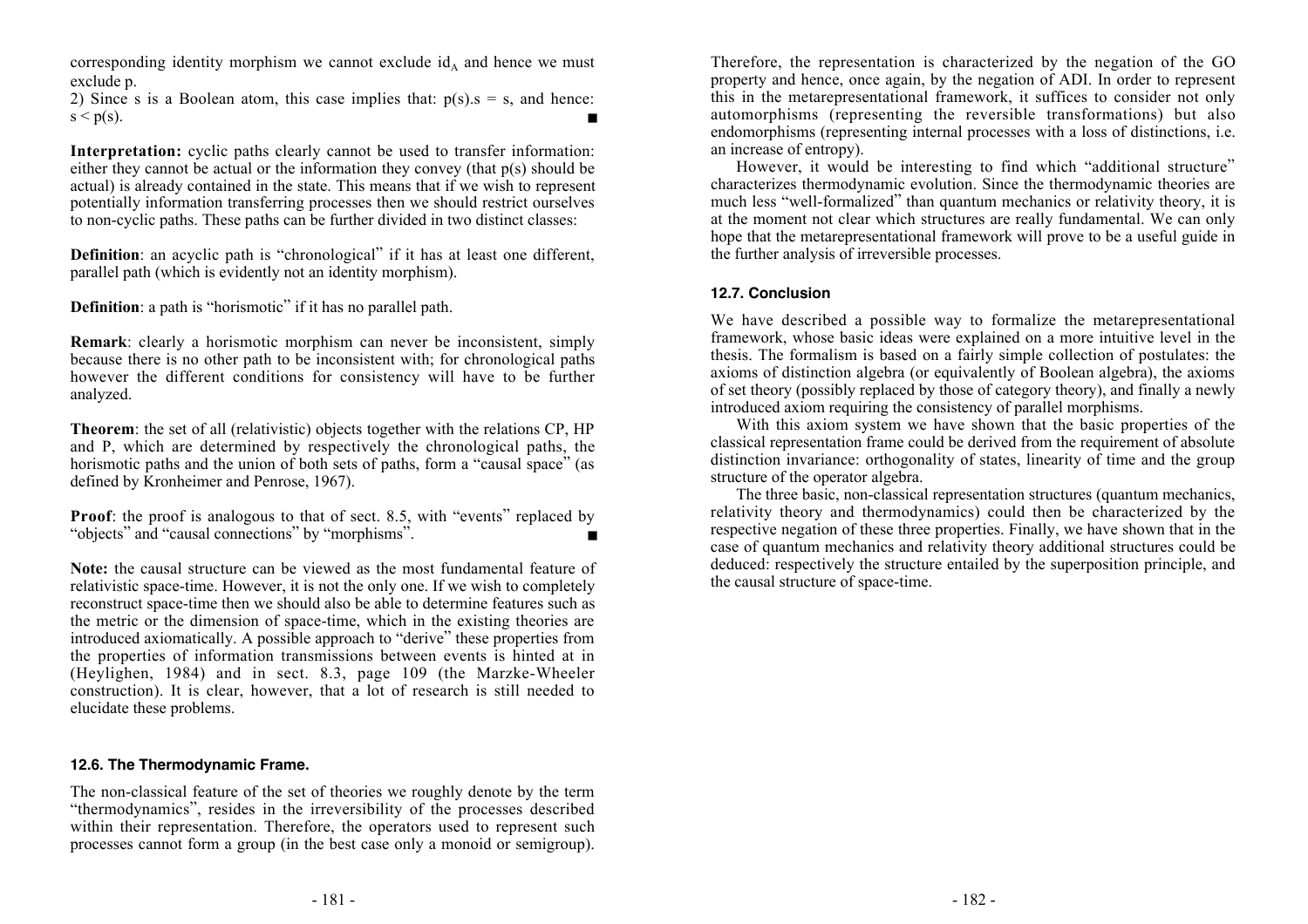# **BIBLIOGRAPHY**

- Aerts, D. (1982): "Description of Many Separated Physical Entities without the Paradoxes Encountered in Quantum Mechanics", Found. Phys. 12, p. 1131.
- Aerts D. (1982): "Example of a Macroscopic System that Violates Bell Inequalities", *Lett. Nuovo Cimento 34*, p.107.
- \*Aerts D. (1983): "Classical Theories and Non Classical Theories as Special Cases of a More General Theory", *J. Math. Phys. 24*, p.2441.
- \*Aerts D. (1986): "A Possible Explanation for the Probabilities of Quantum Mechanics", *J. Math. Phys. 27*, p.202.
- Aharonov Y. and Bohm D. (1959): "Significance of Electromagnetic Potentials in the Quantum Theory", *Phys. Rev. 115*, p.485.
- \*Amarel, S. (1968): "On Representations of Problems of Reasoning about Actions", in: *Machine Intelligence 3*, D. Michie (ed.), (American Elsevier, New York), p.131.
- Apostel L. (1975): "Matière et Forme: introduction à une épistémologie réaliste", (Communication & Cognition, Ghent).
- Arbib M.A. and Manes E.G. (1975): "Arrows, Structures and Functors", (Academic Press, New York).
- Aspect A., Dalibard J. and Roger G. (1982): "Experimental Test of Bell's Inequalities Using Time-Varying Analyzers", *Phys. Rev. Lett. 25*, p.1804.
- Beeson M. J. (1985): "Foundations of Constructive Mathematics" (Springer, Berlin)
- Bell J.S. (1966): *Rev. Mod. Phys. 38*, p.827.
- \*von Bertalanffy L. (1968): "General Systems Theory", (Braziller, New York).
- Birkhoff G. and Von Neumann J. (1935): *Annals of Mathematics 37*, p.823.
- Blatt S.J. (1984): "Continuity and Change in Art: the Development of Modes of Representation", (Erlbaum, Hillsdale).
- Bobrow D.G. (1975): "Dimensions of Representation" in: Bobrow and Collins (1975), p.1.
- Bobrow D.G. and Collins A. (eds.) (1975): "Representation and Understanding. Studies in Cognitive Science ", (Academic Press, New York).
- Bohr N. (1958): "Atomic Physics and Human Knowledge", (Wiley, New York).
- \*de Bono E. (1969): "The Mechanism of Mind", (Penguin, Harmondsworth).
- Briggs J.P. and Peat F.D. (1984): "Looking Glass Universe. The Emerging Science of Wholeness", (Simon and Schuster).
- Brillouin L. (1962): "Science and Information Theory", (2nd. ed., Academic Press, New York).
- de Broglie L. (1959): *Journ. Phys. Rad. 20*, p.963.
- Burghgraeve P. (1976): "On Representations of Problems in Heuristic Problem-Solving", *Communication & Cognition 9*, p.231.
- \*Campbell D.T. (1974): "Evolutionary Epistemology", in: "*The Philosophy of Karl Popper*", Schilpp P.A. (ed.), (Open Court Publishing, La Salle, Ill.), p.413.
- Carnap R. (1958): "Introduction to Symbolic Logic and its Applications", (Dover, New York).
- \*Charniak E. and McDermott D. (1985): "Introduction to Artificial Intelligence", (Addison-Wesley, Reading, Mass.).
- Chomsky N. (1972): "Language and Mind", (Harcourt Brace Jovanovich, New York).
- Cohen H. (1979): "What is an Image?" in: *Proceedings of the 6th International Joint Conference on Artificial Intelligence*.
- \*Cohen H. (1982): "On the Modelling of Creative Behavior", *Rank Xerox Corp.* (internal report).
- Despontin M. (1986): "Modèles d'aide à la décision" in: *Proceedings of the 11th International Congress on Cybernetics* (Namur).
- Einstein A., Podolsky B. and Rosen N. (1935): *Phys. Rev. 47*, p.1804.
- Farmer D., Toffoli T. and Wolfram S. (eds.) (1984): "Cellular Automata: Proceedings of an Interdisciplinary Workshop", (North Holland Physics Publishing, New York).
- Ferguson M.(1982): "The Aquarius Conspiracy" (Granada Publishing, London).
- \*Finkelstein D.: "Space-Time Code I; II; III; IV; V ", *Phys. Rev. 184* (1969), p.1261; *D5* (1972), p.320; *D5* (1972), p.2922; *D9* (1974), p.2219; *D9* (1974), p.2231.
- \*Finkelstein D. (1979): "Holistic Methods in Quantum Logic", in: *Quantum Theory and the Structures of Space and Time 3*, Castell L.,Drieschner M. and von Weizsacker C.F. (eds.), (Hanser, Munich).
- Forbus K.D. (1981): "Qualitative Reasoning about Physical Processes", in: *Proceedings of the 7th International Joint Conference on Artificial Intelligence*, p.326.
- Galbraith J.R. (1977): "Organization Design", (Addison-Wesley, Reading, Mass.).
- Ghirardi G.C., Rimini A. and Weber T. (1980): "A General Argument against Superluminal Transmission through the Quantum Mechanical Measurement Process", *Lett. Nuovo Cimento 27*, p.293.
- Gille J.C. and Clique M. (1975): "La représentation d'état pour l'étude des systèmes dynamiques", (Ed. Eyrolles, Paris).
- Haken H. (1978): "Synergetics: Non-Equilibrium Phase Transitions and Self Organization in Physics, Chemistry and Biology", (Springer, Berlin).
- Halmos P.R. (1974): "Lectures on Boolean Algebras", (Springer, New York).
- \*Hawkes T. (1977): "Structuralism and Semiotics", (Methuen, London).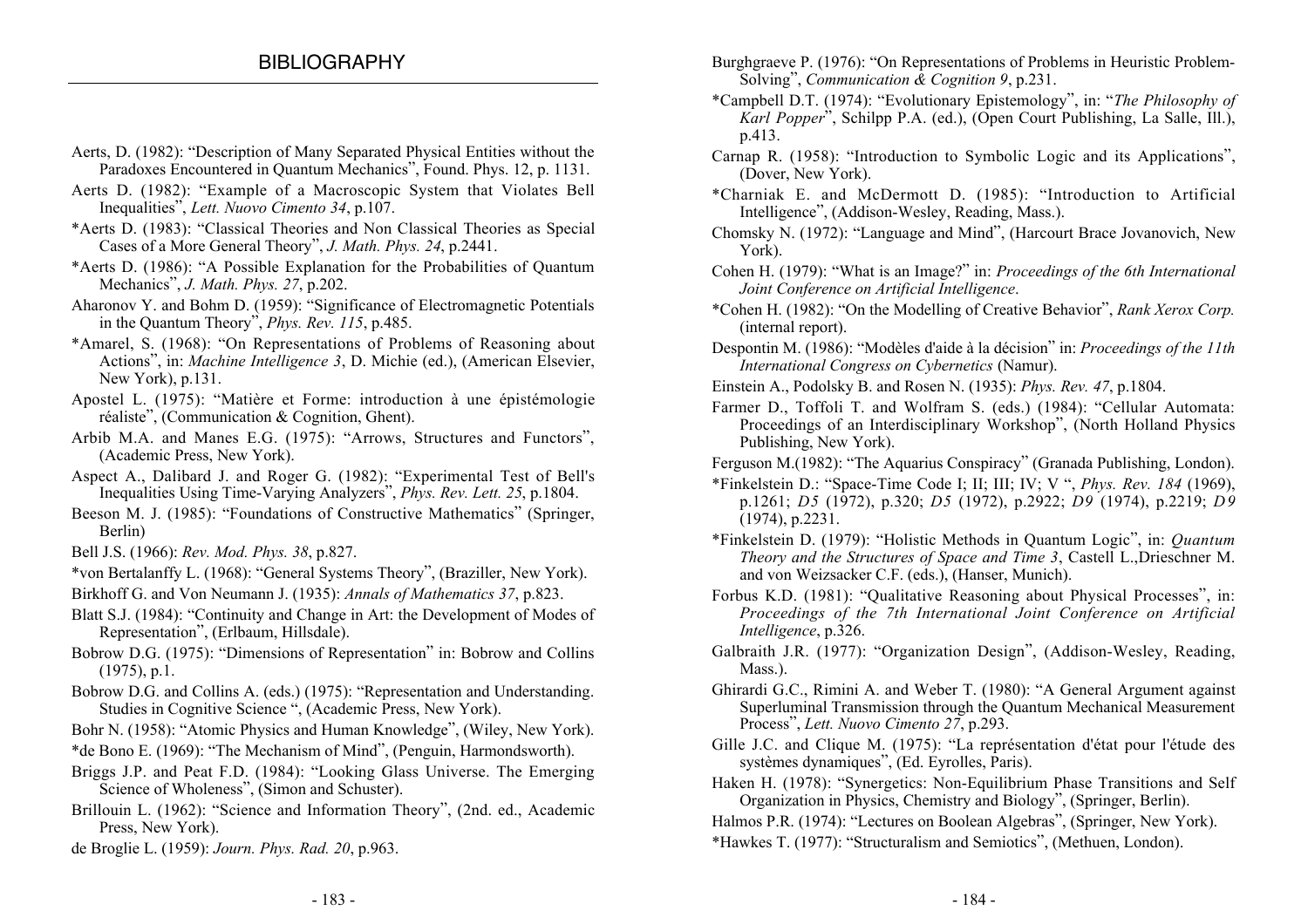- \*Hayes P. (1978): "The Naive Physics Manifesto" in: Michie D. (ed.): *Expert Systems in the Microelectronic Age*, (University of Edinburgh Press).
- Heeffer A. (1986): "Multiple Strategies for Knowledge Manipulation Using Meta-Level Reasoning" in: *Proceedings of the 11th International Congress of Cybernetics*, (Namur).
- \*Heylighen F. (1984): "A Structural Language for the Foundations of Physics", preprint VUB/TF/84/10 (Brussels).
- Heylighen F. (1986): "Towards a General Framework for Modelling Representation Changes" in: *Proceedings of the 11th International Congress on Cybernetics*, (Namur).
- Heylighen F. (1987): "Formal Foundations for an Adaptive Metarepresentation", to be published in: *Proceedings of the 7th International Congress of Cybernetics and Systems*, (Thales Publications, St. Annes-on-Sea, Lancs., England).
- Ivert P.A. and Sjödin T. (1978): "On the impossibility of a finite propositional lattice for quantum mechanics", Helvetica Physica Acta 51, p. 635.
- \*Jammer M. (1974): "The Philosophy of Quantum Mechanics", (Wiley, London).
- Van Kampen N. (1985): "Can the Aharonov-Bohm Effect Transmit Signals Faster than Light?", *Phys. Lett. 106A*, p.5.
- Kauffman S.A. (1984): "Emergent Properties in Random Complex Automata", *Physica D 10*, p.145.
- de Kleer J. and Brown J.S. (1983): "A Qualitative Physics based on Confluences", in: Hobbes J. and Moore B. (eds.): *Formal Theories of the Common-Sense World*, (Ablex).
- \*Korf R.E. (1980): "Toward a Model of Representation Changes", *Artificial Intelligence 14*, p.41.
- \*Kronheimer E.H. and Penrose R. (1967): "On the Structure of Causal Spaces", *Proc. Camb. Phil. Soc. 63*, p.481.
- Kuhn T.S. (1962): "The Structure of Scientific Revolutions", (University of Chicago Press, Chicago).
- Lenat D.B. (1983): "EURISKO: A Program that Learns New Heuristics and Concepts", *Artificial Intelligence 21*, p.61.
- MacLane S. and Birkhoff G. (1967): "Algebra", (Collier-MacMillan, London).
- March J.G. and Simon H.A. (1958): "Organizations", (Wiley, London).
- Maturana H.R. and Varela F.J. (1980): "Autopoiesis and Cognition: the realization of the living", (Reidel, Dordrecht).
- Mesarovic M.D., Macko D. and Takahara Y. (1970): "Theory of Hierarchical, Multilevel Systems", (Acad. Press, New York).
- \*Mesarovic M.D. and Takahara Y. (1975): "Mathematical Foundations of General Systems Theory", (Academic Press, New York).
- \*De Mey M. (1982): "The Cognitive Paradigm" (Reidel, Dordrecht)
- \*Misner C.W., Thorne K.S. and Wheeler J.A. (1974): "Gravitation", (Freeman, San Francisco).
- Misra B. and Sudarshan E.C.G. (1977): "The Zeno's Paradox in Quantum Mechanics", *J. Math. Phys. 18*, p.756.
- \*Nauta D. (1972): "The Meaning of Information", (Mouton, Den Haag).
- Newell A. and Simon H.A. (1972): "Human Problem Solving", (Prentice Hall, Englewood Cliffs).
- Nilsson N.J. (1971): "Problem-Solving Methods in Artificial Intelligence", (McGraw-Hill, New York).
- Piaget J. (1972): "L'épistémologie génétique", (PUF, Paris).
- Piron C. (1976): "Foundations of Quantum Physics", (W.A. Benjamin, Menlo Park, Calif.).
- Podlaha M.F. (1980): "On the Impossibility of Measuring the One-Way Velocity of Light", *Lett. Nuovo Cimento 28*, p.216.
- Popper K. (1968): "The Logic of Scientific Discovery", (Rev. Ed., Hutchinson, London)
- \*Prigogine I. (1979): "From Being to Becoming: Time and Complexity in the Natural Sciences", (W.H. Freeman, San Francisco).
- Prigogine I. and Stengers I. (1979): "La Nouvelle Alliance: métamorphose de la science", (Gallimard, Paris).
- \*Reichenbach H. (1958): "The Philosophy of Space and Time", (Dover, New York).
- Van Releghem E. (1985): "Reformulation of Knowledge", (AI lab, VUB, Brussels, internal report).
- Rindler W. (1977): "Essential Relativity", (2nd. ed., Springer, New York).
- Roy B. (1985): "Méthodologie multicritère d'aide à la décision", (Economica, Paris).
- Saletan E.J. and Cromer A.H. (1971): "Theoretical Mechanics", (Wiley, New York).
- Sikorsky R. (1969): "Boolean Algebras", (3rd ed., Springer, New York).
- Simon H.A. (1957): "Models of Man: Social and Rational", (Wiley, New York).
- \*Simon H.A. (1977): "Models of Discovery", (Reidel, Dordrecht).
- \*Simon H.A. (1979): "The Sciences of the Artificial", (2nd Ed., MIT Press, Cambridge, Mass.).
- Sjödin T. (1979): "Synchronization in Special Relativity and Related Theories", *Nuovo Cimento 51 B*, p.229.
- Sjödin T.and Heylighen F.(1985): "Tachyons Imply the Existence of a Privileged Frame", *Lett. Nuovo Cimento 44*, p.617.
- \*Spencer Brown G. (1969): "Laws of Form" (Allen and Unwin, London)
- Steels L. (1984): "Object Oriented Knowledge Representation in KRS" in: *Proceedings of the 6th European Conference on Artificial Intelligence*, O'Shea T. (ed.), (Elsevier Science Publishers, Amsterdam).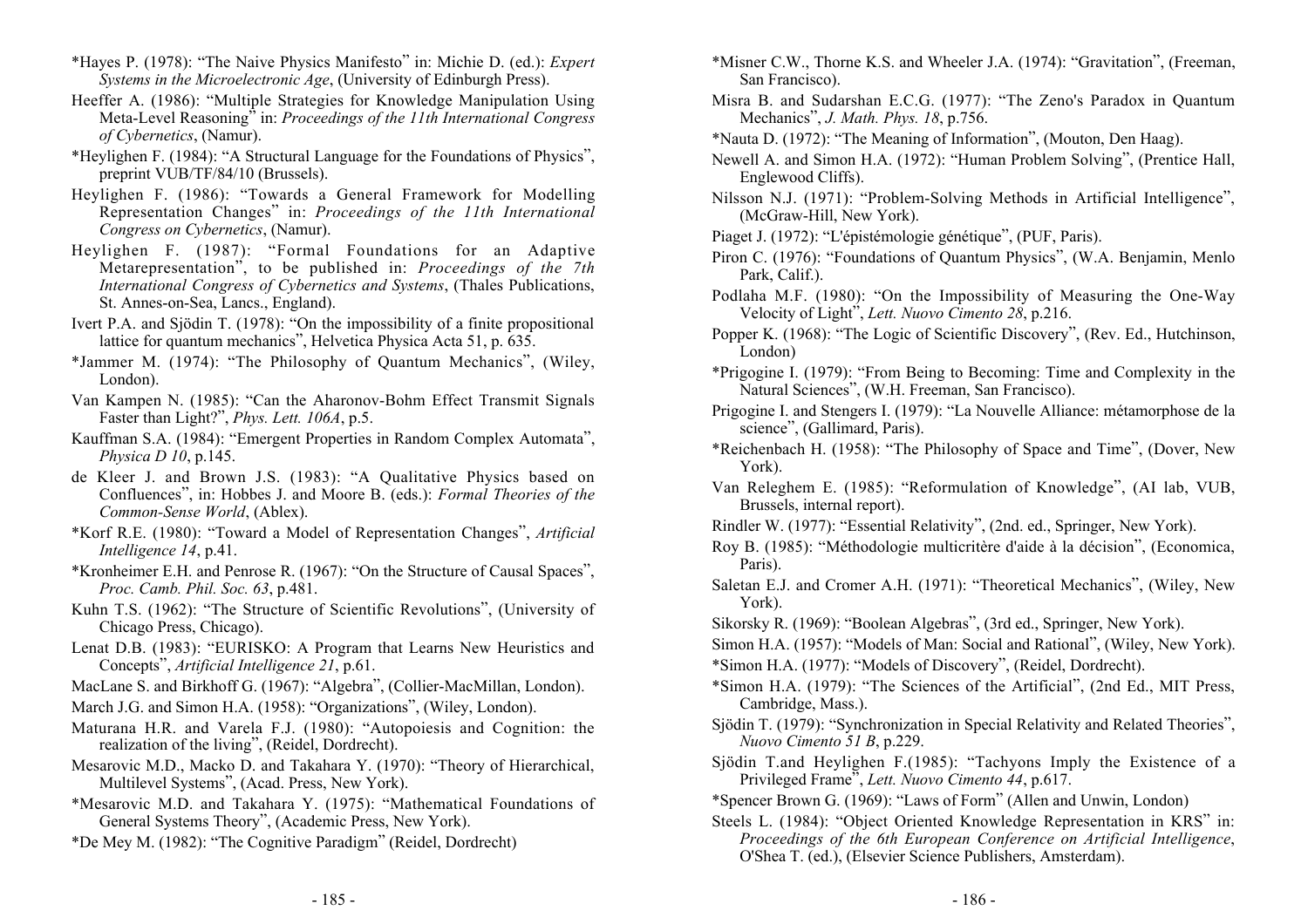- Toffler A. (1970): "Future Shock" (Random House, New York).
- \*Varela F.J. (1979): "Principles of Biological Autonomy", (North Holland, New York).
- Watzlawick P., Weakland J.H. and Fisch R. (1975): "Changes: Paradoxes and Psychotherapy".
- Wickelgren W.A. (1977): "Learning and Memory", (Prentice-Hall, Englewood Cliffs, N.J.).
- Wickelgren W.A. (1974): "How to Solve Problems: Elements of a Theory of Problems and Problem-Solving", (Freeman, San Francisco).
- Wheeler J.A. (1968): "Superspace and Quantum Geometrodynamics" in: De Witt C.M. and Wheeler J.A. (eds.): *Batelle Rencontres 1967: Lectures in Mathematics and Physics*, (Benjamin, New York).
- Wolfram S. (1984): "Universality and Complexity in Cellular Automata", *Physica 10 D*, p.1.
- \*Woodhouse N. M. J. (1973): "The Differentiable and Causal Structures of Space-Time", *J. Mat. Phys. 14*, p. 495.
- Zeeman E.C. (1964): "Causality Implies the Lorentz Group", *J. Math. Phys. 5*, p.490.

(the \* sign indicates references which were particularly inspiring during the research which led to the present volume)

## **Papers in which some ideas of the book have been further elaborated**

- Heylighen F. (1989): "Causality as Distinction Conservation: a theory of predictability, reversibility and time order", *Cybernetics and Systems* 20, p. 361-384.
- Heylighen F. (1990): "Non-Rational Cognitive Processes as Changes of Distinctions", *Communication & Cognition* 23, No. 2-3, p. 165-181.
- Heylighen F. (1990): "Classical and Non-classical Representations in Physics <sup>I</sup>", *Cybernetics and Systems* 21, p. 423-444.
- Heylighen F. (1990): "Classical and Non-classical Representations in Physics II: Quantum mechanics", *Cybernetics and Systems* 21, p. 477-502.
- Heylighen F. (1990): "A Structural Language for the Foundations of Physics", *International Journal of General Systems* 18, p. 93-112.
- Heylighen F. (1991): "Modelling Emergence", *World Futures: the Journal of General Evolution* 31 (Special Issue on *Emergence*, edited by G. Kampis), p. 89-104.
- Heylighen F. (1991): "Coping with Complexity. Concepts and principles for a support system", *Systemica* 8, part 1 (special issue on *Mutual Uses of Cybernetics and Science*, edited by Glanville R. & de Zeeuw G.), p. 39-55.
- Heylighen F. (1992): "From Complementarity to Bootstrapping of Distinctions: A Reply to Löfgren's Comments on my Proposed 'Structural Language", *International Journal of General Systems* 21, no. 1, p. 99.
- Heylighen F. (1986): "Towards a General Framework for Modelling Representation Changes", in: *Proc. 11th Int. Congress on Cybernetics*, (Assoc. Internat. de Cybernétique, Namur), p. 136-141.
- Heylighen F. (1987): "Formal Foundations for an Adaptive Metarepresentation", in: *Cybernetics and Systems: the Way Ahead V2* J. Rose (ed.), (Thales, St. Annes-on-Sea, Lancashire), p. 648-651.
- Heylighen F. (1988): "Formulating the Problem of Problem-Formulation", in: *Cybernetics and Systems '88*, Trappl R. (ed.), (Kluwer Academic Publishers, Dordrecht), p. 949-957.
- Heylighen F. (1990): "Autonomy and Cognition as the Maintenance and Processing of Distinctions", in: *Self-Steering and Cognition in Complex Systems*, Heylighen F., Rosseel E. & Demeyere F. (ed.), (Gordon and Breach, New York), p. 89-106.
- Heylighen F. (1990): "Relational Closure: a mathematical concept for distinction-making and complexity analysis", in: *Cybernetics and Systems '90*, R. Trappl (ed.), (World Science, Singapore), p. 335-342.
- Heylighen F. (1992): "Distinction Dynamics: from mechanical to selforganizing evolution", in: *Proc. of the Int. Workshop* "*Analysis and Control of Dynamical Systems*", E. Gindev (ed.), (CLCS, Bulgarian Academy of Sciences, Sofia).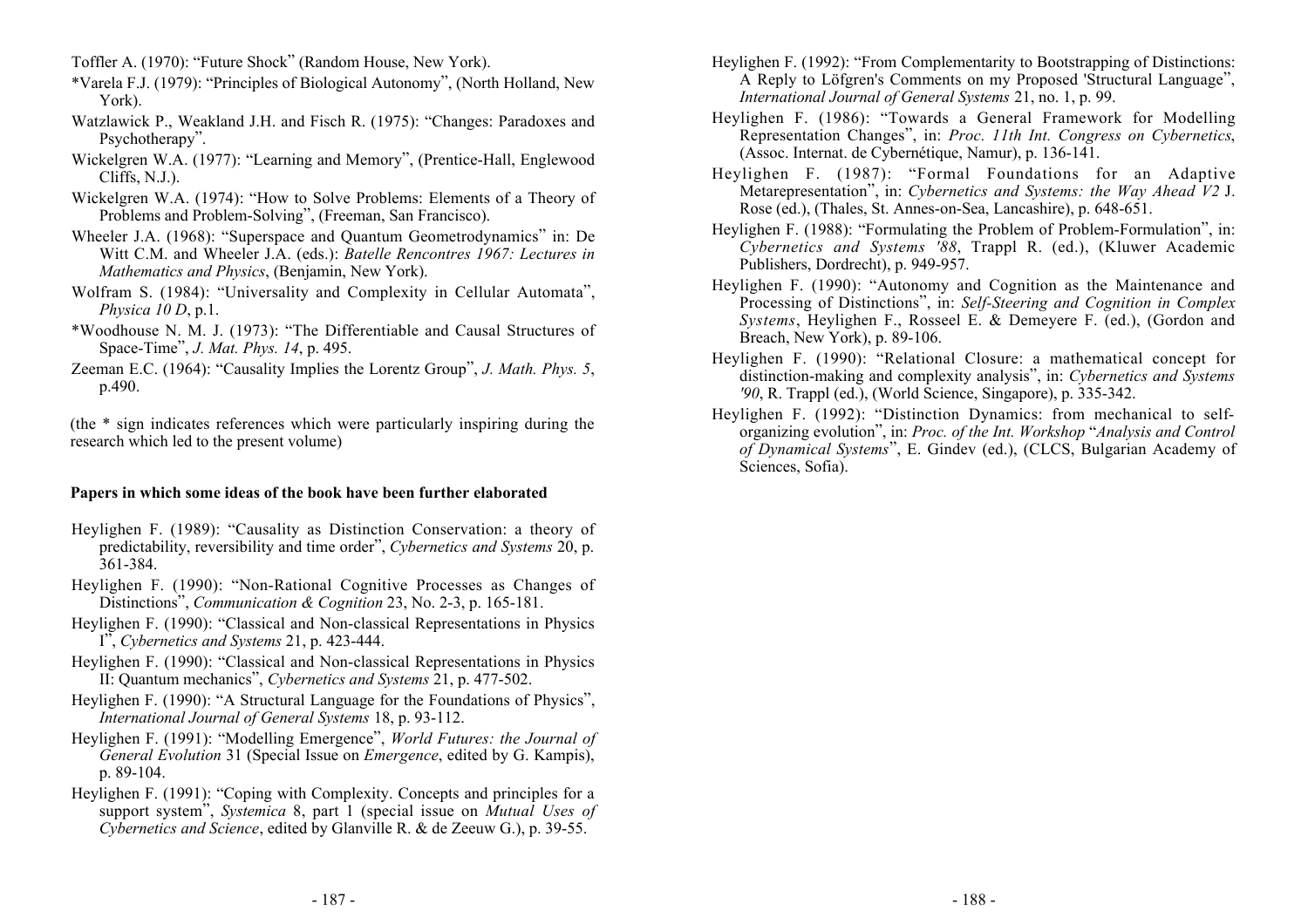## Index

2-valued morphisms 164 absolute time 73action 34, 70 activation 33acyclic 117 adaptation 138, 144 adaptive metarepresentation 145 representation 144 system 26 Aerts 99, 125 Aharonov - Bohm effect 127Alexandrov topology 110 algebra of distinctions 155 algorithms 19 anomaly 40 anti-Solon principle 93 anticipate 26 arrow only 162 Artificial Intelligence 16 assimilated 53assimilation 77association through conditioning 142 associative 61atom 56, 72 atomicity 56 attractors 67automorphisms 162 autonomous 137autopoiesis 137 axiom system 39 ballistic trajectory 106 Bayes axiom 178formula 94Becoming 5 Being 5 Bell 124inequality 125 Bénard instability 134 bifurcation 136blind-variation-and-selective-retention 167Bohr 82Boltzmann 131Boolean algebra 55

boundary 98, 137 Brillouin 153calculus of distinctions 156category 162 theory 162 causalconnections 111precedence 108 space 118 structure 107causality 73, 79, 103 cellular automata 154, 169 change 8 of the second kind 63chronological 120 precedence 108 classical 49 mechanics 49classification 77closure 63, 160 cognitive 13 paradigm 14 science 13, 14 coincidence experiments 124 collapse 85 common cause, 123 communication 113commute 85competence 33 complementarity of position and momentum 92 principle 82 complex system 130 compound expressions 54 computers 168 concept learning 141 conditional probability 94 confirmed 41conjunction 54 conjunctive normal form 157 connection machine 168connectives 54conservation principle 65 of distinctions 79

 of the amount of information 79consistency 166 axiom 173continuity 58 continuous 60control 137coordinates 101correlation 119de Broglie 121 detections 42determinism 73Ding-an-Sich 76 discovery 41, 141 disjoint 95 disjunction 55 dissipated 134 dissipative structures 135 distinction 55, 77 algebra 155 conservation 79dynamics 166 dynamical constraints 64 dynamical representations 22 dynamics of distinctions 166 eigenvalues 85 eigenvector 85 Einstein 105empirical tests 41 endomorphisms 163 engram 15 entropy 131 epimorphism 164 epistemology 70, 74 EPR (Einstein-Podolsky-Rosen) paradox 123 equivalence 55 class 54ethics 70Euclidean space 72 evaluation criteria 20, 66 event 107experimental test 42 explicit representations 38 extension 23, 51 feedback 27 loop 29 feedforward 29field 81filtering 139 formalization 39, 154 functions 19

Galilei group 102 Galileo 10generating elements 50 generative rules 50 geodesic clock 109 geometrodynamics 148 globally causal connections 117 goal-seeking systems 21 Gödel theorem 93group 61 habituation 141Hamilton principle 67 Heisenberg 86 heuristicrules 20search 19hidden variables 96Hilbert space 84 homeostasis 137homunculus 15horismotic 117, 120 precedence 108 human brain 167ideas as representations of external objects 14identity element 62 ill-structured problems 20 implication 55, 159 impossibility of complete self-knowledge 93 of measuring the one-way velocity of light 120 incommensurability 45 incompatible 83 indeterminacy relations 83 indexation 11indication 112information 34, 131 processing 14, 16 infrastate 99input 12, 34 input-output systems 21 intension 23, 51 intersubjective 38 invariance 8of distinctions 78of the speed of light 101 Irreversibility 130, 131 isomorphic 15 isomorphism 32, 163